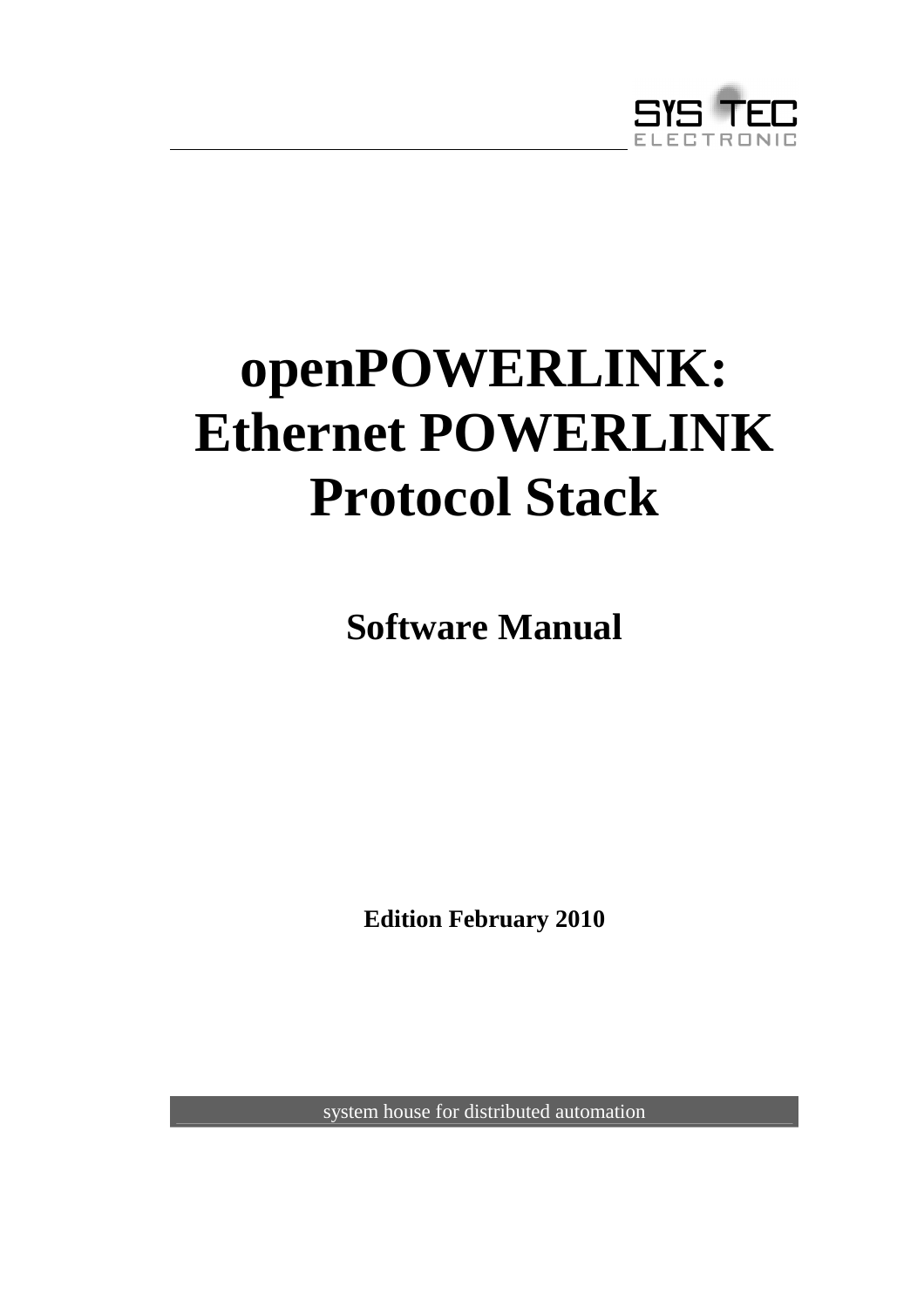# **Revision history**

| <b>Date/Version</b> | <b>Section</b> | <b>Change</b>                               | <b>Editor</b> |
|---------------------|----------------|---------------------------------------------|---------------|
| Nov 2006 / 1.0      | all            | Creation                                    | D. Krüger     |
| Apr 2008 / 2.0      | API            | Description for MN added                    | D. Krüger     |
| Sep 2009 / 3.0      | all            | LED module added,                           | D. Krüger     |
|                     |                | description of new PDO error                |               |
|                     |                | codes added,                                |               |
|                     |                | typos fixed,                                |               |
|                     |                | new Edry interface added which              |               |
|                     |                | supports Ethernet controllers with          |               |
|                     |                | auto-response feature                       |               |
| Dec 2009 / 3.1      | all            | typos fixed,                                | D. Bosler,    |
|                     |                | wording revised                             | D. Krüger     |
| Feb $2010 / 4.0$    | API            | Description of<br>Configuration   D. Krüger |               |
|                     |                | Manager added                               |               |
|                     |                |                                             |               |
|                     |                |                                             |               |
|                     |                |                                             |               |
|                     |                |                                             |               |
|                     |                |                                             |               |
|                     |                |                                             |               |
|                     |                |                                             |               |
|                     |                |                                             |               |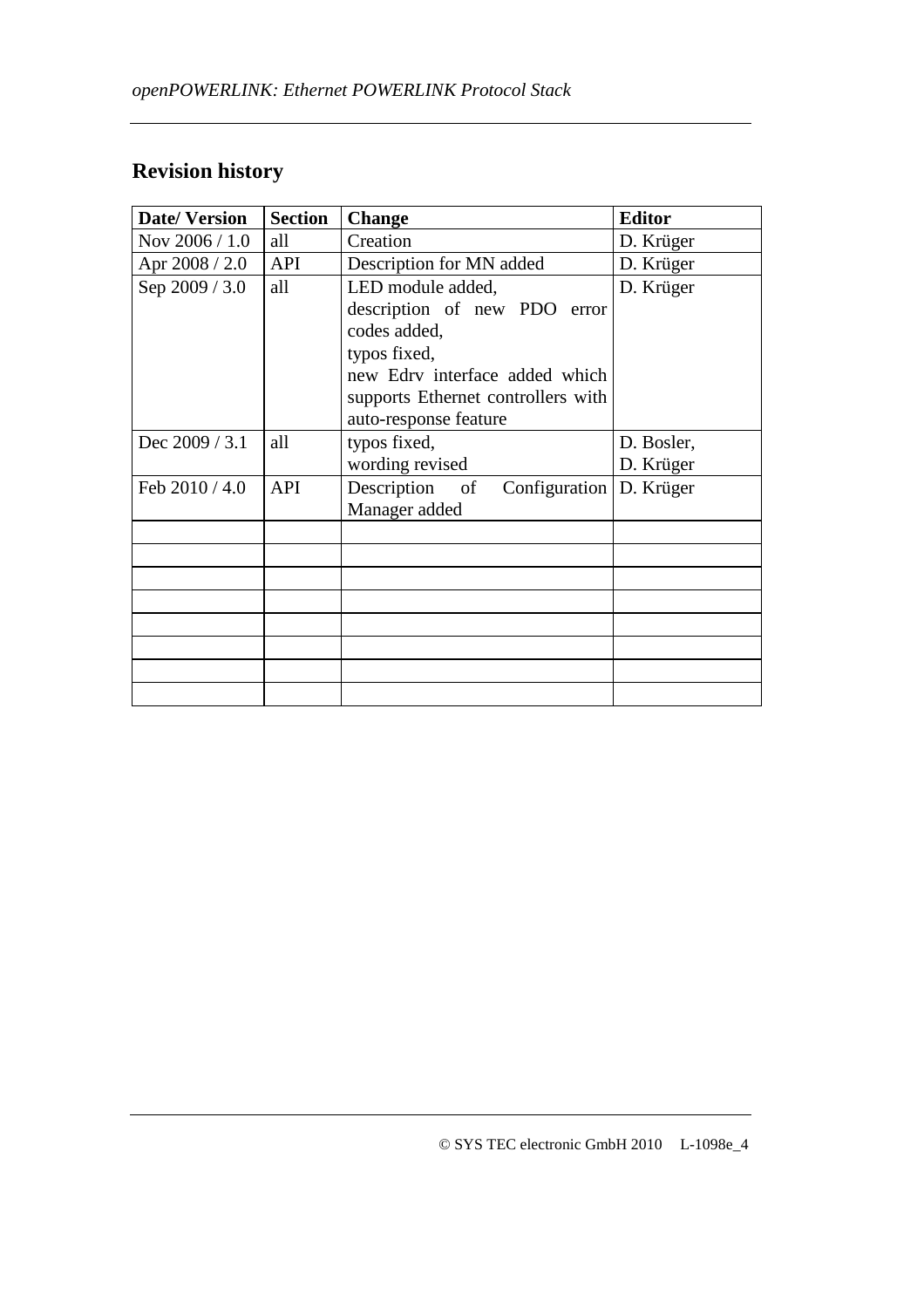In this manual are descriptions for copyrighted products which are not explicitly indicated as such. The absence of the trademark  $(\circledcirc)$  symbol does not infer that a product is not protected. Additionally, registered patents and trademarks are similarly not expressly indicated in this manual

The information in this document has been carefully checked and is believed to be entirely reliable. However, SYS TEC electronic GmbH assumes no responsibility for any inaccuracies. SYS TEC electronic GmbH neither gives any guarantee nor accepts any liability whatsoever for consequential damages resulting from the use of this manual or its associated product. SYS TEC electronic GmbH reserves the right to alter the information contained herein without prior notification and accepts no responsibility for any damages which might result.

Additionally, SYS TEC electronic GmbH offers no guarantee nor accepts any liability for damages arising from the improper usage or improper installation of the hardware or software. SYS TEC electronic GmbH further reserves the right to alter the layout and/or design of the hardware without prior notification and accepts no liability for doing so.

 Copyright 2010 SYS TEC electronic GmbH. rights – including those of translation, reprint, broadcast, photomechanical or similar reproduction and storage or processing in computer systems, in whole or in part – are reserved. No reproduction may occur without the express written consent from SYS TEC electronic GmbH.

| <b>Contact</b>           | <b>Direct</b>                                                                      | Your local distributor                                                                            |
|--------------------------|------------------------------------------------------------------------------------|---------------------------------------------------------------------------------------------------|
| Address:                 | SYS TEC electronic GmbH<br>August-Bebel-Str. 29<br>D-07973 Greiz<br><b>GERMANY</b> |                                                                                                   |
| Ordering<br>Information: | $+49(3661)6279-0$<br>info@systec-electronic.com                                    | Please find a list of our distributors<br>under http://www.systec-<br>electronic.com/distributors |
| Technical<br>Support:    | $+49(3661)6279-0$<br>support@systec-electronic.com                                 |                                                                                                   |
| $\text{Fax}:$            | +49 (3661) 62 79 99                                                                |                                                                                                   |
| Web Site:                | http://www.systec-electronic.com                                                   |                                                                                                   |

4<sup>th</sup> Edition February 2010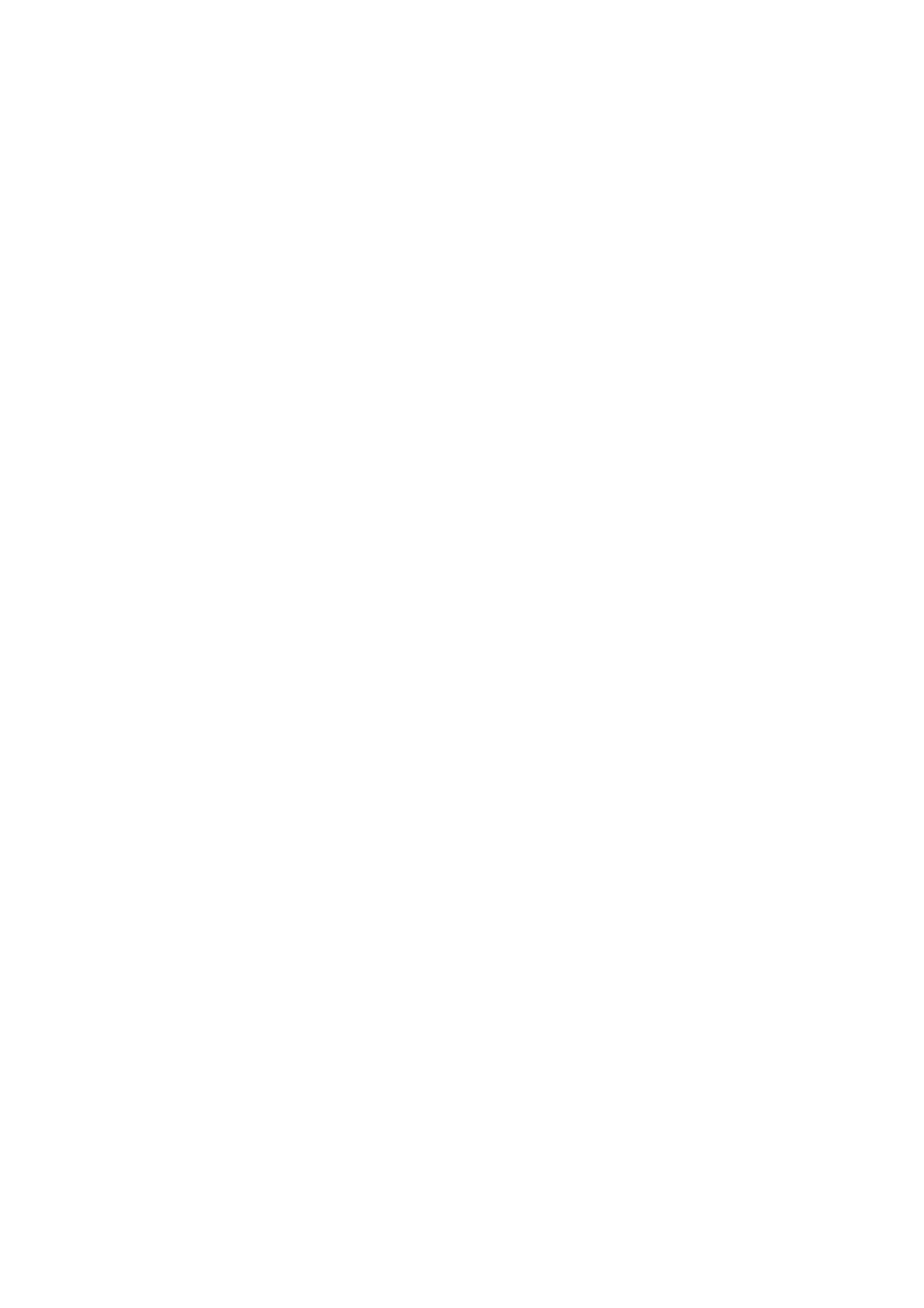| 1            |     |       |          |                                           |  |  |
|--------------|-----|-------|----------|-------------------------------------------|--|--|
|              | 1.1 |       |          |                                           |  |  |
|              | 1.2 |       |          |                                           |  |  |
|              | 1.3 |       |          |                                           |  |  |
| $\mathbf{2}$ |     |       |          |                                           |  |  |
|              | 2.1 |       |          |                                           |  |  |
|              |     | 2.1.1 |          |                                           |  |  |
|              |     | 2.1.2 |          |                                           |  |  |
|              |     | 2.1.3 |          |                                           |  |  |
|              |     | 2.1.4 |          |                                           |  |  |
|              | 2.2 |       |          |                                           |  |  |
|              |     | 2.2.1 |          |                                           |  |  |
|              |     | 2.2.2 |          |                                           |  |  |
|              |     | 2.2.3 |          |                                           |  |  |
|              | 2.3 |       |          |                                           |  |  |
|              |     | 2.3.1 |          |                                           |  |  |
|              |     |       | 2.3.1.1  | Event callback function tEplApiCbEvent 16 |  |  |
|              |     |       |          |                                           |  |  |
|              |     |       |          |                                           |  |  |
|              |     |       |          | 2.3.1.1.3 tEplEventNmtStateChange 19      |  |  |
|              |     |       |          |                                           |  |  |
|              |     |       |          |                                           |  |  |
|              |     |       |          |                                           |  |  |
|              |     |       |          |                                           |  |  |
|              |     |       |          | 2.3.1.1.8 tEplApiEventBoot 33             |  |  |
|              |     |       |          | tEplCfmEventCnProgress  35<br>2.3.1.1.10  |  |  |
|              |     |       |          | tEplApiEventCfmResult36<br>2.3.1.1.11     |  |  |
|              |     |       |          | tEplNmtNodeCommand37<br>2.3.1.1.12        |  |  |
|              |     |       | 2.3.1.2  | Sync callback function tEplApiCbSync38    |  |  |
|              |     |       | 2.3.1.3  |                                           |  |  |
|              |     |       | 2.3.1.4  | Function EplApiShutDown()43               |  |  |
|              |     |       | 2.3.1.5  | Function EplApiExecNmtCommand()  43       |  |  |
|              |     |       | 2.3.1.6  | Function EplApiMnTriggerStateChange()  44 |  |  |
|              |     |       | 2.3.1.7  | Function EplApiReadObject()  45           |  |  |
|              |     |       | 2.3.1.8  | Function EplApiWriteObject()  47          |  |  |
|              |     |       | 2.3.1.9  | Function EplApiFreeSdoChannel()  49       |  |  |
|              |     |       | 2.3.1.10 | Function EplApiReadLocalObject() 49       |  |  |
|              |     |       | 2.3.1.11 | Function EplApiWriteLocalObject()50       |  |  |
|              |     |       |          |                                           |  |  |
|              |     |       |          |                                           |  |  |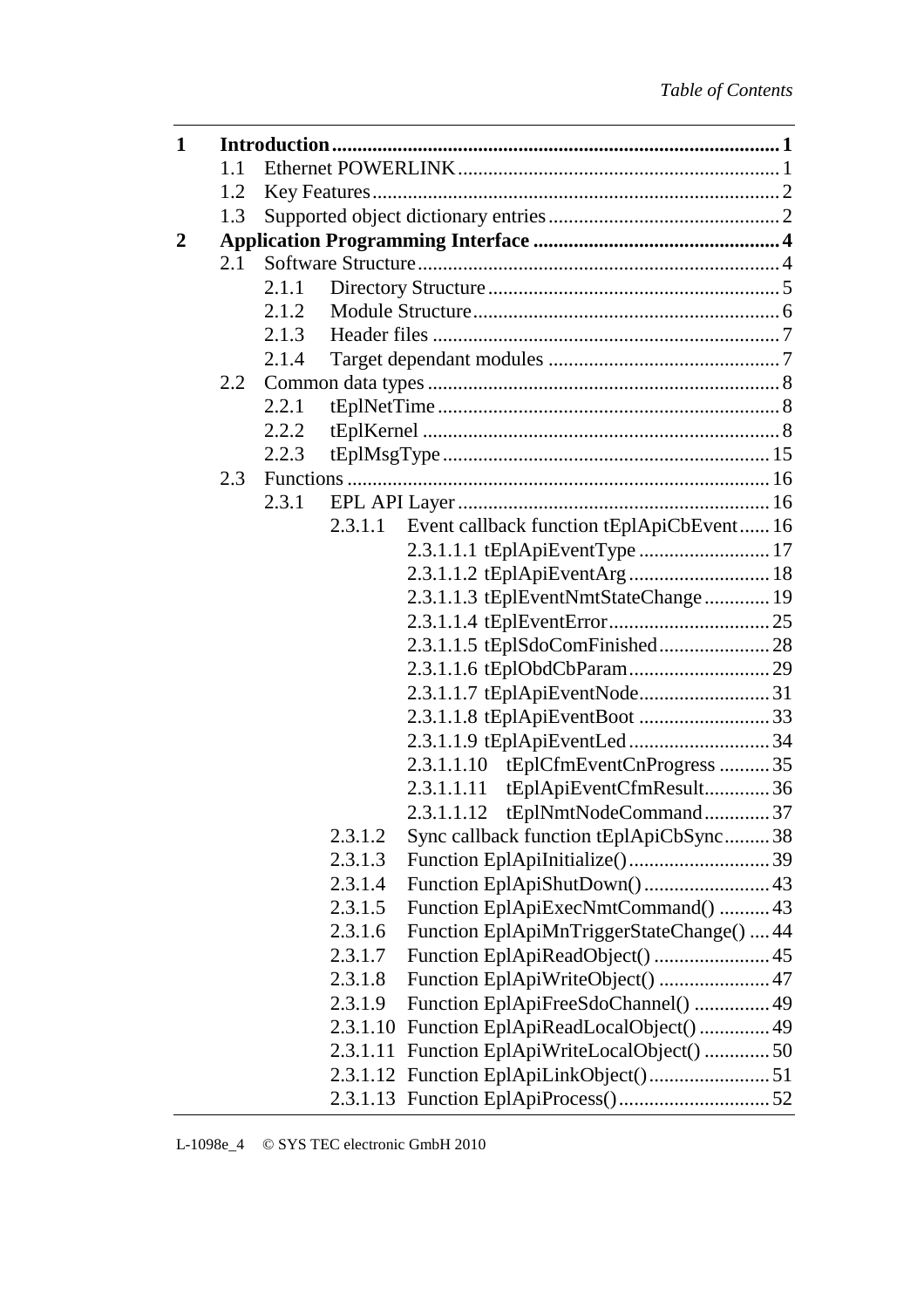|   |     |       |          | 2.3.1.14 Function EplApiProcessImageSetup()52        |  |
|---|-----|-------|----------|------------------------------------------------------|--|
|   |     |       |          | 2.3.1.15 Function EplApiProcessImageExchangeIn(). 54 |  |
|   |     |       |          | 2.3.1.16 Function EplApiProcessImageExchangeOut()    |  |
|   |     |       |          |                                                      |  |
|   |     | 2.3.2 |          |                                                      |  |
|   |     |       | 2.3.2.1  | Callback Function tEdrvRxHandler() 56                |  |
|   |     |       | 2.3.2.2  | Callback Function tEdrvTxHandler() 57                |  |
|   |     |       | 2.3.2.3  |                                                      |  |
|   |     |       | 2.3.2.4  |                                                      |  |
|   |     |       | 2.3.2.5  |                                                      |  |
|   |     |       | 2.3.2.6  | Function EdrvDefineRxMacAddrEntry() 61               |  |
|   |     |       | 2.3.2.7  | Function EdryUndefineRxMacAddrEntry() 62             |  |
|   |     |       | 2.3.2.8  | Function EdrvAllocTxMsgBuffer() 62                   |  |
|   |     |       | 2.3.2.9  | Function EdryReleaseTxMsgBuffer() 63                 |  |
|   |     |       | 2.3.2.10 | Function EdrvUpdateTxMsgBuffer() 63                  |  |
|   |     |       |          |                                                      |  |
|   |     |       |          |                                                      |  |
|   |     |       |          |                                                      |  |
| 3 |     |       |          |                                                      |  |
|   | 3.1 |       |          |                                                      |  |
|   | 3.2 |       |          |                                                      |  |
|   |     | 3.2.1 |          |                                                      |  |
|   |     | 3.2.2 |          |                                                      |  |
|   | 3.3 |       |          |                                                      |  |
|   | 3.4 |       |          |                                                      |  |
|   | 3.5 |       |          |                                                      |  |
| 4 |     |       |          |                                                      |  |
|   | 4.1 |       |          |                                                      |  |
|   | 4.2 |       |          |                                                      |  |
|   | 4.3 |       |          |                                                      |  |
|   | 4.4 |       |          |                                                      |  |
|   | 4.5 |       |          |                                                      |  |
|   | 4.6 |       |          |                                                      |  |
|   | 4.7 |       |          |                                                      |  |
|   | 4.8 |       |          |                                                      |  |
|   |     |       |          |                                                      |  |
|   |     |       |          |                                                      |  |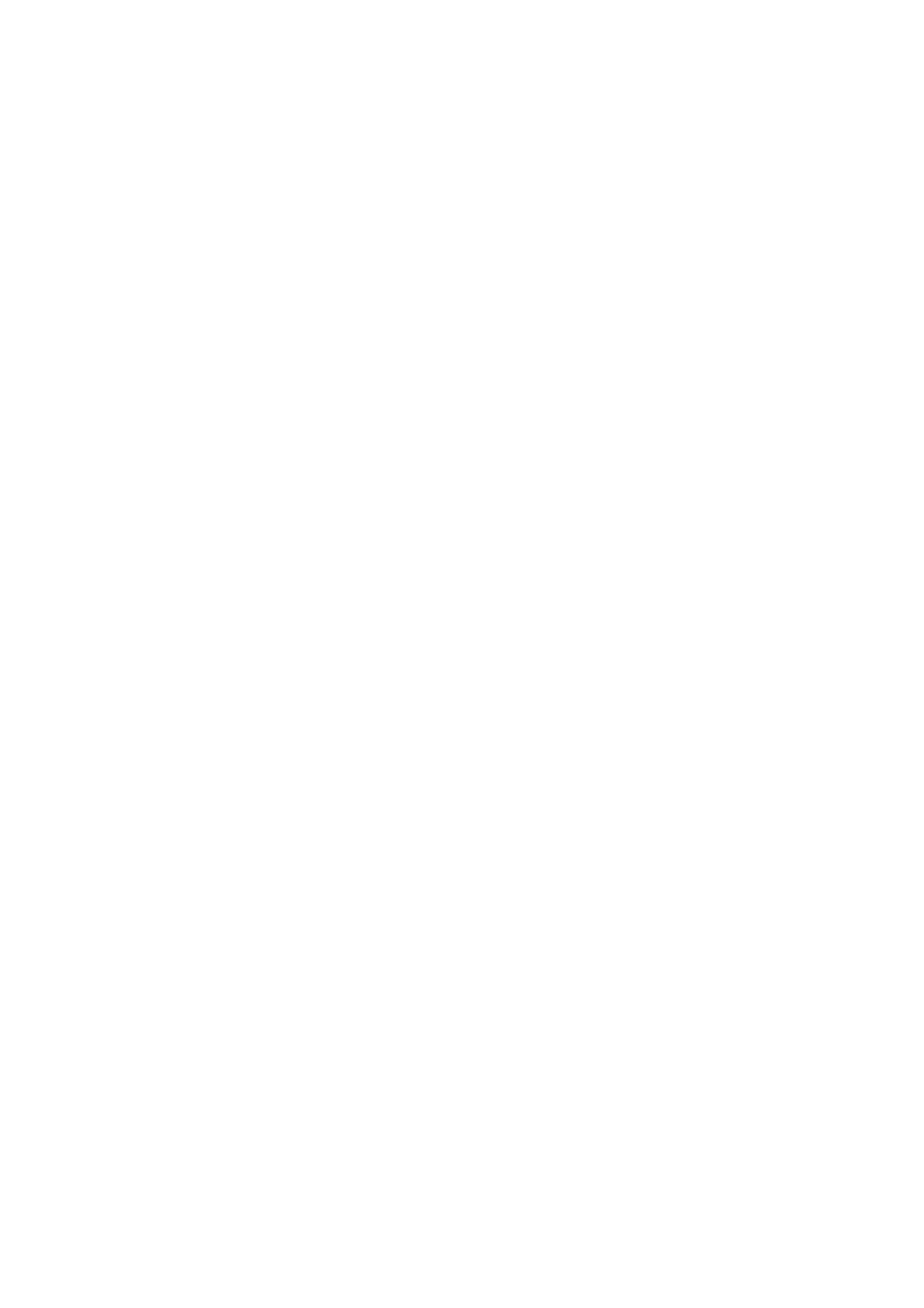| Constants of enumerated type tEplKernel 14          |  |
|-----------------------------------------------------|--|
| Constants of enumerated type tEplMsgType  15        |  |
| Constants for enumerated type tEplApiEventType 18   |  |
|                                                     |  |
| Members of structure tEplEventNmtStateChange 20     |  |
| Constants for enumerated type tEplNmtState  21      |  |
| Constants for enumerated type tEplNmtEvent25        |  |
|                                                     |  |
| Constants for enumerated type tEplEventSource 27    |  |
|                                                     |  |
|                                                     |  |
| Constants for enumerated type tEplSdoComConState 29 |  |
| Constants for enumerated type tEplSdoAccessType 29  |  |
|                                                     |  |
| Constants for enumerated type tEplObdEvent31        |  |
|                                                     |  |
| Constants for enumerated type tEplNmtNodeEvent  32  |  |
|                                                     |  |
|                                                     |  |
| Constants for enumerated type tEplNmtBootEvent 34   |  |
|                                                     |  |
| Constants for enumerated type tEplLedType 35        |  |
| Members of structure tEplCfmEventCnProgress 36      |  |
|                                                     |  |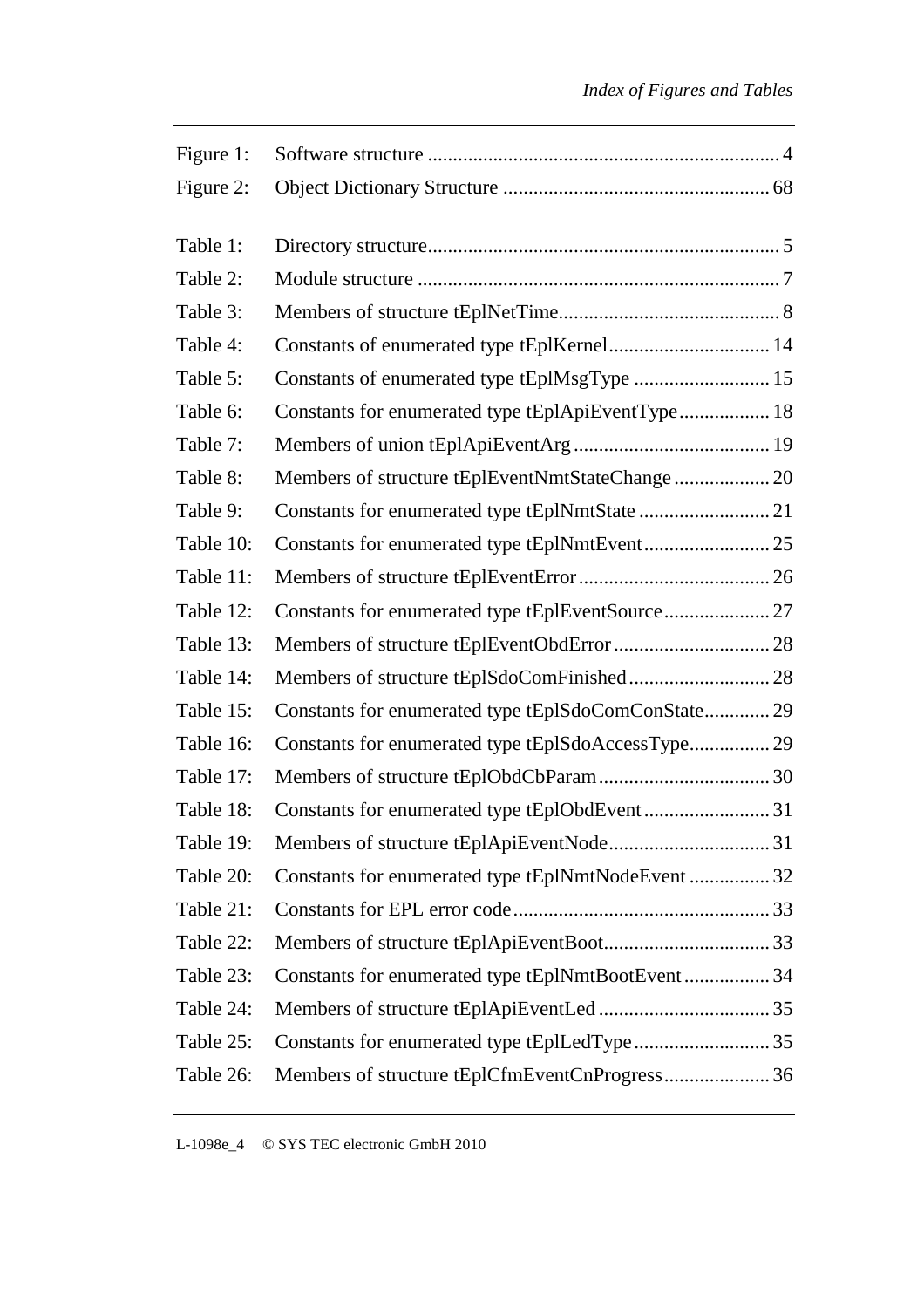| Table 27: | Members of structure tEplApiEventCfmResult 36          |  |
|-----------|--------------------------------------------------------|--|
| Table 28: | Constants for enumerated type tEplNmtNodeCommand 38    |  |
| Table 29: | Parameters of the structure tEplApiInitParam  43       |  |
| Table 30: |                                                        |  |
| Table 31: |                                                        |  |
| Table 32: |                                                        |  |
| Table 33: |                                                        |  |
| Table 34: |                                                        |  |
| Table 35: |                                                        |  |
| Table 36: |                                                        |  |
| Table 37: |                                                        |  |
| Table 38: | Available data types (enumerated type tEplObdType)  73 |  |
| Table 39: |                                                        |  |
| Table 40: |                                                        |  |
| Table 41: |                                                        |  |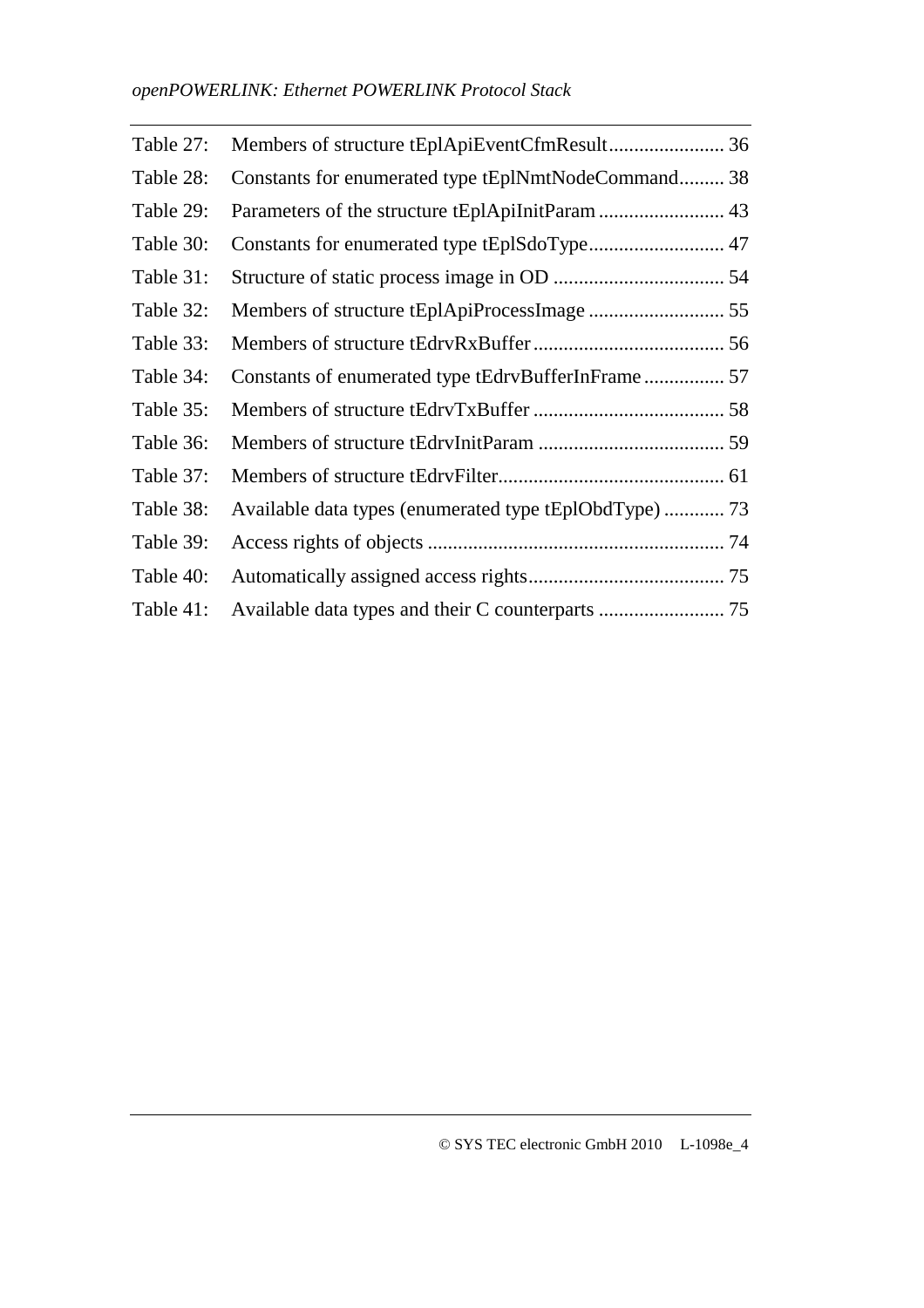## **1 Introduction**

## **1.1 Ethernet POWERLINK**

Ethernet POWERLINK is a Real-Time Ethernet field bus system. It is based on the Fast Ethernet Standard IEEE 802.3.

A managing node (MN), which acts as the master in the EPL network, polls the controlled nodes (CN) cyclically. This process takes place in the isochronous phase of the EPL cycle. Immediately after the isochronous phase an asynchronous phase for communication follows which is not time-critical, e.g. TCP/IP communication. The isochronous phase starts with the Start of Cyclic frame on which all nodes are synchronized. This schedule design avoids collisions which are usually present on Standard Ethernet, and ensures the determinism of the hard real-time communication. It is implemented in the EPL data link layer. The EPL network can be connected via gateways to non real-time networks.

The communication profile of Ethernet POWERLINK is adapted from CANopen. Thus, design principles such as process data object (PDO) for the exchange of process variables and service data object (SDO) for the configuration of remote object dictionaries are reused. All PDOs are exchanged within the isochronous phase, similar to the synchronous PDOs of CANopen. This is because event-triggered PDOs would interfere with hard real-time requirements.

To be conforming to IEEE 802.3, each POWERLINK device has a unique MAC address. Additionally, each device is assigned a logical node ID. Mostly, this node ID can be configured via node switches on the device. If a particular EPL device implements a TCP/IP stack, it gets a private IP address from class C within the network 192.168.100.0 where the host part equals the EPL node ID.

It is assumed that you are familiar with the Ethernet POWERLINK Communication Profile Specification [1].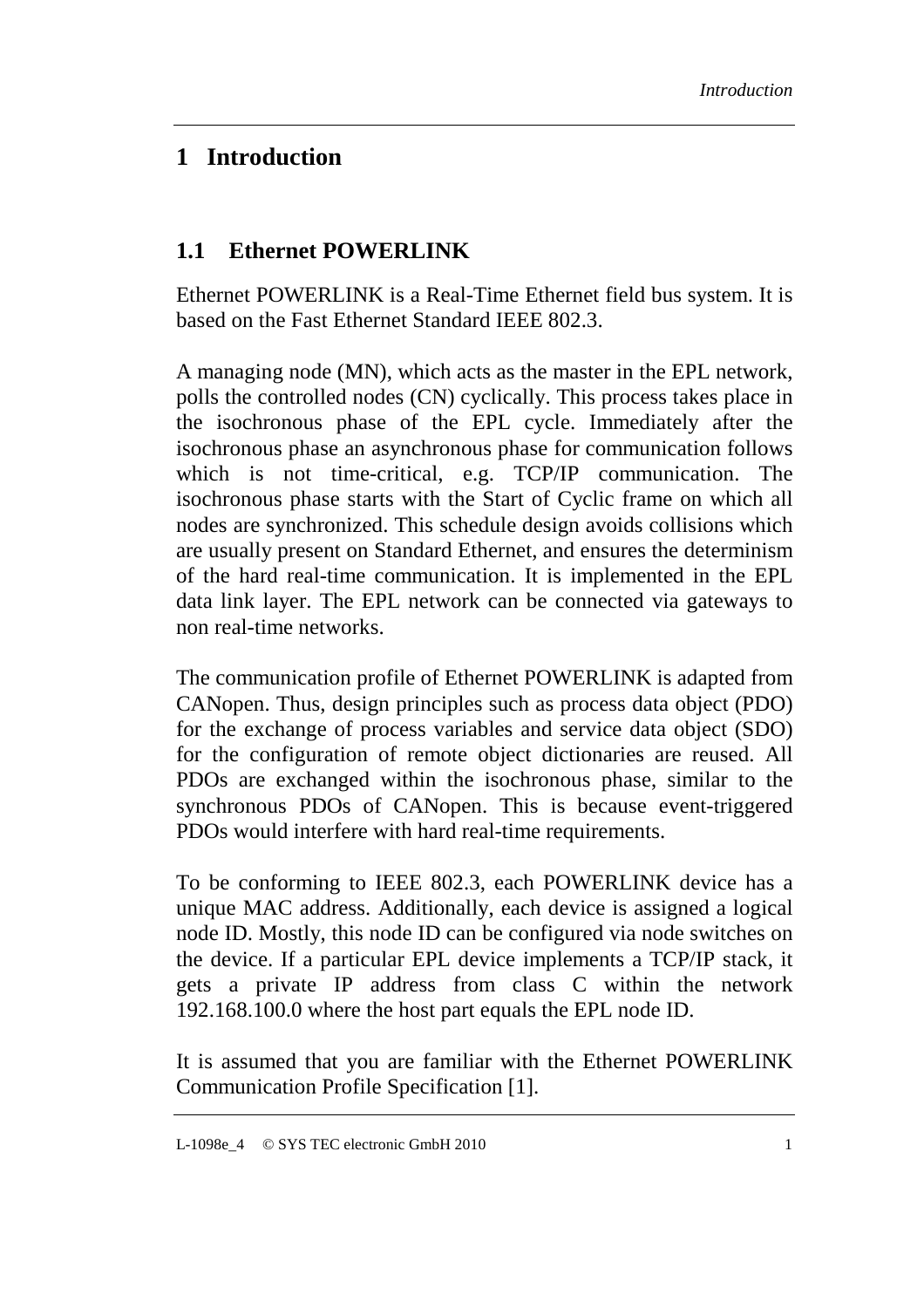## **1.2 Key Features**

- Implements Communication profile EPSG DS 1.1.0 [1]
- Data link layer and NMT state machine for Controlled and Managing Nodes
- Configuration Manager for configuration of CNs at run-time
- SDO via UDP and POWERLINK ASnd frames
- Dynamic PDO mapping
- User-configurable object dictionary
- Supports the POWERLINK cycle features async-only CN and multiplexed CN
- Implemented in plain ANSI C
- Modular software structure for simple portability to different target platforms
- Supports target platforms with and without operating system
- Event-driven Communication Abstraction Layer
- Provides Generic API for user-application

## **1.3 Supported object dictionary entries**

The EPL stack currently supports the following communication objects of the OD. That means that the EPL stack uses these objects or provides the functionality for these objects, but the application may support additional objects.

Object 1000h: NMT\_DeviceType\_U32 Object 1001h: ERR\_ErrorRegister\_U8 Object 1003h: ERR\_History\_ADOM Object 1006h: NMT\_CycleLen\_U32 Object 1008h: NMT\_ManufactDevName\_VS Object 1009h: NMT\_ManufactHwVers\_VS Object 100Ah: NMT\_ManufactSwVers\_VS Object 1018h: NMT\_IdentityObject\_REC Object 1030h: NMT\_InterfaceGroup\_Xh\_REC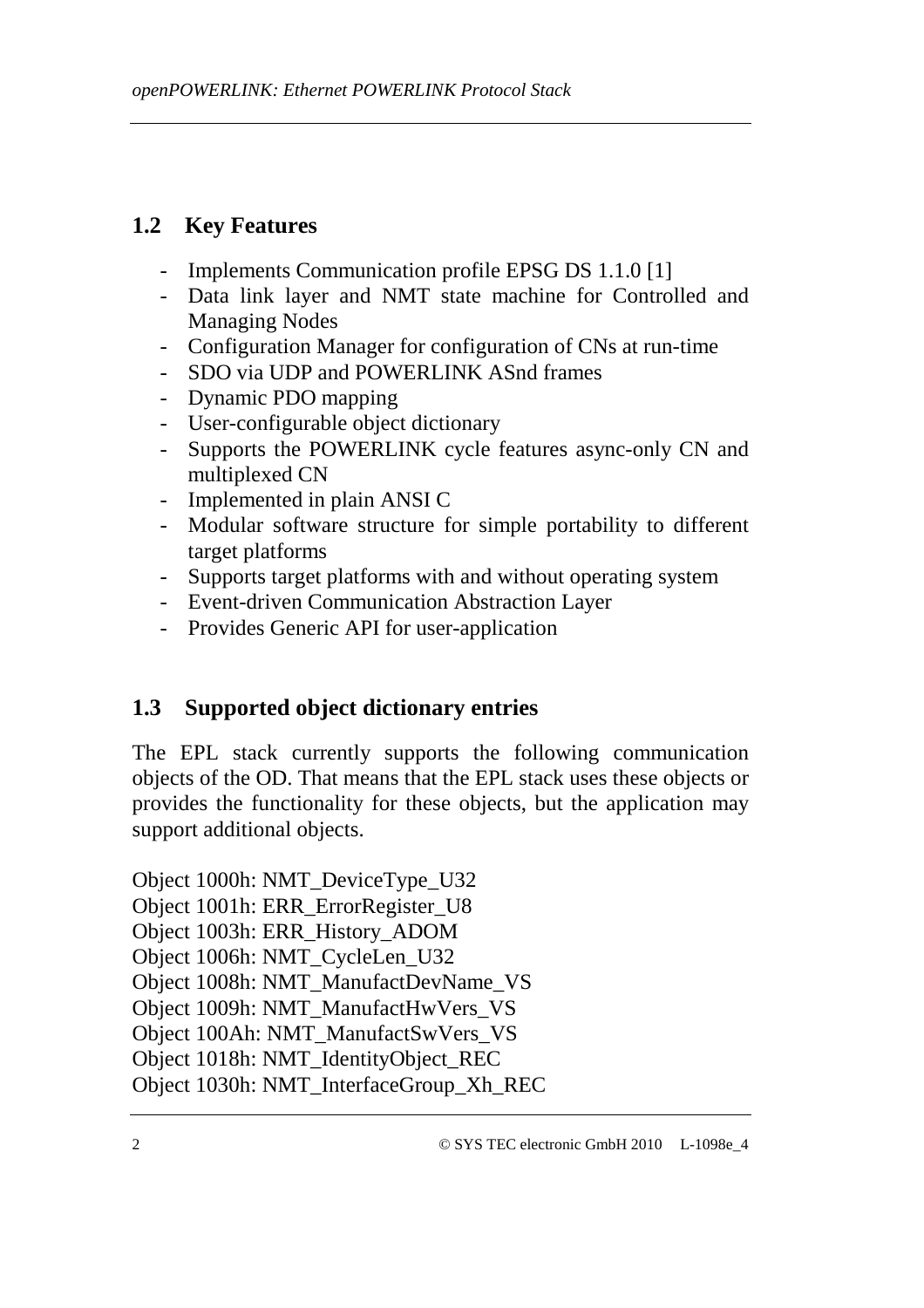Object 1C00h: DLL\_MNCRCError\_REC Object 1C02h: DLL\_MNCycTimeExceed\_REC Object 1C07h: DLL\_MNCNLossPResCumCnt\_AU32 Object 1C08h: DLL\_MNCNLossPResThrCnt\_AU32 Object 1C09h: DLL\_MNCNLossPResThreshold\_AU32 Object 1C0Bh: DLL\_CNLossSoC\_REC Object 1C0Fh: DLL\_CNCRCError\_REC Object 1C14h: DLL\_LossOfFrameTolerance\_U32 Object 1F22h: CFM\_ConciseDcfList\_ADOM Object 1F26h: CFM\_ExpConfDateList\_AU32 Object 1F27h: CFM\_ExpConfTimeList\_AU32 Object 1F80h: NMT\_StartUp\_U32 Object 1F81h: NMT\_NodeAssignment\_AU32 Object 1F82h: NMT\_FeatureFlags\_U32 Object 1F83h: NMT\_EPLVersion\_U8 Object 1F84h: NMT\_MNDeviceTypeIdList\_AU32 Object 1F89h: NMT\_BootTime\_REC Object 1F8Ah: NMT\_MNCycleTiming\_REC Object 1F8Bh: NMT\_MNPReqPayloadLimitList\_AU16 Object 1F8Ch: NMT\_CurrNMTState\_U8 Object 1F8Dh: NMT\_PResPayloadLimitList\_AU16 Object 1F8Eh: NMT\_MNNodeCurrState\_AU8 Object 1F8Fh: NMT\_MNNodeExpState\_AU8 Object 1F92h: NMT\_MNCNPResTimeout\_AU32 Object 1F93h: NMT\_EPLNodeID\_REC Object 1F98h: NMT\_CycleTiming\_REC Object 1F99h: NMT\_CNBasicEthernetTimeout\_U32 Object 1F9Ah: NMT\_HostName\_VS Object 1F9Eh: NMT\_ResetCmd\_U8 Object 1F9Fh: NMT\_RequestCmd\_REC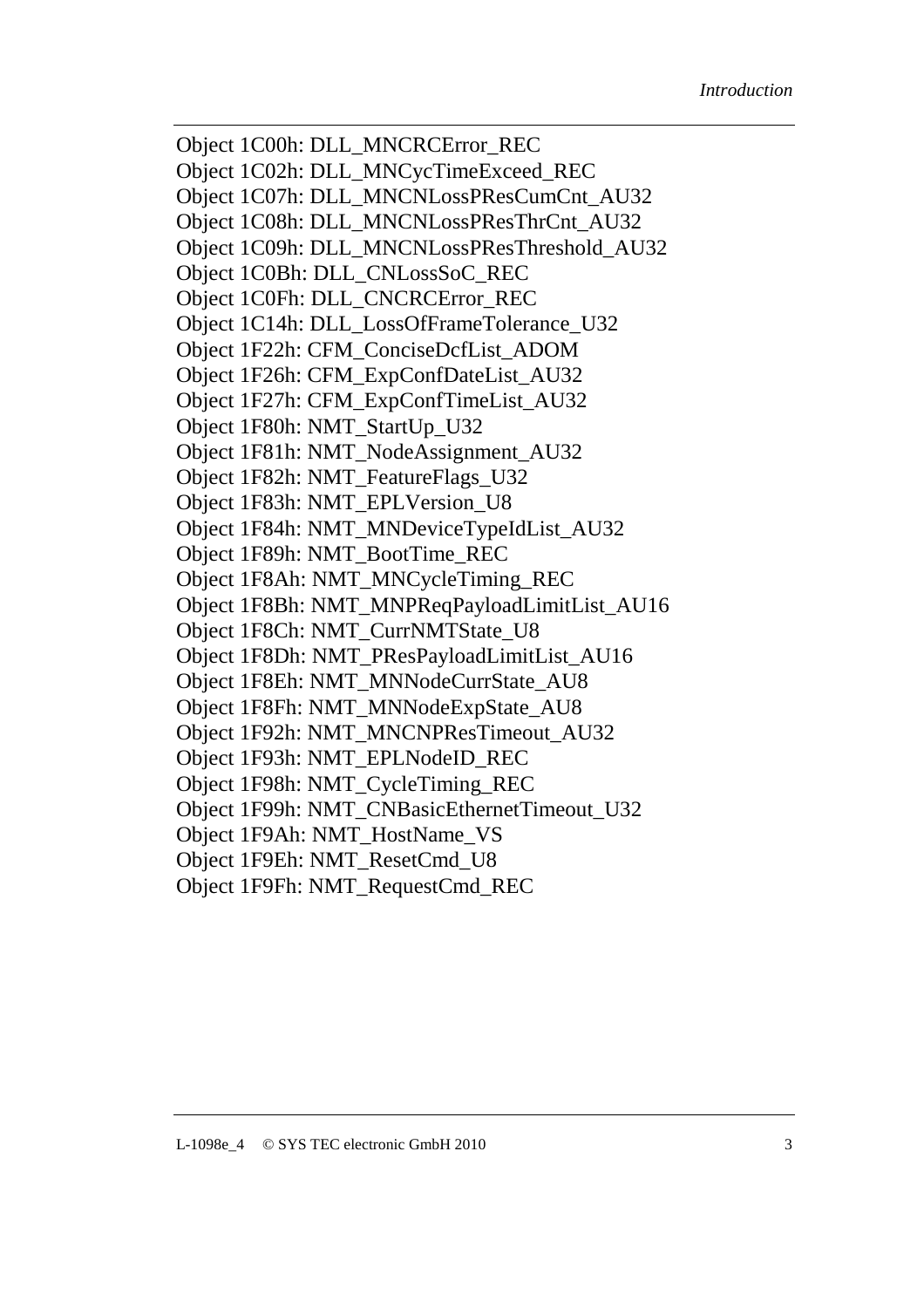# **2 Application Programming Interface**

## **2.1 Software Structure**



*Figure 1: Software structure*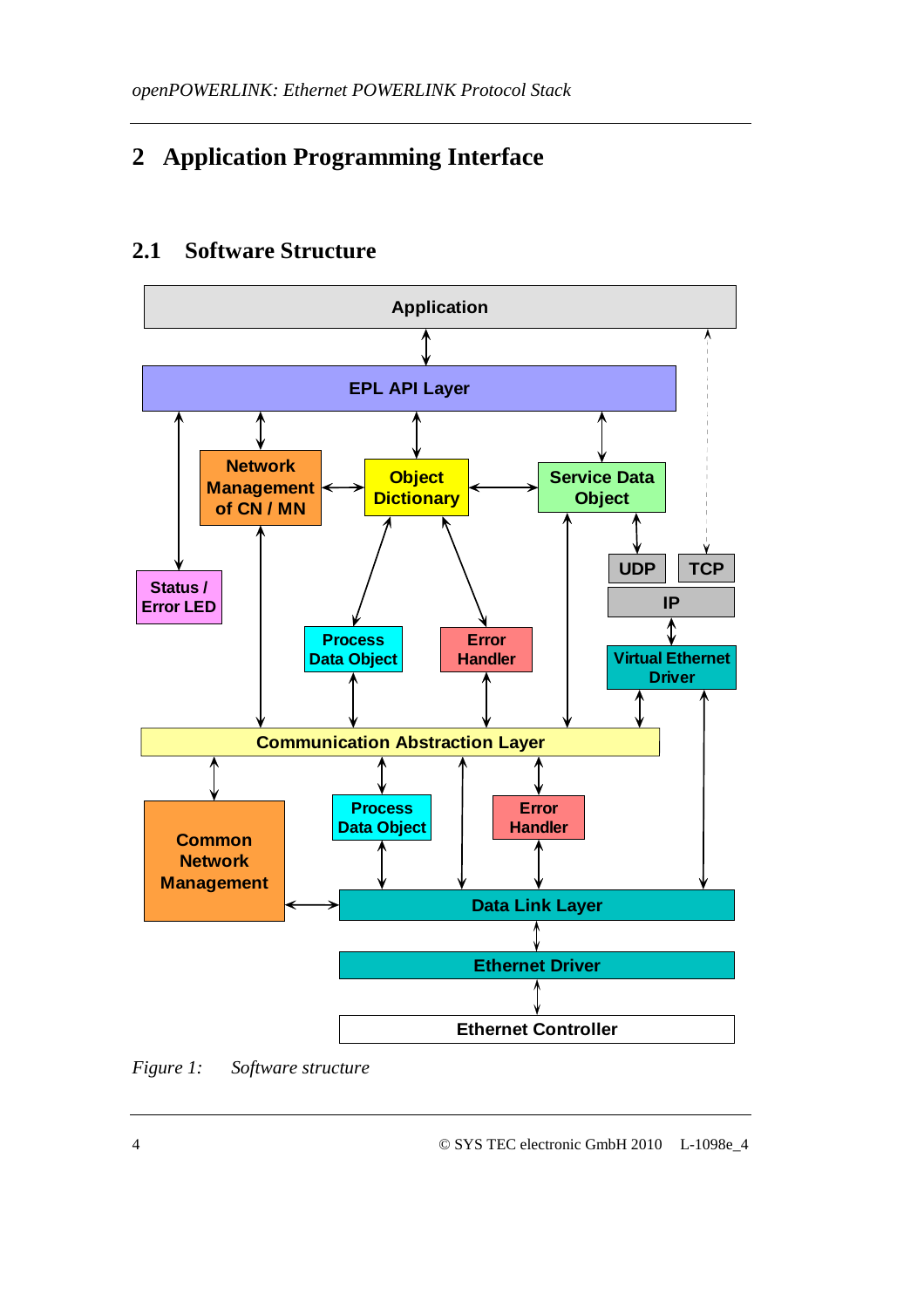The EPL stack is divided into two parts: low-prioritized processes above the Communication Abstraction Layer (abbr. CAL) called EPL user part and high-prioritized processes below the CAL called EPL kernel part. Processes which have to be processed in every EPL cycle have high priority, e.g. Data Link Layer (abbr. DLL), PDO processing and core NMT state machine. All other processes have low priority, e.g. SDO. It is possible to swap out the high-prioritized processes on a separate CPU (e.g. on a SMP machine) to ensure the real-time requirements.

Some modules are divided, i.e. EPL kernel modules have correspondents in the EPL user part that only wrap the communication with the EPL kernel part.

#### **2.1.1 Directory Structure**

| <b>Directory</b>  | <b>Description</b>                                                                  |
|-------------------|-------------------------------------------------------------------------------------|
| Edry              | Ethernet driver implementations                                                     |
| EplStack          | EPL protocol stack core components                                                  |
| Example           | Example and test projects                                                           |
| Include           | Generic header files                                                                |
| Include/kernel    | Header files for EPL kernel part                                                    |
| Include/user      | Header files for EPL user part                                                      |
| ObjDicts          | Sample Object dictionaries                                                          |
| <b>SharedBuff</b> | Shared buffer implementation for CAL and frame queues                               |
| Target/ARCH/OS/C  | Target dependant files for architecture ARCH, operating<br>system OS and compiler C |

The source code of the EPL stack is divided in several directories.

*Table 1: Directory structure*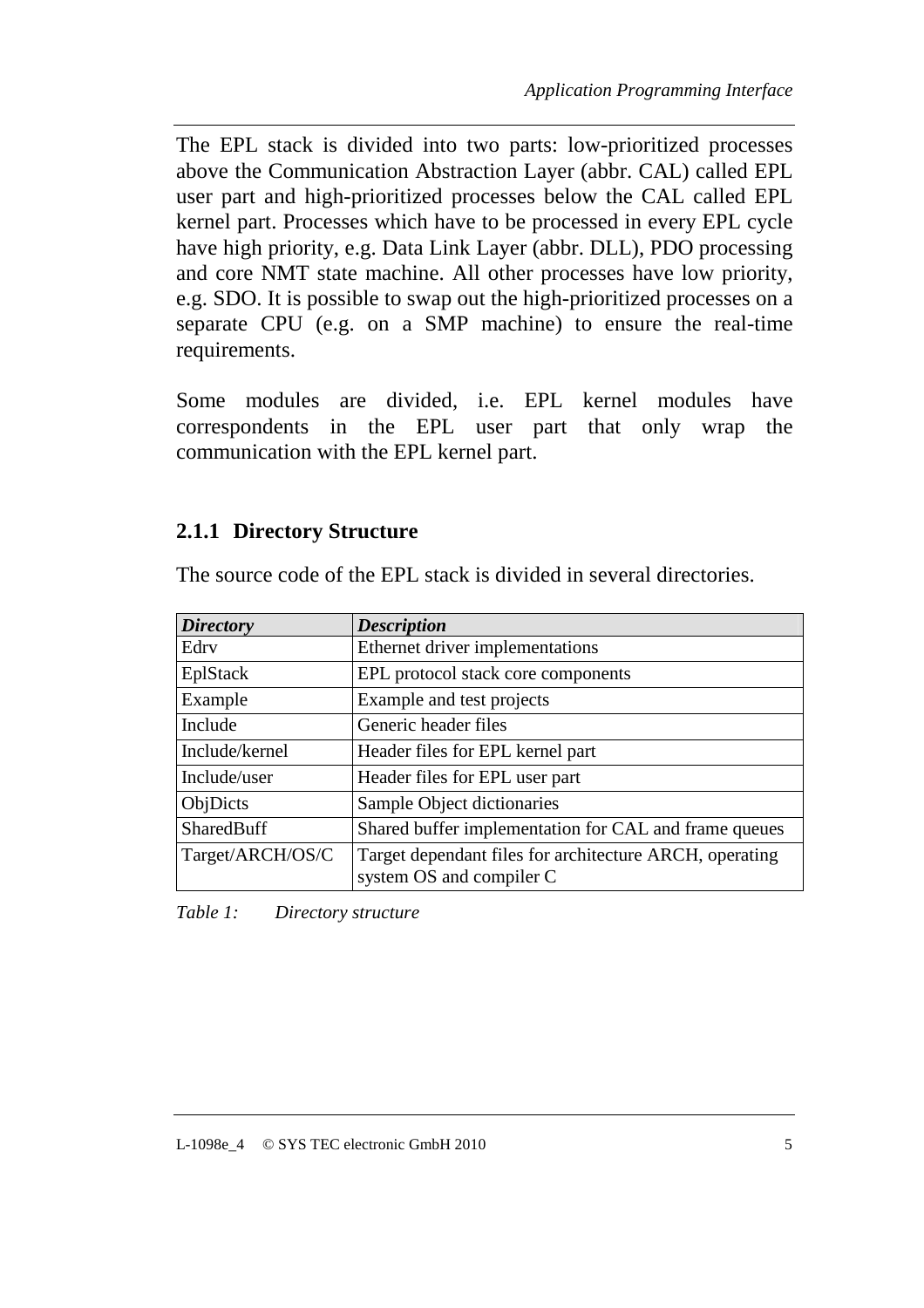## **2.1.2 Module Structure**

| $C$ File                                                                                        | <b>Description</b>                                                                             |  |
|-------------------------------------------------------------------------------------------------|------------------------------------------------------------------------------------------------|--|
| amiarm.c                                                                                        | AMI implementation for ARM architectures.                                                      |  |
| amibe.c                                                                                         | AMI implementation for big endian architectures.                                               |  |
| amix86.c                                                                                        | AMI implementation for X86 architecture.                                                       |  |
| Edry*.c                                                                                         | Target specific Ethernet driver.                                                               |  |
| EplApiGeneric.c                                                                                 | Generic implementation of EPL API Layer.                                                       |  |
| EplApiLinuxKernel.c                                                                             | Linux kernel module wrapper of EPL API Layer.                                                  |  |
| EplApiLinuxUser.c                                                                               | Linux userspace wrapper of EPL API Layer.                                                      |  |
| EplApiProcessImage.c                                                                            | Functions for static process image.                                                            |  |
| EplDllk.c                                                                                       | DLL module in EPL kernel part.                                                                 |  |
| EplDllkCal.c                                                                                    | CAL of DLL module in EPL kernel part.                                                          |  |
| EplDlluCal.c                                                                                    | CAL of DLL module in EPL user part, e.g. for<br>reception and transmission of EPL ASnd frames. |  |
| Error handler in EPL kernel part. It manages the error<br>EplErrorHandlerk.c<br>counters in OD. |                                                                                                |  |
| EplEventk.c                                                                                     | Event module in EPL kernel part.                                                               |  |
| EplEventu.c                                                                                     | Event module in EPL user part.                                                                 |  |
| EplIdentu.c                                                                                     | Ident module in EPL user part. It issues IdentRequest                                          |  |
|                                                                                                 | frames and handles IdentResponse frames.                                                       |  |
| EplLedu.c                                                                                       | LED module in EPL user part, which handles the                                                 |  |
|                                                                                                 | status and error LED according to [1].                                                         |  |
| EplNmtk.c                                                                                       | Common NMT module in EPL kernel part. It manages<br>the NMT state machine.                     |  |
| EplNmtu.c                                                                                       | Wrapper for common NMT module in EPL user part.                                                |  |
| EplNmtCnu.c                                                                                     | CN NMT module in EPL user part.                                                                |  |
| EplNmtMnu.c                                                                                     | MN NMT module in EPL user part.                                                                |  |
| EplObd.c                                                                                        | OBD module.                                                                                    |  |
| EplPdou.c                                                                                       | PDO module in EPL user part.                                                                   |  |
| EplPdouCal.c                                                                                    | CAL of PDO module in EPL user part.                                                            |  |
| EplPdok.c                                                                                       | PDO module in EPL kernel part.                                                                 |  |
| EplPdokCal.c<br>CAL of PDO module in EPL kernel part.                                           |                                                                                                |  |
| EplSdoAsndu.c<br>SDO ASnd protocol layer in EPL user part.                                      |                                                                                                |  |
| EplSdoAsySequ.c                                                                                 | SDO sequence layer in EPL user part.                                                           |  |
| EplSdoComu.c                                                                                    | SDO command layer in EPL user part.                                                            |  |
| EplSdoUdpu.c                                                                                    | SDO UDP protocol layer in EPL user part.                                                       |  |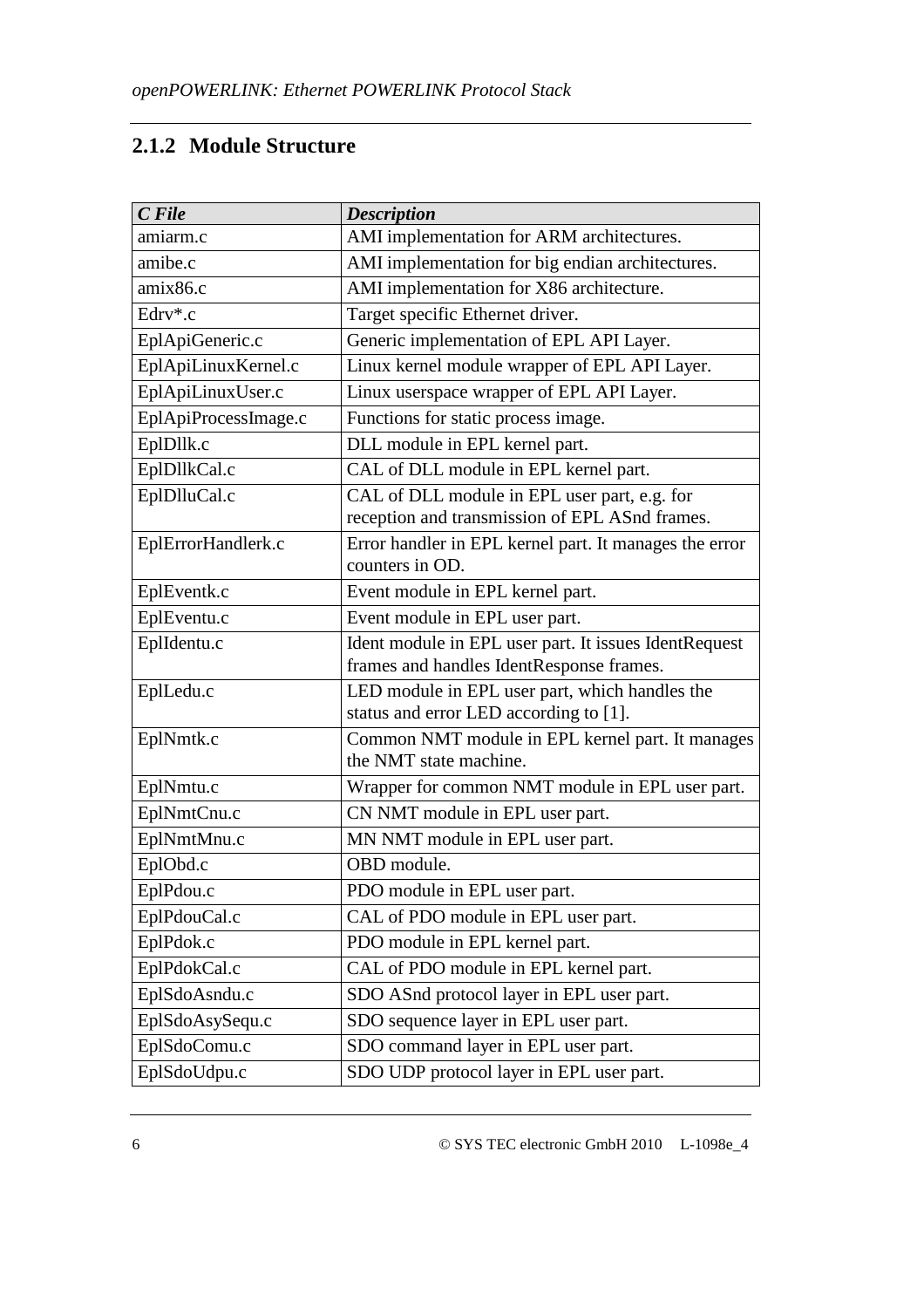| $C$ File               | <b>Description</b>                                     |  |  |
|------------------------|--------------------------------------------------------|--|--|
| EplStatusu.c           | Status module in EPL user part. It issues              |  |  |
|                        | <b>StatusRequest frames and handles StatusResponse</b> |  |  |
|                        | frames.                                                |  |  |
| EplTimeruLinuxKernel.c | Timer module implementation for Linux kernel           |  |  |
|                        | modules in EPL user part.                              |  |  |
| EplTimeruNull.c        | Timer module implementation without any                |  |  |
|                        | functionality. Only useful for testing purposes.       |  |  |
| EplTimeruGeneric.c     | Timer module implementation in EPL user part for       |  |  |
|                        | MS Windows and targets without any operating           |  |  |
|                        | system.                                                |  |  |
| SocketLinxuKernel.c    | BSD Socket API for Linux kernel modules.               |  |  |
| VirtualEthernetLinux.c | Virtual Ethernet driver implementation for Linux.      |  |  |

*Table 2: Module structure* 

## **2.1.3 Header files**

The EPL stack consists of several header files. But the application only needs to include *Epl.h*. This header file itself includes all necessary module header files including *EplCfg.h* and *global.h*.

## **2.1.4 Target dependant modules**

The EPL stack was designed to minimize and encapsulate the targetdependant parts. This minimizes and simplifies the porting to new platforms, i.e. hardware or operating systems.

The following modules need to be adapted:

- Ethernet Driver (Edrv\*.c)
- Virtual Ethernet Driver (VirtualEthernet\*.c)
- Timer modules (EplTimeru\*.c, EplTimerHighResk\*.c)
- Communication Abstraction Layer
- parts of EPL API Layer (EplApi\*.c)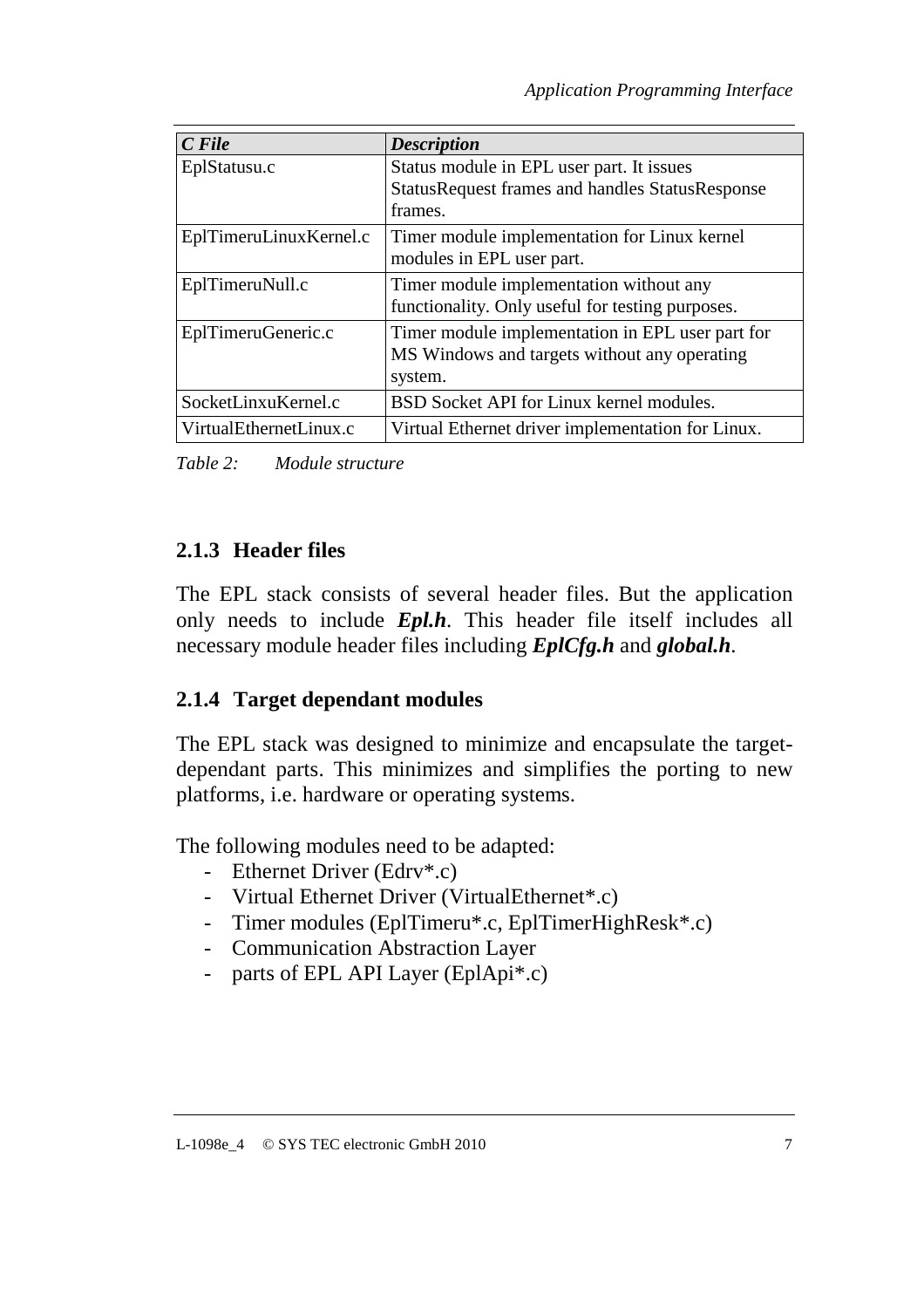## **2.2 Common data types**

#### **2.2.1 tEplNetTime**

A frequently used data structure in the EPL stack is tEplNetTime. It represents a timestamp conformant to the data type NETTIME of the EPL specification.

```
typedef struct 
\{DWORD m dwSec;
  DWORD m dwNanoSec;
```

```
} tEplNetTime;
```

| <b>Member</b> | <b>Description</b>                                                                   |
|---------------|--------------------------------------------------------------------------------------|
| m dwSec       | Seconds.                                                                             |
| m dwNanoSec   | Nanoseconds (Range $0 \le$ bits $0.30 \lt 10^9$ ; bit 31<br>represents the sign bit) |

*Table 3: Members of structure tEplNetTime* 

#### **2.2.2 tEplKernel**

The enumerated type tEplKernel represents the internal error codes. Those are defined in the header file EplErrDef.h.

```
typedef enum
```

| kEplSuccessful            | $= 0x0000,$  |  |
|---------------------------|--------------|--|
| kEplInvalidOperation      | $= 0x0005$ , |  |
| kEplInvalidNodeId         | $= 0x0007$ , |  |
| kEplNoResource            | $= 0x0008$ , |  |
| kEplShutdown              | $= 0x0009$ , |  |
| kEplReject                | $= 0x000A,$  |  |
| kEplEdrvInitError         | $= 0x0013$ , |  |
| kEplEdrvNoFreeBufEntry    | $= 0x0014$ , |  |
| kEplEdrvBufNotExisting    | $= 0x0015$ , |  |
| kEplEdrvInvalidParam      | $= 0x001C$ , |  |
| kEplDllIllegalHdl         | $= 0x0022$ , |  |
| kEplDllCbAsyncRegistered  | $= 0x0023$ , |  |
| kEplDllAsyncTxBufferEmpty | 0x0025,      |  |
|                           |              |  |

 $\{$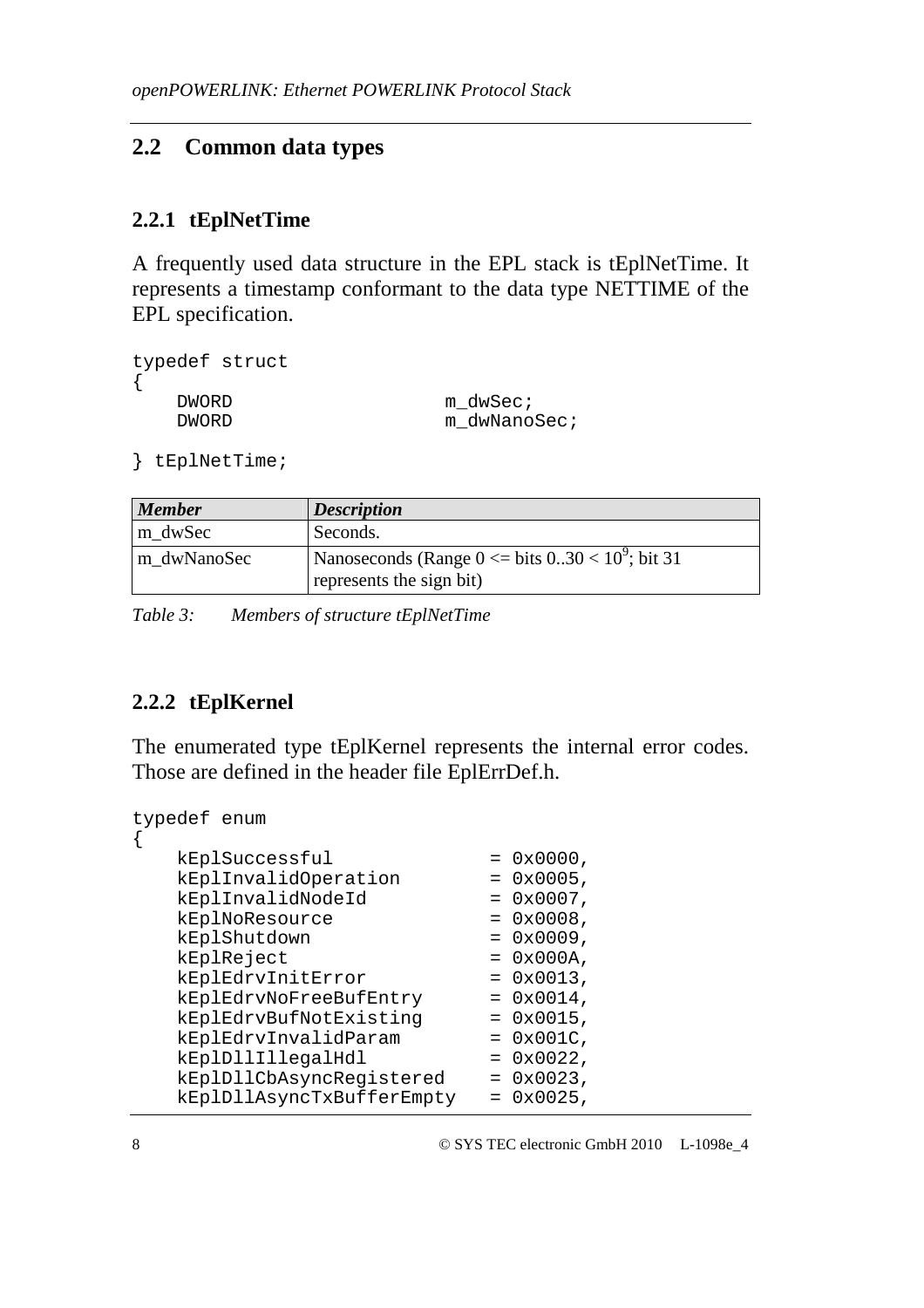| kEplDllAsyncTxBufferFull   |     | $= 0x0026$ , |
|----------------------------|-----|--------------|
| kEplDllNoNodeInfo          | $=$ | 0x0027,      |
| kEplDllInvalidParam        | $=$ | $0x0028$ ,   |
| kEplDllTxBufNotReady       |     | $0x002E$ ,   |
|                            | $=$ |              |
| kEplDllTxFrameInvalid      | $=$ | $0x002F$ ,   |
| kEplObdIllegalPart         | $=$ | 0x0030,      |
| kEplObdIndexNotExist       | $=$ | 0x0031,      |
| kEplObdSubindexNotExist    | $=$ | 0x0032,      |
| kEplObdReadViolation       | $=$ | 0x0033,      |
| kEplObdWriteViolation      | $=$ | 0x0034,      |
| kEplObdAccessViolation     | Ξ.  | 0x0035,      |
| kEplObdUnknownObjectType   | $=$ | 0x0036,      |
| kEplObdVarEntryNotExist    | $=$ | 0x0037,      |
| kEplObdValueTooLow         | $=$ | 0x0038,      |
| kEplObdValueTooHigh        | $=$ | 0x0039,      |
| kEplObdValueLengthError    | $=$ | 0x003A,      |
| kEplNmtUnknownCommand      | $=$ | 0x0040,      |
| kEplNmtInvalidFramePointer | $=$ | 0x0041,      |
| kEplNmtInvalidEvent        | $=$ | 0x0042,      |
| kEplNmtInvalidState        | $=$ | 0x0043,      |
| kEplNmtInvalidParam        | $=$ | 0x0044,      |
| kEplSdoUdpMissCb           | $=$ | 0x0050,      |
| kEplSdoUdpNoSocket         | $=$ | 0x0051,      |
| kEplSdoUdpSocketError      | $=$ | 0x0052,      |
| kEplSdoUdpThreadError      | $=$ | 0x0053,      |
| kEplSdoUdpNoFreeHandle     | $=$ | 0x0054,      |
| kEplSdoUdpSendError        | $=$ | 0x0055,      |
| kEplSdoUdpInvalidHdl       | $=$ | 0x0056,      |
| kEplSdoSeqMissCb           | $=$ | 0x0060,      |
| kEplSdoSeqNoFreeHandle     | $=$ | 0x0061,      |
| kEplSdoSeqInvalidHdl       | $=$ | 0x0062,      |
| kEplSdoSeqUnsupportedProt  | $=$ | 0x0063,      |
| kEplSdoSeqNoFreeHistory    | $=$ | $0x0064$ ,   |
| kEplSdoSeqFrameSizeError   | $=$ | 0x0065,      |
| kEplSdoSeqRequestAckNeeded |     | $= 0x0066$   |
| kEplSdoSeqInvalidFrame     | =   | 0x0067,      |
| kEplSdoSeqConnectionBusy   | $=$ | 0x0068,      |
| kEplSdoSeqInvalidEvent     | $=$ | 0x0069,      |
| kEplSdoComUnsupportedProt  | $=$ | 0x0070,      |
| kEplSdoComNoFreeHandle     | $=$ | 0x0071,      |
| kEplSdoComInvalidHandle    | $=$ | 0x0073,      |
| kEplSdoComInvalidSendType  | $=$ | 0x0074,      |
| kEplSdoComNotResponsible   | $=$ | 0x0075,      |
| kEplSdoComHandleExists     | $=$ | 0x0076,      |
| kEplSdoComHandleBusy       | =   | $0x0077$ ,   |
| kEplSdoComInvalidParam     | =   | 0x0078,      |
| kEplEventUnknownSink       | Ξ.  | 0x0080,      |
| kEplEventPostError         | $=$ | 0x0081,      |
| kEplTimerInvalidHandle     | $=$ | 0x0090,      |
|                            |     |              |

L-1098e\_4 © SYS TEC electronic GmbH 2010 9

l,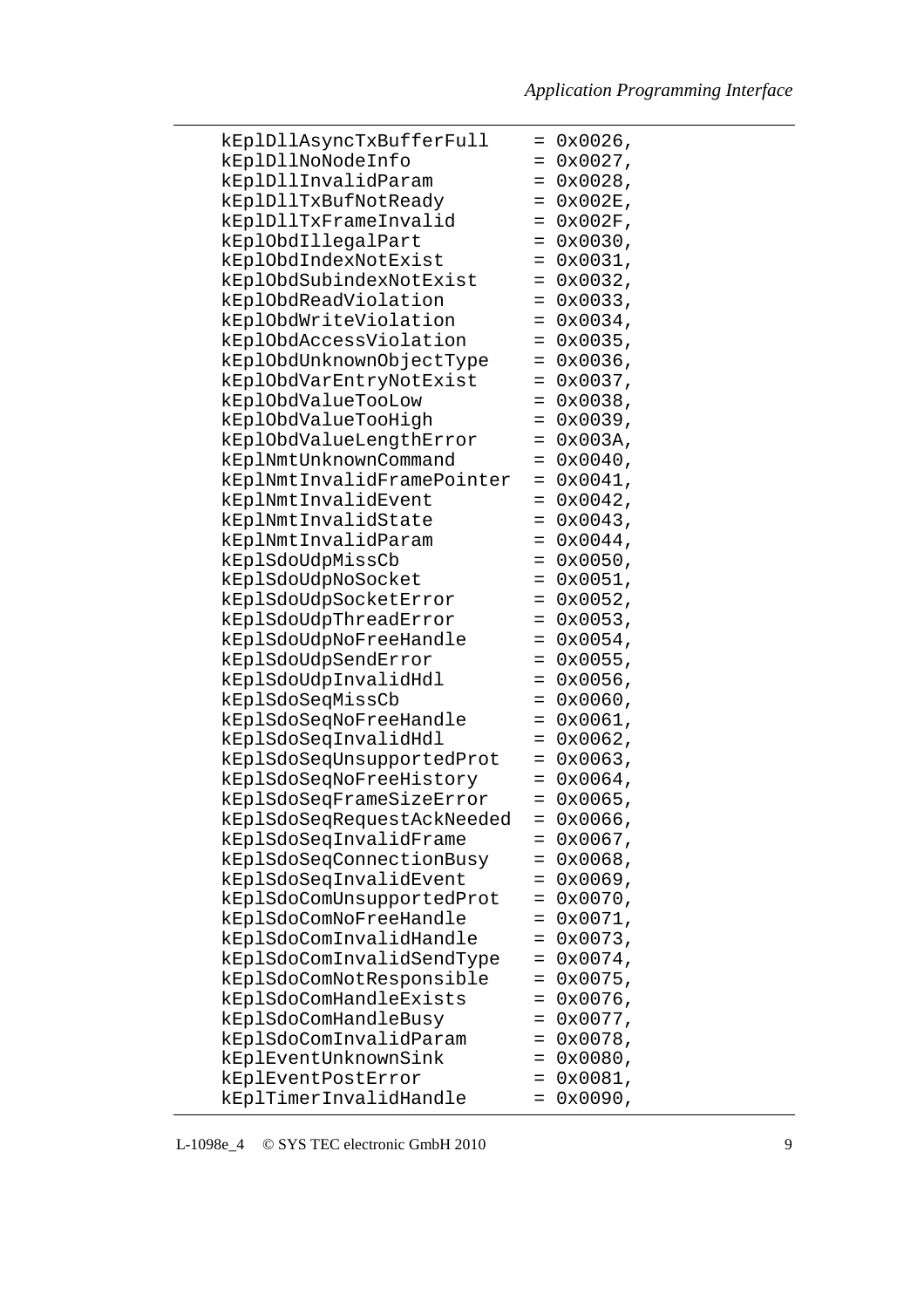| kEplTimerNoTimerCreated    | $=$ | 0x0091,            |
|----------------------------|-----|--------------------|
| kEplSdoAsndInvalidNodeId   | $=$ | $0x00A0$ ,         |
| kEplSdoAsndNoFreeHandle    | $=$ | $0x00A1$ ,         |
| kEplSdoAsndInvalidHandle   | $=$ | $0x00A2$ ,         |
| kEplPdoNotExist            | $=$ | 0x00B0,            |
| kEplPdoLengthExceeded      | $=$ | 0x00B1,            |
| kEplPdoGranularityMismatch | $=$ | $0x00B2$ ,         |
| kEplPdoInitError           | $=$ | $0x00B3$ ,         |
| kEplPdoConfWhileEnabled    | $=$ | $0x00B7$ ,         |
| kEplPdoErrorMapp           | $=$ | $0x00B8$ ,         |
| kEplPdoVarNotFound         | $=$ | 0x00B9,            |
| kEplPdoSizeMismatch        | $=$ | $0x00BC$ ,         |
| kEplPdoTooManyTxPdos       | $=$ | $0x00BD$ ,         |
| kEplPdoInvalidObjIndex     | $=$ | $0x00BE$ ,         |
| kEplPdoTooManyPdos         | $=$ | $0x00BF$ ,         |
| kEplCfmConfigError         | $=$ | $0 \times 00 C0$ , |
| kEplCfmSdocTimeOutError    | $=$ | 0x00C1,            |
| kEplCfmInvalidDcf          | $=$ | $0x00C2$ ,         |
| kEplCfmUnsupportedDcf      | $=$ | $0x00C3$ ,         |
| kEplCfmConfigWithErrors    | $=$ | $0x00C4$ ,         |
| kEplCfmNoFreeConfig        | $=$ | $0x00C5$ ,         |
| kEplCfmNoConfigData        | $=$ | $0x00C6$ ,         |
| kEplCfmUnsuppDatatypeDcf   | $=$ | $0x00C7$ ,         |
| kEplApiTaskDeferred        | $=$ | 0x0140,            |
| kEplApiInvalidParam        | $=$ | 0x0142,            |

} tEplKernel;

| Constant               | <b>Description</b>                               |
|------------------------|--------------------------------------------------|
| kEplSuccessful         | Successful termination of the function. No error |
|                        | occurred.                                        |
| kEplInvalidOperation   | The requested operation is not valid in the      |
|                        | current situation. Maybe it was requested right  |
|                        | before and is still running.                     |
| kEplInvalidNodeId      | Invalid node-ID.                                 |
| kEplNoResource         | No resource available, e.g. out of memory or     |
|                        | any other resource from the operating system.    |
| kEplShutdown           | Shutdown of the entire stack is requested.       |
| kEplReject             | Reject the proceeding operation.                 |
| kEplEdrvInitError      | Ethernet driver initialization error.            |
| kEplEdrvNoFreeBufEntry | No free buffer entry in Ethernet driver.         |
| kEplEdrvBufNotExisting | Specified buffer does not exist in Ethernet      |
|                        | driver.                                          |
| kEplEdrvInvalidParam   | Invalid parameter specified while calling an     |
|                        | Ethernet driver function.                        |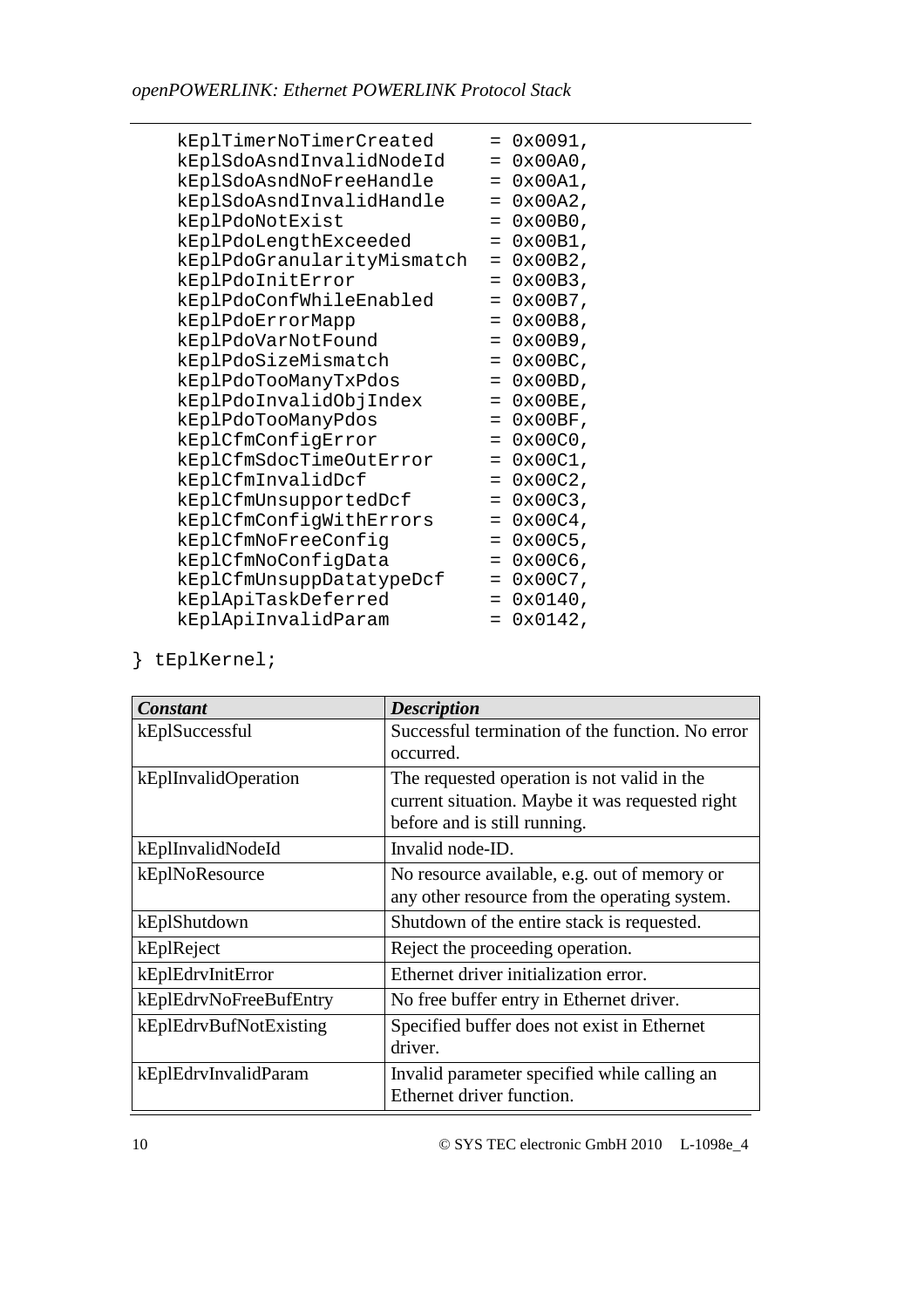| <b>Constant</b>            | <b>Description</b>                                           |
|----------------------------|--------------------------------------------------------------|
| kEplDllIllegalHdl          | DLL: specified handle is not valid.                          |
| kEplDllCbAsyncRegistered   | DLL: callback function for asynchronous non-                 |
|                            | EPL frames was or was not registered before.                 |
| kEplDllAsyncTxBufferEmpty  | DLL: no Tx frame for transmission available.                 |
| kEplDllAsyncTxBufferFull   | DLL: Tx buffer is full.                                      |
| kEplDllNoNodeInfo          | DLL: no corresponding node information                       |
|                            | structure found for the specified node-ID.                   |
| kEplDllInvalidParam        | DLL: invalid parameters specified on function<br>call.       |
| kEplDllTxBufNotReady       | DLL: Tx buffer for PReq is not ready yet.                    |
| kEplDllTxFrameInvalid      | DLL: Tx frame for PReq is invalid or does not                |
|                            | exist.                                                       |
| kEplObdIllegalPart         | OBD: illegal OD part referenced.                             |
| kEplObdIndexNotExist       | OBD: specified object index does not exist.                  |
| kEplObdSubindexNotExist    | OBD: specified sub index does not exist.                     |
| kEplObdReadViolation       | OBD: illegal read on a write-only object                     |
| kEplObdWriteViolation      | OBD: illegal write on a read-only object                     |
| kEplObdAccessViolation     | OBD: illegal access on an object                             |
| kEplObdUnknownObjectType   | OBD: unknown object type                                     |
| kEplObdVarEntryNotExist    | OBD: object does not contain VarEntry                        |
|                            | structure.                                                   |
| kEplObdValueTooLow         | OBD: specified object value too low.                         |
| kEplObdValueTooHigh        | OBD: specified object value too high.                        |
| kEplObdValueLengthError    | OBD: length of specified value does not match<br>the object. |
| kEplNmtUnknownCommand      | NMT: unknown NMT command specified.                          |
| kEplNmtInvalidFramePointer | NMT: invalid pointer to the EPL frame                        |
|                            | specified.                                                   |
| kEplNmtInvalidEvent        | NMT: invalid event passed to event process                   |
|                            | function.                                                    |
| kEplNmtInvalidState        | NMT: invalid NMT state.                                      |
| kEplNmtInvalidParam        | NMT: invalid parameters specified on function<br>call.       |
| kEplSdoAsndInvalidNodeId   | SDO ASnd layer: invalid node-ID specified.                   |
| kEplSdoAsndNoFreeHandle    | SDO ASnd layer: no free handle available.                    |
|                            | Increase value of define                                     |
|                            | EPL_SDO_MAX_CONNECTION_ASND.                                 |
| kEplSdoAsndInvalidHandle   | SDO ASnd layer: invalid handle specified.                    |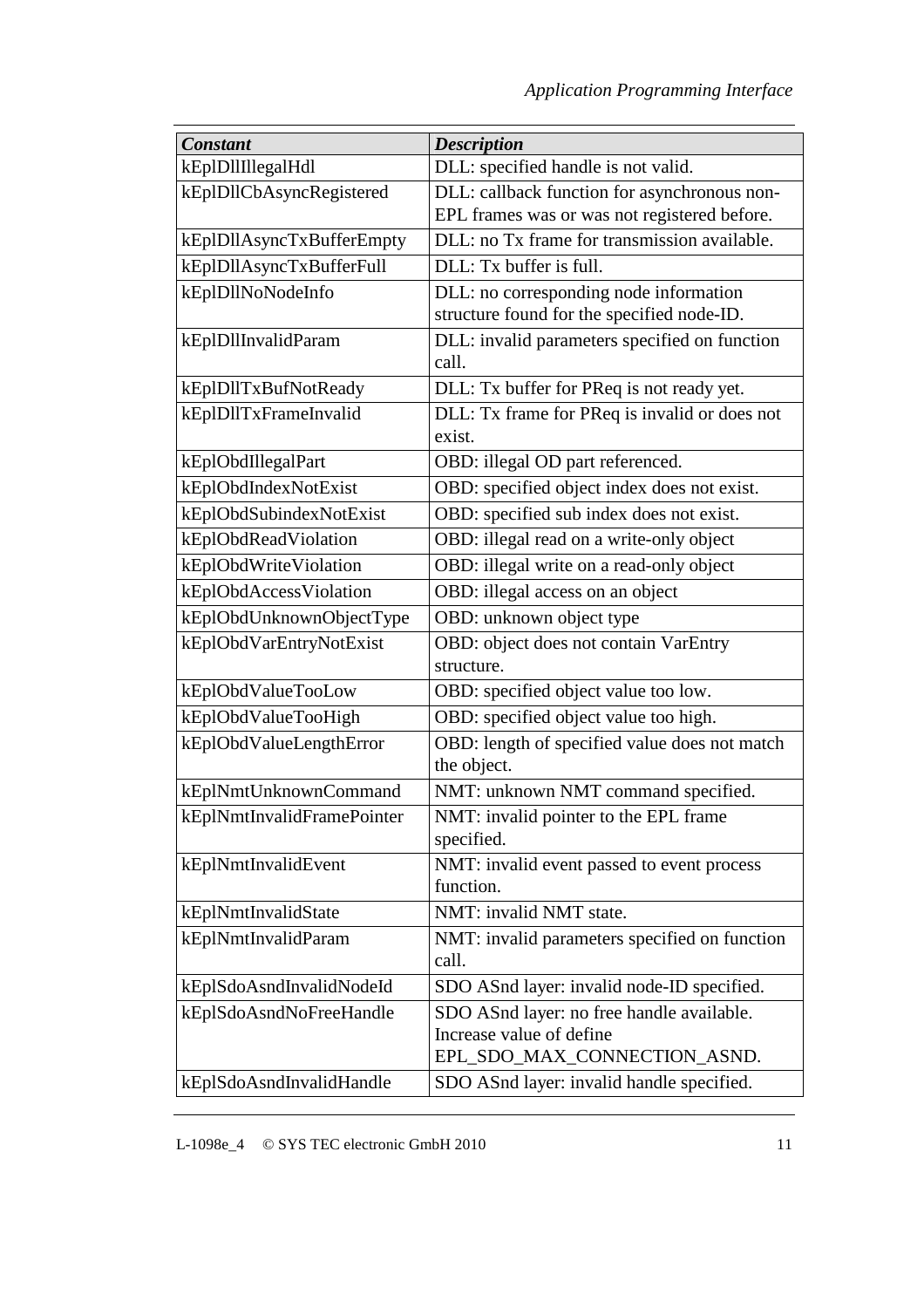| <b>Constant</b>            | <b>Description</b>                                        |
|----------------------------|-----------------------------------------------------------|
| kEplSdoUdpMissCb           | SDO/UDP: no pointer to the callback function              |
|                            | specified.                                                |
| kEplSdoUdpNoSocket         | SDO/UDP: socket could be created.                         |
| kEplSdoUdpSocketError      | SDO/UDP: unspecified error with socket                    |
|                            | handling.                                                 |
| kEplSdoUdpThreadError      | SDO/UDP: error occurred while creating or                 |
|                            | terminating thread for UDP processing.                    |
| kEplSdoUdpNoFreeHandle     | SDO/UDP: no free handle available. Increase               |
|                            | value of define                                           |
|                            | EPL_SDO_MAX_CONNECTION_UDP.                               |
| kEplSdoUdpSendError        | SDO/UDP: error while sending datagram.                    |
| kEplSdoUdpInvalidHdl       | SDO/UDP: invalid handle specified.                        |
| kEplSdoSeqMissCb           | SDO sequence layer: no pointer to the callback            |
|                            | function specified.                                       |
| kEplSdoSeqNoFreeHandle     | SDO sequence layer: no free handle available.             |
|                            | Increase value of define                                  |
|                            | EPL_MAX_SDO_SEQ_CON.                                      |
| kEplSdoSeqInvalidHdl       | SDO sequence layer: invalid handle specified.             |
| kEplSdoSeqUnsupportedProt  | SDO sequence layer: unsupported lower layer               |
|                            | protocol specified.                                       |
| kEplSdoSeqNoFreeHistory    | SDO sequence layer: no free entry in history              |
|                            | available (internal error).                               |
| kEplSdoSeqFrameSizeError   | SDO sequence layer: size of frame is larger than          |
|                            | value of define                                           |
|                            | EPL_MAX_SDO_FRAME_SIZE.                                   |
| kEplSdoSeqRequestAckNeeded | SDO sequence layer: acknowledge must be                   |
|                            | requested from communication partner (internal<br>error). |
| kEplSdoSeqInvalidFrame     | SDO sequence layer: invalid frame specified               |
|                            | internally.                                               |
| kEplSdoSeqConnectionBusy   | SDO sequence layer: connection is currently               |
|                            | busy.                                                     |
| kEplSdoSeqInvalidEvent     | SDO sequence layer: invalid event passed to               |
|                            | event process function.                                   |
| kEplSdoComUnsupportedProt  | SDO command layer: unsupported lower layer                |
|                            | protocol specified.                                       |
| kEplSdoComNoFreeHandle     | SDO command layer: no free handle available.              |
|                            | Increase value of define                                  |
|                            | EPL_MAX_SDO_COM_CON.                                      |
| kEplSdoComInvalidHandle    | SDO command layer: invalid handle specified.              |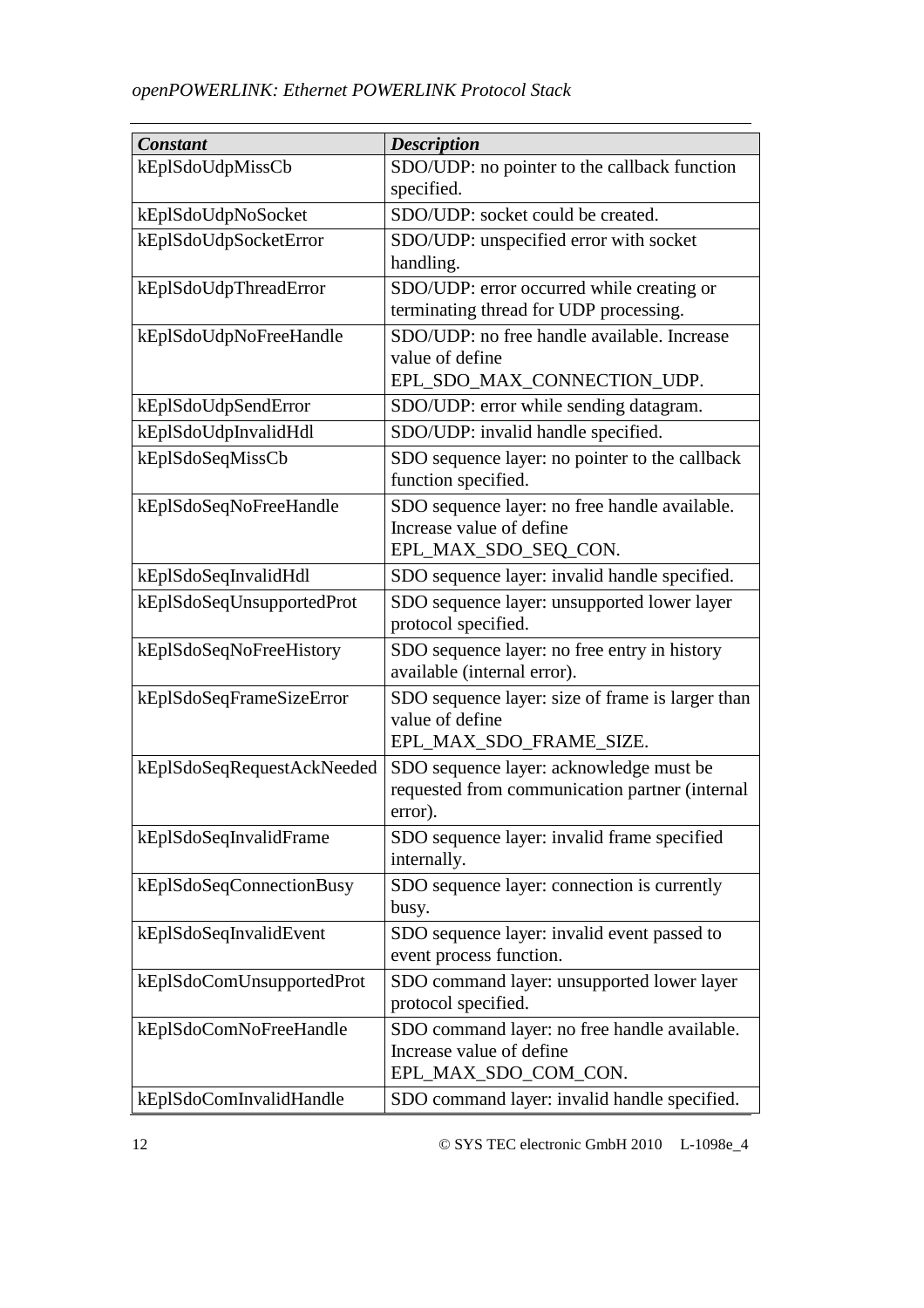| <b>Constant</b>            | <b>Description</b>                                                                                                                     |
|----------------------------|----------------------------------------------------------------------------------------------------------------------------------------|
| kEplSdoComInvalidSendType  | SDO command layer: illegal send type specified<br>internally.                                                                          |
| kEplSdoComNotResponsible   | SDO command layer: current handle is not<br>responsible (wrong direction or wrong<br>transaction-ID).                                  |
| kEplSdoComHandleExists     | SDO command layer: connection to the same<br>node-ID and with same protocol type exists. The<br>handle of this connection is returned. |
| kEplSdoComHandleBusy       | SDO command layer: connection is busy.                                                                                                 |
| kEplSdoComInvalidParam     | SDO command layer: invalid parameters<br>specified on function call.                                                                   |
| kEplEventUnknownSink       | Event modules: unknown event sink specified.                                                                                           |
| kEplEventPostError         | Event modules: error occurred while posting<br>event.                                                                                  |
| kEplTimerInvalidHandle     | Timer modules: invalid handle specified.                                                                                               |
| kEplTimerNoTimerCreated    | Timer modules: no timer was created because of<br>an error.                                                                            |
| kEplPdoNotExist            | PDO: the selected PDO does not exist.                                                                                                  |
| kEplPdoLengthExceeded      | PDO: the length of the PDO mapping exceeds<br>the current payload limit.                                                               |
| kEplPdoGranularityMismatch | PDO: the object is mapped to a bit offset or with<br>a bit length which is not aligned on byte<br>boundaries.                          |
| kEplPdoInitError           | PDO: an error occurred during the initialization<br>of the PDO module.                                                                 |
| kEplPdoConfWhileEnabled    | PDO: the PDO configuration cannot be changed<br>while the corresponding PDO is enabled.                                                |
| kEplPdoErrorMapp           | PDO: the PDO mapping is invalid.                                                                                                       |
| kEplPdoVarNotFound         | PDO: the referenced object in a PDO mapping<br>does not exist.                                                                         |
| kEplPdoSizeMismatch        | PDO: the bit size of the object mapping is larger<br>than or unequal to the size of the referenced<br>object.                          |
| kEplPdoTooManyTxPdos       | PDO: too many TPDOs are defined in the OD.<br>Pure CNs only supports one TPDO.                                                         |
| kEplPdoInvalidObjIndex     | PDO: the OD callback function<br>EplPdouCbObdAccess() is used for an invalid<br>object index in the OD.                                |
| kEplPdoTooManyPdos         | PDO: too many PDOs are defined in the OD.                                                                                              |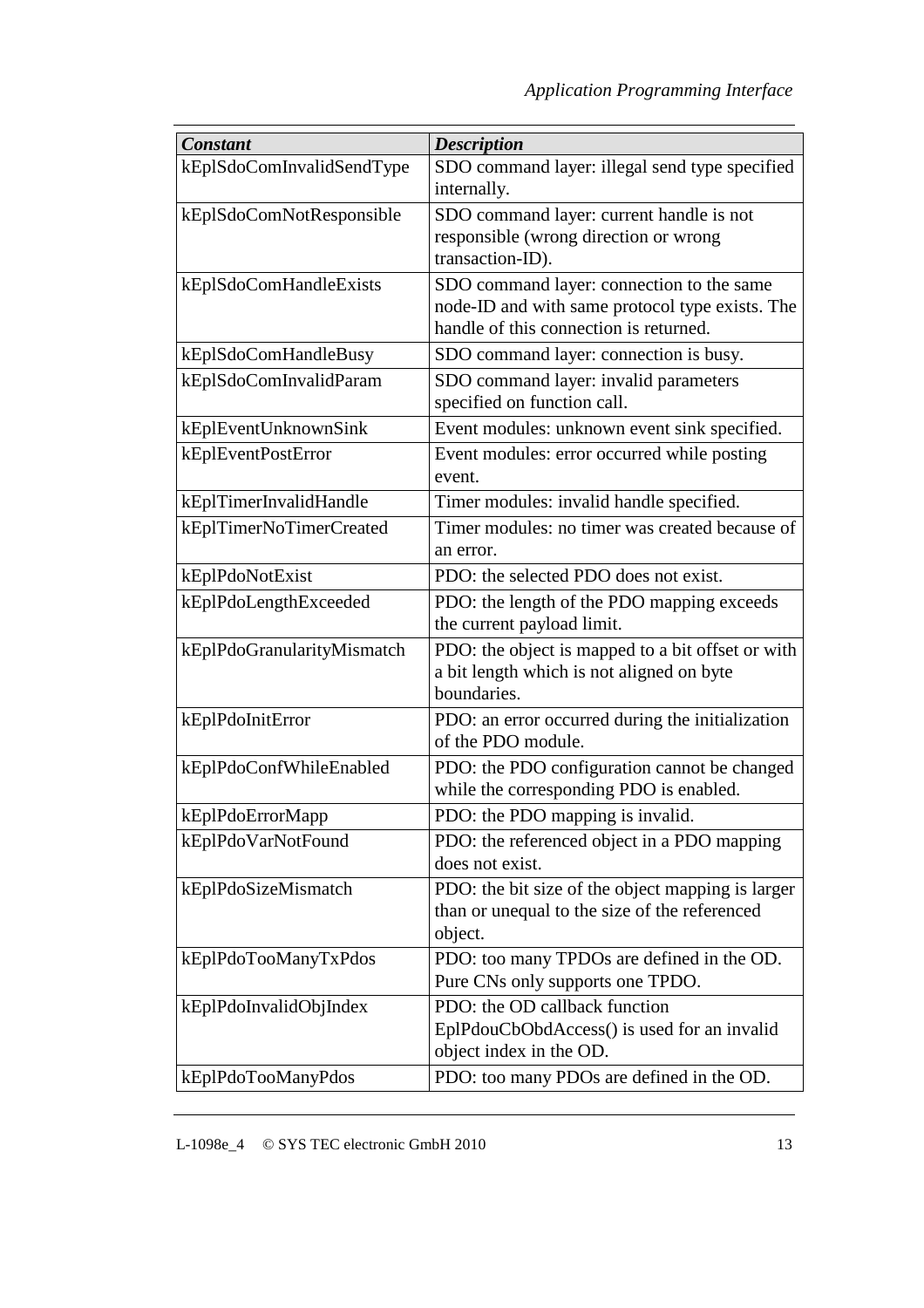| <b>Constant</b>          | <b>Description</b>                                                                                                        |
|--------------------------|---------------------------------------------------------------------------------------------------------------------------|
| kEplCfmConfigError       | Configuration manager: error while configuring<br>CN (SDO abort).                                                         |
| kEplCfmSdocTimeOutError  | Configuration manager: SDO timeout during the<br>configuration of CN                                                      |
| kEplCfmMaInvalidDcf      | Configuration manager: invalid DCF specified.                                                                             |
| kEplCfmUnsupportedDcf    | Configuration manager: currently non-supported<br>DCF type specified.                                                     |
| kEplCfmConfigWithErrors  | Configuration manager: configuration of CN<br>finished with minor errors.                                                 |
| kEplCfmNoFreeConfig      | Configuration manager: no free entry in internal<br>array. Increase value of define<br>EPL_CFGMA_MAX_SDO_CLIENTS.         |
| kEplCfmNoConfigData      | Configuration manager: no configuration data<br>(DCF) for specified CN available.                                         |
| kEplCfmUnsuppDatatypeDcf | Configuration manager: non-supported data type<br>in DCF.                                                                 |
| kEplApiTaskDeferred      | EPL API layer: the requested operation is<br>deferred and the event callback function will be<br>called when it finishes. |
| kEplApiInvalidParam      | EPL API layer: invalid parameter specified on<br>function call.                                                           |

*Table 4: Constants of enumerated type tEplKernel*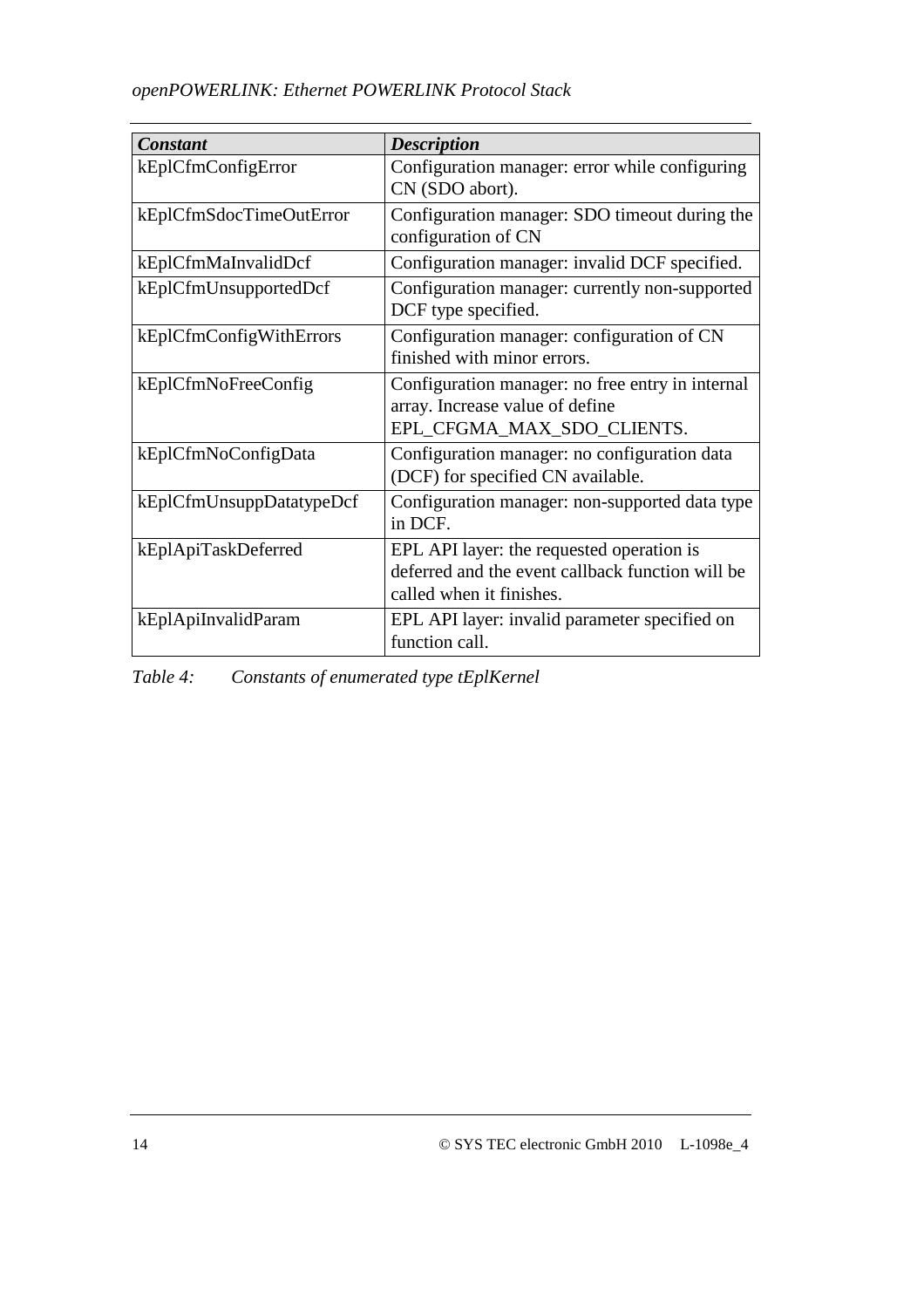#### **2.2.3 tEplMsgType**

The enumerated type tEplMsgType represents the EPL frame types.

```
typedef enum 
{ 
    kEplMsgTypeNonEpl = 0x00, 
    kEplMsgTypeSoc = 0x01, 
 kEplMsgTypePreq = 0x03, 
 kEplMsgTypePres = 0x04, 
 kEplMsgTypeSoa = 0x05, 
 kEplMsgTypeAsnd = 0x06,
```
} tEplMsgType;

| <b>Constant</b>                   | <b>Description</b>                    |
|-----------------------------------|---------------------------------------|
| kEplMsgTypeNonEpl   Non-EPL frame |                                       |
| kEplMsgTypeSoc                    | EPL frame SoC (Start of Cyclic)       |
| kEplMsgTypePreq                   | EPL frame PReq (Poll Request)         |
| kEplMsgTypePres                   | EPL frame PRes (Poll Response)        |
| kEplMsgTypeSoa                    | EPL frame SoA (Start of Asynchronous) |
| kEplMsgTypeAsnd                   | EPL frame ASnd (Asynchronous Send)    |

*Table 5: Constants of enumerated type tEplMsgType*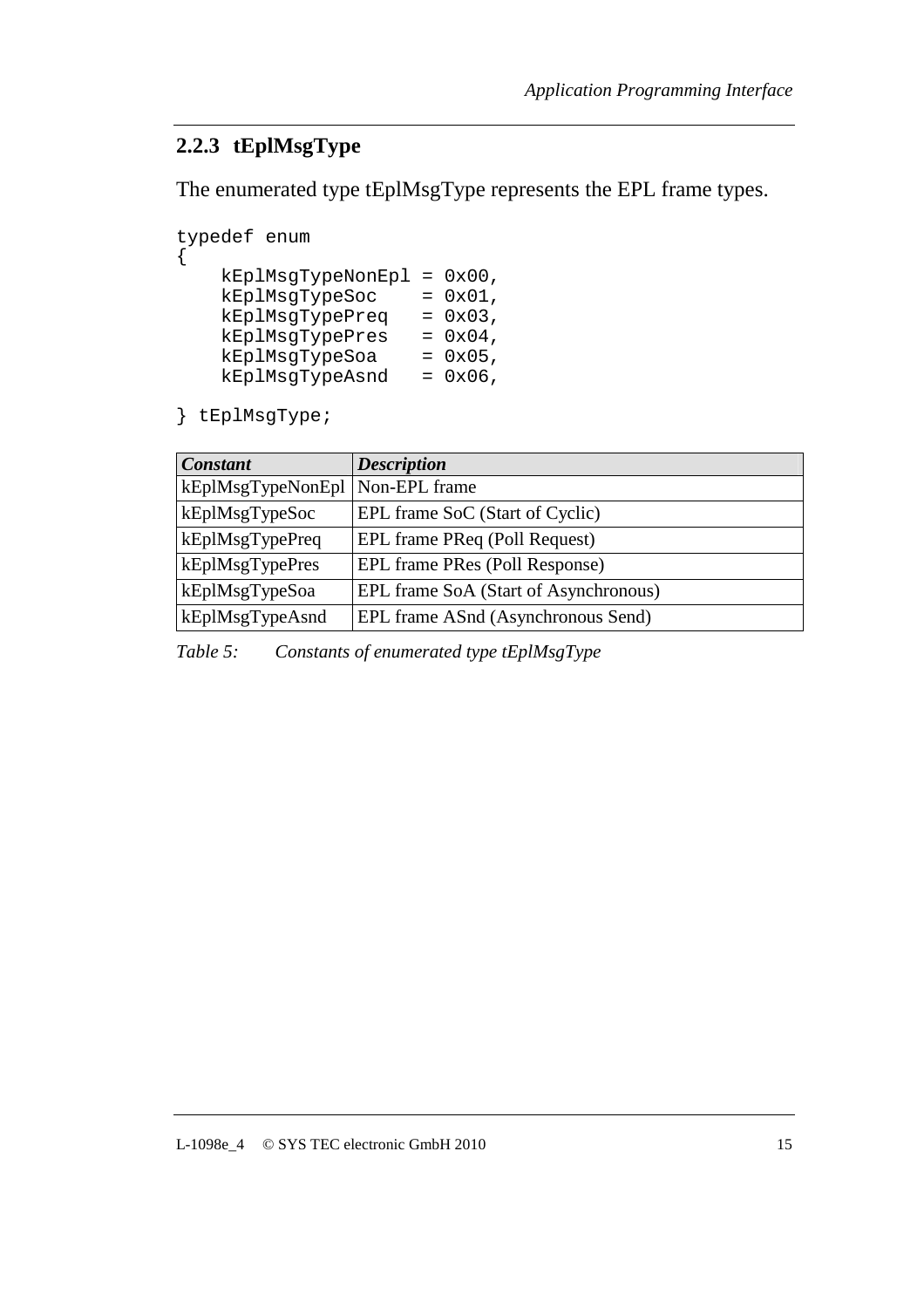## **2.3 Functions**

#### **2.3.1 EPL API Layer**

The EPL API Layer is the interface for the application to the EPL stack. It initializes and configures the different modules of the EPL stack.

## **2.3.1.1 Event callback function tEplApiCbEvent**

#### **Syntax:**

| #include <epl.h><br/>typedef tEplKernel (PUBLIC ROM* tEplApiCbEvent) (</epl.h> |                                                                                                                                                                                                                                                                 |                                                                                                              |
|--------------------------------------------------------------------------------|-----------------------------------------------------------------------------------------------------------------------------------------------------------------------------------------------------------------------------------------------------------------|--------------------------------------------------------------------------------------------------------------|
| tEplApiEventType                                                               |                                                                                                                                                                                                                                                                 | EventType_p,                                                                                                 |
| tEplApiEventArg*                                                               |                                                                                                                                                                                                                                                                 | pEventArg_p,                                                                                                 |
| void GENERIC*                                                                  |                                                                                                                                                                                                                                                                 | pUserArg_p);                                                                                                 |
| <b>Parameters:</b>                                                             |                                                                                                                                                                                                                                                                 |                                                                                                              |
| EventType_p                                                                    | event type (see Table 6)                                                                                                                                                                                                                                        |                                                                                                              |
| pEventArg_p:                                                                   | Pointer to a union containing additional arguments for<br>the specified event type (see Table 7). It is never a null<br>pointer, but the union pointed to does not contain<br>meaningful information in every case. It depends on<br>EventType_p (see Table 6). |                                                                                                              |
| pUserArg_p:                                                                    | Pointer to a user-definable argument                                                                                                                                                                                                                            |                                                                                                              |
| <b>Return:</b>                                                                 |                                                                                                                                                                                                                                                                 |                                                                                                              |
| kEplSuccessful                                                                 | The function was executed without error.                                                                                                                                                                                                                        |                                                                                                              |
| kEplApiReject                                                                  | subsequent task.                                                                                                                                                                                                                                                | The application wants the EPL stack to defer the                                                             |
| kEplShutdown                                                                   | treated as kEplSuccessful.                                                                                                                                                                                                                                      | Depending on the target platform, the EPL stack will<br>be shut down or this return code will be ignored and |

Other return codes will abort the current action in some cases and may cause critical errors.

#### **Description:**

Functions of this type can be used as event callback function. This function will be called whenever an event occurs which might be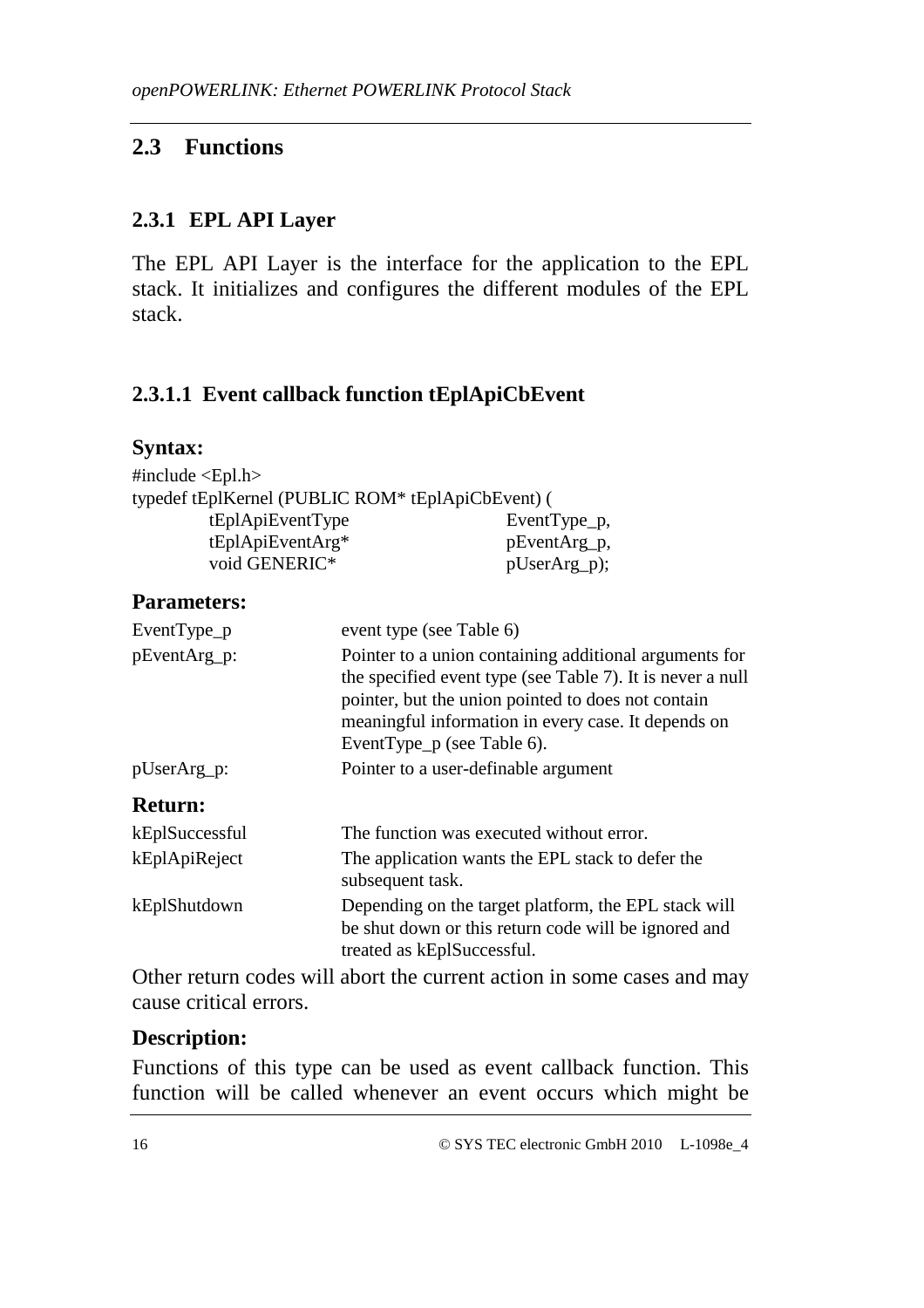interesting to the application. Depending on the target platform this function may be called simultaneously in different process contexts.

## **2.3.1.1.1 tEplApiEventType**

```
typedef enum 
\{kEp1ApiEventUserDef = 0x00, kEplApiEventNmtStateChange = 0x10, 
   kEplApiEventCriticalError = 0x12, 
kEplApiEventWarning = 0x13,
kEp1ApiEventNode = 0x20,kEp1ApiEventBook = 0x21, kEplApiEventSdo = 0x62, 
kEplApiEventObdAccess = 0x69,
kEp1ApiEventLed = 0x70,
 kEplApiEventCfmProgress = 0x71, 
kEplApiEventCfmResult = 0x72,
```
} tEplApiEventType;

| <b>Constant</b>           | <b>Description</b>                                      |
|---------------------------|---------------------------------------------------------|
| kEplApiEventUserDef       | User-defined event. The member m_pUserArg of            |
|                           | the argument union is valid.                            |
|                           | This is issued by the function                          |
|                           | EplApiPostUserEvent() and can be used for               |
|                           | synchronization purposes.                               |
| kEplApiEventNmtStateChan  | NMT state change event. The member                      |
| ge                        | m_NmtStateChange of the argument union is valid.        |
|                           | If kEplApiReject is returned the subsequent NMT         |
|                           | state will not be entered. In this case the application |
|                           | is in charge of executing the appropriate NMT           |
|                           | commands.                                               |
| kEplApiEventCriticalError | Critical error. The member m_InternalError of the       |
|                           | argument union is valid. When this event occurs         |
|                           | the NMT state machine will be switched off with         |
|                           | NMT event kEplNmtEventCriticalError. The                |
|                           | application may restart the NMT state machine           |
|                           | afterwards, but it is unlikely that the EPL stack will  |
|                           | run stably, because often this critical error or the    |
|                           | source of it is a configuration error and not a run-    |
|                           | time error.                                             |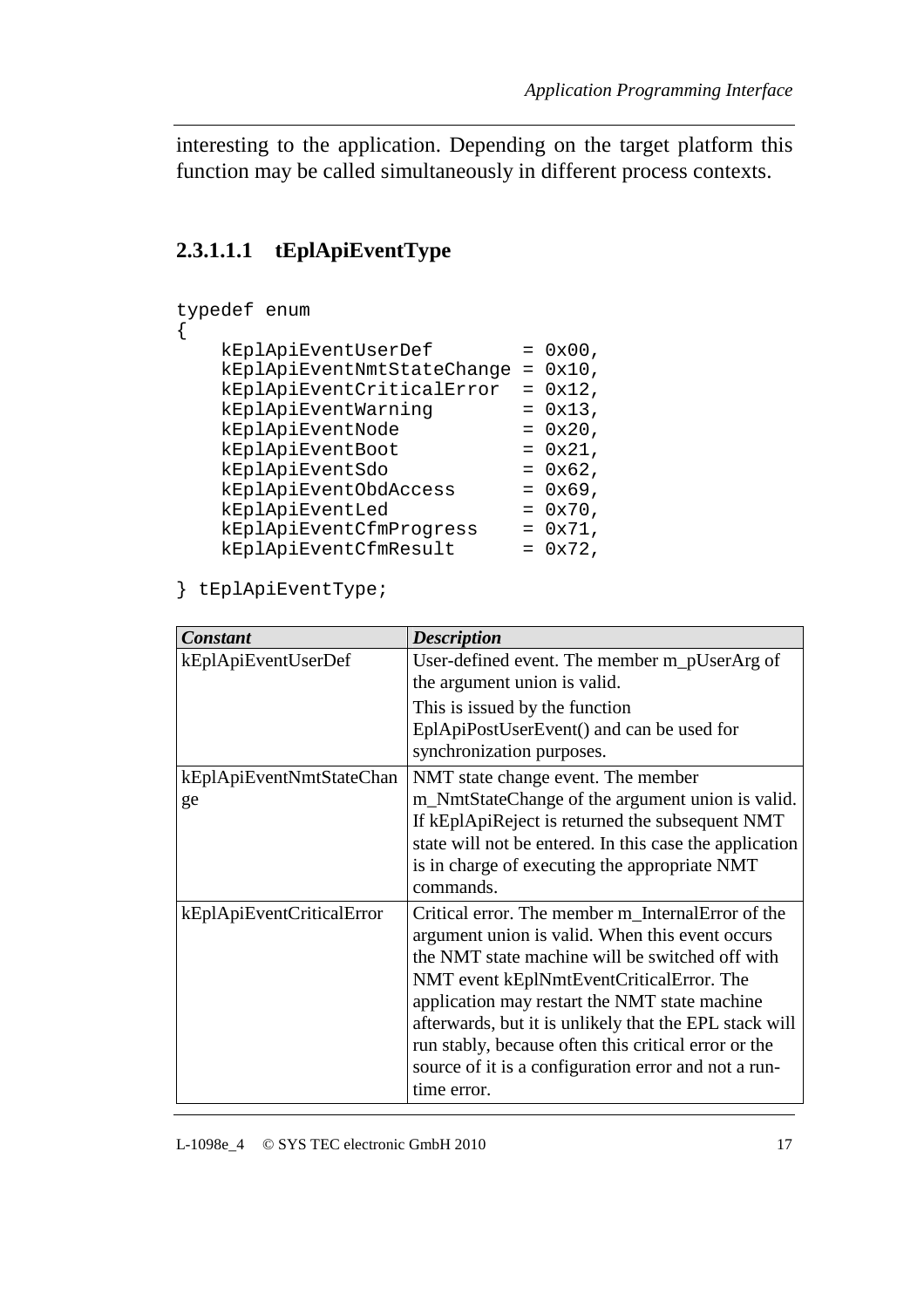| <b>Constant</b>         | <b>Description</b>                                                                                                                                                                                                         |
|-------------------------|----------------------------------------------------------------------------------------------------------------------------------------------------------------------------------------------------------------------------|
| kEplApiEventWarning     | Warning. The member m_InternalError of the<br>argument union is valid. The warning may be a<br>run-time error, which should be logged into an<br>error log for further diagnostics. In any case the<br>EPL stack proceeds. |
| kEplApiEventNode        | Node event on MN. The member m Node of the<br>argument union is valid. The state of the specified<br>node has changed.                                                                                                     |
| kEplApiEventBoot        | Boot event on MN. The member m Boot of the<br>argument union is valid. The MN reached the<br>specified state in the boot-up process.                                                                                       |
| kEplApiEventSdo         | SDO transfer finished. The member m Sdo of the<br>argument union is valid.                                                                                                                                                 |
| kEplApiEventObdAccess   | OBD is being accessed. The member<br>m_EplObdCbParam of the argument union is valid.                                                                                                                                       |
| kEplApiEventLed         | Status and error LED event. The member m Led of<br>the argument union is valid.<br>This event allows the application to perfrom the<br>signalling of the status and error LED according to                                 |
|                         | $[1]$ .                                                                                                                                                                                                                    |
| kEplApiEventCfmProgress | CFM progress event. The member m_CfmProgress<br>of the argument union is valid. This event informs<br>the application about the progress of the<br>configuration of a specific CN.                                         |
| kEplApiEventCfmResult   | CFM result event. The member m_CfmResult of<br>the argument union is valid. This event informs the<br>application about the result of the configuration of<br>a specific CN.                                               |

*Table 6: Constants for enumerated type tEplApiEventType* 

## **2.3.1.1.2 tEplApiEventArg**

```
typedef union 
\{ void* m_pUserArg; 
    tEplEventNmtStateChange m_NmtStateChange; 
    tEplEventError m_InternalError; 
    tEplSdoComFinished m_Sdo; 
   tEplObdCbParam m_ObdCbParam;
```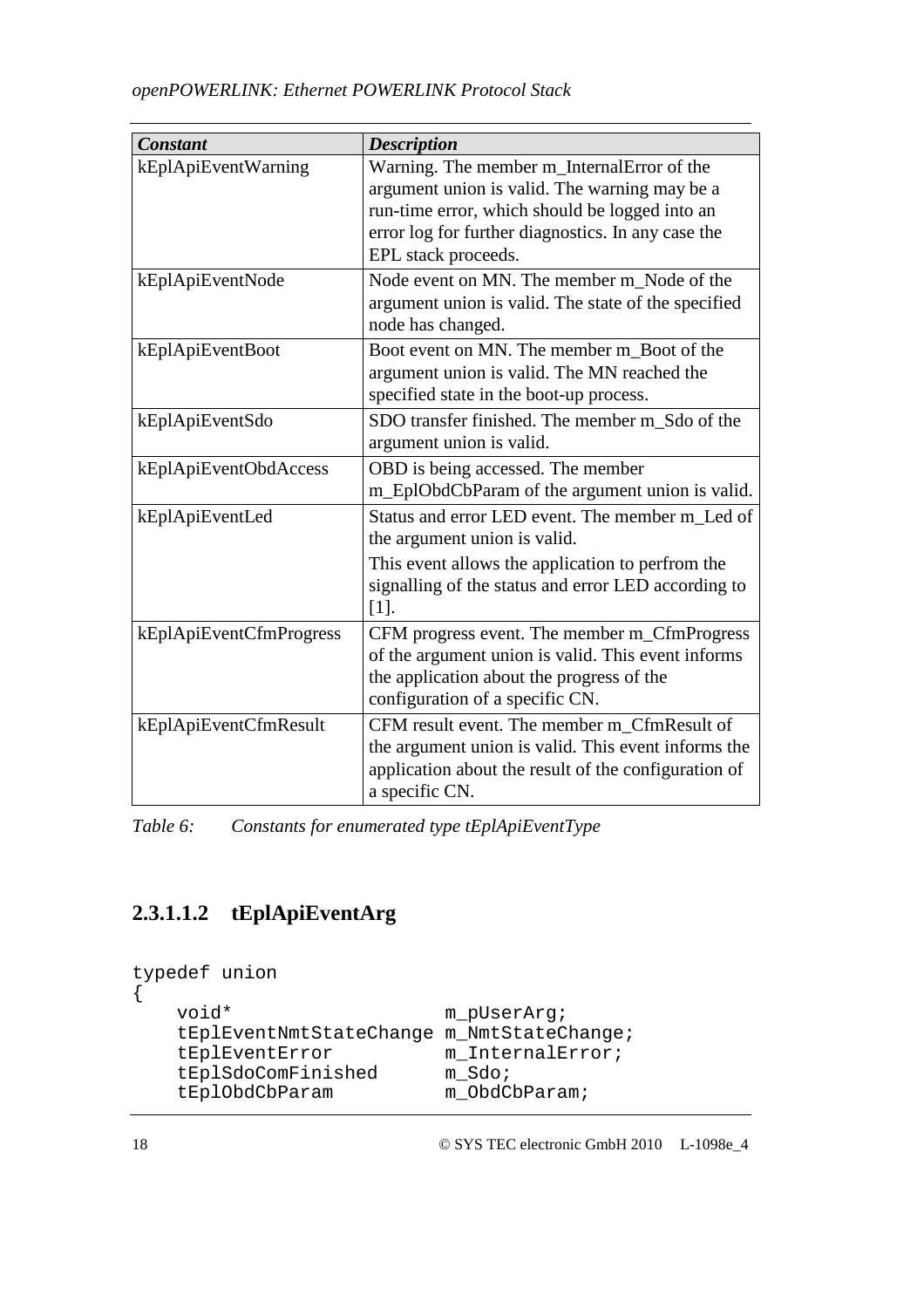| tEplApiEventNode       | m Node;        |
|------------------------|----------------|
| tEplApiEventBoot       | m Boot;        |
| tEplApiEventLed        | m Led;         |
| tEplCfmEventCnProgress | m CfmProgress; |
| tEplApiEventCfmResult  | m CfmResult;   |

} tEplApiEventArg;

| <b>Member</b>    | <b>Description</b>                                        |  |
|------------------|-----------------------------------------------------------|--|
| m_pUserArg       | User-defined argument pointer.                            |  |
| m_NmtStateChange | Event from module NMT (valid on                           |  |
|                  | kEplApiEventNmtStateChange). See Table 8.                 |  |
| m InternalError  | Error from within the EPL stack (valid on                 |  |
|                  | kEplApiEventCriticalError and kEplApiEventWarning).       |  |
|                  | See Table 11.                                             |  |
| m_Sdo            | SDO finished (valid on kEplApiEventSdo). See Table 14.    |  |
| m_ObdCbParam     | Parameters for callback function from access to the local |  |
|                  | OD (valid on kEplApiEventObdAccess). See Table 17.        |  |
| m Node           | Information about the node event (MN only). See Table     |  |
|                  | 19.                                                       |  |
| m_Boot           | Information about the boot event (MN only). See Table 22. |  |
| m_Led            | Information about changes to the status or rather error   |  |
|                  | LED. See Table 24.                                        |  |
| m_CfmProgress    | Information about the progress of the configuration of a  |  |
|                  | specific CN. See Table 26.                                |  |
| m CfmResult      | Information about the result of the configuration of a    |  |
|                  | specific CN. See Table 27.                                |  |

*Table 7: Members of union tEplApiEventArg* 

The following structures are member elements of the union tEplApiEventArg, i.e. pEventArg\_p.

#### **2.3.1.1.3 tEplEventNmtStateChange**

```
typedef struct 
{ 
     tEplNmtState m_NewNmtState; 
     tEplNmtEvent m_NmtEvent;
```

```
} tEplEventNmtStateChange;
```
L-1098e\_4 © SYS TEC electronic GmbH 2010 19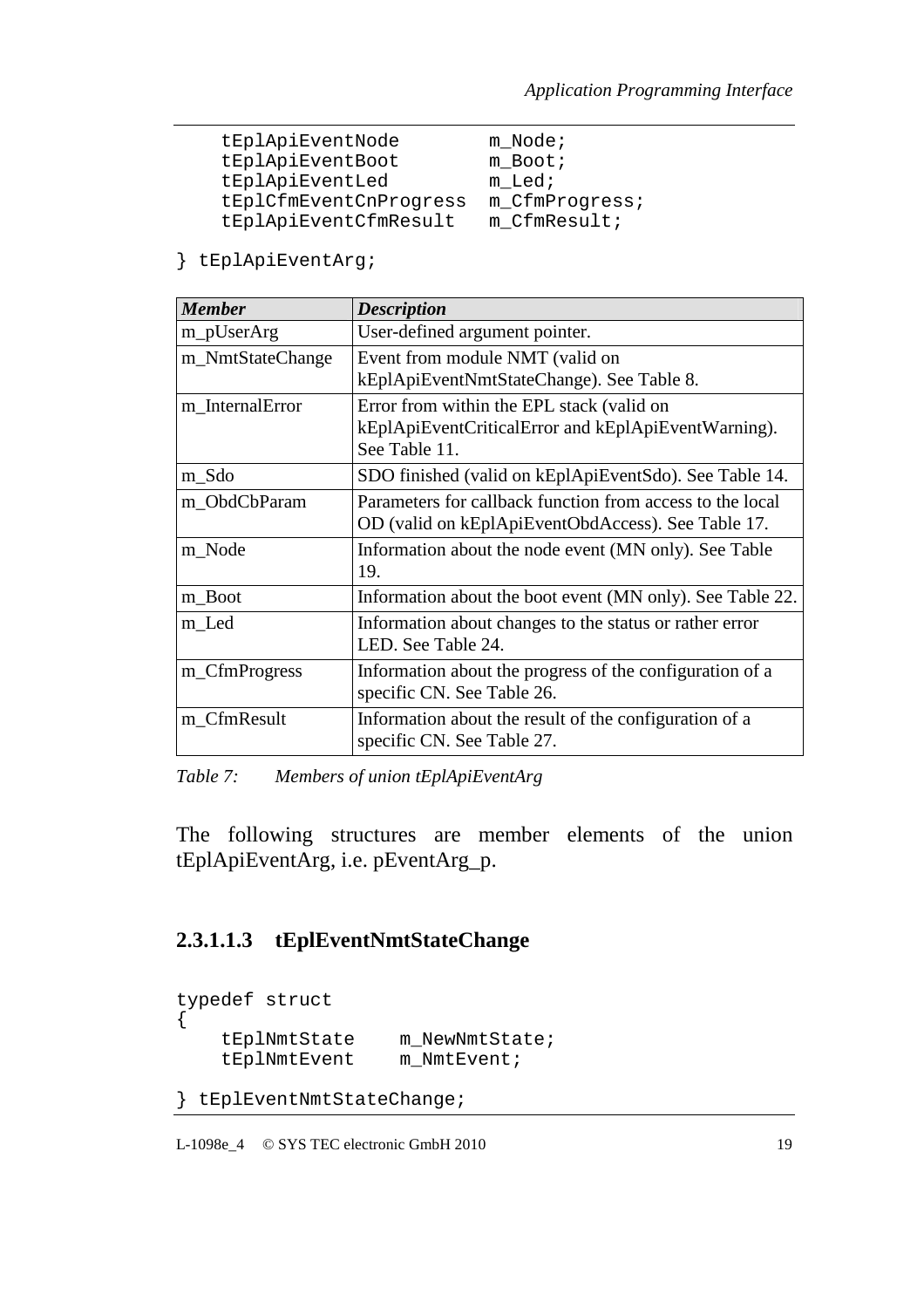| <b>Member</b> | <b>Description</b>                                            |
|---------------|---------------------------------------------------------------|
| m NewNmtState | New NMT state (see Table 9).                                  |
| m NmtEvent    | NMT event that caused the NMT state change (see Table<br>10). |

The NMT states of EPL are represented by the enumerated type tEplNmtState. Some states require a special reaction from the application and/or the EPL stack, but others represent only a state where certain action may or may not be executed. The manual L-1108 "Introduction into Ethernet POWERLINK Protocol Stack" contains sample code for this case.

| typedef enum                |     |                 |
|-----------------------------|-----|-----------------|
| kEplNmtGsOff                |     | $= 0x0000,$     |
| kEplNmtGsInitialising       |     | $= 0x0019$ ,    |
| kEplNmtGsResetApplication   | $=$ | 0x0029,         |
| kEplNmtGsResetCommunication | $=$ | 0x0039,         |
| kEplNmtGsResetConfiguration |     | $= 0x0079$ ,    |
| kEplNmtCsNotActive          |     | $= 0x011C,$     |
| kEplNmtCsPreOperational1    | $=$ | $0x011D$ ,      |
| kEplNmtCsStopped            | $=$ | 0x014D,         |
| kEplNmtCsPreOperational2    |     | $= 0x015D,$     |
| kEplNmtCsReadyToOperate     |     | $= 0x016D,$     |
| kEplNmtCsOperational        |     | $= 0x01FD,$     |
| kEplNmtCsBasicEthernet      |     | $= 0x011E,$     |
| kEplNmtMsNotActive          |     | $= 0x021C,$     |
| kEplNmtMsPreOperational1    |     | $= 0x021D,$     |
| kEplNmtMsPreOperational2    |     | $= 0x025D,$     |
| kEplNmtMsReadyToOperate     | $=$ | $0x026D$ ,      |
| kEplNmtMsOperational        |     | $0x02FD$ ,      |
| kEplNmtMsBasicEthernet      | $=$ | $0 \times 021E$ |
|                             |     |                 |

} tEplNmtState;

| <b>Constant</b>              | <i>Description</i>                     |
|------------------------------|----------------------------------------|
| kEplNmtGsOff                 | Generic NMT state NMT GS OFF.          |
| <b>kEplNmtGsInitialising</b> | Generic NMT state NMT GS INITIALISING. |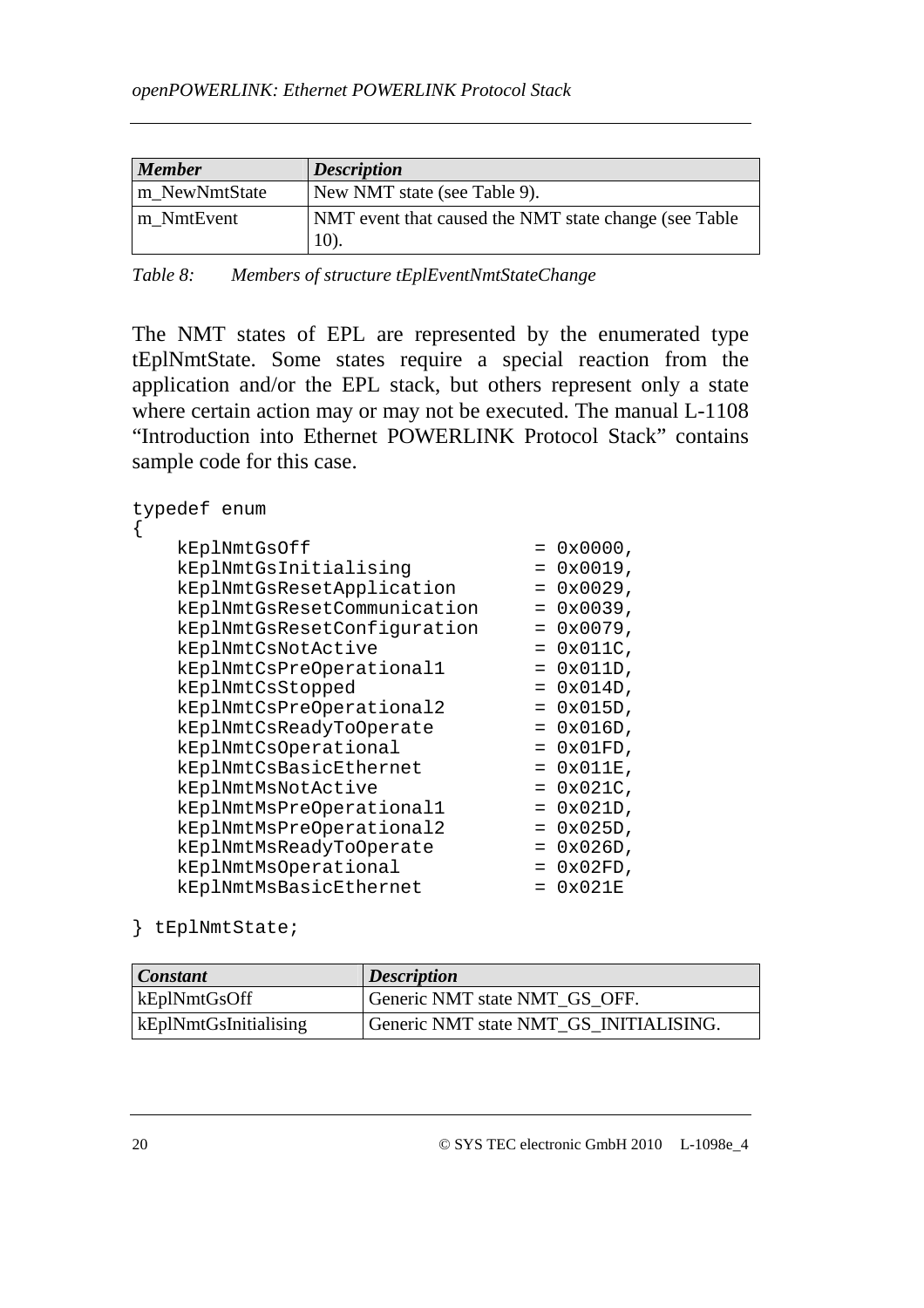| <b>Constant</b>           | <b>Description</b>                                  |
|---------------------------|-----------------------------------------------------|
| kEplNmtGsResetApplication | Generic NMT state                                   |
|                           | NMT_GS_RESET_APPLICATION. The                       |
|                           | manufacturer-specific and device profile OD parts   |
|                           | are reset to defaults.                              |
| kEplNmtGsResetCommunic    | Generic NMT state                                   |
| ation                     | NMT_GS_RESET_COMMUNICATION. The                     |
|                           | communication profile OD part is reset to defaults. |
|                           | Additionally, the OD is updated from initialization |
|                           | parameters.                                         |
| kEplNmtGsResetConfigurati | Generic NMT state                                   |
| on                        | NMT_GS_RESET_CONFIGURATION. The                     |
|                           | configuration parameters of the DLL module are      |
|                           | updated from OD.                                    |
| kEplNmtCsNotActive        | CN NMT state NMT_CS_NOT_ACTIVE.                     |
| kEplNmtCsPreOperational1  | <b>CN NMT</b> state                                 |
|                           | NMT_CS_PRE_OPERATIONAL_1.                           |
| kEplNmtCsStopped          | CN NMT state NMT_CS_STOPPED.                        |
| kEplNmtCsPreOperational2  | <b>CN NMT</b> state                                 |
|                           | NMT_CS_PRE_OPERATIONAL_2.                           |
| kEplNmtCsReadyToOperate   | <b>CN NMT</b> state                                 |
|                           | NMT_CS_READY_TO_OPERATE.                            |
| kEplNmtCsOperational      | CN NMT state NMT_CS_OPERATIONAL.                    |
| kEplNmtCsBasicEthernet    | CN NMT state NMT_CS_BASIC_ETHERNET.                 |
| kEplNmtMsNotActive        | MN NMT state NMT_MS_NOT_ACTIVE.                     |
| kEplNmtMsPreOperational1  | <b>MN NMT</b> state                                 |
|                           | NMT_MS_PRE_OPERATIONAL_1.                           |
| kEplNmtMsPreOperational2  | <b>MN NMT</b> state                                 |
|                           | NMT_MS_PRE_OPERATIONAL_2.                           |
| kEplNmtMsReadyToOperate   | <b>MN NMT</b> state                                 |
|                           | NMT_MS_READY_TO_OPERATE.                            |
| kEplNmtMsOperational      | MN NMT state NMT_MS_OPERATIONAL.                    |
| kEplNmtMsBasicEthernet    | MN NMT state NMT MS BASIC ETHERNET.                 |

*Table 9: Constants for enumerated type tEplNmtState*

The enumerated type tEplNmtEvent represents all NMT events and commands which alter the NMT state. Only a few of them may be actually used by the application for the function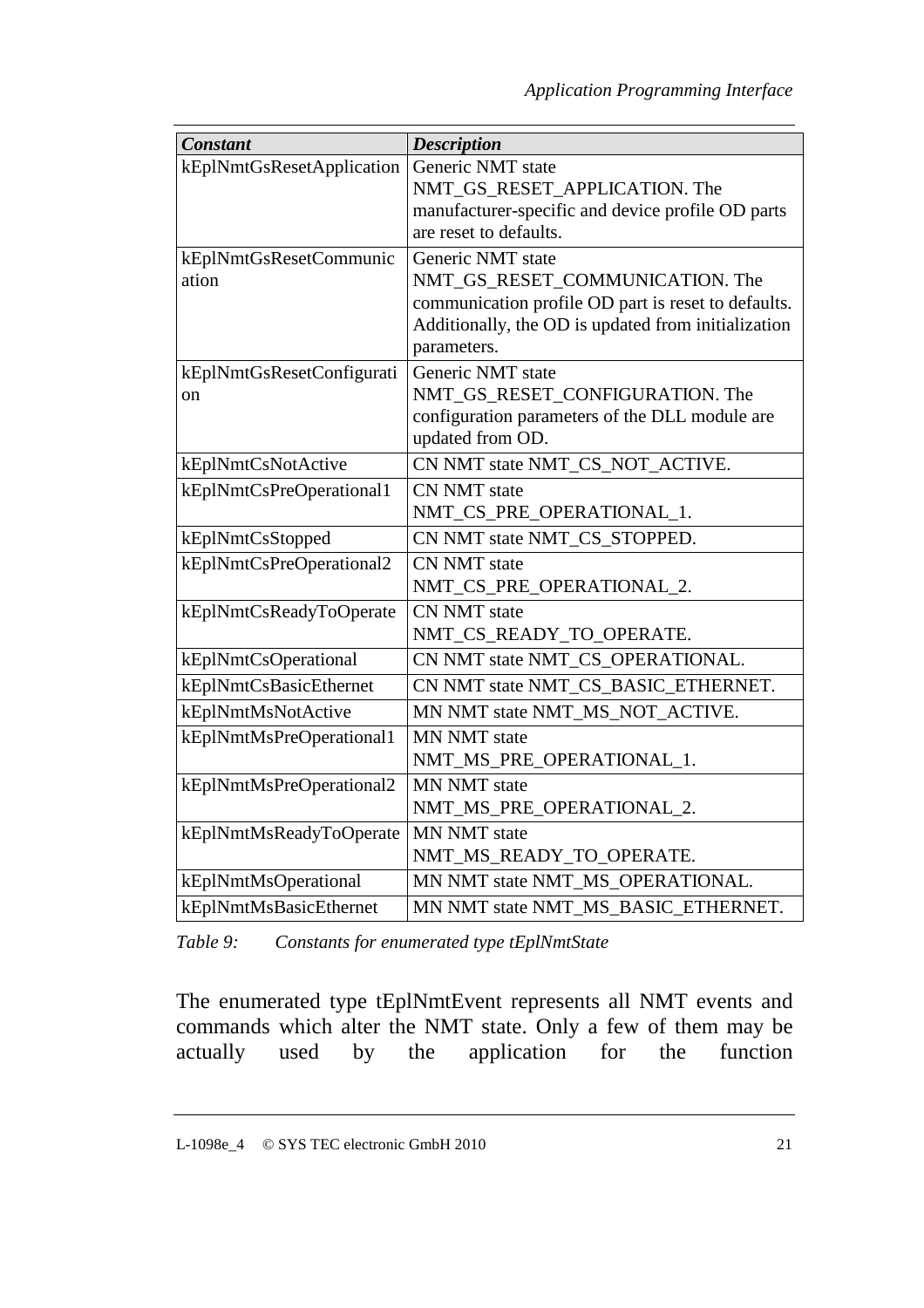EplApiExecNmtCommand(). However, in the event callback function the NMT events tell you why the NMT state has changed.

| typedef enum                      |     |          |
|-----------------------------------|-----|----------|
| {                                 |     |          |
| kEplNmtEventNoEvent               | =   | $0x00$ , |
| kEplNmtEventDllMePresTimeout      | $=$ | $0x02$ , |
| kEplNmtEventDllMeSocTrig          | $=$ | $0x05$ , |
| kEplNmtEventDllMeSoaTrig          | $=$ | $0x06$ , |
| kEplNmtEventDllCeSoc              | $=$ | $0x07$ , |
| kEplNmtEventDllCePreq             | $=$ | $0x08$ , |
| kEplNmtEventDllCePres             | $=$ | $0x09$ , |
| kEplNmtEventDllCeSoa              | =   | $0x0A$ , |
| kEplNmtEventDllCeAsnd             | $=$ | $0x0B$ , |
| kEplNmtEventDllCeFrameTimeout     | $=$ | $0x0C$ , |
| kEplNmtEventSwReset               | $=$ | $0x10$ , |
| kEplNmtEventResetNode             | $=$ | 0x11,    |
| kEplNmtEventResetCom              | $=$ | $0x12$ , |
| kEplNmtEventResetConfig           | $=$ | $0x13$ , |
| kEplNmtEventEnterPreOperational2= |     | $0x14$ , |
| kEplNmtEventEnableReadyToOperate= |     | 0x15,    |
| kEplNmtEventStartNode             | $=$ | $0x16$ , |
| kEplNmtEventStopNode              | $=$ | $0x17$ , |
| kEplNmtEventEnterResetApp         | =   | 0x20,    |
| kEplNmtEventEnterResetCom         | $=$ | $0x21$ , |
| kEplNmtEventInternComError        | $=$ | 0x22,    |
| kEplNmtEventEnterResetConfig      | $=$ | $0x23$ , |
| kEplNmtEventEnterCsNotActive      | $=$ | $0x24$ , |
| kEplNmtEventEnterCsNotActive      | $=$ | $0x25$ , |
| kEplNmtEventTimerBasicEthernet    | $=$ | $0x26$ , |
| kEplNmtEventTimerMsPreOp1         | $=$ | $0x27$ , |
| kEplNmtEventNmtCycleError         | $=$ | 0x28,    |
| kEplNmtEventTimerMsPreOp2         | $=$ | $0x29$ , |
| kEplNmtEventAllMandatoryCNIdent   | $=$ | $0x2A$ , |
| kEplNmtEventEnterReadyToOperate   | $=$ | $0x2B$ , |
| kEplNmtEventEnterMsOperational    | =   | $0x2C$ , |
| kEplNmtEventSwitchOff             | $=$ | $0x2D$ , |
| kEplNmtEventCriticalError         |     | $0x2E$ . |

} tEplNmtEvent;

| <b>Constant</b>                                  | <b>Description</b>                                         |
|--------------------------------------------------|------------------------------------------------------------|
| kEplNmtEventNoEvent                              | No event occurred, which is very unlikely $\circledcirc$ . |
| kEplNmtEventDllMePresTi   DLL MN: PRes timed out |                                                            |
| meout                                            |                                                            |
| kEplNmtEventDllMeSocTrig   DLL MN: SoC triggered |                                                            |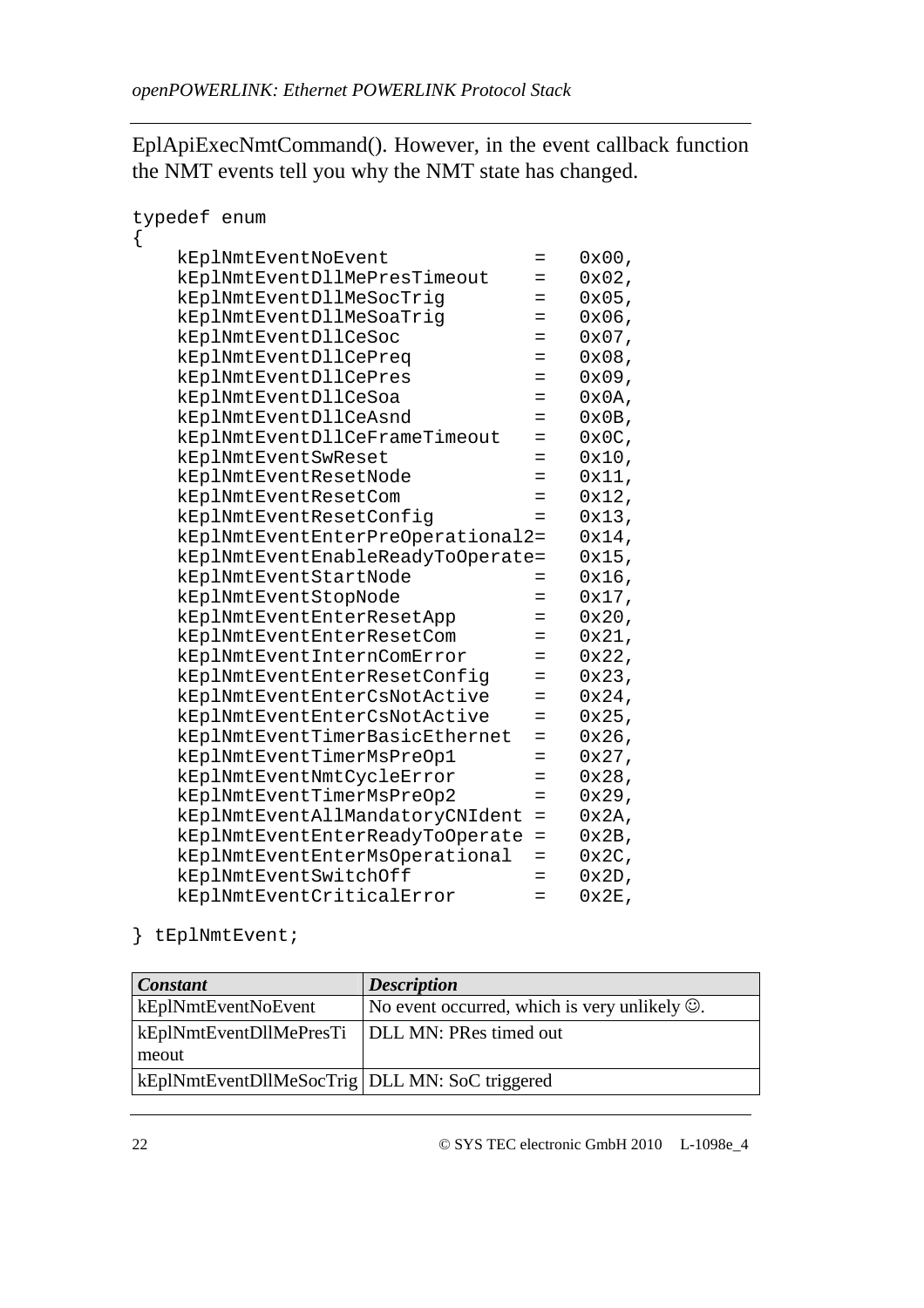| <b>Constant</b>                      | <b>Description</b>                                                                                                                                                                                                                   |
|--------------------------------------|--------------------------------------------------------------------------------------------------------------------------------------------------------------------------------------------------------------------------------------|
| kEplNmtEventDllMeSoaTrig             | DLL MN: SoA triggered                                                                                                                                                                                                                |
| kEplNmtEventDllCeSoc                 | DLL CN: SoC received                                                                                                                                                                                                                 |
| kEplNmtEventDllCePreq                | DLL CN: PReq received                                                                                                                                                                                                                |
| kEplNmtEventDllCePres                | DLL CN: PRes received                                                                                                                                                                                                                |
| kEplNmtEventDllCeSoa                 | DLL CN: SoA received                                                                                                                                                                                                                 |
| kEplNmtEventDllCeAsnd                | DLL CN: ASnd received                                                                                                                                                                                                                |
| kEplNmtEventDllCeFrameTi<br>meout    | DLL CN: arbitrary EPL frame timed out                                                                                                                                                                                                |
| kEplNmtEventSwReset                  | External NMT command: software reset, i.e. enter<br>NMT_GS_INITIALISING. The application may<br>issue this command. It must trigger this external<br>NMT command after calling EplApiInitialize() to<br>start the NMT state machine. |
| kEplNmtEventResetNode                | External NMT command: reset application, i.e.<br>enter NMT_GS_RESET_APPLICATION. The<br>application may trigger this command if necessary.                                                                                           |
| kEplNmtEventResetCom                 | External NMT command: reset communication, <i>i.e.</i><br>enter NMT_GS_RESET_COMMUNICATION.<br>The application may issue this command if<br>necessary.                                                                               |
| kEplNmtEventResetConfig              | External NMT command: reset configuration, i.e.<br>enter NMT_GS_RESET_CONFIGURATION. The<br>application may issue this command if necessary.                                                                                         |
| kEplNmtEventEnterPreOper<br>ational2 | External NMT command: enter<br>NMT_CS_PRE_OPERATIONAL_2. This<br>command may be issued only by the MN in the<br>network.                                                                                                             |
| kEplNmtEventEnableReady<br>ToOperate | External NMT command: enter<br>NMT_CS_READY_TO_OPERATE if application<br>approved it. This command may only be issued by<br>the MN in the network.                                                                                   |
| kEplNmtEventStartNode                | External NMT command: enter<br>NMT_CS_OPERATIONAL. This command may<br>only be issued by the MN in the network.                                                                                                                      |
| kEplNmtEventStopNode                 | External NMT command: enter<br>NMT_CS_STOPPED. This command may only be<br>issued by the MN in the network.                                                                                                                          |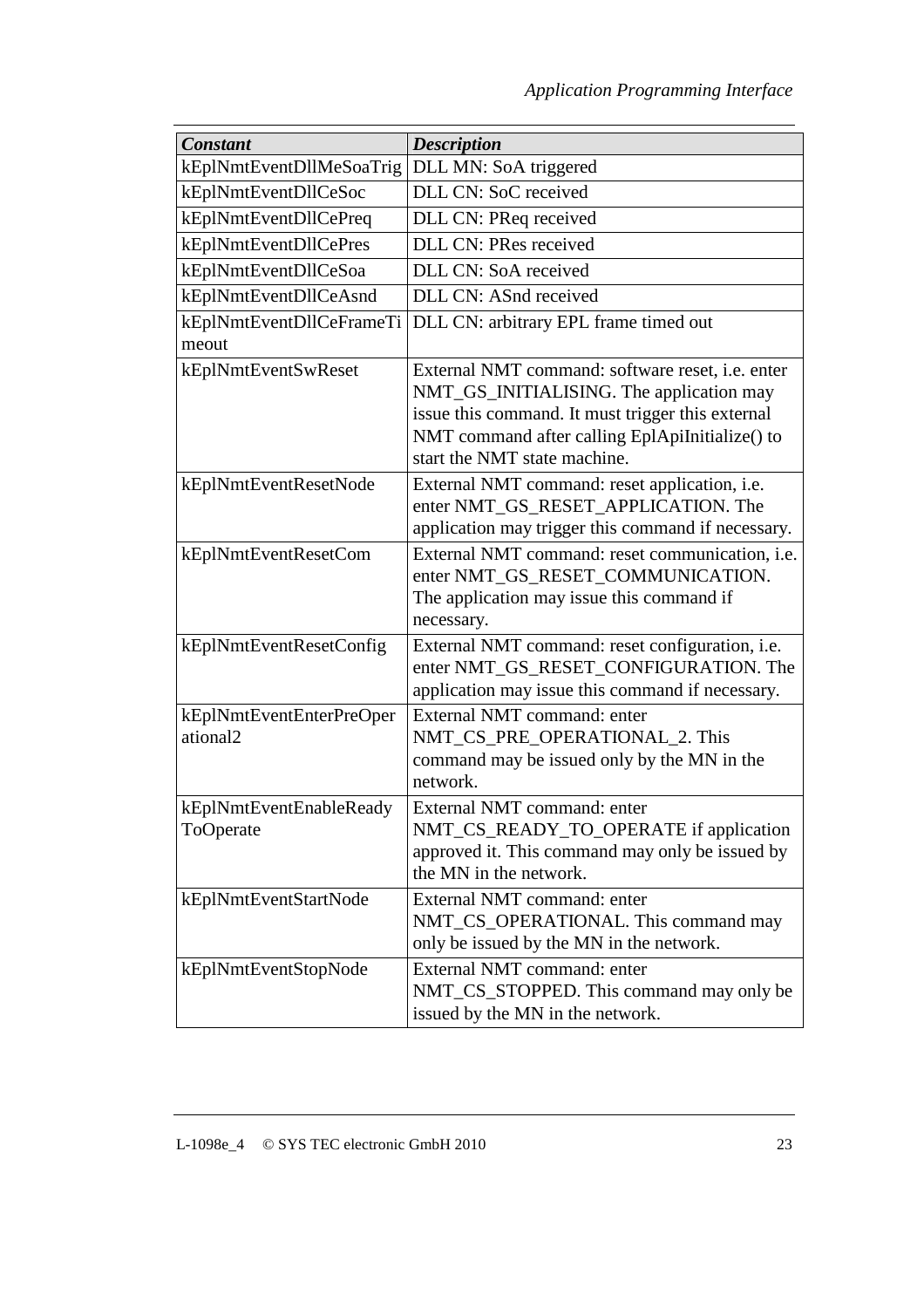| <b>Constant</b>                       | <b>Description</b>                                                                                                                                                                                                                                                                                            |
|---------------------------------------|---------------------------------------------------------------------------------------------------------------------------------------------------------------------------------------------------------------------------------------------------------------------------------------------------------------|
| kEplNmtEventEnterResetAp<br>p         | Internal NMT command: reset application, i.e.<br>enter NMT_GS_RESET_APPLICATION. If the<br>application returns kEplApiReject in the event<br>callback function when changing to the NMT state<br>kEplNmtGsInitialising, it must manually trigger<br>this internal NMT command.                                |
| kEplNmtEventEnterResetCo<br>m         | Internal NMT command: reset communication, <i>i.e.</i><br>enter NMT_GS_RESET_COMMUNICATION. If<br>the application returns kEplApiReject in the event<br>callback function when changing to the NMT state<br>kEplNmtGsResetApplication, it must manually<br>trigger this internal NMT command.                 |
| kEplNmtEventInternComErr<br><b>or</b> | Internal NMT command: reset communication, i.e.<br>enter NMT_GS_RESET_COMMUNICATION.<br>The EPL stack issues this event if an internal<br>communication error occurred which may be cured<br>by reset communication.                                                                                          |
| kEplNmtEventEnterResetCo<br>nfig      | Internal NMT command: reset configuration, i.e.<br>enter NMT_GS_RESET_CONFIGURATION. If<br>the application returns kEplApiReject in the event<br>callback function when changing to the NMT state<br>kEplNmtGsResetCommunication, it must manually<br>trigger this internal NMT command.                      |
| kEplNmtEventEnterCsNotA<br>ctive      | Internal NMT command: enter NMT state not<br>active, i.e. NMT_CS_NOT_ACTIVE. If the<br>application returns kEplApiReject in the event<br>callback function when changing to the NMT state<br>kEplNmtGsResetConfiguration and it wants to act<br>as CN, it must manually trigger this internal NMT<br>command. |
| kEplNmtEventEnterMsNotA<br>ctive      | Internal NMT command: enter NMT state not<br>active, i.e. NMT_MS_NOT_ACTIVE. If the<br>application returns kEplApiReject in the event<br>callback function when changing to the NMT state<br>kEplNmtGsResetConfiguration and it wants to act<br>as MN, it must manually trigger this internal NMT<br>command. |
| kEplNmtEventTimerBasicEt<br>hernet    | Internal timer event to enter NMT state basic<br>ethernet, <i>i.e.</i> either<br>NMT_CS_BASIC_ETHERNET or<br>NMT_MS_BASIC_ETHERNET depending on<br>previous state.                                                                                                                                            |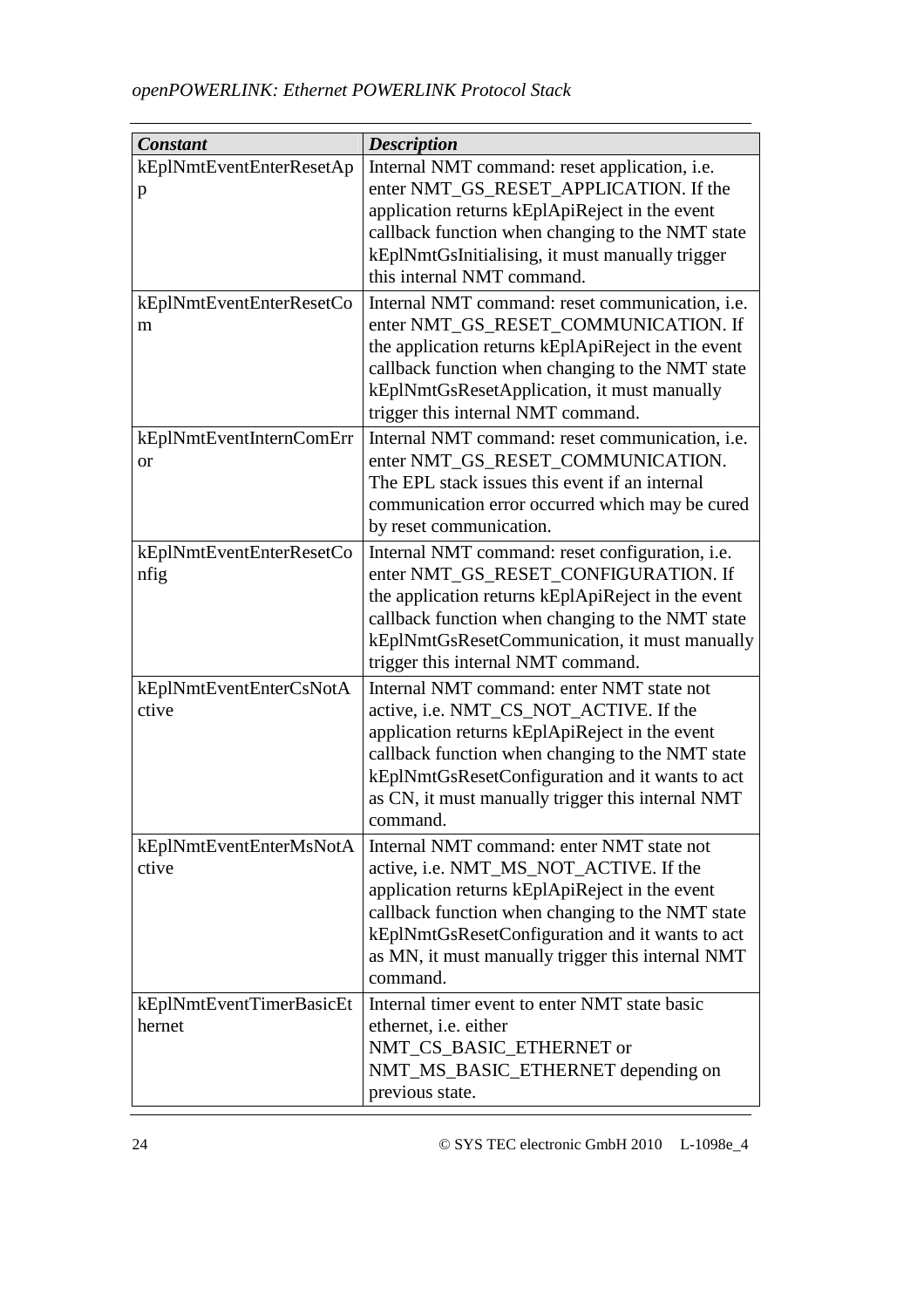| <b>Constant</b>           | <b>Description</b>                                                                              |
|---------------------------|-------------------------------------------------------------------------------------------------|
| kEplNmtEventTimerMsPreO   | Internal timer event to enter NMT state                                                         |
| p1                        | NMT_MS_PRE_OPERATIONAL_1.                                                                       |
| kEplNmtEventNmtCycleErr   | Internal NMT command: enter                                                                     |
| $\alpha$                  | NMT_CS_PRE_OPERATIONAL_1. The error                                                             |
|                           | handler issues this event if it detects an EPL cycle                                            |
|                           | error.                                                                                          |
| kEplNmtEventTimerMsPreO   | Internal timer event to enter NMT state                                                         |
| p2                        | NMT_MS_PRE_OPERATIONAL_2.                                                                       |
| kEplNmtEventAllMandatory  | Internal NMT command: enter                                                                     |
| <b>CNIdent</b>            | NMT_MS_PRE_OPERATIONAL_2 when all                                                               |
|                           | mandatory CNs are identified.                                                                   |
| kEplNmtEventEnterReadyTo  | Internal NMT command: enter either                                                              |
| Operate                   | NMT_CS_READY_TO_OPERATE if MN                                                                   |
|                           | approved it or                                                                                  |
|                           | NMT_MS_READY_TO_OPERATE if MN is                                                                |
|                           | active. If the application returns kEplApiReject in                                             |
|                           | the event callback function when changing to the<br>NMT state kEplNmtCsPreOperational2, it must |
|                           | manually trigger this internal NMT command.                                                     |
| kEplNmtEventMsOperationa  | Internal NMT command: enter                                                                     |
|                           | NMT_MS_OPERATIONAL.                                                                             |
| kEplNmtEventSwitchOff     | Internal NMT command: enter NMT_GS_OFF.                                                         |
|                           | The application must issue this command before                                                  |
|                           | calling EplApiShutdown() to stop the NMT state                                                  |
|                           | machine.                                                                                        |
| kEplNmtEventCriticalError | Internal NMT command: enter NMT_GS_OFF.                                                         |
|                           | The EPL stack issues this event if an internal error                                            |
|                           | occurred which is unlikely to be cured by reset.                                                |

*Table 10: Constants for enumerated type tEplNmtEvent* 

## **2.3.1.1.4 tEplEventError**

The structure tEplEventError describes an error event and where it comes from.

```
typedef struct 
{ 
      tEplEventSource m_EventSource;<br>tEplKernel m_EplError;
                             m_EplError;
```
L-1098e\_4 © SYS TEC electronic GmbH 2010 25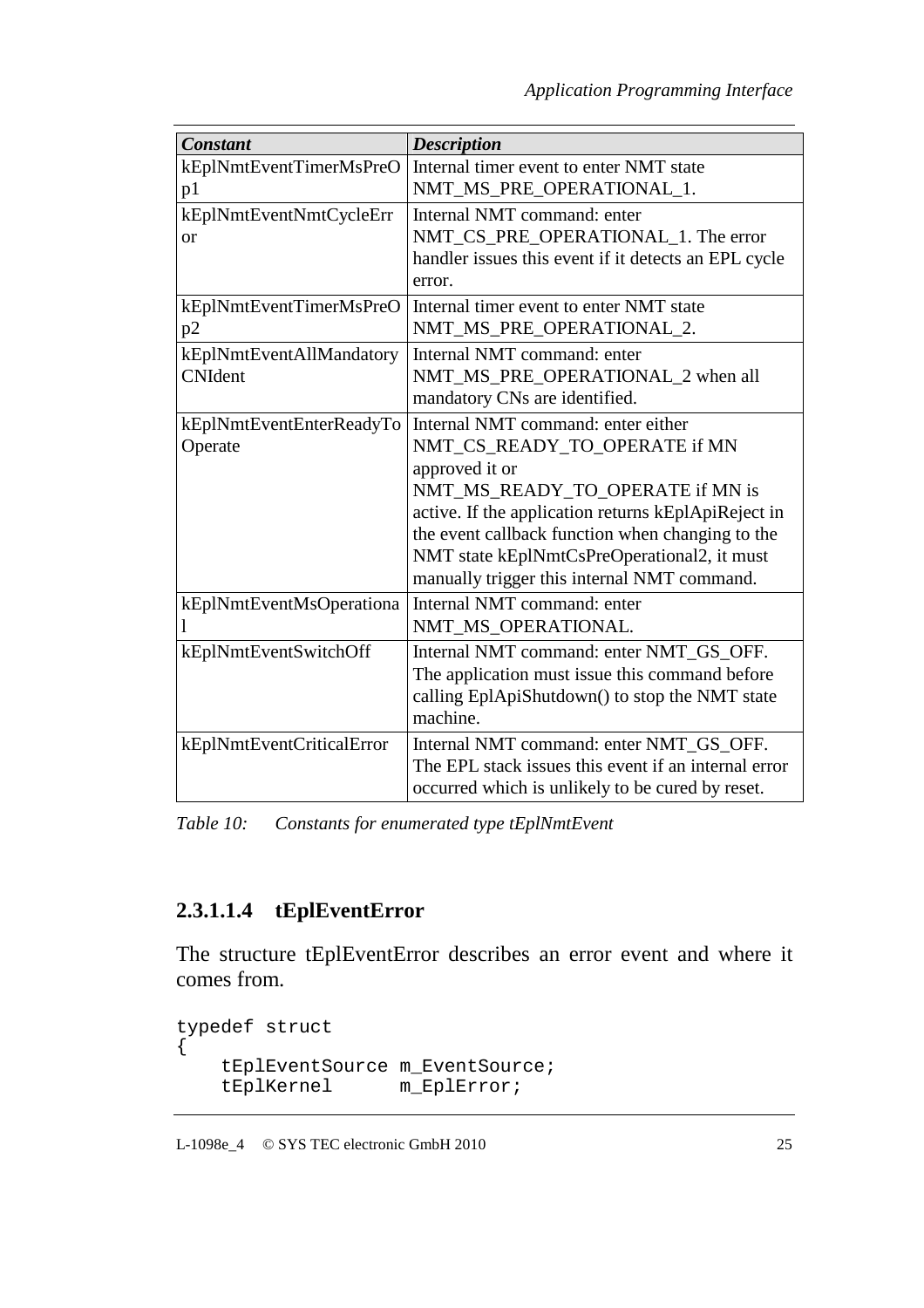| union |                   |
|-------|-------------------|
|       |                   |
|       | <b>BYTE</b>       |
|       | <b>DWORD</b>      |
|       | tEplEventSource   |
|       | tEplEventObdError |
|       |                   |

m bArq; m\_dwArg; m\_EventSource; m\_ObdError;

```
 } m_Arg;
```
} tEplEventError;

| <b>Member</b>     | <b>Description</b>                                     |
|-------------------|--------------------------------------------------------|
| m_EventSource     | Source module of the error, which determines the valid |
|                   | member of the union m_Arg (see Table 12).              |
| m_EplError        | Internal EPL stack error code (see Table 4).           |
| m_Arg.m_bArg      | <b>BYTE</b> argument                                   |
| m_Arg.m_dwArg     | <b>DWORD</b> argument                                  |
| m_Arg.m_EventSour | Originating source module (valid on                    |
| ce                | kEplEventSourceEventk and kEplEventSourceEventu).      |
|                   | See Table 12.                                          |
| m_Arg.m_ObdError  | Failing entry of OD (valid on kEplEventSourceObdk and  |
|                   | kEplEventSourceObdu). See Table 13.                    |

*Table 11: Members of structure tEplEventError* 

```
typedef enum 
{ 
   kEp1EventSourceD11k = 0x01,kEp1EventSourceNmtk = 0x02,
   kEp1EventSourceObdk = 0x03,
   kEp1EventSourcePdok = 0x04,kEplEventSourceTimerk = 0x05,
kEplEventSourceEventk = 0x06,
   kEp1EventSourceSyncCb = 0x07,
   kEp1EventSourceErrk = 0x08,<br>kEp1EventSourceD11u = 0x10,kEplEventSourceDllu = 0x10,
kEplEventSourceNmtu = 0x11,
   kEplEventSourceNmtCnu = 0x12,
   kEplEventSourceNmtMnu = 0x13,
   kEplEventSourceObdu = 0x14,
kEplEventSourceSdoUdp = 0x15,
kEplEventSourceSdoAsnd = 0x16,
 kEplEventSourceSdoAsySeq = 0x17, 
   kEplEventSourceSdoCom = 0x18,
   kEp1EventSourceTimeru = 0x19,
    kEplEventSourceCfgMau = 0x1A,
```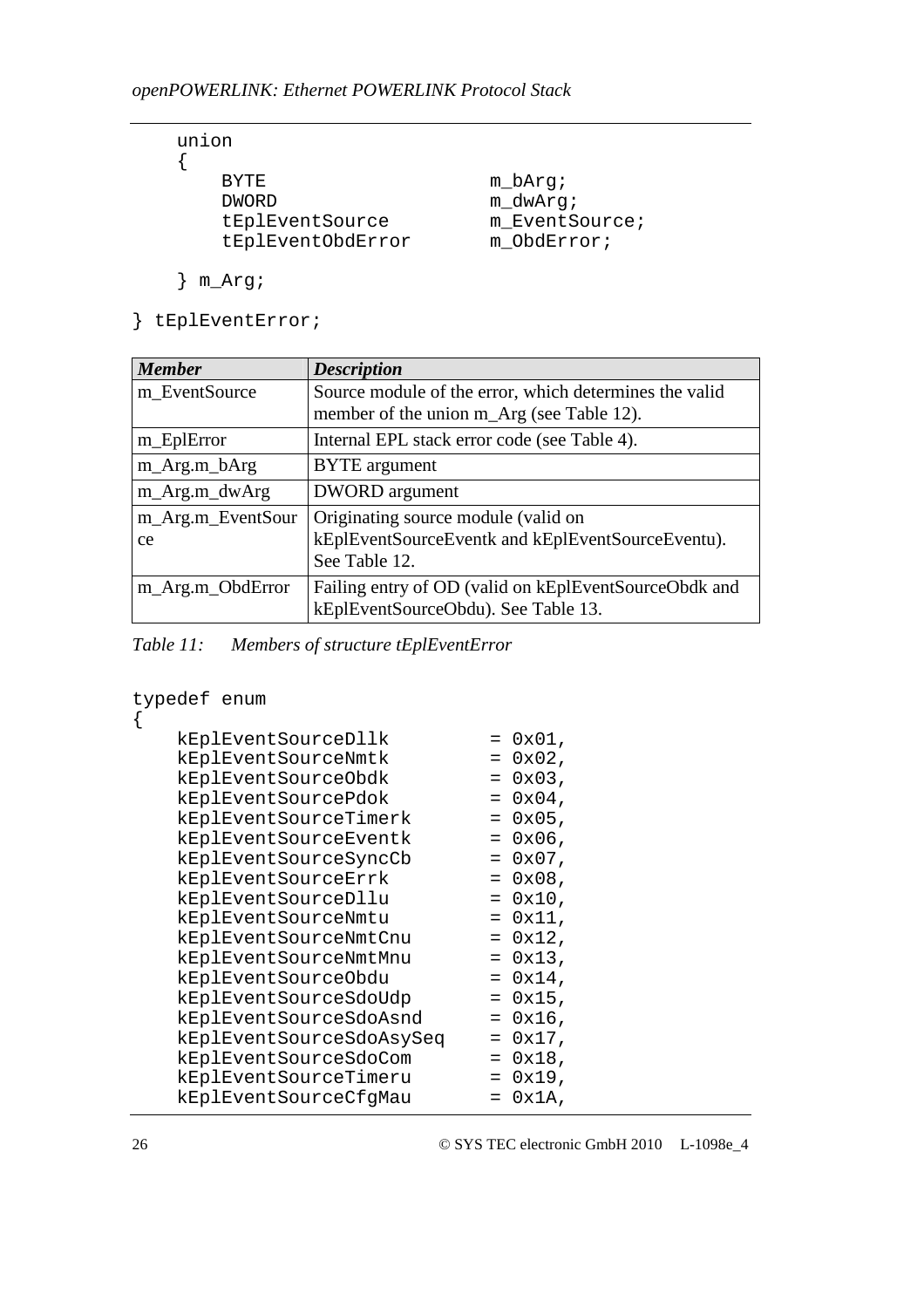| kEplEventSourceEventu | $= 0x1B$ , |
|-----------------------|------------|
| kEplEventSourceEplApi | $= 0x1C$   |

} tEplEventSource;

| <b>Constant</b>          | <b>Description</b>                            |
|--------------------------|-----------------------------------------------|
| kEplEventSourceDllk      | DLL module in EPL kernel part                 |
| kEplEventSourceNmtk      | NMT module in EPL kernel part                 |
| kEplEventSourceObdk      | OBD module in EPL kernel part                 |
| kEplEventSourcePdok      | PDO module in EPL kernel part                 |
| kEplEventSourceTimerk    | Timer module in EPL kernel part               |
| kEplEventSourceEventk    | Event module in EPL kernel part               |
| kEplEventSourceSyncCb    | Sync callback function                        |
| kEplEventSourceErrk      | Error handler module in EPL kernel part       |
| kEplEventSourceDllu      | DLL module in EPL user part                   |
| kEplEventSourceNmtu      | NMT module in EPL user part                   |
| kEplEventSourceNmtCnu    | NMT CN module in EPL user part                |
| kEplEventSourceNmtMnu    | NMT MN module in EPL user part                |
| kEplEventSourceObdu      | OBD module in EPL user part                   |
| kEplEventSourceSdoUdp    | SDO UDP protocol layer                        |
| kEplEventSourceSdoAsnd   | SDO ASnd protocol layer                       |
| kEplEventSourceSdoAsySeq | SDO sequence layer                            |
| kEplEventSourceSdoCom    | SDO command layer                             |
| kEplEventSourceTimeru    | Timer module in EPL user part                 |
| kEplEventSourceCfgMau    | Configuration Manager module in EPL user part |
| kEplEventSourceEventu    | Event module in EPL user part                 |
| kEplEventSourceEplApi    | <b>EPL API Layer</b>                          |

*Table 12: Constants for enumerated type tEplEventSource* 

| typedef struct |  |
|----------------|--|
|                |  |

| unsigned int | m uiIndex;    |
|--------------|---------------|
| unsigned int | m uiSubIndex; |

} tEplEventObdError;

| <b>Member</b> | <i><b>Description</b></i>    |
|---------------|------------------------------|
| m uiIndex     | Object dictionary index.     |
| m uiSubIndex  | Object dictionary sub index. |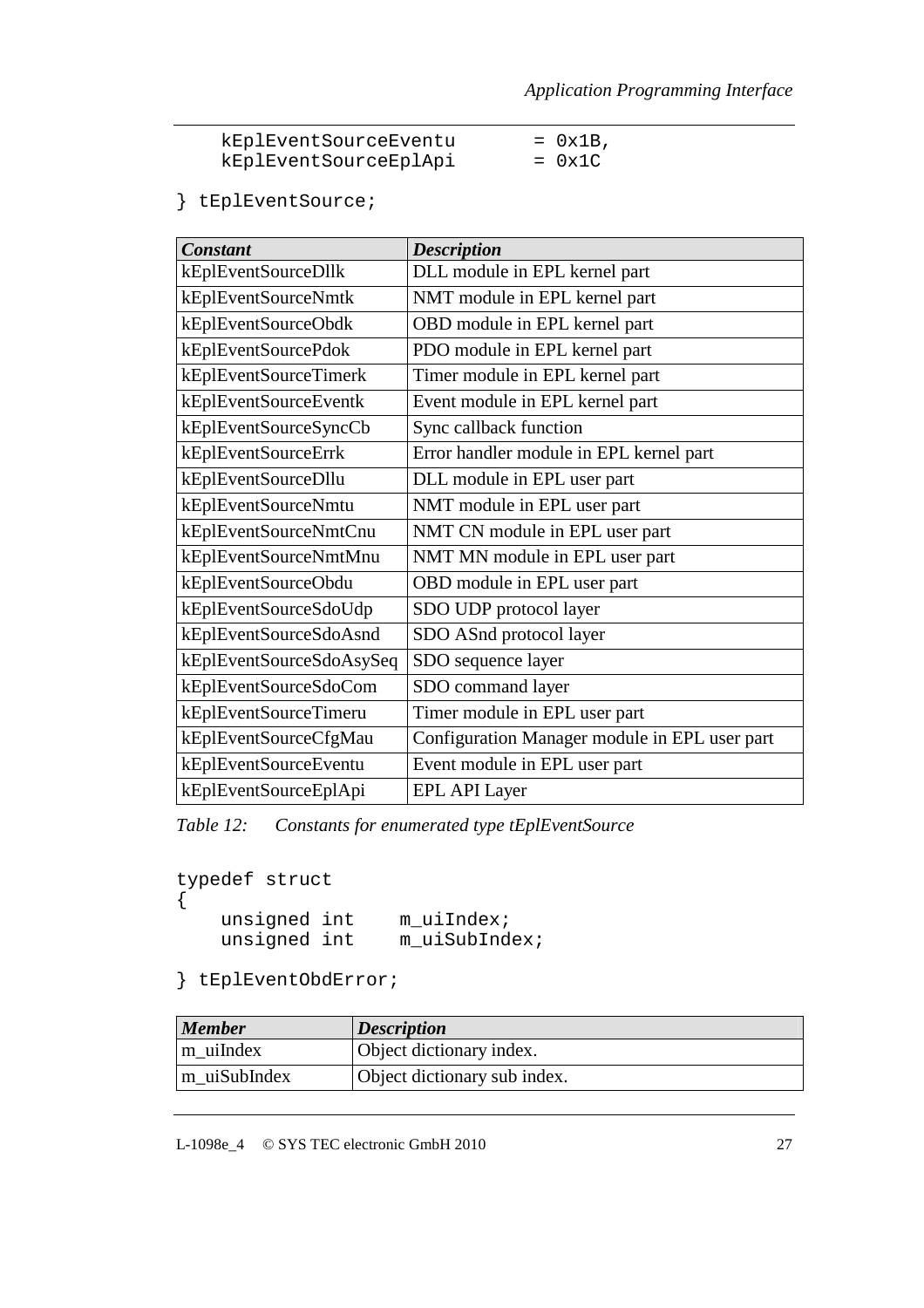*Table 13: Members of structure tEplEventObdError* 

#### **2.3.1.1.5 tEplSdoComFinished**

The structure tEplSdoComFinished contains the information of the finished SDO transfer started by **EplApiReadObject()** or **EplApiWriteObject()**.

```
typedef struct 
{ 
    tEplSdoComConHdl m_SdoComConHdl; 
    tEplSdoComConState m_SdoComConState; 
   DWORD m dwAbortCode;
    tEplSdoAccessType m_SdoAccessType; 
   unsigned int m_uiNodeId;
   unsigned int m_uiTargetIndex;
   unsigned int m_uiTargetSubIndex;
   unsigned int m_uiTransferredByte;
   void* m_pUserArg;
```
} tEplSdoComFinished;

| <b>Member</b>       | <b>Description</b>                                          |
|---------------------|-------------------------------------------------------------|
| m_SdoComConHdl      | SDO command layer connection handle (see section            |
|                     | $2.3.1.6$ ).                                                |
| tEplSdoComConState  | State of the transfer (see Table 15).                       |
| m dwAbortCode       | SDO abort code.                                             |
| m_SdoAccessType     | Type of SDO access (see Table 16).                          |
| m_uiNodeId          | Target node-ID.                                             |
| m_uiTargetIndex     | OD index which was accessed.                                |
| m_uiTargetSubIndex  | OD sub index which was accessed.                            |
| m_uiTransferredByte | Number of bytes transferred.                                |
| m_pUserArg          | Pointer to a user-definable argument (see section 2.3.1.6). |

*Table 14: Members of structure tEplSdoComFinished* 

| typedef enum                |                 |  |
|-----------------------------|-----------------|--|
| kEplSdoComTransferNotActive | $0x00$ ,        |  |
| kEplSdoComTransferRunning   | $0x01$ ,        |  |
| kEplSdoComTransferTxAborted | $0x02$ ,        |  |
| kEplSdoComTransferRxAborted | $0 \times 03$ , |  |
|                             |                 |  |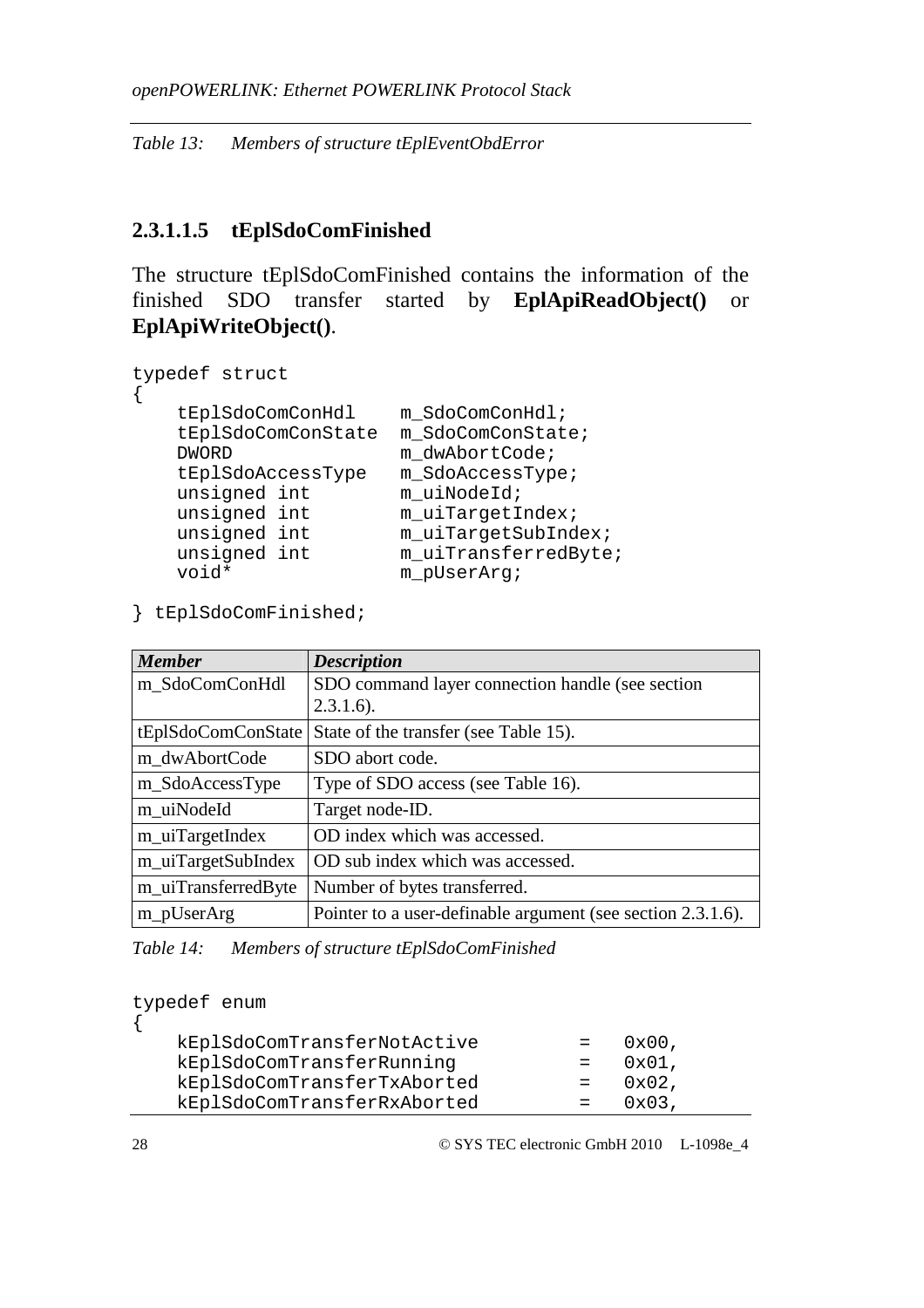| kEplSdoComTransferFinished        | $0x04$ ,         |
|-----------------------------------|------------------|
| kEplSdoComTransferLowerLayerAbort | $= 0 \times 0.5$ |

} tEplSdoComConState;

| Constant                    | <b>Description</b>                               |
|-----------------------------|--------------------------------------------------|
| kEplSdoComTransferNotActive | SDO transfer is not active. Not applicable in    |
|                             | structure tEplSdoComFinished.                    |
| kEplSdoComTransferRunning   | SDO transfer is still running. Not applicable in |
|                             | structure tEplSdoComFinished.                    |
| kEplSdoComTransferTxAborted | SDO transmission aborted. The abort code         |
|                             | m_dwAbortCode contains more details.             |
| kEplSdoComTransferRxAborted | SDO reception aborted. The abort code            |
|                             | m_dwAbortCode contains more details.             |
| kEplSdoComTransferFinished  | SDO transfer finished successfully.              |
| kEplSdoComTransferLowerLaye | SDO transfer aborted by a lower layer, e.g. the  |
| rAbort                      | SDO sequence layer.                              |

*Table 15: Constants for enumerated type tEplSdoComConState* 

```
typedef enum 
{ 
    kEp1SdoAccessTypeRead = <math>0x00</math>, kEplSdoAccessTypeWrite = 0x01
```

```
} tEplSdoAccessType;
```

| <b>Constant</b>        | <i>Description</i>       |
|------------------------|--------------------------|
| kEplSdoAccessTypeRead  | SDO read access.         |
| kEplSdoAccessTypeWrite | <b>SDO</b> write access. |

*Table 16: Constants for enumerated type tEplSdoAccessType* 

### **2.3.1.1.6 tEplObdCbParam**

The structure tEplObdCbParam contains the information of the local OD access that is being made.

typedef struct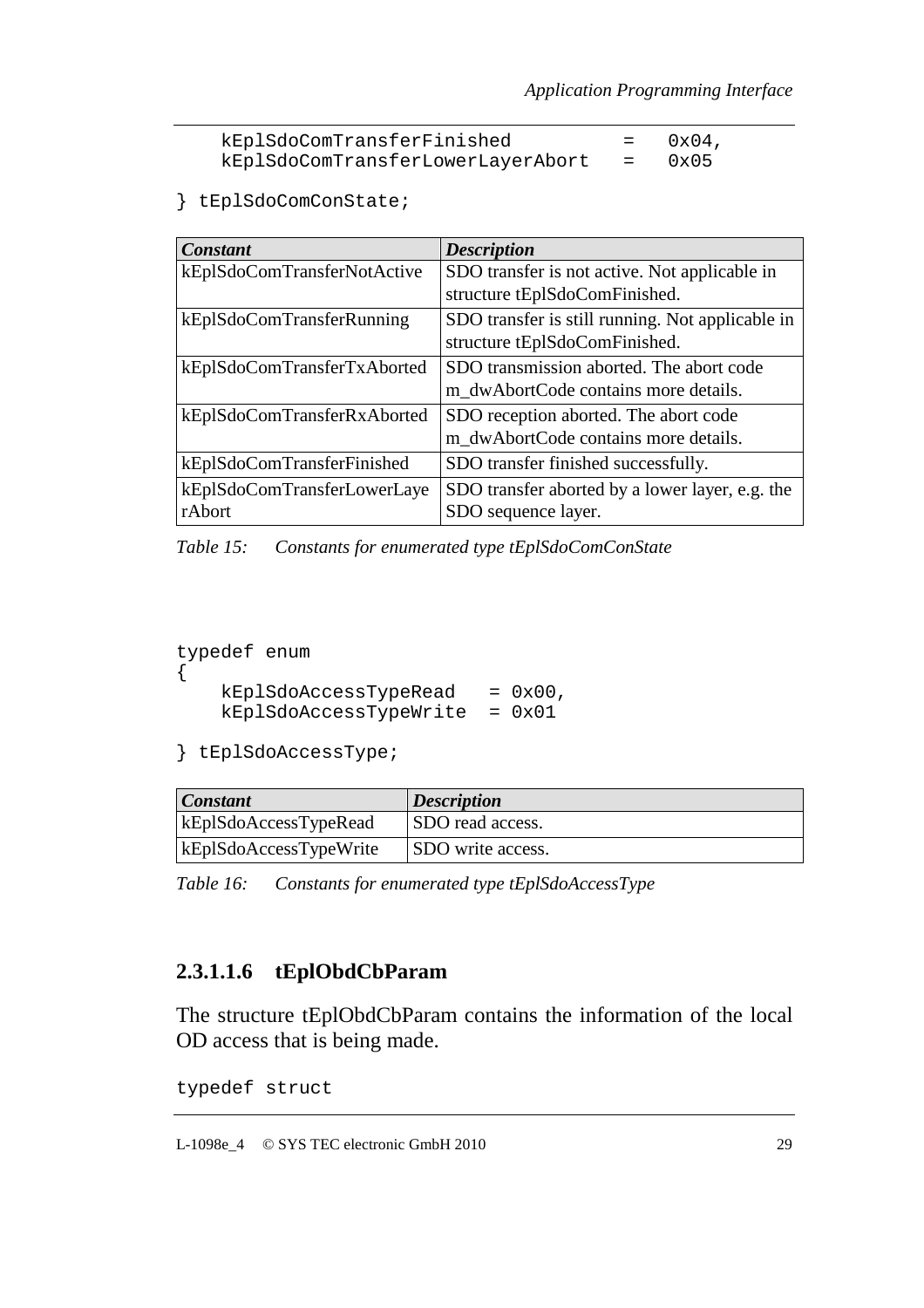{

```
 tEplObdEvent m_ObdEvent; 
 unsigned int m_uiIndex; 
 unsigned int m_uiSubIndex; 
 void* m_pArg; 
  DWORD m_dwAbortCode;
```
} tEplObdCbParam;

| <b>Member</b> | <b>Description</b>                                             |
|---------------|----------------------------------------------------------------|
| m_ObdEvent    | Object access event (see Table 18).                            |
| m_uiIndex     | Object index.                                                  |
| m_uiSubIndex  | Object sub index.                                              |
| $m_pArg$      | Pointer to the argument which type depends on access<br>event. |
| m_dwAbortCode | SDO abort code                                                 |

| Table 17: |  | Members of structure tEplObdCbParam |
|-----------|--|-------------------------------------|
|           |  |                                     |

typedef enum

{

| kEplObdEvCheckExist     | $= 0x06$ , |
|-------------------------|------------|
| kEplObdEvPreRead        | $= 0x00,$  |
| kEplObdEvPostRead       | $= 0x01,$  |
| kEplObdEvWrStringDomain | $= 0x07$ , |
| kEplObdEvInitWrite      | $= 0x04$ , |
| kEplObdEvPreWrite       | $= 0x02$ , |
| kEplObdEvPostWrite      | $= 0x03$ , |
|                         |            |

} tEplObdEvent;

| Constant                | <b>Description</b>                                                                                                                                  |
|-------------------------|-----------------------------------------------------------------------------------------------------------------------------------------------------|
| kEplObdEvCheckExist     | Checking if object exists $(m_pArg == NULL)$ .                                                                                                      |
| kEplObdEvPreRead        | Before reading the object. m_pArg points to the<br>source data buffer in OD.                                                                        |
| kEplObdEvPostRead       | After reading the object. m_pArg points to the<br>destination data buffer from the caller.                                                          |
| kEplObdEvWrStringDomain | Changing string/domain data pointer or size.<br>m_pArg points to the structure<br>tEplObdVStringDomain, which may be altered by<br>the application. |
| kEplObdEvInitWrite      | Initializing writing an object. m_pArg points to<br>value of type tEplObdSize, which represents the<br>number of bytes that will be written (may be |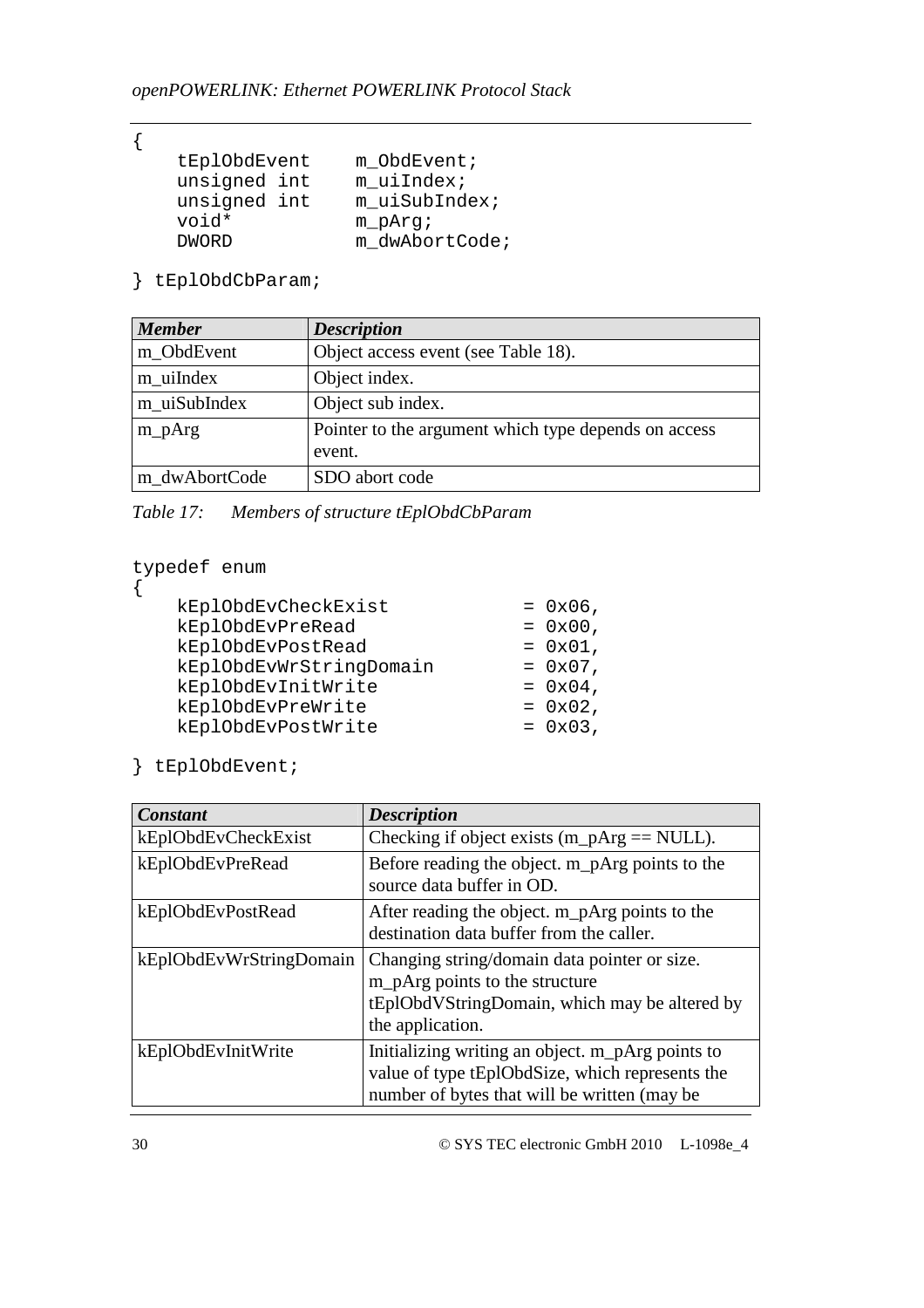| <b>Constant</b>    | <b>Description</b>                                                                    |
|--------------------|---------------------------------------------------------------------------------------|
|                    | altered by application).                                                              |
| kEplObdEvPreWrite  | Before writing an object. m_pArg points to the<br>source data buffer from the caller. |
| kEplObdEvPostWrite | After writing an object. m_pArg points to the<br>destination data buffer in OD.       |

*Table 18: Constants for enumerated type tEplObdEvent* 

### **2.3.1.1.7 tEplApiEventNode**

The following types are valid on MN only.

The structure tEplApiEventNode contains the information about a single CN in the boot-up process of the MN.

```
typedef struct 
{ 
   unsigned int muiNodeId;
    tEplNmtState m_NmtState; 
    tEplNmtNodeEvent m_NodeEvent; 
   WORD m_wErrorCode;
   BOOL m_fMandatory;
```
} tEplApiEventNode;

| <b>Member</b> | <b>Description</b>                                                                                                               |
|---------------|----------------------------------------------------------------------------------------------------------------------------------|
| m_uiNodeId    | Node-ID of the affected CN.                                                                                                      |
| m_NmtState    | Current NMT state of the CN (see Table 9).                                                                                       |
| m_NodeEvent   | Specific event of the CN (see Table 20).                                                                                         |
| m wErrorCode  | EPL error code if m_NodeEvent equals<br>kEplNmtNodeEventError (see Table 21).                                                    |
| m_fMandatory  | TRUE if CN was configured as mandatory in local OD<br>index 0x1F81 (NMT_NodeAssignment_AU32), otherwise<br>it is an optional CN. |

*Table 19: Members of structure tEplApiEventNode* 

| typedef enum             |                   |  |
|--------------------------|-------------------|--|
| kEplNmtNodeEventFound    | $= 0x00$ .        |  |
| kEplNmtNodeEventUpdateSw | $= 0 \times 01$ . |  |

L-1098e\_4 © SYS TEC electronic GmbH 2010 31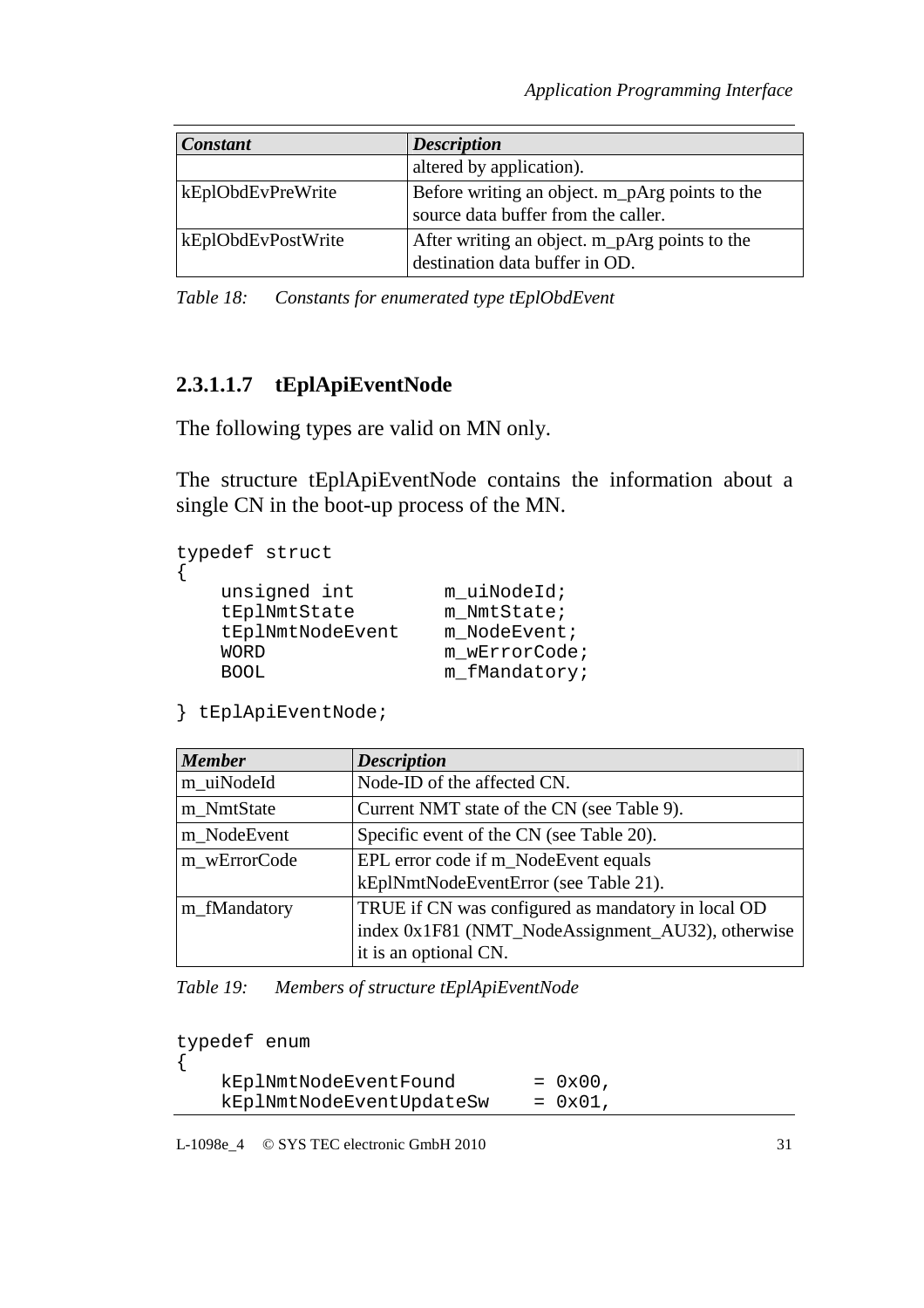| kEplNmtNodeEventCheckConf           | $= 0x02$ , |
|-------------------------------------|------------|
| kEplNmtNodeEventUpdateConf          | $= 0x03$ , |
| kEplNmtNodeEventVerifyConf          | $= 0x04$ , |
| kEplNmtNodeEventReadyToStart= 0x05, |            |
| kEplNmtNodeEventNmtState            | $= 0x06$ , |
| kEplNmtNodeEventError               | $= 0x07$ , |

} tEplNmtNodeEvent;

| <b>Constant</b>                         | <b>Description</b>                                                                                                                                                                                                                                                                                                                                                |
|-----------------------------------------|-------------------------------------------------------------------------------------------------------------------------------------------------------------------------------------------------------------------------------------------------------------------------------------------------------------------------------------------------------------------|
| kEplNmtNodeEventFound                   | CN answered to IdentRequest with an<br>IdentResponse frame.                                                                                                                                                                                                                                                                                                       |
| kEplNmtNodeEventUpdateS<br>W            | Application shall update the software on the CN<br>(currently not implemented).                                                                                                                                                                                                                                                                                   |
| kEplNmtNodeEventCheckC<br>onf           | Application or rather the Configuration Manager<br>shall check and update configuration on CN. If the<br>application returns kEplReject, the MN suspends<br>the boot-up process for this CN until the<br>application triggers the state change (see section<br>2.3.1.6). Otherwise the MN continues the CN boot-<br>up process automatically with the next state. |
| kEplNmtNodeEventUpdateC<br>onf          | Application or rather the Configuration Manager<br>shall update configuration on CN (check was done<br>by NmtMn module, currently not implemented).                                                                                                                                                                                                               |
| kEplNmtNodeEventVerifyC<br>onf          | Application or rather the Configuration Manager<br>shall verify configuration of CN (currently not<br>implemented).                                                                                                                                                                                                                                               |
| kEplNmtNodeEventReadyTo<br><b>Start</b> | Issued if EPL_NMTST_NO_STARTNODE set<br>(currently not implemented). Application must call<br>EplNmtMnuSendNmtCommand(kEplNmtCmdStar<br>tNode) manually.                                                                                                                                                                                                          |
| kEplNmtNodeEventNmtStat<br>e            | NMT state of CN has changed.                                                                                                                                                                                                                                                                                                                                      |
| kEplNmtNodeEventError                   | Error occurred with CN (see m_wErrorCode for<br>details).                                                                                                                                                                                                                                                                                                         |

| Table 20: | Constants for enumerated type tEplNmtNodeEvent |  |
|-----------|------------------------------------------------|--|
|           |                                                |  |

| <b>Constant</b> | <i>Value</i> | $\sum$ <i>Description</i>                                                                 |
|-----------------|--------------|-------------------------------------------------------------------------------------------|
|                 |              | <b>EPL E NO_ERROR</b>   0x0000   No error actually occurred.                              |
| D_FORMAT        |              | <b>EPL_E_DLL_INVALI</b>   0x8241   Format of received frame is invalid. Issued by<br>DLL. |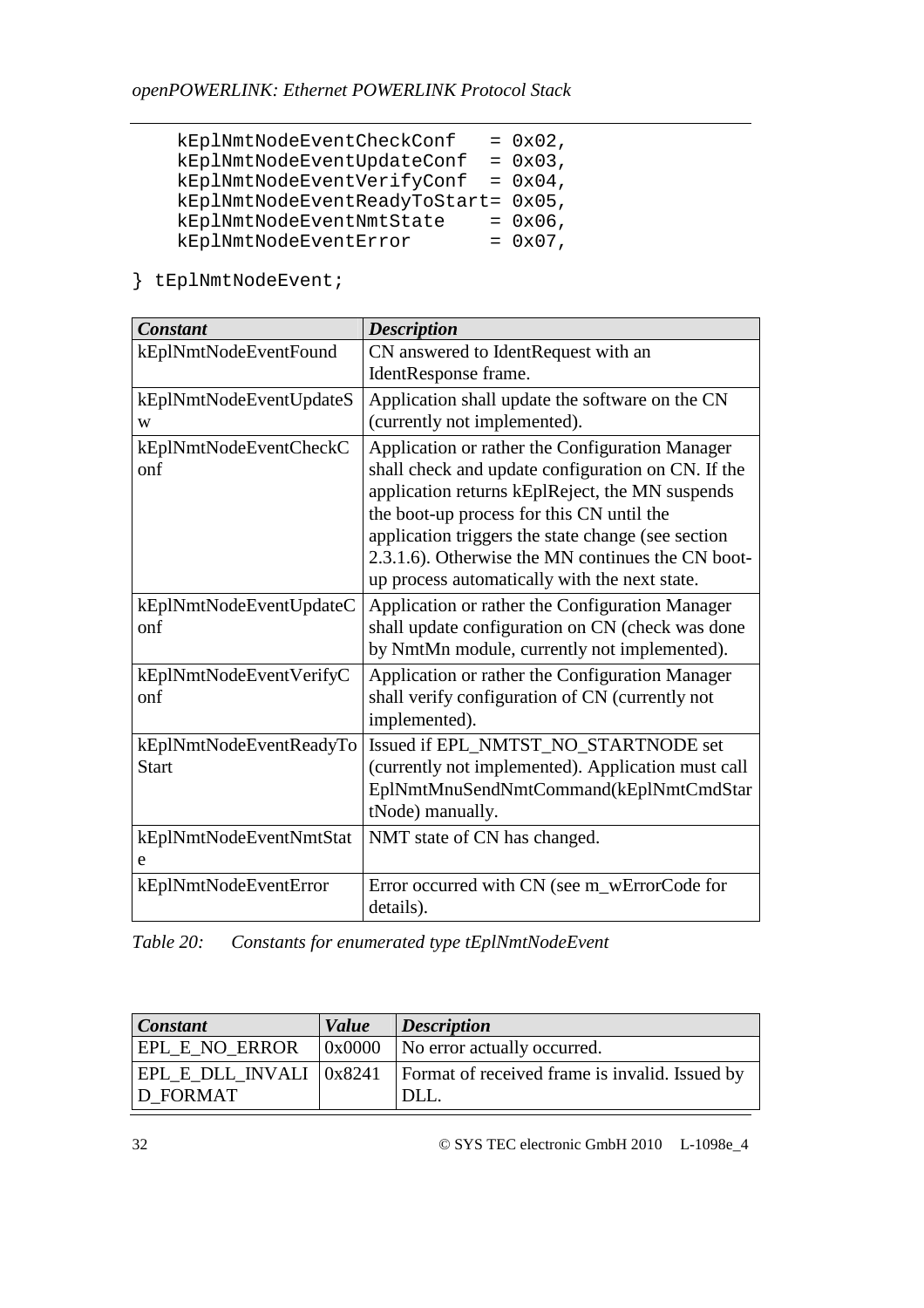| Constant                             | <b>Value</b> | <b>Description</b>                                                                                                                                            |
|--------------------------------------|--------------|---------------------------------------------------------------------------------------------------------------------------------------------------------------|
| EPL E DLL LOSS P<br><b>RES_TH</b>    | 0x8243       | The threshold for loss of PRes frames was<br>reached according to objects 0x1C09<br>DLL MNCNLossPResThreshold AU32 and<br>0x1C08 DLL MNCNLossPResThrCnt AU32. |
| EPL E NMT BPO1<br><b>DEVICE TYPE</b> | 0x8422       | The specified CN has the wrong device type<br>according to object 0x1F84<br>NMT_MNDeviceTypeIdList_AU32.                                                      |
| EPL_E_NMT_BPO1_<br><b>CF VERIFY</b>  | 0x8428       | Verification of configuration of the specified<br>CN failed in boot-up process.                                                                               |
| EPL E NMT BPO2                       | 0x8430       | Mandatory CN failed in boot step 2.                                                                                                                           |
| EPL E NMT WRON<br><b>G STATE</b>     | 0x8480       | The specified CN has the wrong NMT state.                                                                                                                     |

*Table 21: Constants for EPL error code* 

## **2.3.1.1.8 tEplApiEventBoot**

The following types are only valid for the MN.

The structure tEplApiEventBoot contains the information about an event concerning the entire boot-up process of the MN.

```
typedef struct 
{ 
tEplNmtState m_NmtState;
 tEplNmtBootEvent m_BootEvent; 
   WORD m_wErrorCode;
```

```
} tEplApiEventBoot;
```

| <b>Member</b> | <b>Description</b>                                    |
|---------------|-------------------------------------------------------|
| m NmtState    | Current local NMT state (see Table 9).                |
| m BootEvent   | Specific event of the boot-up process (see Table 23). |
| m wErrorCode  | <b>EPL</b> error code if m_BootEvent equals           |
|               | kEplNmtBootEventError (see Table 21).                 |

*Table 22: Members of structure tEplApiEventBoot* 

typedef enum {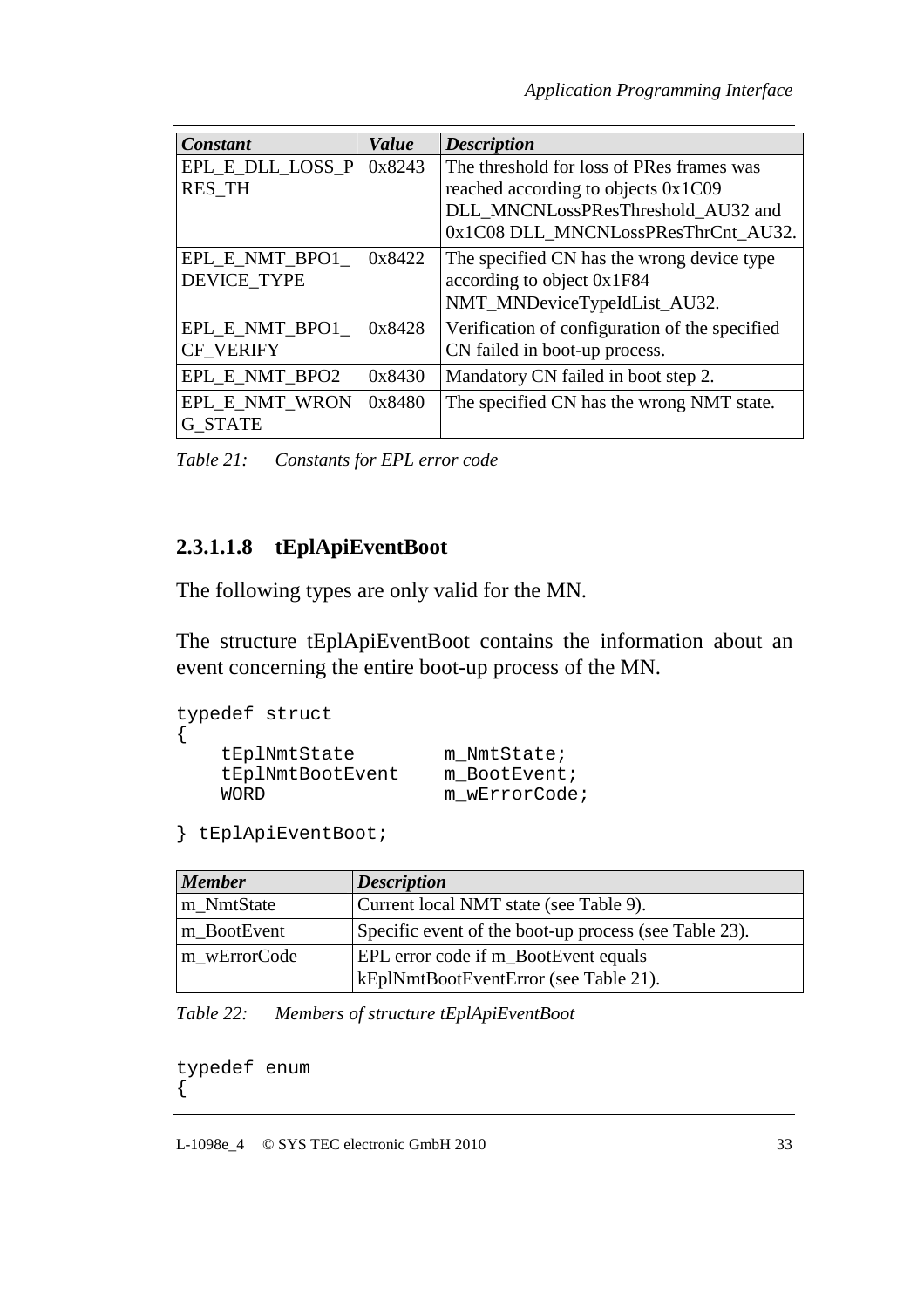| $kEplNmtBoostEventBoostEep1Finish = 0x00,$ |            |
|--------------------------------------------|------------|
| $kEplNmtBookEventBoostep2Finish = 0x01,$   |            |
| kEplNmtBootEventCheckComFinish             | $= 0x02$ , |
| kEplNmtBootEventOperational                | $= 0x03$ , |
| kEplNmtBootEventError                      | $= 0x04$ , |

} tEplNmtBootEvent;

| <b>Constant</b>          | <b>Description</b>                                    |
|--------------------------|-------------------------------------------------------|
| kEplNmtBootEventBootStep | Boot step 1 has finished, NMT state                   |
| 1Finish                  | NMT_MS_PRE_OPERATIONAL2 can be                        |
|                          | entered. If the application returns kEplReject, it is |
|                          | in charge of triggering this state change, otherwise  |
|                          | it is done automatically.                             |
| kEplNmtBootEventBootStep | Boot step 2 has finished, NMT state                   |
| 2Finish                  | NMT_MS_READY_TO_OPERATE can be                        |
|                          | entered. If the application returns kEplReject, it is |
|                          | in charge of triggering this state change, otherwise  |
|                          | it is done automatically.                             |
| kEplNmtBootEventCheckCo  | Step "Check communication" has finished, CNs          |
| mFinish                  | can be started. If the application returns            |
|                          | kEplReject, it is in charge of triggering this state  |
|                          | change, otherwise it is done automatically.           |
| kEplNmtBootEventOperatio | All mandatory CNs entered                             |
| nal                      | NMT_CS_OPERATIONAL, NMT state                         |
|                          | NMT_MS_OPERATIONAL can be entered. If the             |
|                          | application returns kEplReject, it is in charge of    |
|                          | triggering this state change, otherwise it is done    |
|                          | automatically.                                        |
| kEplNmtBootEventError    | Boot-up process was halted because of an error.       |

*Table 23: Constants for enumerated type tEplNmtBootEvent* 

## **2.3.1.1.9 tEplApiEventLed**

The structure tEplApiEventLed contains change events for the status or error LED. It allows the application to change the status and error LED on the device according to the specification [1].

```
typedef struct 
{ 
    tEplLedType m_LedType;
```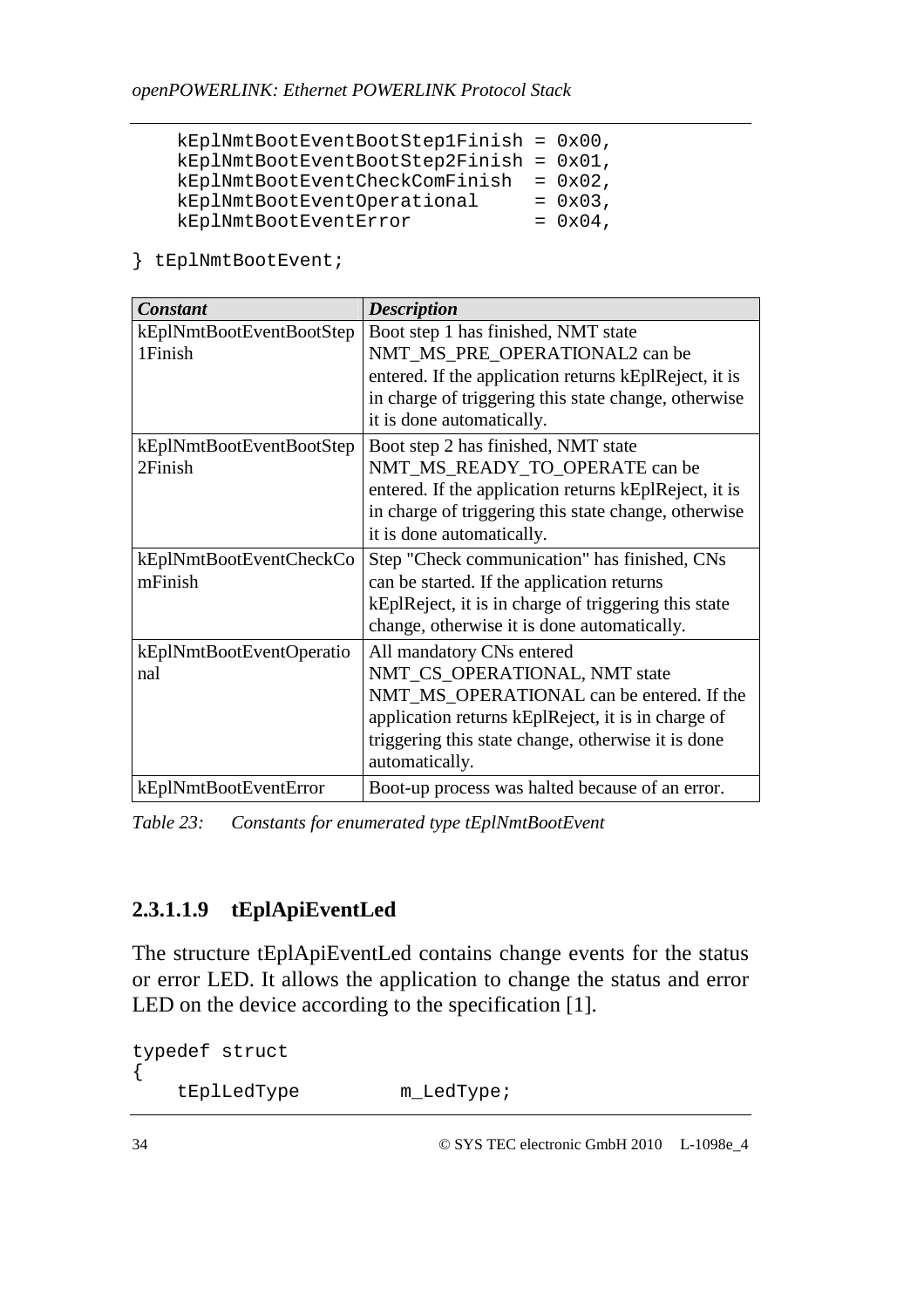BOOL m fon;

} tEplApiEventLed;

| <b>Member</b>    | <b>Description</b>                      |
|------------------|-----------------------------------------|
| m_LedType        | Type of the LED (e.g. Status or Error). |
| $\lfloor m_f$ Cn | State of the LED (e.g. on or off).      |

*Table 24: Members of structure tEplApiEventLed* 

```
typedef enum 
{ 
    kEplLedTypeStatus = 0x00, 
   kEp1LedTypeError = 0x01,
```
} tEplLedType;

| <b>Constant</b>          | <b>Description</b>                        |
|--------------------------|-------------------------------------------|
| <b>kEpILedTypeStatus</b> | State of the status LED shall be changed. |
| <b>kEpILedTypeError</b>  | State of the error LED shall be changed.  |

*Table 25: Constants for enumerated type tEplLedType*

#### **2.3.1.1.10 tEplCfmEventCnProgress**

The structure tEplCfmEventCnProgress describes the CFM progress event (see Table 6). This includes the normal progress but also errors which occurred during the configuration process.

This type is only valid for the MN.

```
typedef struct 
\{unsigned int m_uiNodeId;
  unsigned int m_uiObjectIndex;
  unsigned int m_uiObjectSubIndex;
  DWORD m_dwSdoAbortCode;
   tEplKernel m_EplError; 
  DWORD m_dwTotalNumberOfBytes;
  DWORD m_dwBytesDownloaded;
```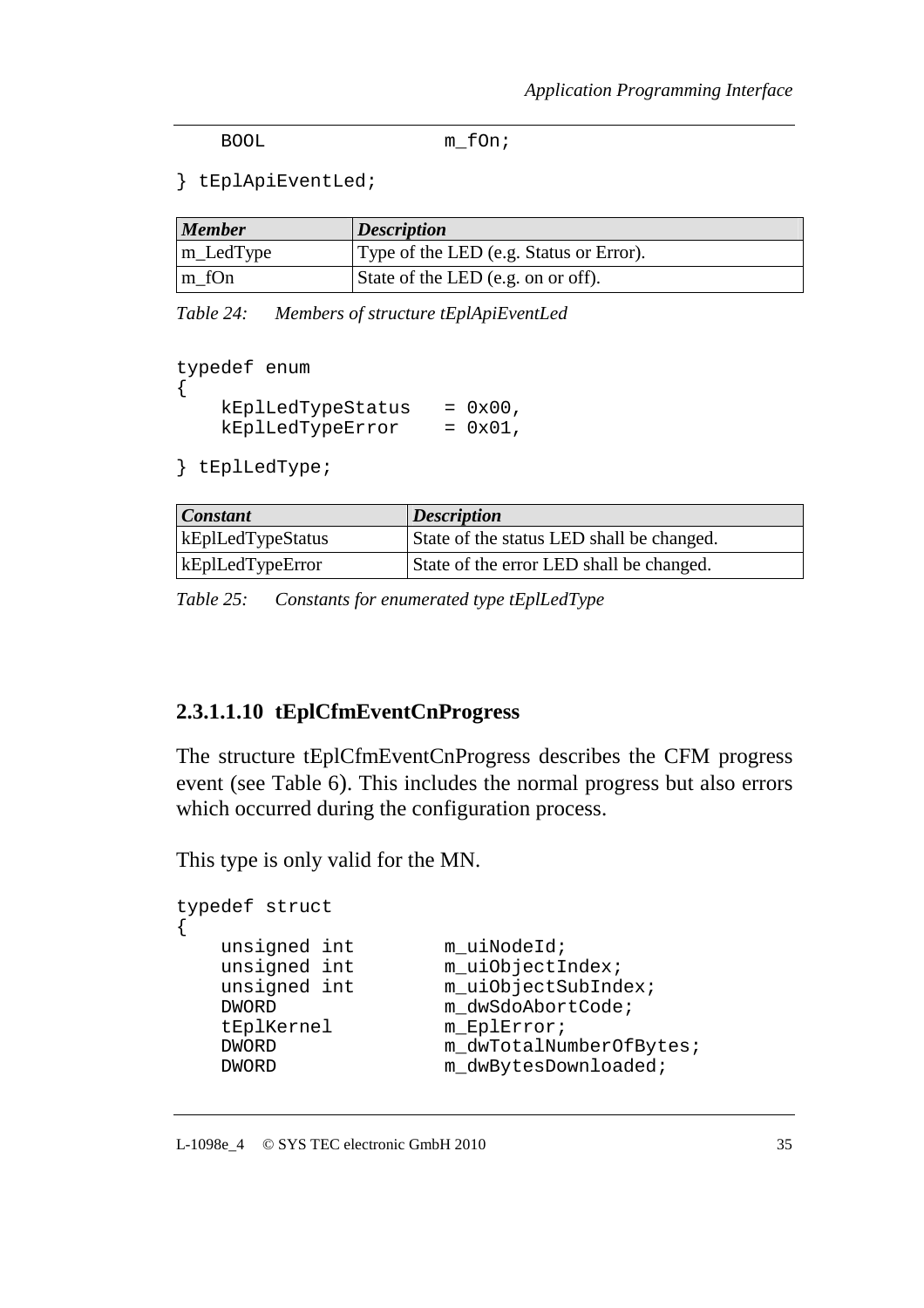} tEplCfmEventCnProgress;

| <b>Member</b>              | <b>Description</b>                                                                      |
|----------------------------|-----------------------------------------------------------------------------------------|
| m uiNodeId                 | Node-ID of the corresponding CN.                                                        |
| m_uiObjectIndex            | Object index which has been transferred.                                                |
| m_uiObjectSubIndex         | Object sub-index which has been transferred.                                            |
| m dwSdoAbortCode           | SDO abort code. The value 0 means that no SDO error<br>occurred.                        |
| m_EplError                 | Internal stack error code. kEplSuccessful means that no<br>error occurred. See Table 4. |
| m dwTotalNumberO<br>fBytes | Total number of bytes, which must be transferred to the<br>CN.                          |
| m_dwBytesDownloa<br>ded    | Number of bytes, which have been downloaded.                                            |

*Table 26: Members of structure tEplCfmEventCnProgress* 

## **2.3.1.1.11 tEplApiEventCfmResult**

The structure tEplApiEventCfmResult describes the CFM result event (see Table 6). This includes the normal progress but also errors which occurred during the configuration process.

This type is only valid for the MN.

```
typedef struct 
\left\{ \right.unsigned int m_uiNodeId;
     tEplNmtNodeCommand m_NodeCommand;
```
} tEplApiEventCfmResult;

| <b>Member</b> | <b>Description</b>                                                                                                                                                     |
|---------------|------------------------------------------------------------------------------------------------------------------------------------------------------------------------|
| m uiNodeId    | Node-ID of the corresponding CN.                                                                                                                                       |
| m NodeCommand | Node command which will be issued to the CN as result of<br>the configuration process. Only constants starting with<br>kEplNmtNodeCommandConf are valid. See Table 28. |

*Table 27: Members of structure tEplApiEventCfmResult*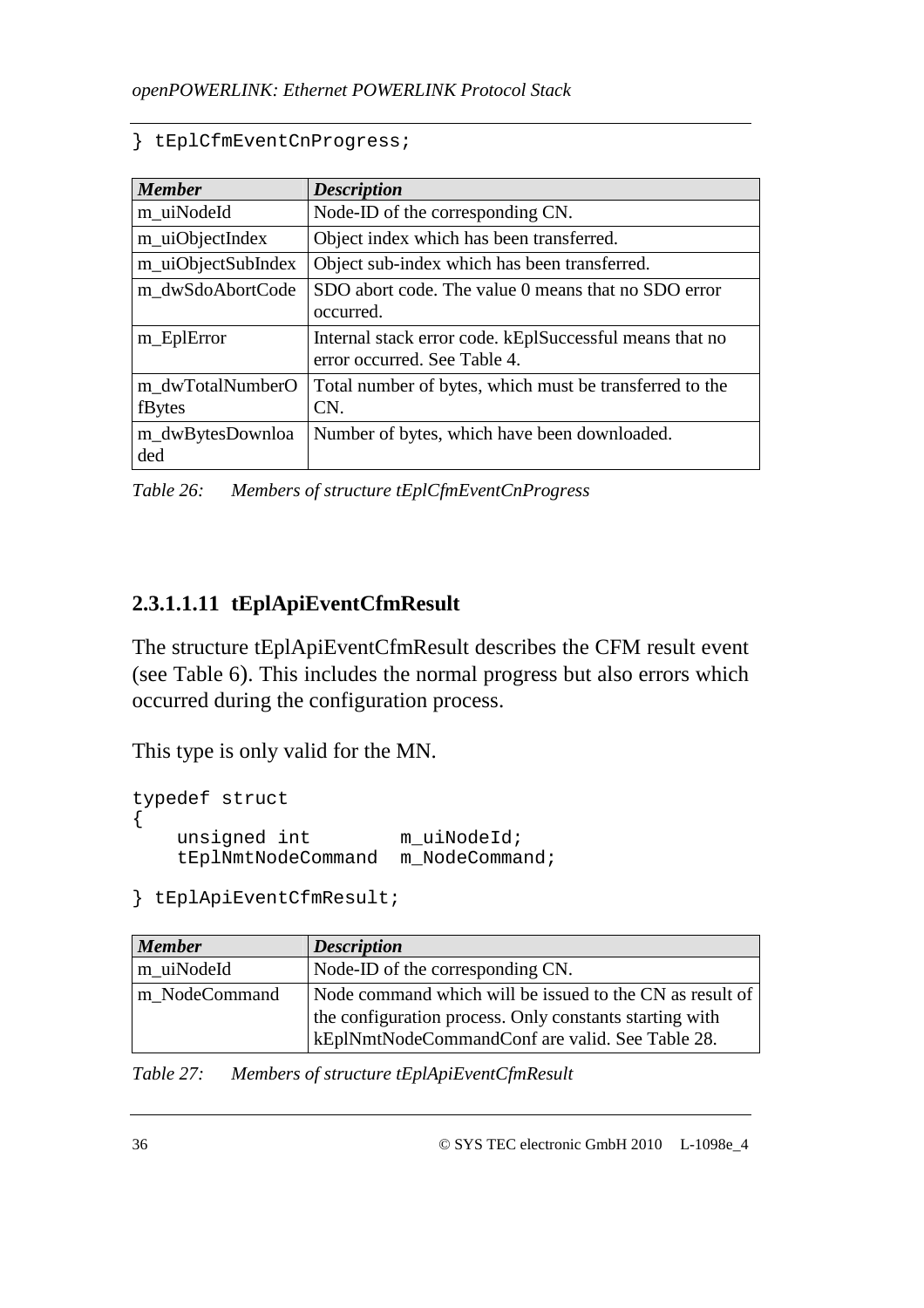# **2.3.1.1.12 tEplNmtNodeCommand**

The tEplNmtNodeCommand describes commands that can be issued to a node in the POWERLINK network. This type is used as parameter in the function EplApiMnTriggerStateChange (see section 2.3.1.6). Furthermore it is used in the structure tEplApiEventCfmResult (see Table 27).

This type is only valid for the MN.

typedef enum

{

| kEplNmtNodeCommandBoot         | $= 0x01$ , |
|--------------------------------|------------|
| kEplNmtNodeCommandSwOk         | $= 0x02,$  |
| kEplNmtNodeCommandSwUpdated    | $= 0x03$ , |
| kEplNmtNodeCommandConfOk       | $= 0x04$ , |
| kEplNmtNodeCommandConfRestored | $= 0x05$ , |
| kEplNmtNodeCommandConfReset    | $= 0x06$ , |
| kEplNmtNodeCommandConfErr      | $= 0x07$ , |
| kEplNmtNodeCommandStart        | $= 0x08$ , |
|                                |            |

} tEplNmtNodeCommand;

| <b>Constant</b>       | <b>Description</b>                                  |
|-----------------------|-----------------------------------------------------|
| kEplNmtNodeCommandBoo | If EPL_NODEASSIGN_START_CN is not set for           |
|                       | the CN, it must be issued on event                  |
|                       | kEplNmtNodeEventFound (see Table 20).               |
| kEplNmtNodeCommandSw  | An update of the software of the CN is not          |
| Ok                    | necessary, so the boot-up process can be continued  |
|                       | (currently not implemented).                        |
| kEplNmtNodeCommandSw  | The application or rather the Configuration         |
| Updated               | Manager updated the software of the CN              |
|                       | successfully (currently not implemented).           |
| kEplNmtNodeCommandCon | An update of the configuration of the CN is not     |
| fOk                   | necessary, so the boot-up process can be continued. |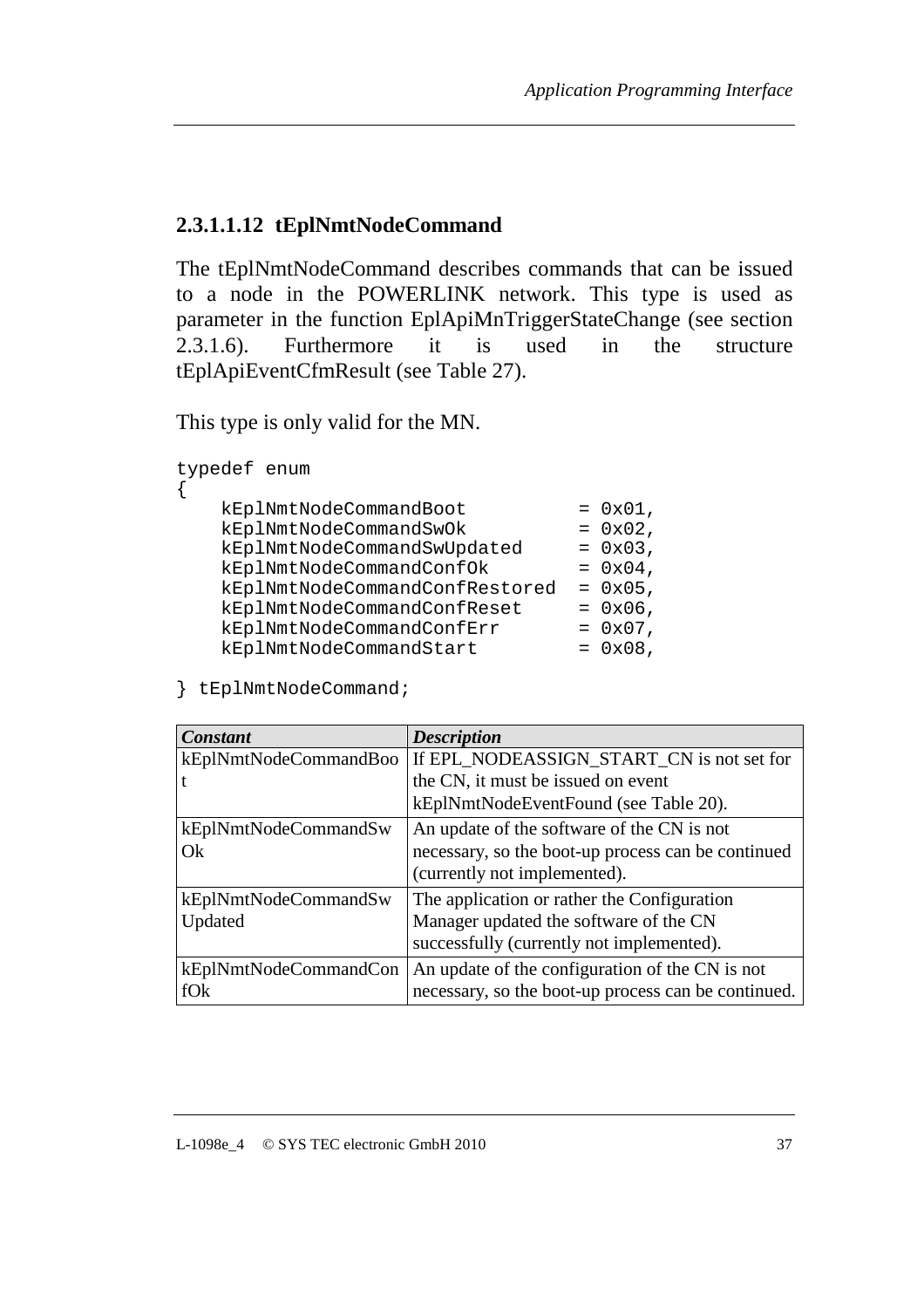| Constant               | <b>Description</b>                                 |
|------------------------|----------------------------------------------------|
| kEplNmtNodeCommandCon  | The Configuration Manager has restored the         |
| fRestored              | original CN configuration. The MN will send the    |
|                        | NMT command ResetNode to the CN to complete        |
|                        | the restore process. Afterwards, the new           |
|                        | configuration can be downloaded.                   |
| kEplNmtNodeCommandCon  | The Configuration Manager has updated the          |
| fReset                 | configuration of the CN successfully. The MN will  |
|                        | send the NMT command reset configuration to the    |
|                        | CN to activate the new configuration of the CN and |
|                        | restart the identification process.                |
| kEplNmtNodeCommandCon  | The Configuration Manager failed on updating       |
| fErr                   | configuration on the CN.                           |
| kEplNmtNodeCommandStar | If EPL_NMTST_NO_STARTNODE is set, it must          |
| t                      | be issued on event                                 |
|                        | kEplNmtNodeEventReadyToStart (currently not        |
|                        | implemented). See Table 20.                        |

*Table 28: Constants for enumerated type tEplNmtNodeCommand* 

## **2.3.1.2 Sync callback function tEplApiCbSync**

#### **Syntax:**

#include <Epl.h> typedef tEplKernel (PUBLIC\* tEplSyncCb) (void);

### **Parameters:**

none

### **Return:**

| kEplSuccessful | The function was executed without error and the<br>transmit PDOs shall be marked valid, i.e. the flag<br>READY shall be set.          |
|----------------|---------------------------------------------------------------------------------------------------------------------------------------|
| kEplReject     | The function was executed without error, but the<br>transmit PDOs shall not be marked valid, i.e. the flag<br>READY shall not be set. |

## **Description:**

Functions of this type can be used as sync callback function. This function will be called in NMT states PREOPERATIONAL2 or above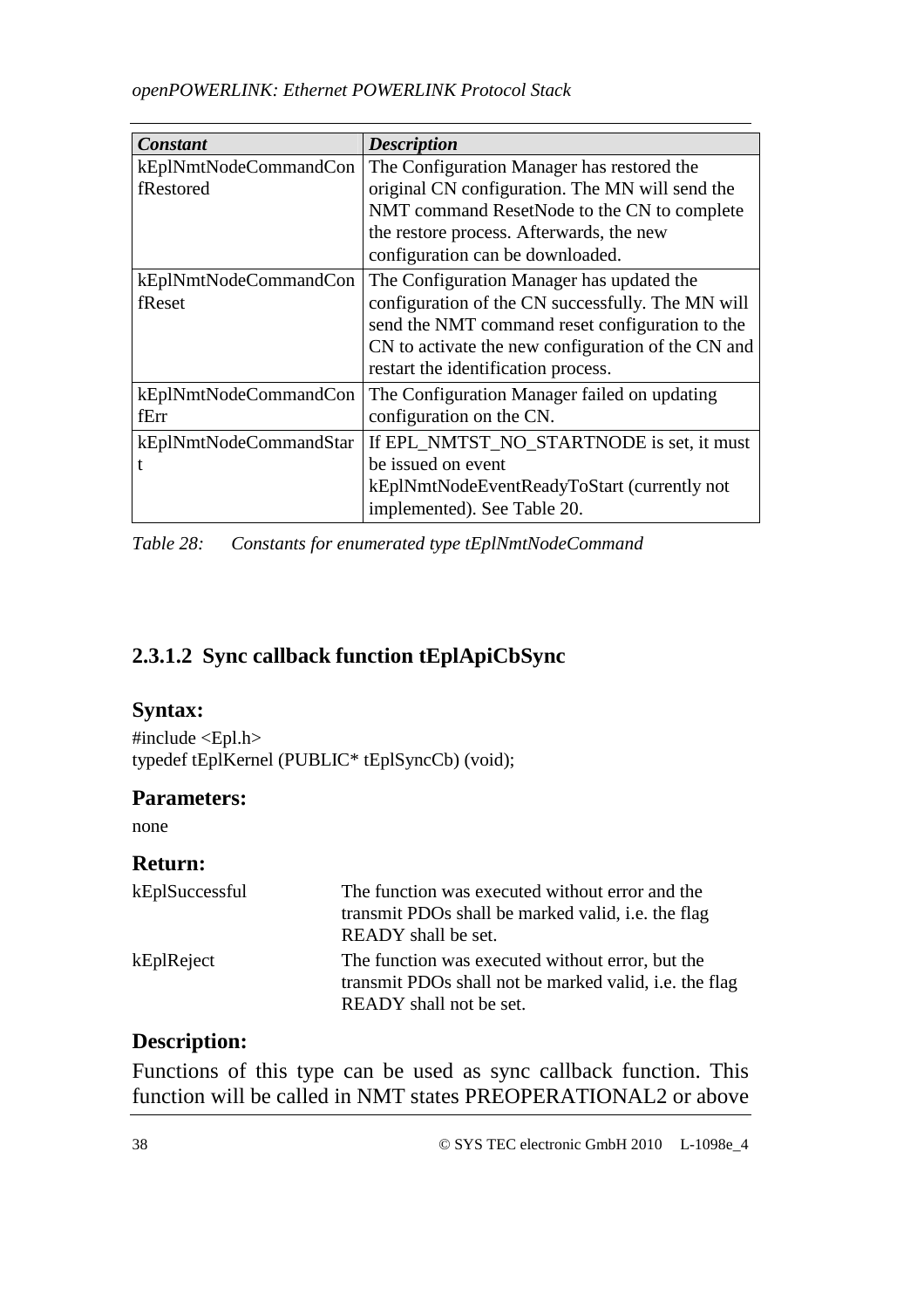whenever the sync event occurs. On the MN this is when the SoC frame is sent and on the CN when the SoC frame is received or the reception is anticipated.

This function is the only place where the process variables may be accessed safely, i.e. without interfering with the PDO processing. Normally, the application reads the sensors and sets the actuators in this function synchronously with all other nodes in the network.

The application shall return from this function as fast as possible.

#### **Note:**

The sync callback function is not called by the current EPL API Layer in Linux userspace.

## **2.3.1.3 Function EplApiInitialize()**

#### **Syntax:**

 $\#$ include  $\langle$ Epl.h $>$ tEplKernel PUBLIC EplApiInitialize(tEplApiInitParam\* pInitParam\_p);

### **Parameters:**

| pInitParam_p: | Pointer to the initialization structure (see Table 29). |
|---------------|---------------------------------------------------------|
|---------------|---------------------------------------------------------|

#### **Return:**

| kEplSuccessful      | The function was executed without error.                                                                                |
|---------------------|-------------------------------------------------------------------------------------------------------------------------|
| kEplApiInvalidParam | The function was called with invalid parameters, e.g.<br>no event callback function was specified.                      |
| kEplNoResource      | The function or a called function was not able to<br>create a system-dependant resource like a shared<br>memory buffer. |

The function may pass return codes from EPL stack modules.

### **Description:**

The function initializes an EPL stack instance.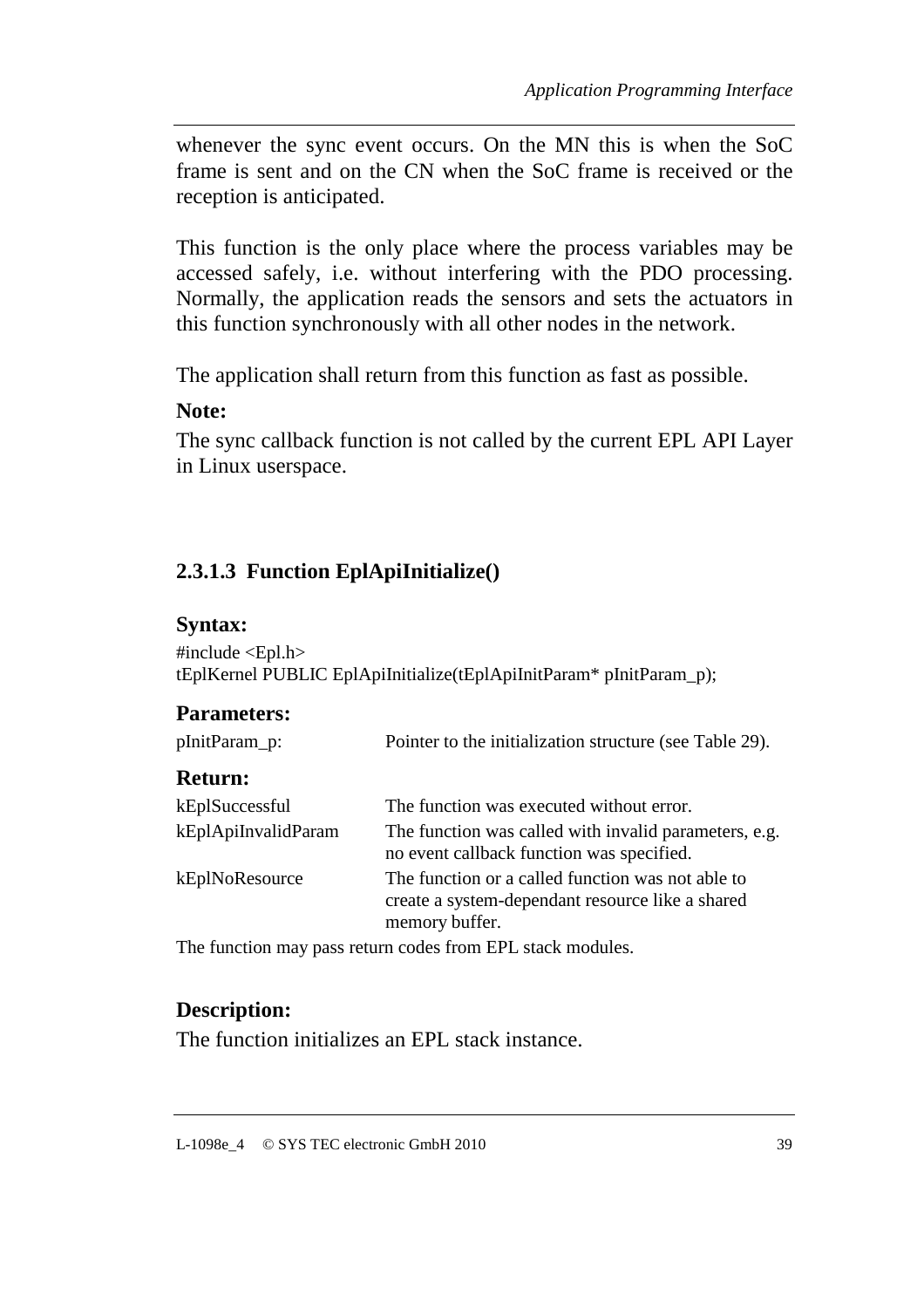The elements of the parameter structure tEplApiInitParam are supposed to be specified in platform byte order. For example the most significant bits of m\_dwIpAddress specify the network part of the IP address, which shall be 0xC0A86400 (192.168.100.0) according to the standard.

```
typedef struct 
{ 
  unsigned int muiSizeOfStruct;
  BOOL m_fAsyncOnly;
  unsigned int muiNodeId;
  BYTE mabMacAddress[6];
  DWORD m_dwFeatureFlags;
  DWORD m dwCycleLen;
  unsigned int m_uiIsochrTxMaxPayload;
  unsigned int m_uiIsochrRxMaxPayload;
  DWORD m_dwPresMaxLatency;
  unsigned int m_uiPreqActPayloadLimit;
  unsigned int m_uiPresActPayloadLimit;
  DWORD m_dwAsndMaxLatency;
  unsigned int muiMultiplCycleCnt;
  unsigned int m_uiAsyncMtu;
  unsigned int m_uiPrescaler;
  DWORD m_dwLossOfFrameTolerance;
  DWORD m_dwWaitSocPreq;
  DWORD m dwAsyncSlotTimeout;
  DWORD m dwDeviceType;
  DWORD m dwVendorId;
  DWORD m_dwProductCode;
  DWORD m dwRevisionNumber;
  DWORD m dwSerialNumber;
  OWORD m qwVendorSpecificExt1;
  DWORD m_dwVerifyConfigurationDate;
  DWORD m_dwVerifyConfigurationTime;
  DWORD m dwApplicationSwDate;
  DWORD m_dwApplicationSwTime;
  DWORD m dwIpAddress;
  DWORD m dwSubnetMask;
  DWORD m dwDefaultGateway;
  BYTE m_sHostname[32];
  BYTE m_abVendorSpecificExt2[48];
  char* m_pszDevName;
   char* m_pszHwVersion; 
  char* moszSwVersion;
   tEplApiCbEvent m_pfnCbEvent; 
  void* m_pEventUserArg;
   tEplSyncCb m_pfnCbSync;
```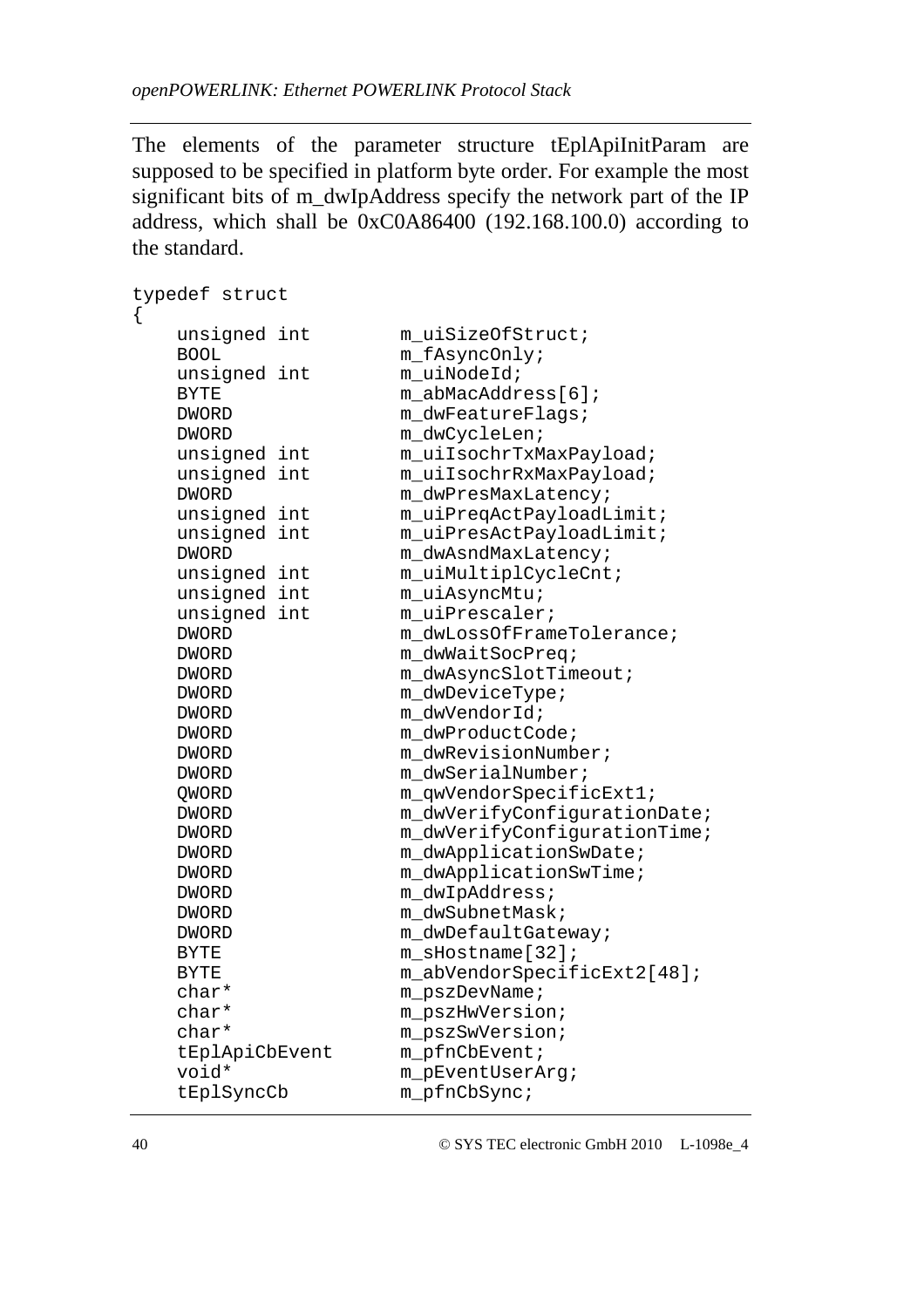} tEplApiInitParam;

| <b>Parameter</b>    | <b>Description</b>                                        |
|---------------------|-----------------------------------------------------------|
| m uiSizeOfStruct    | Size of this structure. This will be used in future to    |
|                     | recognize new parameters.                                 |
| m_fAsyncOnly        | TRUE means the node does not take part in the             |
|                     | isochronous phase. It communicates only asynchronously.   |
|                     | Reception of PDOs is possible, but no transmission of     |
|                     | PDO <sub>s</sub> .                                        |
| m uiNodeID          | Local node ID. $(0x01 - 0xFE)$                            |
| m abMacAddress      | <b>Local MAC address</b>                                  |
| m_dwFeatureFlags    | Feature flags in local OD index 0x1F82                    |
|                     | (NMT_FeatureFlags_U32)                                    |
| m_dwCycleLen        | Cycle length in [µs] in local OD index 0x1006             |
|                     | (NMT_CycleLen_U32)                                        |
| m uiIsochrTxMaxPa   | Maximum isochronous transmit payload in local OD index    |
| yload               | 0x1F98/1 (IsochrTxMaxPayload_U16)                         |
| m uiIsochrRxMaxPa   | Maximum isochronous receive payload in local OD index     |
| yload               | 0x1F98/2 (IsochrRxMaxPayload_U16)                         |
| m_dwPresMaxLatenc   | Maximum PRes latency in local OD index 0x1F98/6           |
| y                   | (ASndMaxLatency_U32)                                      |
| m_uiPreqActPayload  |                                                           |
| Limit               |                                                           |
| m_uiPresActPayload  |                                                           |
| Limit               |                                                           |
| m_dwAsndMaxLaten    | Maximum ASnd latency in local OD index 0x1F98/3           |
| cy                  | (PResMaxLatency_U32)                                      |
| m_uiMultiplCycleCnt | Multiplexed cycle count in local OD index 0x1F98/7        |
|                     | (MultiplCycleCnt_U8)                                      |
| m_uiAsyncMtu        | Asynchronous MTU in local OD index 0x1F98/8               |
|                     | (AsyncMTU_U16)                                            |
| m uiPrescaler       | Prescaler in local OD index 0x1F98/9 (Prescaler_U16)      |
| m_dwLossOfFrameT    | Loss of frame tolerance in [ns] in local OD index 0x1C14  |
| olerance            | (DLL_LossOfFrameTolerance_U32)                            |
| m_dwWaitSocPreq     | Delay between SoC and first PReq in [ns] (MN only)        |
|                     | stored in local OD index 0x1F8A/1                         |
|                     | (NMT_MNCycleTiming_REC.WaitSoCPReq_U32)                   |
| m_dwAsyncSlotTime   | Timeout of the asynchronous slot in [ns] (MN only) stored |
| out                 | in local OD index 0x1F8A/2                                |
|                     | (NMT_MNCycleTiming_REC.AsyncSlotTimeout_U32)              |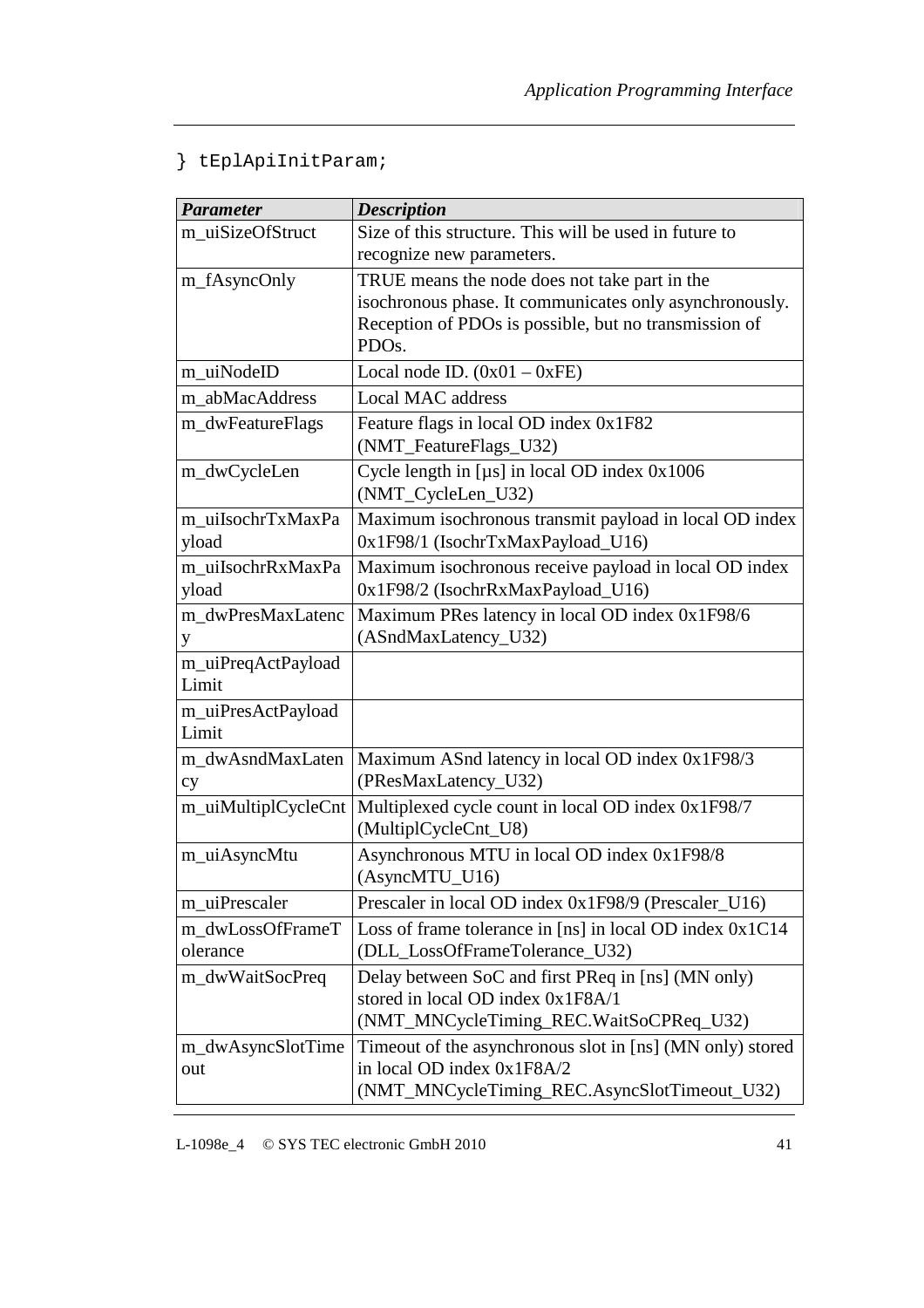| <b>Parameter</b>                       | <b>Description</b>                                                 |
|----------------------------------------|--------------------------------------------------------------------|
| m_dwDeviceType                         | Device profile in local OD index 0x1000/0                          |
|                                        | (NMT_DeviceType_U32)                                               |
| m_dwVendorId                           | Vendor ID in local OD index 0x1018/1                               |
|                                        | (NMT_IdentityObject_REC.VendorId_U32)                              |
| m dwProductCode                        | Product code in local OD index 0x1018/2                            |
|                                        | (NMT_IdentityObject_REC.ProductCode_U32)                           |
| m dwRevisionNumb                       | Revision number in local OD index 0x1018/3                         |
| er                                     | (NMT_IdentityObject_REC.RevisionNo_U32)                            |
| m_dwSerialNumber                       | Serial number in local OD index 0x1018/4                           |
|                                        | (NMT_IdentityObject_REC.SerialNo_U32)                              |
| m_qwVendorSpecific<br>Ext1             | Vendor specific extensions 1 in IdentResponse                      |
| m_dwVerifyConfigur<br>ationDate        | CFM_VerifyConfiguration_REC.ConfDate_U32                           |
| m_dwVerifyConfigur<br>ationTime        | CFM_VerifyConfiguration_REC.ConfTime_U32                           |
| m_dwApplicationSw<br>Date              | Application software date                                          |
| m_dwApplicationSw<br>Time              | Application software time                                          |
| m_dwIpAddress                          | IP address of local node                                           |
| m_dwSubnetMask                         | Subnet mask of local node                                          |
| m_dwDefaultGatewa                      | Default gateway of local node                                      |
| y                                      |                                                                    |
| m_sHostname                            | DNS host name of local node (maximum length: 32                    |
|                                        | characters, allowed characters: 0-9, A-Z, a-z, -)                  |
| m_abVendorSpecific<br>Ext <sub>2</sub> | Vendor specific extension 2 for IdentResponse                      |
| m_pszDevName                           | Pointer to the string with device name in local OD index           |
|                                        | $0x1008/0$ . It shall be no longer than                            |
|                                        | EPL_MAX_ODSTRING_SIZE including the terminating<br>null character. |
| m_pszHwVersion                         | Pointer to the string with hardware version in local OD            |
|                                        | index 0x1009/0. It shall be no longer than                         |
|                                        | EPL_MAX_ODSTRING_SIZE including the terminating                    |
|                                        | null character.                                                    |
| m_pszSwVersion                         | Pointer to the string with software version in local OD            |
|                                        | index 0x100A/0. It shall be no longer than                         |
|                                        | EPL_MAX_ODSTRING_SIZE including the terminating<br>null character. |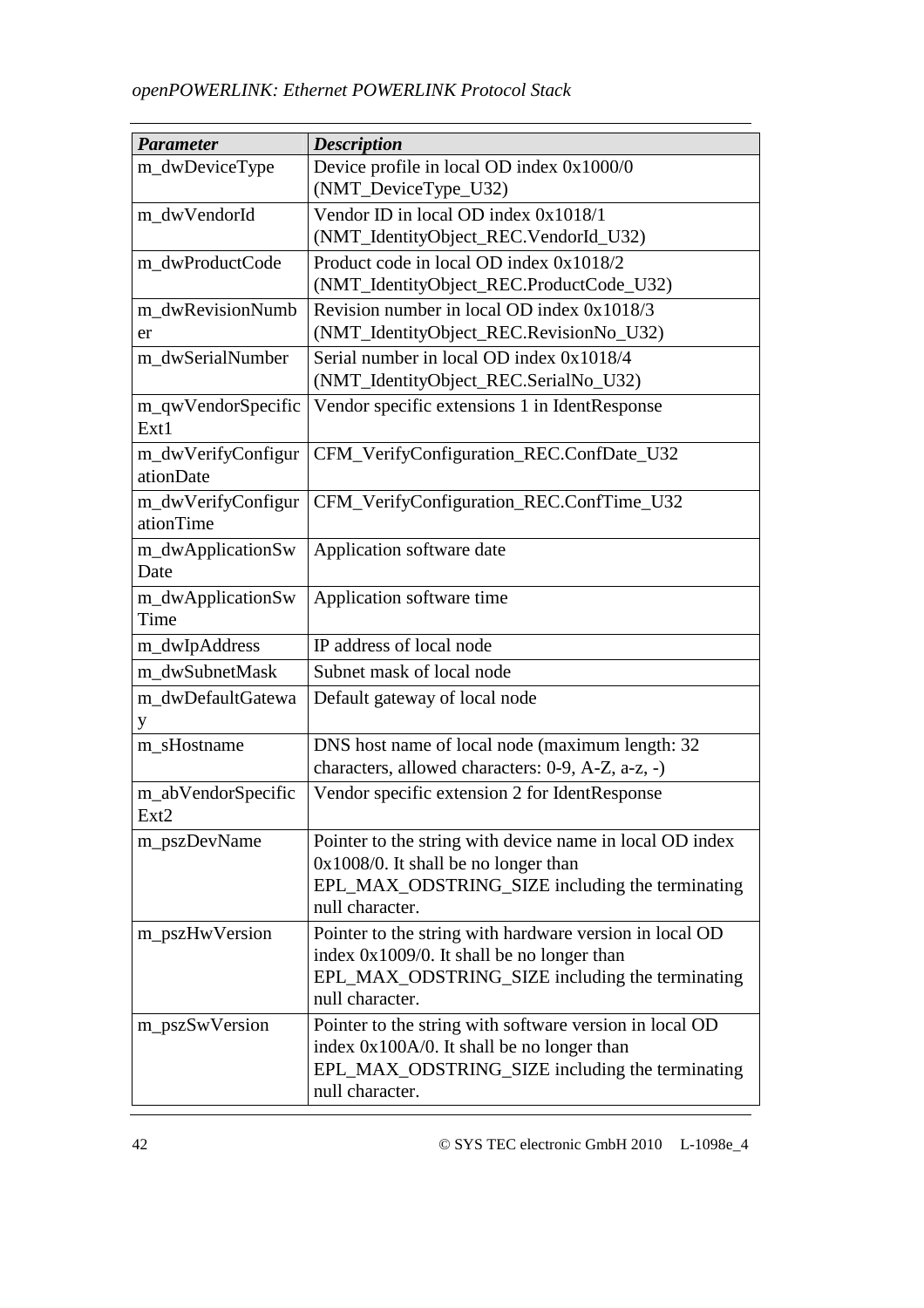| <b>Parameter</b> | <b>Description</b>                                                             |
|------------------|--------------------------------------------------------------------------------|
| m_pfnCbEvent     | Pointer to the application's event callback function (see<br>section 2.3.1.1). |
| m_pEventUserArg  | Pointer to a user-definable argument of the event callback<br>function.        |
| m_pfnCbSync      | Pointer to the application's sync callback function (see<br>section 0).        |

*Table 29: Parameters of the structure tEplApiInitParam* 

## **2.3.1.4 Function EplApiShutDown()**

#### **Syntax:**

#include <Epl.h>

tEplKernel PUBLIC EplApiShutdown(void);

#### **Parameters:**

none

#### **Return:**

kEplSuccessful The function was executed without error.

### **Description:**

The function deletes this instance of EPL stack including the Ethernet driver. It is the responsibility of the application to switch off the NMT state machine before calling this function by executing the NMT command kEplNmtEventSwitchOff and waiting for NMT event kEplNmtGsOff.

## **2.3.1.5 Function EplApiExecNmtCommand()**

### **Syntax:**

#include <Epl.h>

tEplKernel PUBLIC EplApiExecNmtCommand(tEplNmtEvent NmtEvent\_p);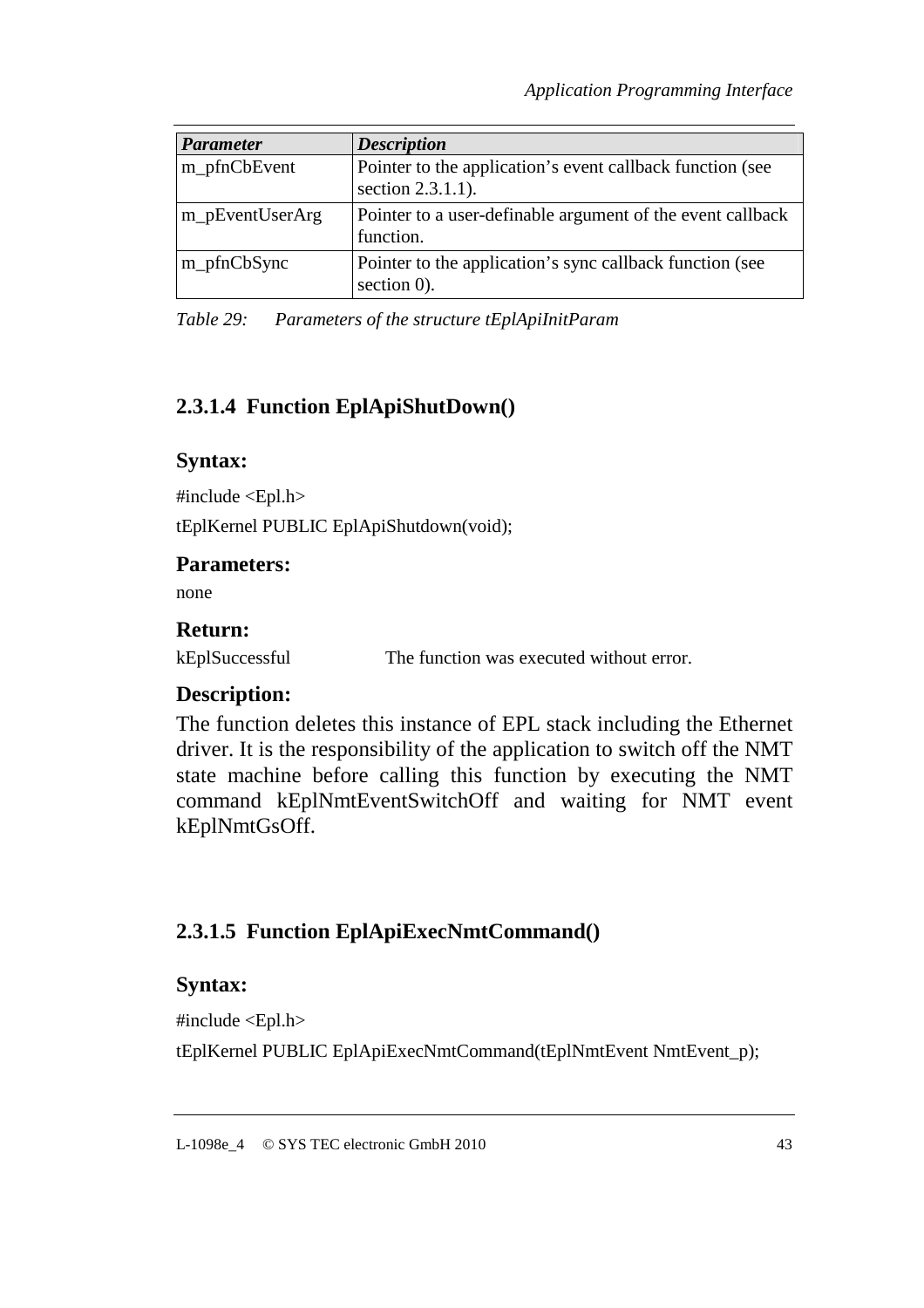#### **Parameters:**

| NmtEvent_p: | NMT command which shall be executed (see Table |
|-------------|------------------------------------------------|
|             | 10).                                           |

### **Return:**

| kEplSuccessful | The function was executed without error. |
|----------------|------------------------------------------|
|                |                                          |

### **Description:**

The function executes a NMT command, i.e. post the NMT command/event to the Nmtk module. NMT commands which are not appropriate in the current NMT state are silently ignored. Please keep in mind that the NMT state may change until the NMT command is actually executed.

## **2.3.1.6 Function EplApiMnTriggerStateChange()**

## **Syntax:**

#include <Epl.h> tEplKernel PUBLIC EplApiMnTriggerStateChange( unsigned int uiNodeId p, tEplNmtNodeCommand NodeCommand\_p);

## **Parameters:**

| uiNodeId_p     | Node-ID of the CN.                           |
|----------------|----------------------------------------------|
| NodeCommand_p: | Node command which shall be executed for the |
|                | specified CN (see).                          |

## **Return:**

## **Description:**

The function triggers a state change of the CN boot-up process for the specified node. It is only available on the MN. This function has to be called by the application to resume the CN boot-up process if it suspended this process on event kEplApiEventNode (see Table 19) with the return code kEplReject.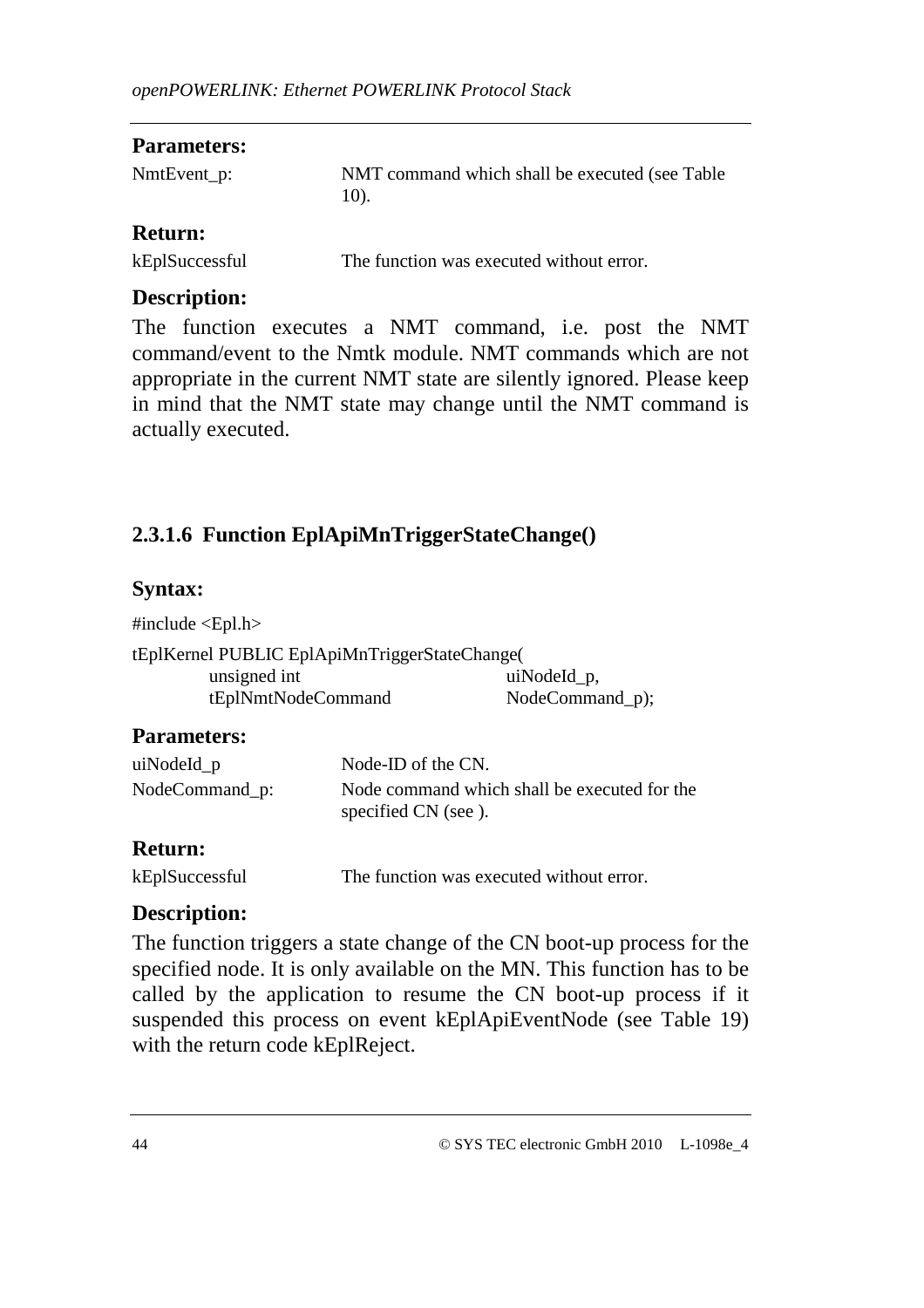# **2.3.1.7 Function EplApiReadObject()**

# **Syntax:**

#include <Epl.h>

| tEplKernel PUBLIC EplApiReadObject( |                  |
|-------------------------------------|------------------|
| tEplSdoComConHdl*                   | pSdoComConHdl_p, |
| unsigned int                        | uiNodeId_p,      |
| unsigned int                        | uiIndex_p,       |
| unsigned int                        | uiSubindex_p,    |
| void*                               | pDstData_le_p,   |
| unsigned int*                       | puiSize_p,       |
| tEplSdoType                         | SdoType_p,       |
| void*                               | pUserArg_p);     |

## **Parameters:**

| pSdoComConHdl_p        | pointer to the SDO command layer connection handle<br>(may be NULL on local OD access)                         |
|------------------------|----------------------------------------------------------------------------------------------------------------|
| uiNodeId_p:            | node ID $(0 = local node)$                                                                                     |
| uiIndex_p:             | index of object in OD                                                                                          |
| uiSubindex_p:          | sub-index of object in OD                                                                                      |
| pDstData_le_p:         | pointer to the data in little endian byte order                                                                |
| puiSize_p:             | pointer to the size of data, in case of local OD access<br>the size actual read is returned.                   |
| $SdocType_p$ :         | type of SDO transfer (see Table 30). This parameter<br>does not have any affect on local OD access.            |
| pUserArg_p:            | pointer to the user-definable argument                                                                         |
| <b>Return:</b>         |                                                                                                                |
| kEplSuccessful         | The function was executed without error.                                                                       |
| kEplApiTaskDeferred    | Task was deferred. The application is informed via the<br>event callback function, when the task has finished. |
| kEplApiInvalidParam    | The function was called with an invalid parameters.                                                            |
|                        | kEplSdoComInvalidParam The function was called with invalid SDO parameters<br>like uiIndex_ $p == 0$ etc.      |
| kEplInvalidNodeId      | Invalid node ID was specified.                                                                                 |
| kEplSdoComHandleBusy   | A SDO transfer to this node is currently running.                                                              |
| kEplSdoComNoFreeHandle | All SDO command layer connection handles<br>are occupied. The application can call                             |
|                        | EplApiFreeSdoChannel() for other nodes and / or try                                                            |
|                        | it later again. Another solution is to define more SDO                                                         |

command layer connection handles at compile time.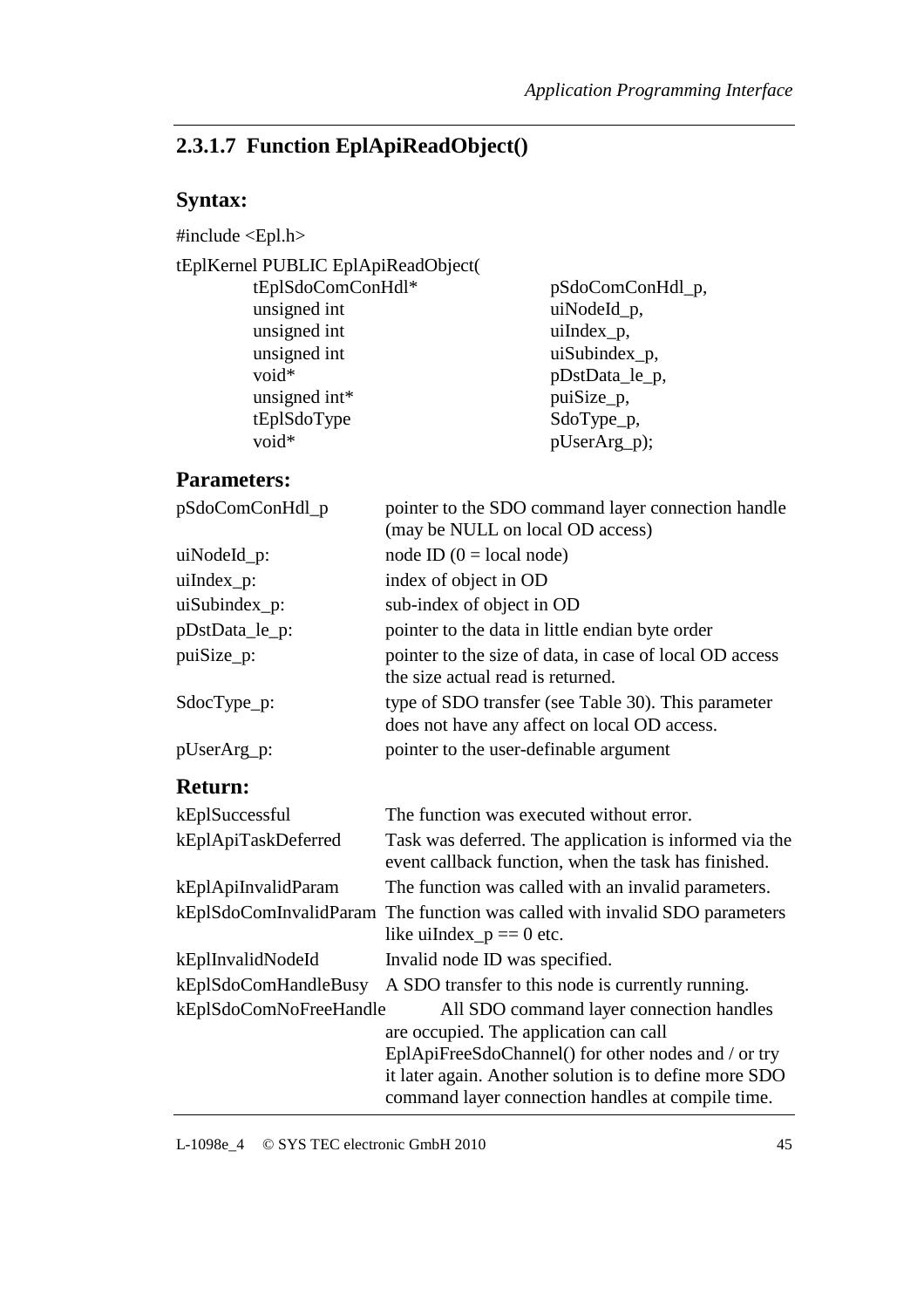|                           | kEplSdoSeqNoFreeHandle All SDO sequence layer connection handles are |
|---------------------------|----------------------------------------------------------------------|
|                           | occupied. The application can call                                   |
|                           | EplApiFreeSdoChannel() for other nodes and / or try                  |
|                           | it later again. Another solution is to define more SDO               |
|                           | sequence layer connection handles at compile time.                   |
|                           | kEplSdoUdpNoFreeHandle All SDO UDP protocol connection handles are   |
|                           | occupied. The application can call                                   |
|                           | EplApiFreeSdoChannel() for other nodes and / or try                  |
|                           | it later again. Another solution is to define more SDO               |
|                           | UDP protocol connection handles at compile time.                     |
| kEplSdoAsndNoFreeHandle   | All SDO ASnd protocol connection handles                             |
|                           | are occupied. The application can call                               |
|                           | EplApiFreeSdoChannel() for other nodes and / or try                  |
|                           | it later again. Another solution is to define more SDO               |
|                           | ASnd protocol connection handles at compile time.                    |
| kEplSdoSeqUnsupportedProt | Unsupported SDO type specified.                                      |

## **Description:**

The function reads the specified entry from the OD of the specified node. If this node is a remote node, it performs a SDO transfer. This means the function returns kEplApiTaskDeferred and the application is informed via the event callback function when the task is completed. If the target node is the local node, it directly accesses the local OD and returns the data in little endian byte order.

The event type kEplApiEventSdo signals the completion of this task.

In the current implementation of the EPL stack only one SDO transfer is possible to an arbitrary node via a specific protocol at any time. In future, the EPL stack may support more than one SDO command layer connection via the same sequence layer. But the destination node also needs to support more than one SDO command layer connection via the same sequence layer.

The SDO command layer connection handle will be created automatically. The application is in charge of freeing unneeded SDO command layer connection handles via EplApiFreeSdoChannel().

The SDO types kEplSdoTypeAuto and kEplSdoTypePdo are currently not supported.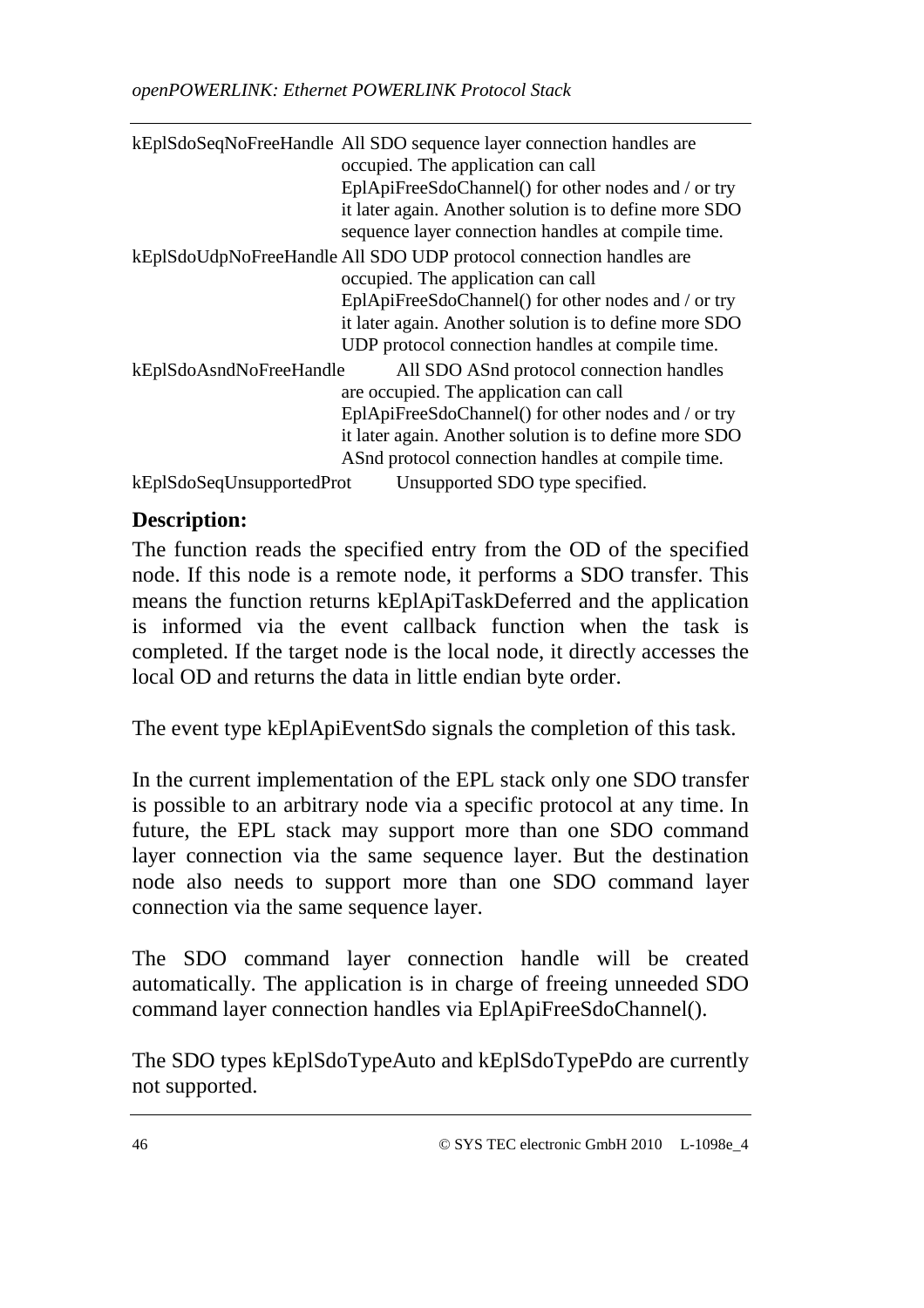```
typedef enum 
{ 
    kEplSdoTypeAuto = 0x00, 
    kEplSdoTypeUdp = 0x01, 
    kEplSdoTypeAsnd = 0x02, 
    kEplSdoTypePdo = 0x03
```
} tEplSdoType;

| <b>Constant</b> | <b>Description</b>                               |
|-----------------|--------------------------------------------------|
| kEplSdoTypeAuto | SDO transfer type is automatically detected by   |
|                 | executing a NMT IdentRequest for the destination |
|                 | node and reading the supported SDO type from the |
|                 | IdentResponse (currently not implemented)        |
| kEplSdoTypeUdp  | use SDO via UDP                                  |
| kEplSdoTypeAsnd | use SDO via ASnd frames                          |
| kEplSdoTypePdo  | use SDO via PDO                                  |

*Table 30: Constants for enumerated type tEplSdoType*

### **2.3.1.8 Function EplApiWriteObject()**

### **Syntax:**

| #include $\langle$ Epl.h $>$         |                           |
|--------------------------------------|---------------------------|
| tEplKernel PUBLIC EplApiWriteObject( |                           |
| tEplSdoComConHdl*                    | pSdoComConHdl_p,          |
| unsigned int                         | uiNodeId_p,               |
| unsigned int                         | $u$ iIndex <sub>p</sub> , |
| unsigned int                         | uiSubindex_p,             |
| $void*$                              | pSrcData_le_p,            |
| unsigned int                         | $uiSize_p$ ,              |
| tEplSdoType                          | SdoType_p,                |
| void*                                | pUserArg_p);              |
|                                      |                           |

## **Parameters:**

| $pSdoComConHdl_p$ | pointer to the SDO command layer connection handle |
|-------------------|----------------------------------------------------|
|                   | (may be NULL on local OD access)                   |
| $uiNodeId_p$ :    | node ID $(0 = local node)$                         |
| $u$ iIndex_p:     | index of object in OD                              |

L-1098e\_4 © SYS TEC electronic GmbH 2010 47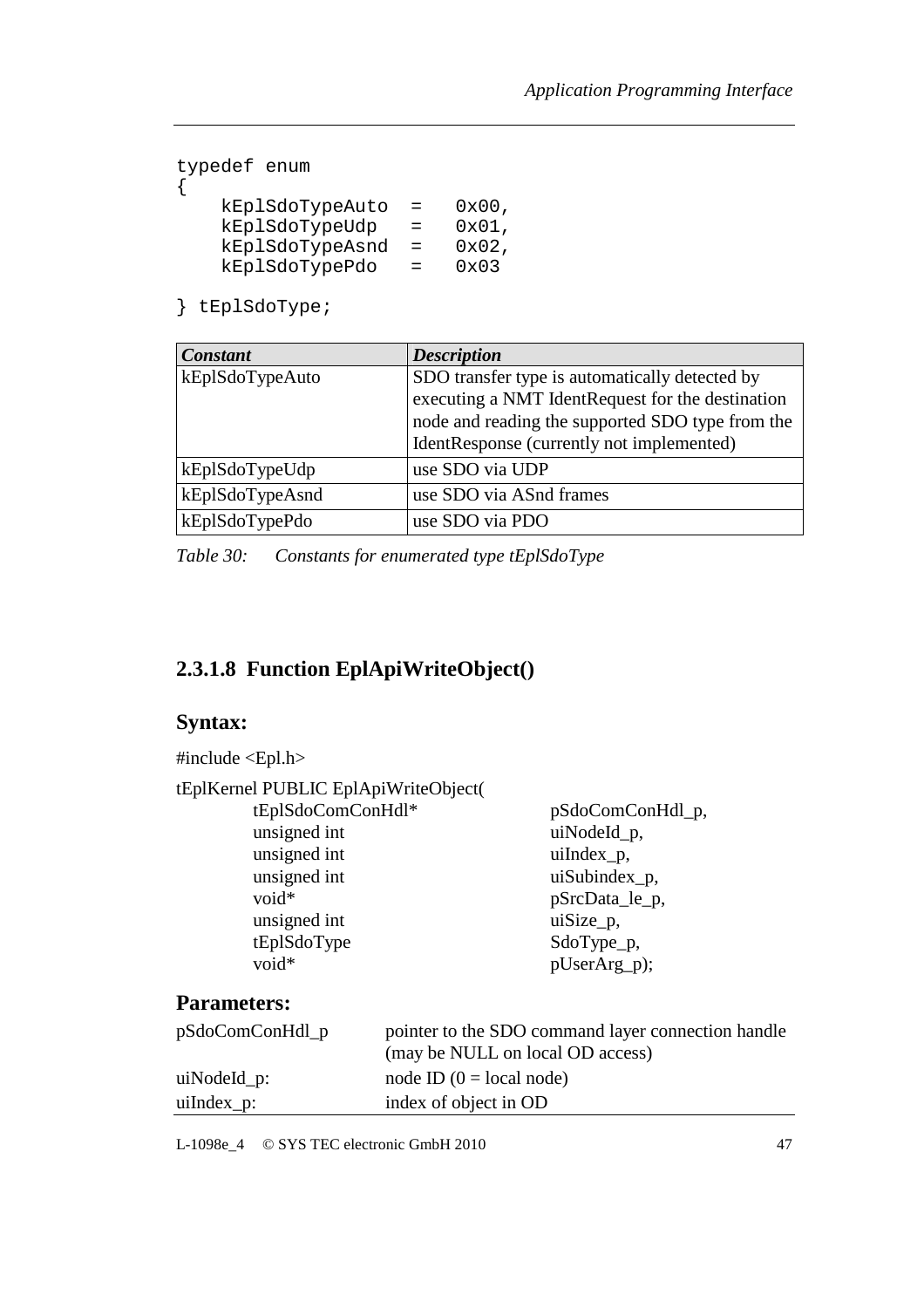| uiSubindex_p:             | sub-index of object in OD                                                                                      |  |
|---------------------------|----------------------------------------------------------------------------------------------------------------|--|
| pSrcData_le_p:            | pointer to the data in little endian byte order                                                                |  |
| $uiSize_p$ :              | size of data                                                                                                   |  |
| SdocType_p:               | type of SDO transfer (see Table 30). This parameter<br>does not have any affect on local OD access.            |  |
| pUserArg_p:               | pointer to the user-definable argument                                                                         |  |
| <b>Return:</b>            |                                                                                                                |  |
| kEplSuccessful            | The function was executed without error.                                                                       |  |
| kEplApiTaskDeferred       | Task was deferred. The application is informed via the<br>event callback function, when the task has finished. |  |
| kEplApiInvalidParam       | The function was called with invalid parameters.                                                               |  |
|                           | kEplSdoComInvalidParam The function was called with invalid SDO parameters<br>like uiIndex_ $p == 0$ etc.      |  |
| kEplInvalidNodeId         | Invalid node ID was specified.                                                                                 |  |
| kEplSdoComHandleBusy      | A SDO transfer to this node is currently running.                                                              |  |
| kEplSdoComNoFreeHandle    | All SDO command layer connection handles                                                                       |  |
|                           | are occupied. The application can call                                                                         |  |
|                           | EplApiFreeSdoChannel() for other nodes and / or try                                                            |  |
|                           | it again later. Another solution is to define more SDO                                                         |  |
|                           | command layer connection handles at compile time.                                                              |  |
|                           | kEplSdoSeqNoFreeHandle All SDO sequence layer connection handles are<br>occupied. The application can call     |  |
|                           | EplApiFreeSdoChannel() for other nodes and / or try                                                            |  |
|                           | it again later. Another solution is to define more SDO                                                         |  |
|                           | sequence layer connection handles at compile time.                                                             |  |
|                           | kEplSdoUdpNoFreeHandle All SDO UDP protocol connection handles are                                             |  |
|                           | occupied. The application can call                                                                             |  |
|                           | EplApiFreeSdoChannel() for other nodes and / or try                                                            |  |
|                           | it again later. Another solution is to define more SDO                                                         |  |
|                           | UDP protocol connection handles at compile time.                                                               |  |
| kEplSdoAsndNoFreeHandle   | All SDO ASnd protocol connection handles                                                                       |  |
|                           | are occupied. The application can call<br>EplApiFreeSdoChannel() for other nodes and / or try                  |  |
|                           | it again later. Another solution is to define more SDO                                                         |  |
|                           | ASnd protocol connection handles at compile time.                                                              |  |
| kEplSdoSeqUnsupportedProt | Unsupported SDO type specified.                                                                                |  |

### **Description:**

The function writes the specified entry to the OD of the specified node. If this node is a remote node, it performs a SDO transfer. This means the function returns kEplApiTaskDeferred and the application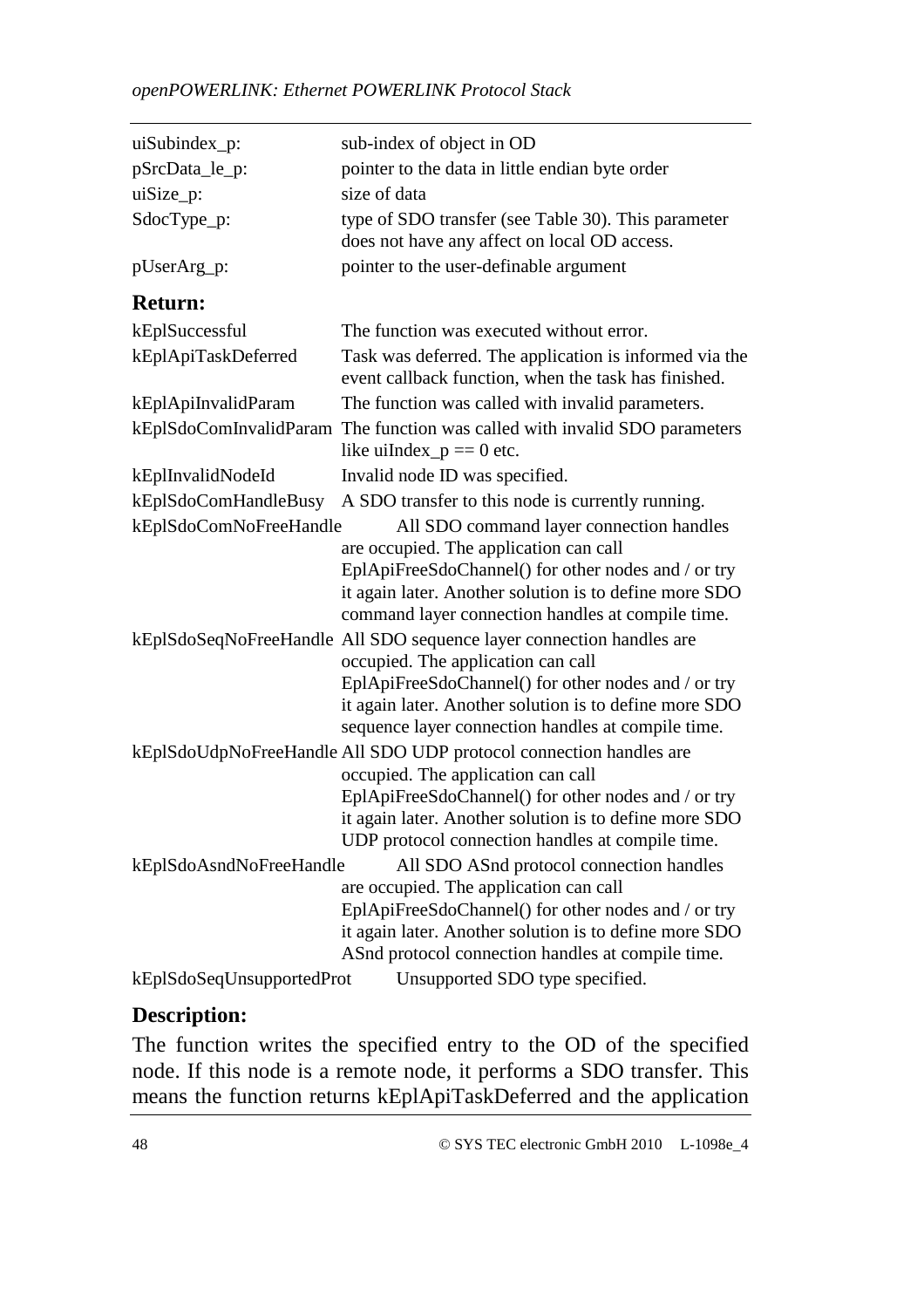is informed via the event callback function when the task is completed.

For further details see EplApiReadObject().

## **2.3.1.9 Function EplApiFreeSdoChannel()**

#### **Syntax:**

#include <Epl.h> tEplKernel PUBLIC EplApiFreeSdoChannel( tEplSdoComConHdl SdoComConHdl p);

#### **Parameters:**

| SdoComConHdl_p | SDO command layer connection handle, which is not |
|----------------|---------------------------------------------------|
|                | valid anymore after this call.                    |

#### **Return:**

kEplSuccessful The function was executed without error. kEplSdoComInvalidHandle Invalid SDO command layer connection handle was specified.

#### **Description:**

The function releases the specified SDO command layer connection handle. This function must be called when the SDO channel to a remote node is not needed anymore. This may be done in the event callback function when the last SDO transfer to a remote node performed via EplApiReadObject() or EplApiWriteObject() has completed.

## **2.3.1.10 Function EplApiReadLocalObject()**

#### **Syntax:**

#include <Epl.h>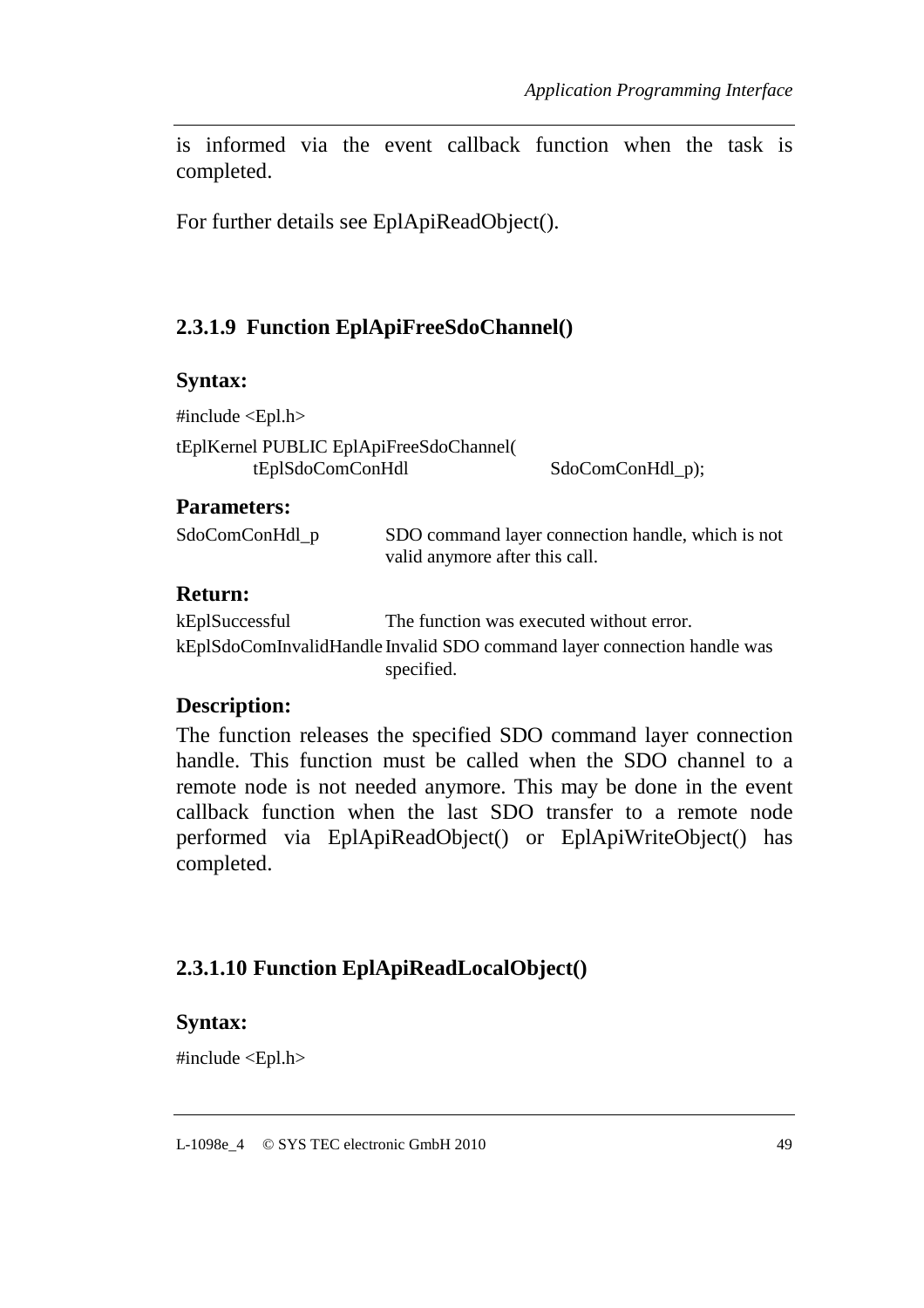| tEplKernel PUBLIC EplApiReadLocalObject( |               |
|------------------------------------------|---------------|
| unsigned int                             | $u$ iIndex_p, |
| unsigned int                             | uiSubindex_p, |
| $void*$                                  | pDstData_p,   |
| unsigned int*                            | $puiSize_p$ ; |
|                                          |               |

## **Parameters:**

| $u$ iIndex_ $p$ : | index of object in OD                                                                               |
|-------------------|-----------------------------------------------------------------------------------------------------|
| uiSubindex_p:     | sub-index of object in OD                                                                           |
| pDstData_p:       | pointer to the data in platform byte order                                                          |
| puiSize_p:        | pointer to the size of data buffer,<br>the size of the data which was actually read is<br>returned. |
| <b>Return:</b>    |                                                                                                     |

### kEplSuccessful The function was executed without error.

#### **Description:**

The function reads the specified entry from the local OD.

## **2.3.1.11 Function EplApiWriteLocalObject()**

#### **Syntax:**

| #include $\langle$ Epl.h $>$              |                  |
|-------------------------------------------|------------------|
| tEplKernel PUBLIC EplApiWriteLocalObject( |                  |
| unsigned int                              | $u$ iIndex $p$ , |
| unsigned int                              | uiSubindex_p,    |
| $void*$                                   | pSrcData_p,      |
| unsigned int                              | $uiSize_p$ ;     |
|                                           |                  |

#### **Parameters:**

| $u$ iIndex_p:   | index of object in OD                      |
|-----------------|--------------------------------------------|
| $uiSubindex_p:$ | sub-index of object in OD                  |
| pSrcData_p:     | pointer to the data in platform byte order |
| $uisize_p:$     | size of data                               |
|                 |                                            |

### **Return:**

| kEplSuccessful |  |
|----------------|--|
|----------------|--|

The function was executed without error.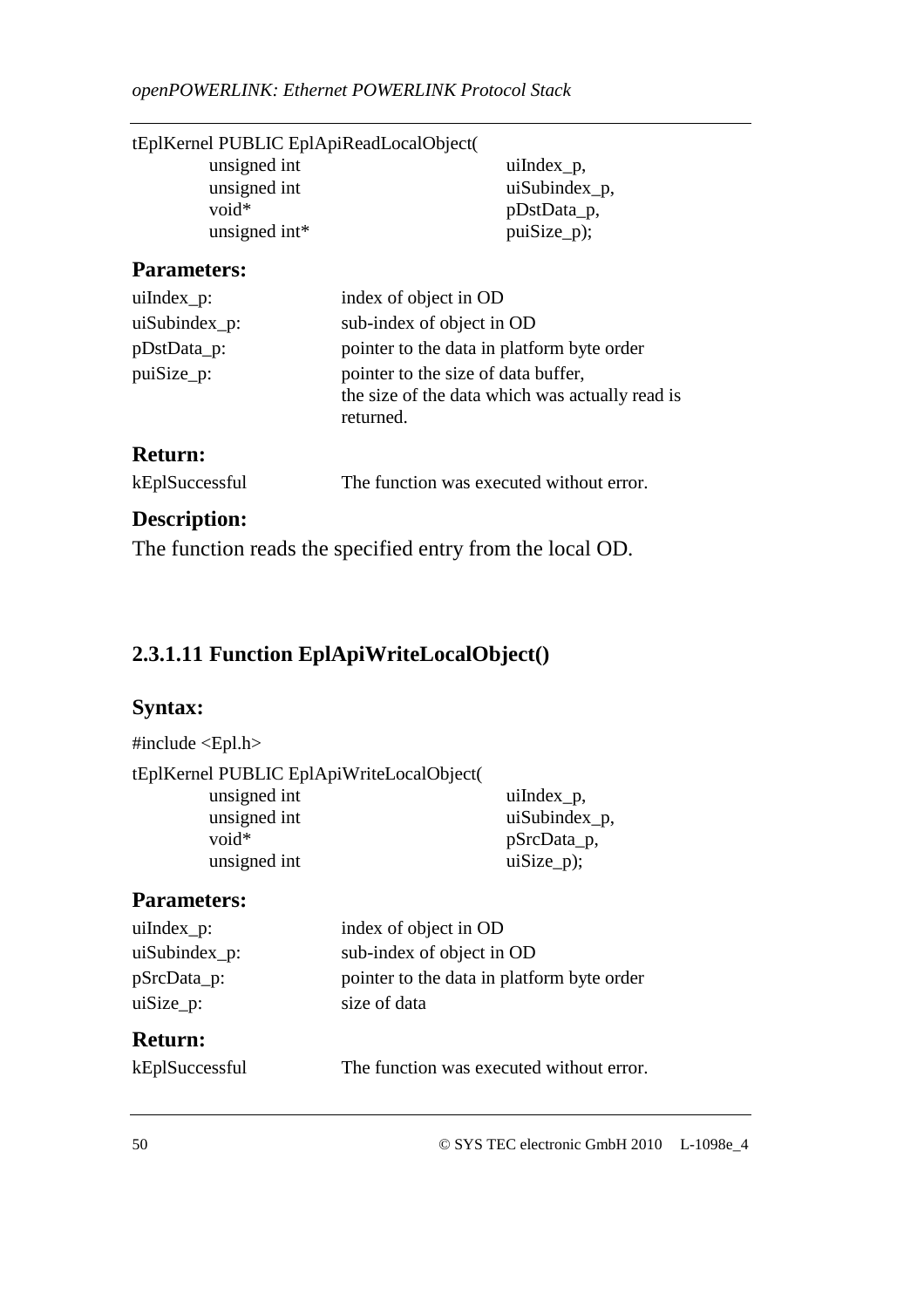#### **Description:**

The function writes the specified entry to the local OD.

## **2.3.1.12 Function EplApiLinkObject()**

### **Syntax:**

#include <Epl.h>

| tEplKernel PUBLIC EplApiLinkObject( |                        |
|-------------------------------------|------------------------|
| unsigned int                        | $uiObjIndex_p,$        |
| $void*$                             | pVar_p,                |
| unsigned int*                       | puiVarEntries_p,       |
| tEplObdSize*                        | pEntrySize_p,          |
| unsigned int                        | $uiFirstSubindex_p$ ); |

#### **Parameters:**

| $uiObjIndex_p:$    | Function defines variables for this object                                                                                                                                                 |  |  |
|--------------------|--------------------------------------------------------------------------------------------------------------------------------------------------------------------------------------------|--|--|
| $pVar_p$ :         | Pointer to the data memory area for the specified<br>object                                                                                                                                |  |  |
| puiVarEntries_p:   | Pointer to the number of entries to be defined.                                                                                                                                            |  |  |
| pEntrySize_p:      | Pointer to the size of one entry. If it equals 0, the entry<br>size is read from the OD. After return of the function,<br>the variable contains the count of bytes used from<br>$pVar_p$ . |  |  |
| uiFirstSubindex_p: | This is the first subindex to be mapped.                                                                                                                                                   |  |  |

### **Return:**

| kEplSuccessful       | The function was executed without error.                                        |
|----------------------|---------------------------------------------------------------------------------|
| kEplObdIndexNotExist | The specified object index does not exist in OD.                                |
|                      | kEplObdSubindexNotExist The specified sub index does not exist in object index. |
|                      | kEplObdVarEntryNotExist The object does not contain a VarEntry structure. The   |
|                      | object was not properly configured in <i>objdict.h.</i>                         |

### **Description:**

The function maps an application variable to an entry of the object dictionary. By passing a pointer to an array, multiple sub-indices are defined, i.e. mapped, by one function call.

This function may be used to link process variables to the OD so that they can be mapped to PDOs.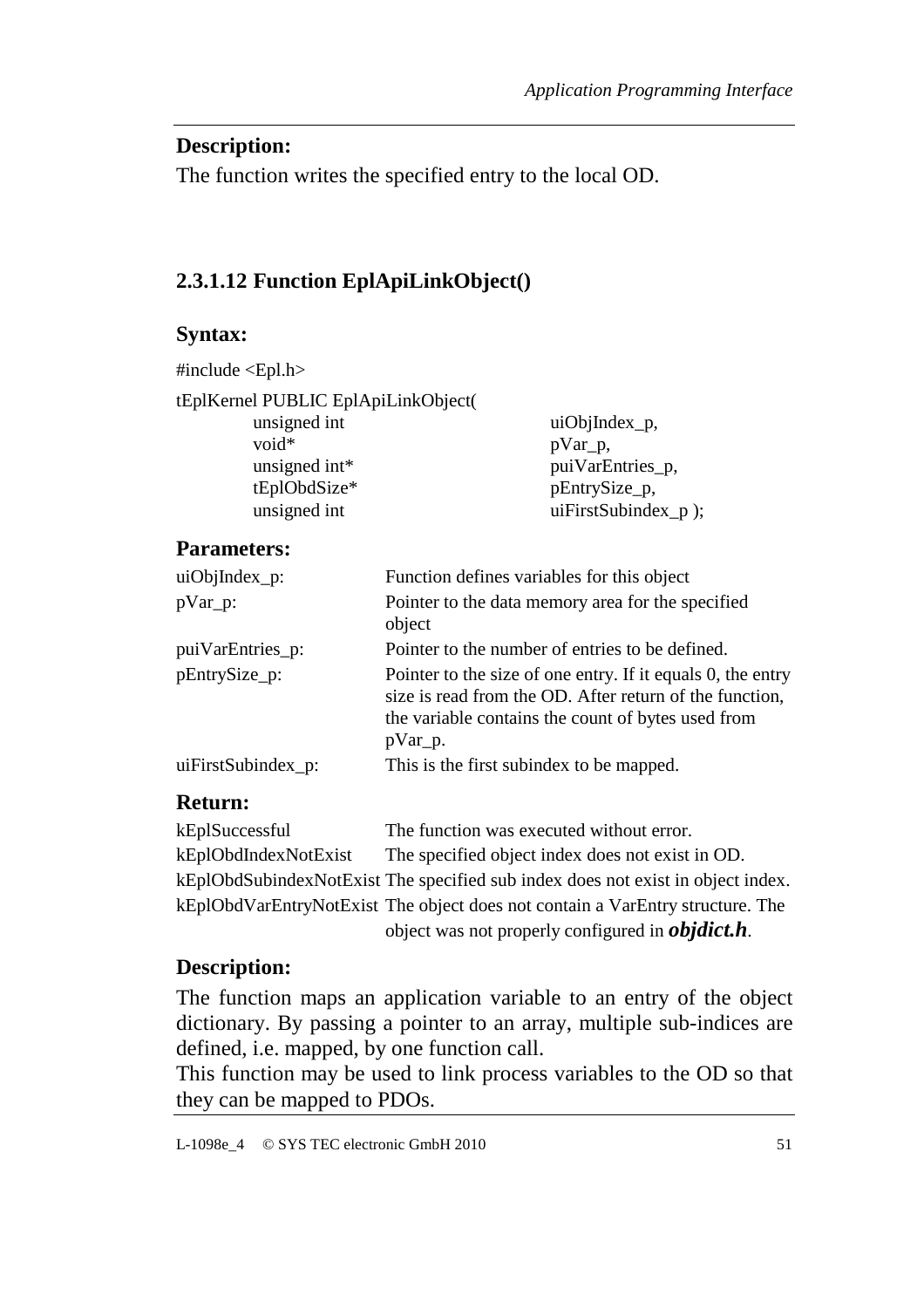In the current implementation this function is not available in the EPL API Layer in Linux userspace, because of the different address spaces of application and EPL stack.

## **2.3.1.13 Function EplApiProcess()**

### **Syntax:**

#include <Epl.h> tEplKernel PUBLIC EplApiProcess(void);

### **Parameters:**

none

#### **Return:**

kEplSuccessful The function was executed without error.

### **Description:**

The function is currently only available in the EPL API Layer in Linux userspace (file EplApiLinuxUser.c). It assigns the CPU time to the EPL stack to process events. It waits for events from the EPL stack and calls the event callback function. It should be executed in a separate thread. If the event callback function returns tEplShutdown or the process receives a POSIX signal, the function returns.

## **2.3.1.14 Function EplApiProcessImageSetup()**

### **Syntax:**

#include  $\le$ Epl.h> tEplKernel PUBLIC EplApiProcessImageSetup(void);

### **Parameters:**

none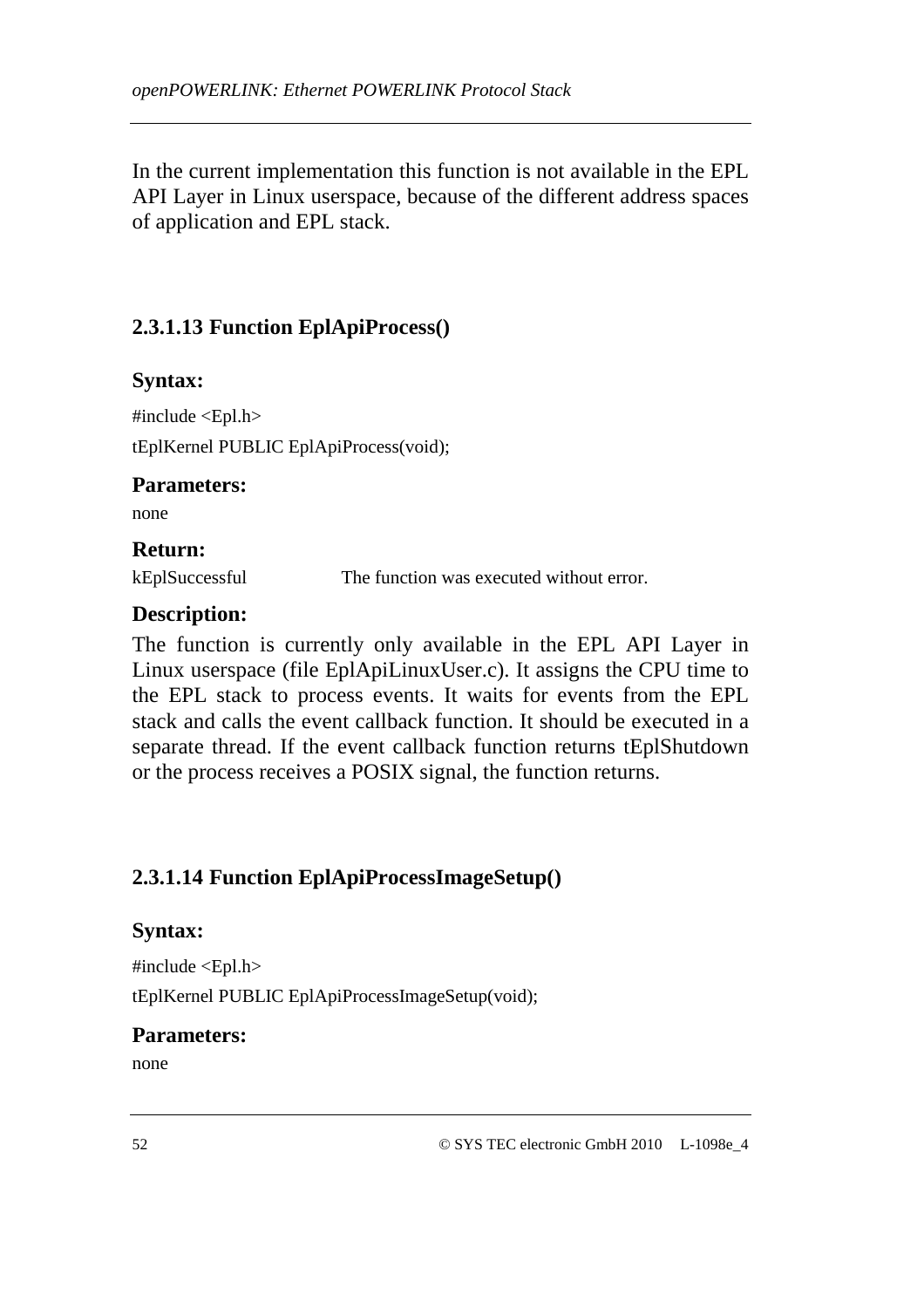#### **Return:**

kEplSuccessful The function was executed without error.

The function returns the error codes from **EplApiLinkObject**().

## **Description:**

The function sets up the static input and output process image with the respective size configured in *EplCfg.h* and links the images as multiple process variables to the OD. The images are linked multiple times but with different types as overlay to the OD. The application is in charge of using the sub indices of the different object indices in the right way.

The static process image provides an easy way to exchange a larger number of process variables between two address spaces like from Linux kernel to userspace and vice versa. Currently, **EplApiProcessImageSetup**() uses just one object index for each data type and direction, so the size is limited to 252 byte in each direction. **EplApiProcessImageSetup**() can be easily enhanced to handle a larger process image.

If the application and the stack reside in the same address space, it is highly recommended to use **EplApiLinkObject**().

### **Note:**

The different process variables are accessed in platform byte order. Thus, on big endian machines mapping two adjacent UNSIGNED8 values to a PDO is not the same as mapping the same address as UNSIGNED16.

| <b>Object</b> | Data Type       | Direct- | <b>Number of Sub indices</b>      |
|---------------|-----------------|---------|-----------------------------------|
| <i>index</i>  |                 | ion     |                                   |
| 0x2000        | UNSIGNED8       | input   | EPL_API_PROCESS_IMAGE_SIZE_IN     |
| 0x2001        | <b>INTEGER8</b> | input   | EPL_API_PROCESS_IMAGE_SIZE_IN     |
| 0x2010        | UNSIGNED16      | input   | EPL_API_PROCESS_IMAGE_SIZE_IN / 2 |
| 0x2011        | INTEGER16       | input   | EPL_API_PROCESS_IMAGE_SIZE_IN / 2 |
| 0x2020        | UNSIGNED32      | input   | EPL_API_PROCESS_IMAGE_SIZE_IN / 4 |
| 0x2021        | INTEGER32       | input   | EPL_API_PROCESS_IMAGE_SIZE_IN / 4 |
| 0x2030        | UNSIGNED8       | output  | EPL_API_PROCESS_IMAGE_SIZE_OUT    |

The following objects may be mapped to PDOs: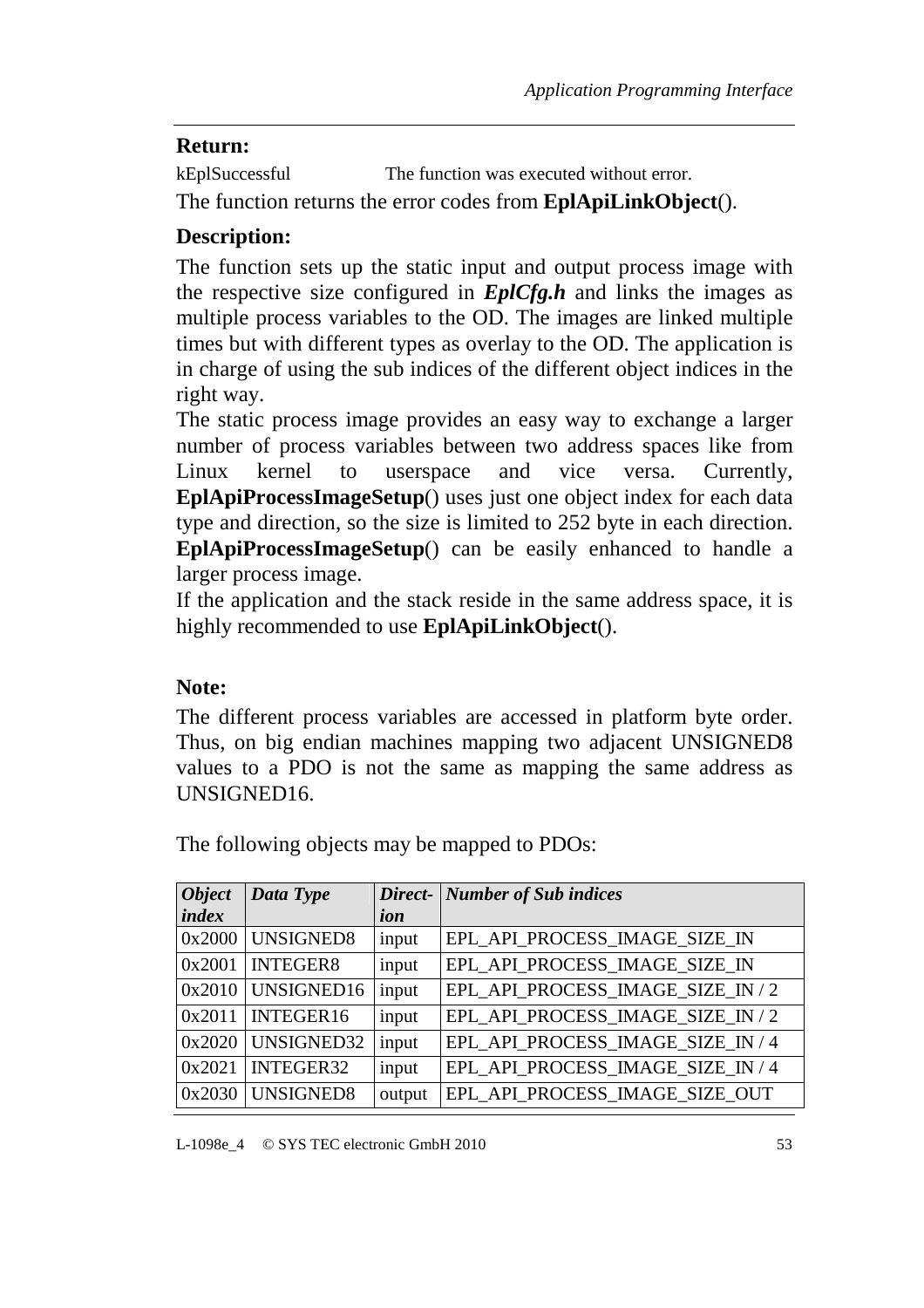| <b>Object</b> | Data Type           |        | Direct- Number of Sub indices      |
|---------------|---------------------|--------|------------------------------------|
| <i>index</i>  |                     | ion    |                                    |
| 0x2031        | <b>INTEGER8</b>     | output | EPL_API_PROCESS_IMAGE_SIZE_OUT     |
|               | $0x2040$ UNSIGNED16 | output | EPL_API_PROCESS_IMAGE_SIZE_OUT / 2 |
| 0x2041        | INTEGER16           | output | EPL_API_PROCESS_IMAGE_SIZE_OUT / 2 |
|               | $0x2050$ UNSIGNED32 | output | EPL_API_PROCESS_IMAGE_SIZE_OUT / 4 |
| 0x2051        | INTEGER32           | output | EPL_API_PROCESS_IMAGE_SIZE_OUT / 4 |

*Table 31: Structure of static process image in OD* 

## **2.3.1.15 Function EplApiProcessImageExchangeIn()**

#### **Syntax:**

#include <Epl.h> tEplKernel PUBLIC EplApiProcessImageExchangeIn(  $tEp1ApiProcessImage*$  pPI\_p);

#### **Parameters:**

pPI p: Pointer to the process image structure (see Table 32).

### **Return:**

kEplSuccessful The function was executed without error.

## **Description:**

The function replaces the passed input process image with the one of the EPL stack.

## **Note:**

In the implementation of EPL API Layer in Linux userspace (file EplApiLinuxUser.c) the function blocks until the sync event for safely exchanging the process image occurs. If the function returns, the application is in the same state as if the sync callback function had been called. Thus, the application must call EplApiProcessImageExchangeOut() as fast as possible to "return" from sync callback function.

typedef struct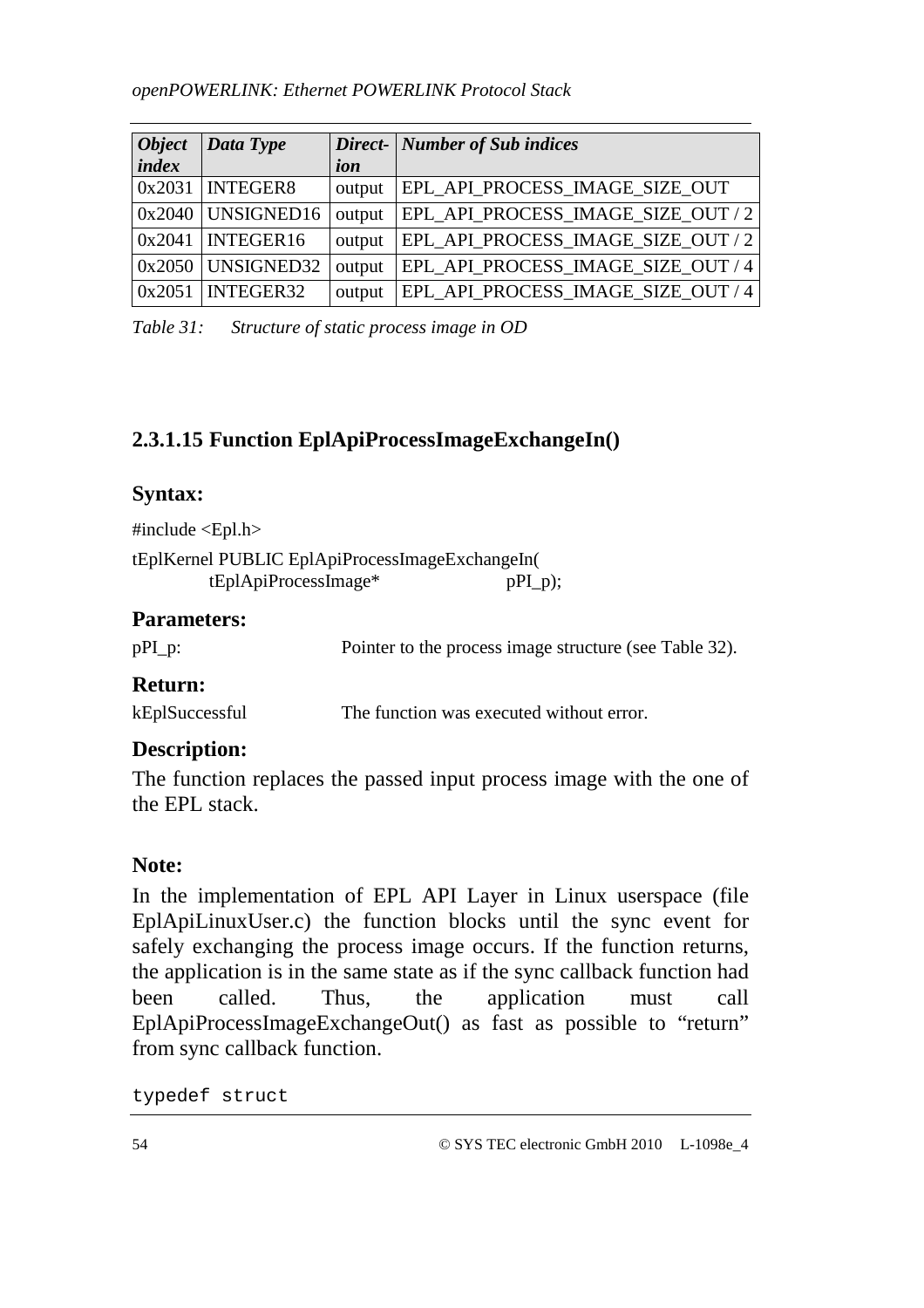void\* m\_pImage;<br>unsiqned int m uiSize; unsigned int

} tEplApiProcessImage;

| <b>Member</b> | <b>Description</b>                                                                |
|---------------|-----------------------------------------------------------------------------------|
| m_pImage      | Pointer to the process image                                                      |
| m uiSize      | Actual size of process image. It may be less than the one<br>defined in EplCfg.h. |

*Table 32: Members of structure tEplApiProcessImage* 

## **2.3.1.16 Function EplApiProcessImageExchangeOut()**

#### **Syntax:**

{

#include <Epl.h>

tEplKernel PUBLIC EplApiProcessImageExchangeOut(  $tEp1ApiProcessImage*$  pPI\_p);

#### **Parameters:**

pPI p: Pointer to the process image structure (see Table 32).

#### **Return:**

kEplSuccessful The function was executed without error.

#### **Description:**

The function copies the passed output process image to the EPL stack and marks TPDOs as valid.

#### **Note:**

In the implementation of the EPL API Layer in Linux userspace (file EplApiLinuxUser.c), the function can only be called and in every case must be called after calling EplApiProcessImageExchangeIn(). The function does not block.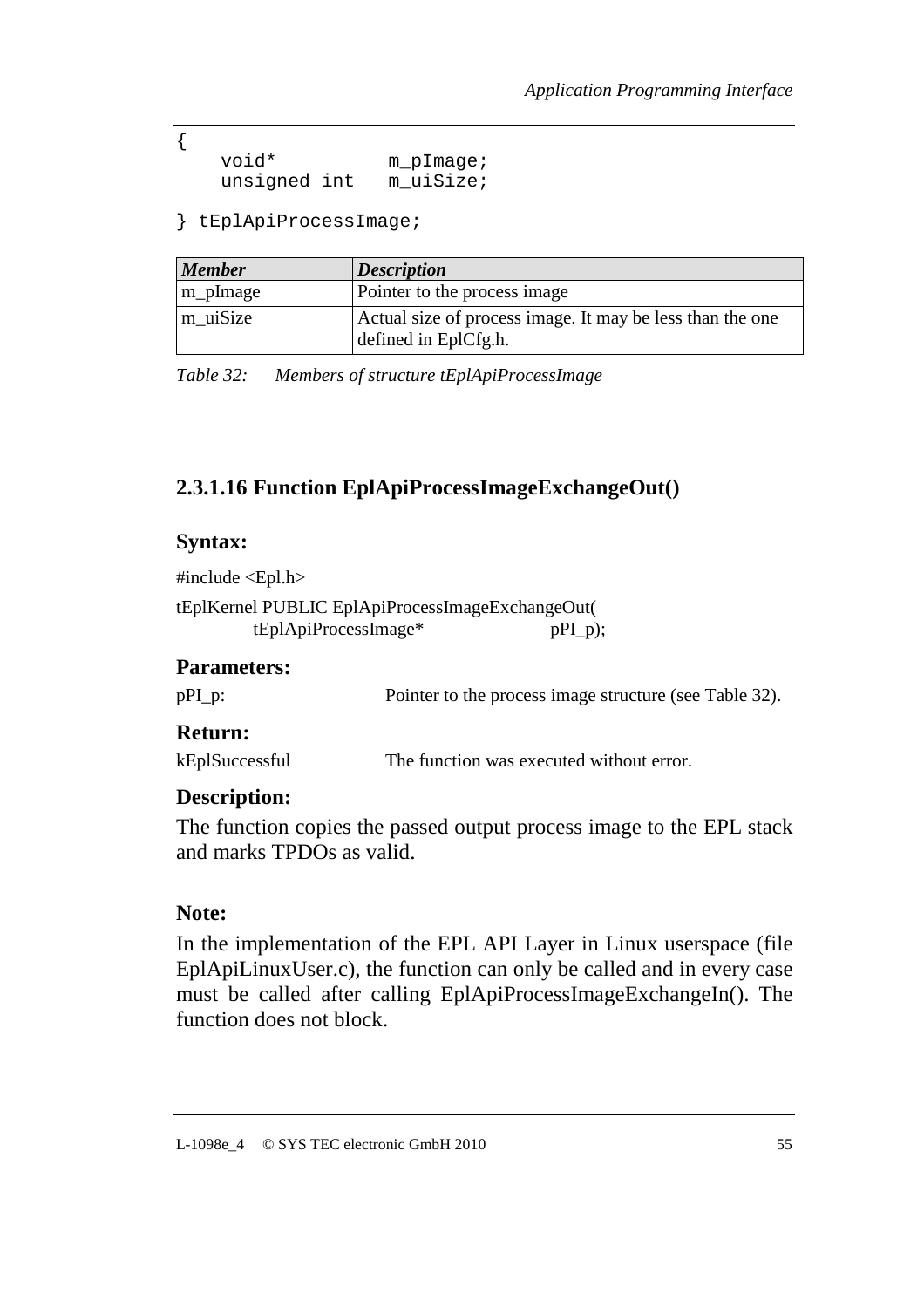### **2.3.2 Edrv module**

The Edrv module is the Ethernet driver. Obviously, it is targetdependant.

## **2.3.2.1 Callback Function tEdrvRxHandler()**

#### **Syntax:**

#include <edrv.h>

```
typedef void (*tEdrvRxHandler) (tEdrvRxBuffer * pRxBuffer_p);
```
#### **Parameters:**

| pRxBuffer_p:   | Pointer to the receive buffer structure (see Table 33). |
|----------------|---------------------------------------------------------|
| <b>Return:</b> |                                                         |

kEplSuccessful The function was executed without error.

### **Description:**

The callback function must be called by the Ethernet driver when Ethernet frames have been received. The DLL module provides this callback function. It is not reentrant.

```
typedef struct 
{ 
    tEdrvBufferInFrame m_BufferInFrame; 
   unsigned int m_uiRxMsgLen;
   BYTE * m_pbBuffer;
   tEplNetTime m NetTime;
```

```
} tEdrvRxBuffer;
```

| <b>Member</b>   | <b>Description</b>                                                              |
|-----------------|---------------------------------------------------------------------------------|
| m BufferInFrame | Position of received buffer in an Ethernet frame (see Table<br>34).             |
|                 |                                                                                 |
| m_uiRxMsgLen    | Length of received buffer in Bytes without the frame<br>checksum.               |
| m_pbBuffer      | Pointer to the buffer, which is in any case the start of the<br>Ethernet frame. |
| m NetTime       | Timestamp of Ethernet frame (see Table 3).                                      |

*Table 33: Members of structure tEdrvRxBuffer*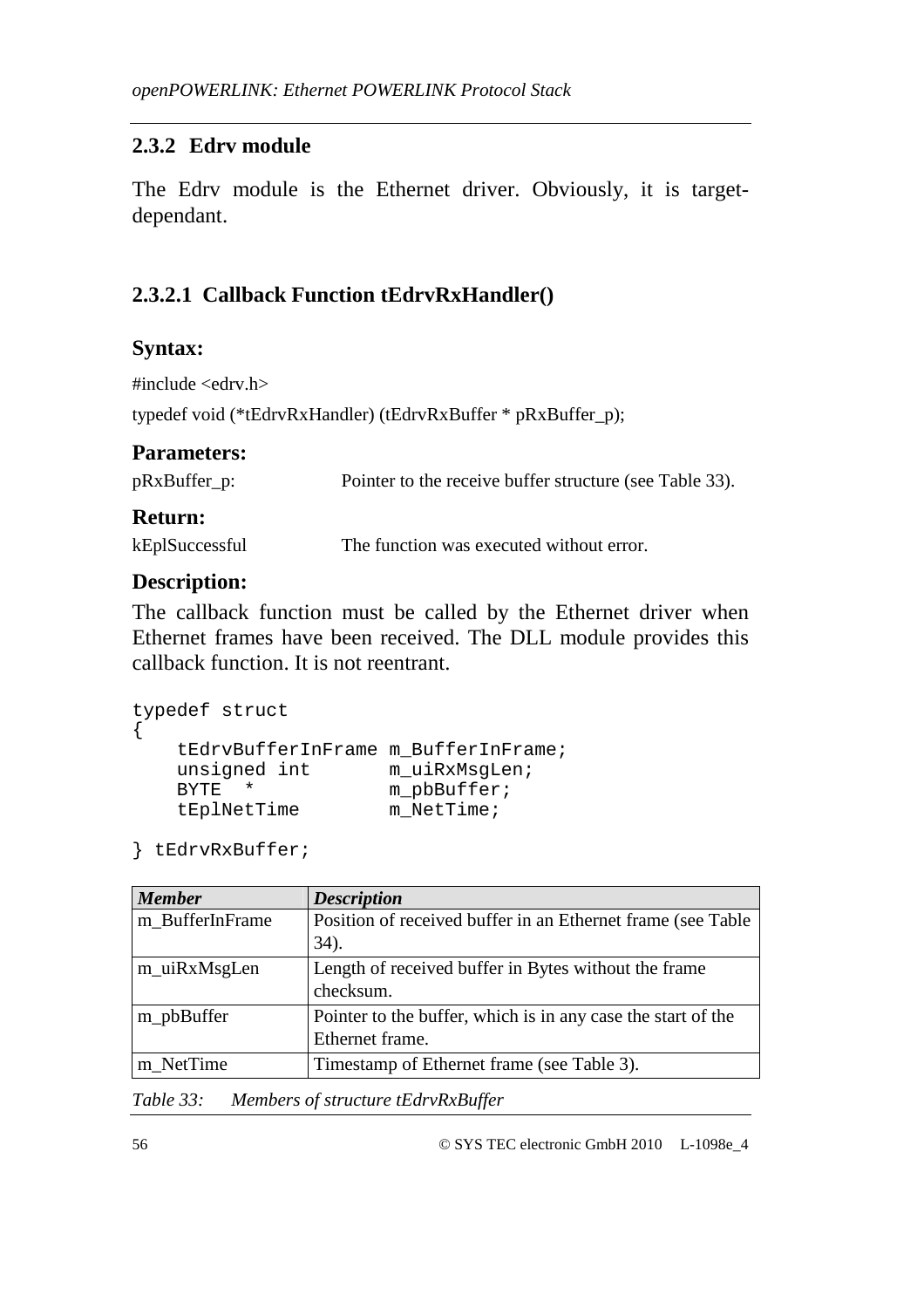```
typedef enum 
{ 
   kEdrvBufferFirstInFrame = 0x01, kEdrvBufferMiddleInFrame = 0x02, 
    kEdrvBufferLastInFrame = 0x04
```
} tEdrvBufferInFrame;

| <b>Value</b>             | <b>Description</b>                                                                                                                              |
|--------------------------|-------------------------------------------------------------------------------------------------------------------------------------------------|
| kEdrvBufferFirstInFrame  | First data of frame received. Only used if                                                                                                      |
|                          | EDRV_EARLY_RX_INT is defined as TRUE                                                                                                            |
| kEdryBufferMiddleInFrame | Middle data buffer of frame. Only used if                                                                                                       |
|                          | EDRV_EARLY_RX_INT is defined as TRUE                                                                                                            |
| kEdrvBufferLastInFrame   | Last data of frame received, i.e. the complete frame<br>was received. If EDRV_EARLY_RX_INT is<br>defined as FALSE this value mus be used in any |
|                          | case.                                                                                                                                           |

*Table 34: Constants of enumerated type tEdrvBufferInFrame* 

## **2.3.2.2 Callback Function tEdrvTxHandler()**

#### **Syntax:**

#include <edrv.h>

typedef void (\*tEdrvTxHandler) (tEdrvTxBuffer \* pTxBuffer\_p);

#### **Parameters:**

| pTxBuffer_p: | Pointer to the transmit buffer structure (see Table 35). |
|--------------|----------------------------------------------------------|
|              | This is the same pointer as previously used to start the |
|              | transmission.                                            |

#### **Return:**

```
kEplSuccessful The function was executed without error.
```
#### **Description:**

The callback function must be called by the Ethernet driver when an Ethernet frame has been transmitted. The DLL module provides this callback function. It is not reentrant. The macro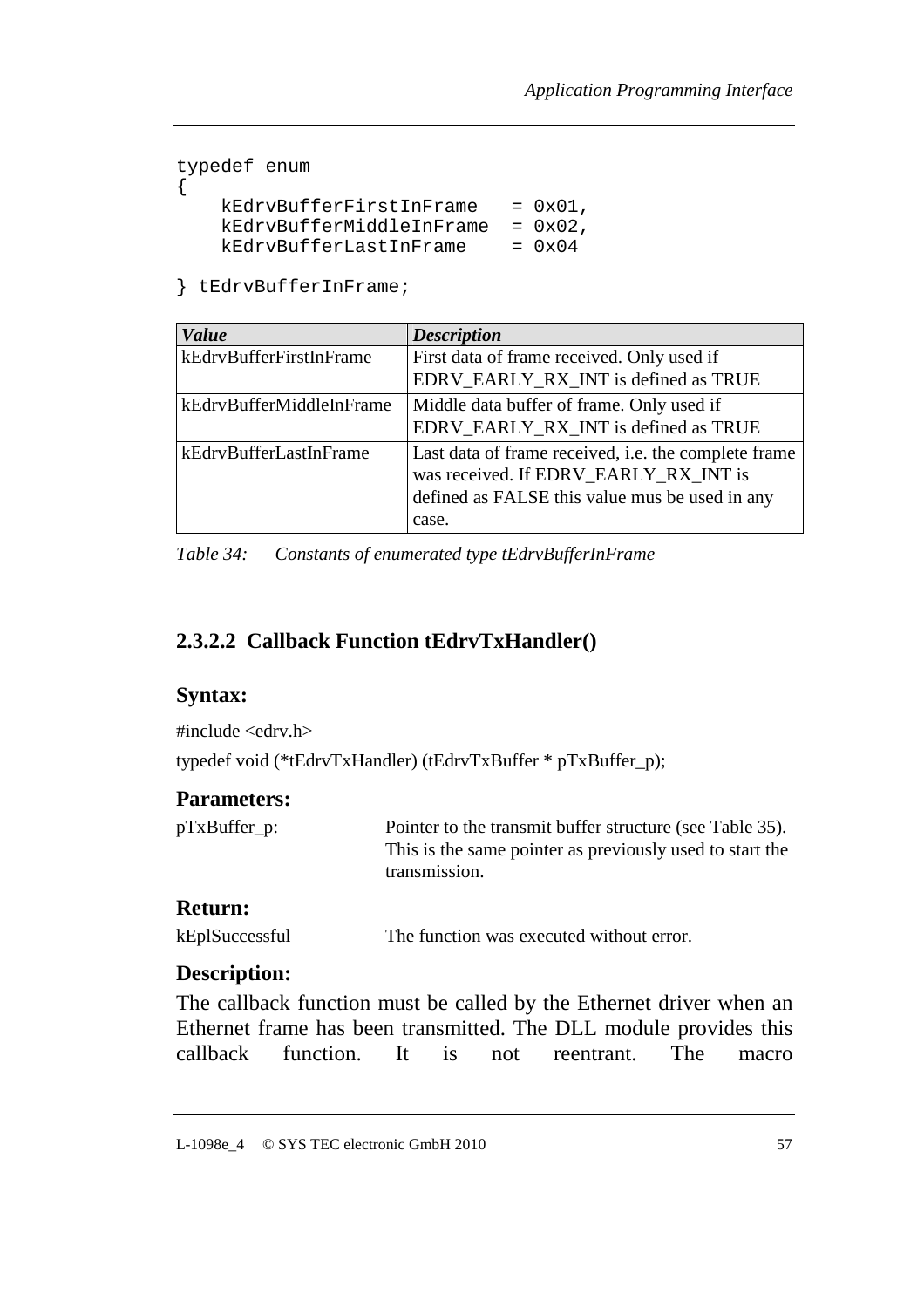EDRV\_DMA\_TX\_HANDLER selects when this callback function is called exactly.

| typedef struct                                                                         |                                                                                          |
|----------------------------------------------------------------------------------------|------------------------------------------------------------------------------------------|
| unsigned int<br>unsigned int<br><b>BYTE</b><br>$^\star$<br>tEplNetTime<br>unsigned int | m uiTxMsqLen;<br>m uiBufferNumber;<br>$m$ pbBuffer;<br>$m$ NetTime;<br>m uiMaxBufferLen; |

} tEdrvTxBuffer;

| <b>Member</b>    | <b>Description</b>                                           |
|------------------|--------------------------------------------------------------|
| m_uiTxMsgLen     | Current length of the frame not including the frame          |
|                  | checksum.                                                    |
| m uiBufferNumber | Internal number of the buffer.                               |
| m_pbBuffer       | Pointer to the buffer, i.e. the start of the Ethernet frame. |
| m NetTime        | Timestamp, when the frame was transmitted (see Table 3).     |
| m uiMaxBufferLen | Maximum length of buffer.                                    |

*Table 35: Members of structure tEdrvTxBuffer* 

## **2.3.2.3 Function EdrvInit()**

### **Syntax:**

#include <edrv.h> tEplKernel EdrvInit( pEdrvInitParam\_p); **Parameters:**  pEdrvInitParam\_p: Pointer to the initialization parameter structure **Return:**  kEplSuccessful The function was executed without error.

### **Description:**

The function initializes the Ethernet driver and controller. The DLL module calls this function.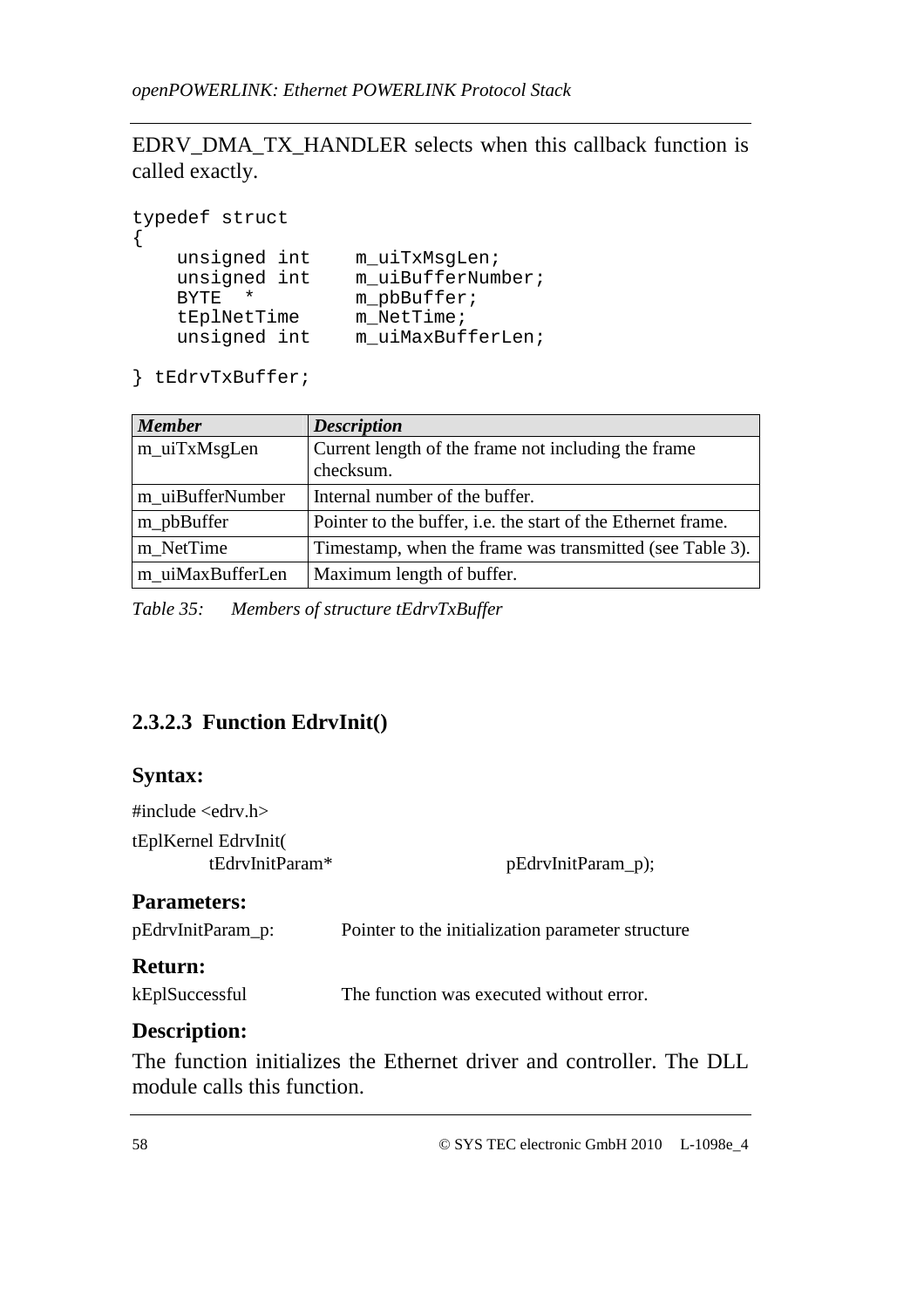```
typedef struct 
{ 
   BYTE m abMyMacAddr[6];
    tEdrvRxHandler m_pfnRxHandler; 
    tEdrvTxHandler m_pfnTxHandler;
```
} tEdrvInitParam;

| <b>Member</b>  | <b>Description</b>                        |
|----------------|-------------------------------------------|
| m_abMyMacAddr  | Local MAC address.                        |
| m_pfnRxHandler | $\vert$ Rx handler (see section 2.3.2.1). |
| m_pfnTxHandler | Tx handler (see section 2.3.2.2).         |

*Table 36: Members of structure tEdrvInitParam* 

### **2.3.2.4 Function EdrvShutdown()**

#### **Syntax:**

#include <edrv.h>

tEplKernel EdrvShutdown(void);

#### **Parameters:**

none

#### **Return:**

kEplSuccessful The function was executed without error.

#### **Description:**

The function shuts down the Ethernet driver and controller. The DLL module calls this function.

## **2.3.2.5 Function EdrvChangeFilter()**

#### **Syntax:**

#include <edrv.h> tEplKernel EdrvChangeFilter( tEdryFilter \* pFilter p, unsigned int uiCount\_p,

L-1098e\_4 © SYS TEC electronic GmbH 2010 59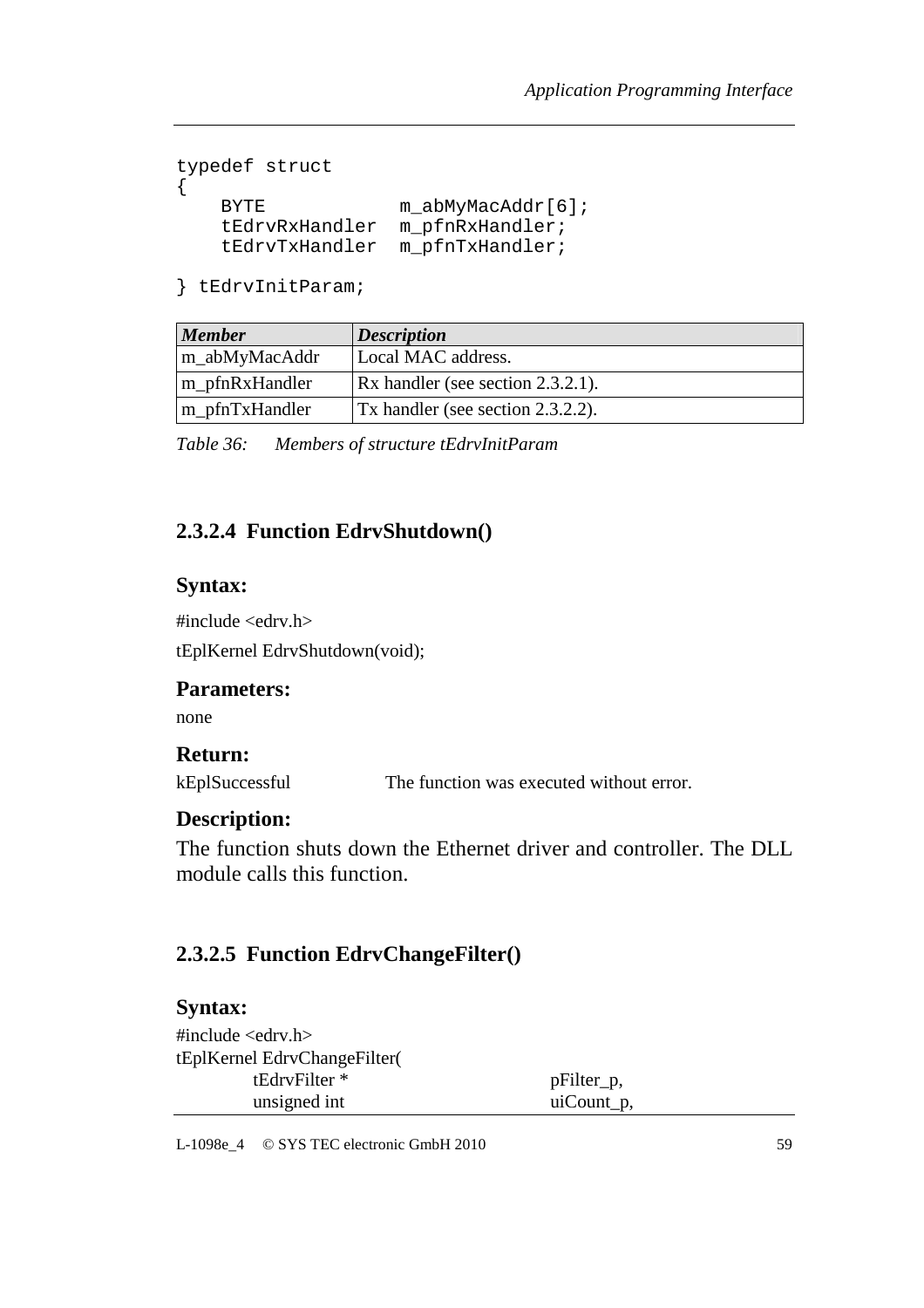| unsigned int<br>unsigned int | uiEntryChanged_p,<br>uiChangeFlags_p);                                                                                                                                                                                                          |  |
|------------------------------|-------------------------------------------------------------------------------------------------------------------------------------------------------------------------------------------------------------------------------------------------|--|
| <b>Parameters:</b>           |                                                                                                                                                                                                                                                 |  |
| pFilter_p:                   | Pointer to the array of filter structures.                                                                                                                                                                                                      |  |
| $uiCount_p$ :                | Number of filter structures.                                                                                                                                                                                                                    |  |
| uiEntryChanged_p             | Appoints a specific filter entry which has been<br>changed. If it is greater than or equal to uiCount p all<br>entries have been changed.                                                                                                       |  |
| uiChangeFlags_p              | Specifies the type of changes which were made to the<br>entry specified by uiEntryChanged_p.<br>The following flags are valid:<br>EDRV_FILTER_CHANGE_VALUE,<br>EDRV FILTER CHANGE MASK,<br>EDRV_FILTER_CHANGE_STATE,<br>EDRV_FILTER_CHANGE_ALL. |  |
| <b>Return:</b>               |                                                                                                                                                                                                                                                 |  |
| kEplSuccessful               | The function was executed without error.                                                                                                                                                                                                        |  |
| kEplEdrvTooManyFilters       | uiCount_p is too large, i.e. the Edry and the Ethernet<br>Controller respectively do not support this number of<br>filter entries.                                                                                                              |  |

#### **Description:**

The function configures the specified Rx filter entries. Previously existing filters are overwritten. The Rx filter entries have to be ordered with the most specific filter entry at first. The first filter entry that matches to a received frame is used. The ordering is particularly important with regard to auto-response frames.

The Edrv may return a handle for each filter in the element m\_uiHandle which must be used for later calls to the function EdrvChangeFilter(). If the function is called with  $p$ Filter  $p = NULL$ or uiCount  $p == 0$  existing Rx filters are removed.

The DLL module calls this function.

```
typedef struct 
{ 
   unsigned int m_uiHandle;
   BOOL m fEnable;
   BYTE m abFilterValue[22];
```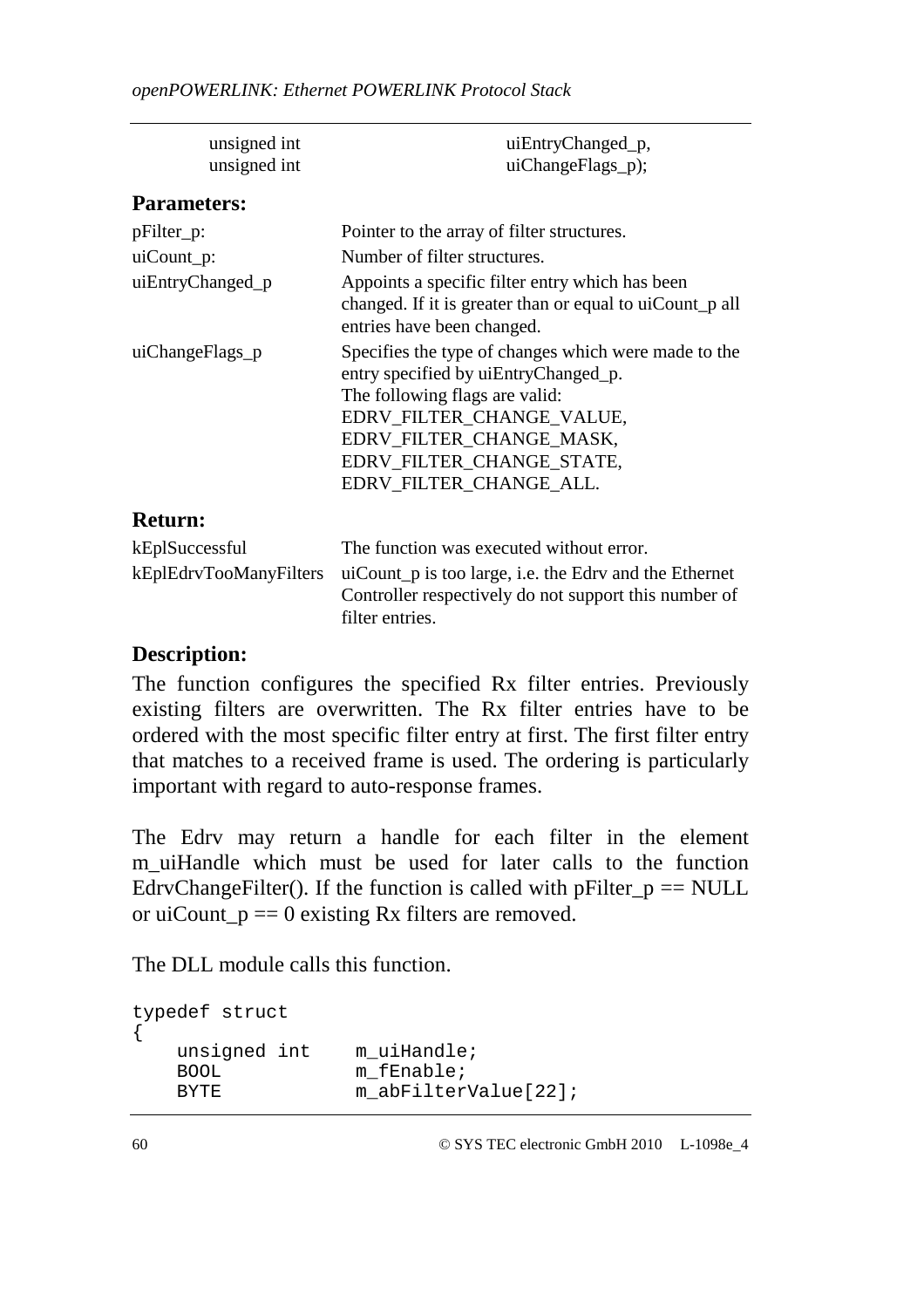```
BYTE m abFilterMask[22];
    tEdrvTxBuffer* m_pTxBuffer; 
#if (EDRV FILTER WITH RX HANDLER != FALSE)
    tEdrvRxHandler m_pfnRxHandler; 
#endif
```
} tEdrvFilter;

| <b>Member</b>   | <b>Description</b>                                             |
|-----------------|----------------------------------------------------------------|
| m_uiHandle      | Handle of this filter entry which is returned by               |
|                 | EdryChangeFilter().                                            |
| m fEnable       | Flag which specifies if this filter entry is enabled.          |
| m abFilterValue | Byte array of filter values.                                   |
| m abFilterMask  | Byte array of filter mask.                                     |
| m_pTxBuffer     | Pointer to the Tx buffer which will be transmitted by auto-    |
|                 | response feature if the filter matches. If this pointer equals |
|                 | NULL, no Tx frame is triggered by this filter entry.           |
| m_pfnRxHandler  | Rx handler for this filter entry (see section 2.3.2.1).        |

*Table 37: Members of structure tEdrvFilter* 

### **2.3.2.6 Function EdrvDefineRxMacAddrEntry()**

#### **Syntax:**

| #include $\langle$ edrv.h $>$        |               |
|--------------------------------------|---------------|
| tEplKernel EdryDefineRxMacAddrEntry( |               |
| $BYTE*$                              | pbMacAddr_p); |

#### **Parameters:**

pbMacAddr\_p: Pointer to a multicast MAC address

#### **Return:**

kEplSuccessful The function was executed without error.

#### **Description:**

The function is deprecated. It defines a multicast MAC address which shall be received. The DLL module calls this function.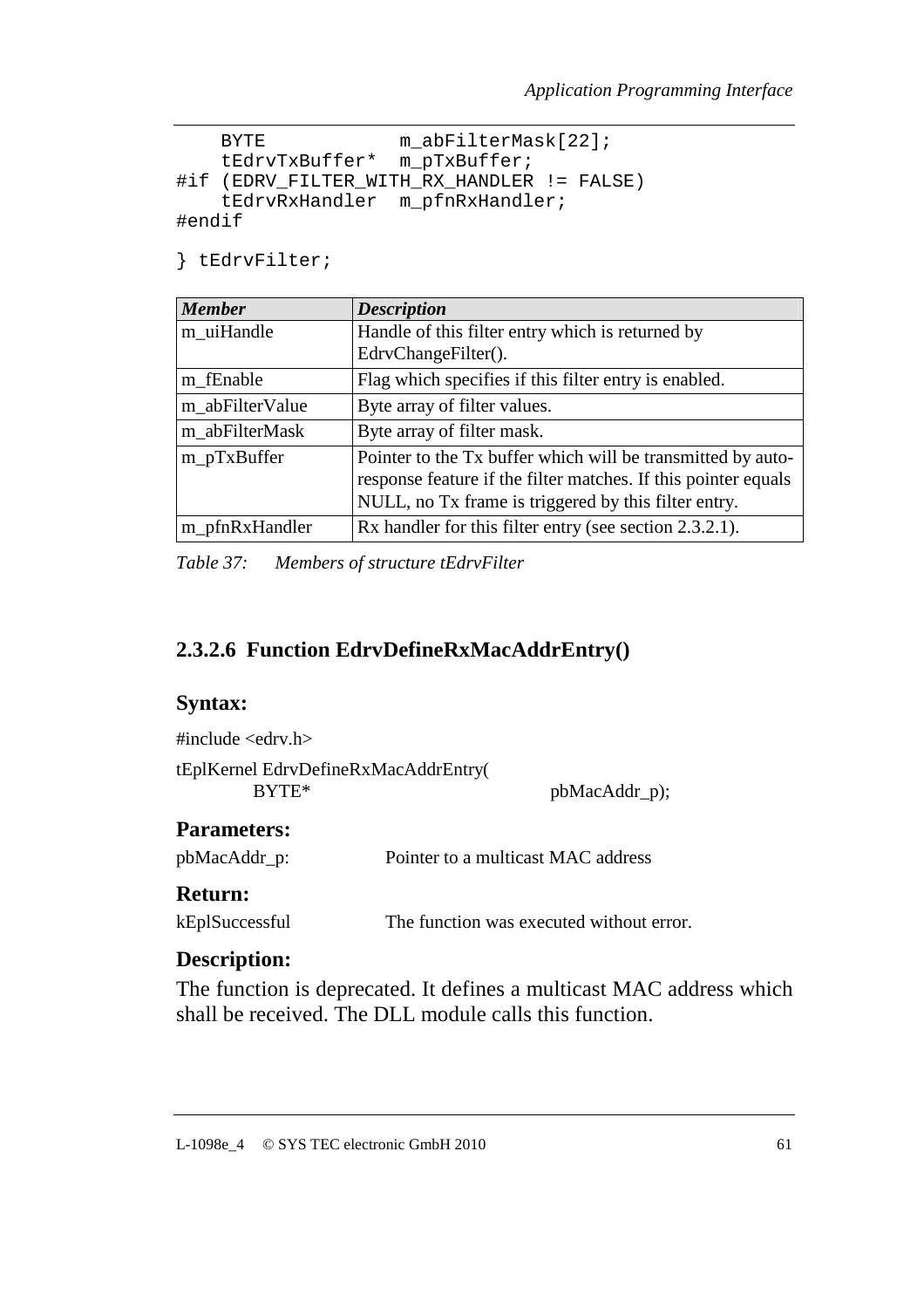## **2.3.2.7 Function EdrvUndefineRxMacAddrEntry()**

#### **Syntax:**

#include <edrv.h> tEplKernel EdrvUndefineRxMacAddrEntry( BYTE\* pbMacAddr\_p);

#### **Parameters:**

| pbMacAddr_p: | Pointer to a multicast MAC address |
|--------------|------------------------------------|
|--------------|------------------------------------|

#### **Return:**

kEplSuccessful The function was executed without error.

## **Description:**

The function is deprecated. It undefines a multicast MAC address which must not be forwarded to the Rx handler anymore. The DLL module calls this function.

## **2.3.2.8 Function EdrvAllocTxMsgBuffer()**

### **Syntax:**

#include <edrv.h> tEplKernel EdrvAllocTxMsgBuffer(  $tEdrvTxBuffer*$  pBuffer p);

### **Parameters:**

pBuffer p: Pointer to a transmit buffer structure (see Table 35).

### **Return:**

kEplSuccessful The function was executed without error.

### **Description:**

The function allocates a transmit buffer with the specified maximum size for the specified EPL frame type. The function returns a pointer to a buffer which is not less than the specified maximum size. The DLL module calls this function.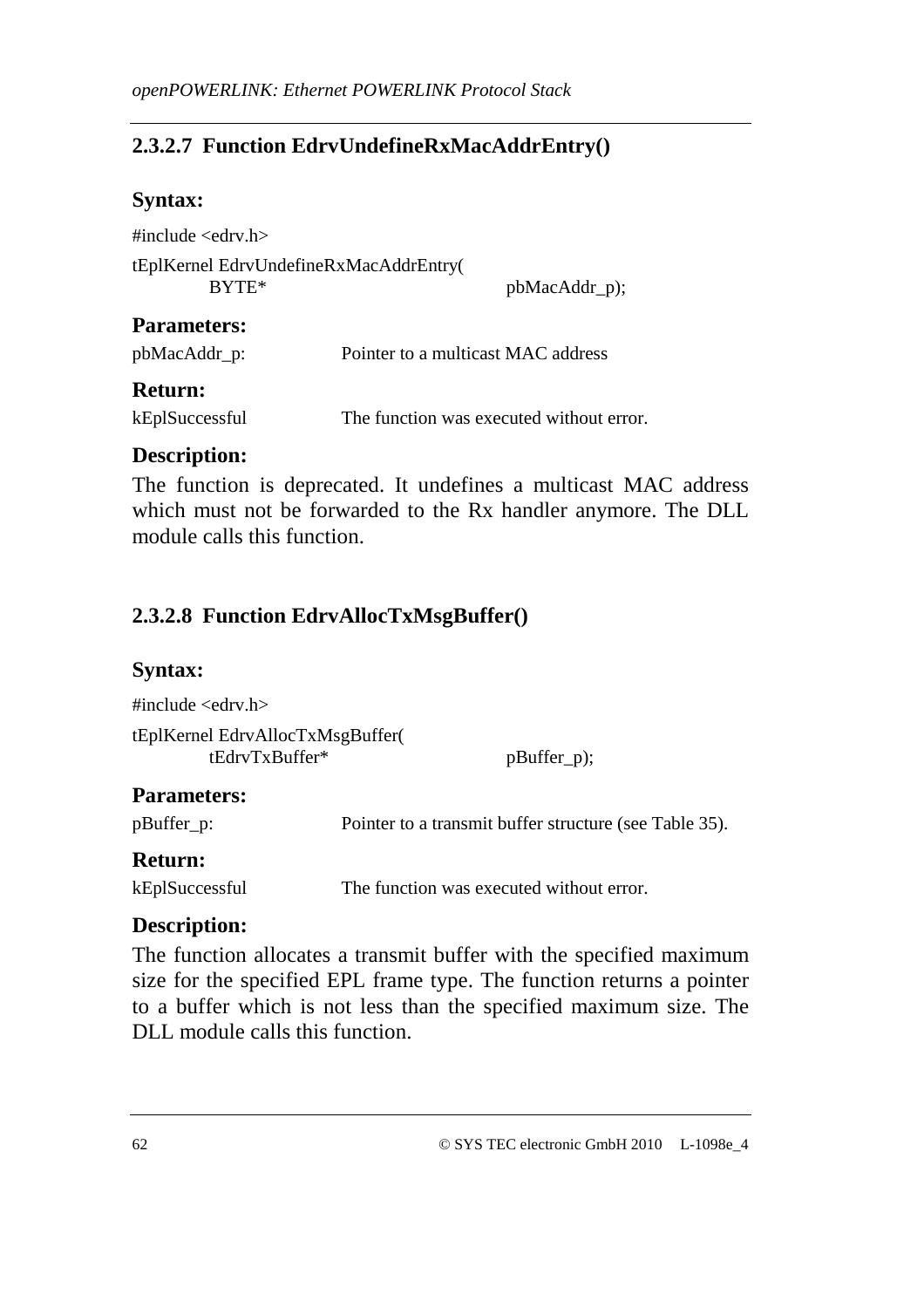### **2.3.2.9 Function EdrvReleaseTxMsgBuffer()**

#### **Syntax:**

#include <edrv.h> tEplKernel EdrvReleaseTxMsgBuffer( tEdrvTxBuffer\* pBuffer\_p);

#### **Parameters:**

pBuffer\_p: Pointer to a transmit buffer structure (see Table 35).

#### **Return:**

kEplSuccessful The function was executed without error.

### **Description:**

The function releases a previously allocated transmit buffer. The DLL module calls this function.

# **2.3.2.10 Function EdrvUpdateTxMsgBuffer()**

#### **Syntax:**

| #include $\leq$ edrv.h $>$        |               |
|-----------------------------------|---------------|
| tEplKernel EdryUpdateTxMsgBuffer( |               |
| tEdryTxBuffer*                    | $pBuffer_p);$ |

### **Parameters:**

pBuffer\_p: Pointer to a transmit buffer structure (see Table 35).

### **Return:**

kEplSuccessful The function was executed without error.

### **Description:**

The function signals to the Edrv module, that the Tx frame was updated by the caller. The Tx frame has to be allocated previously via the function EdrvAllocTxMsgBuffer(). The DLL module calls this function.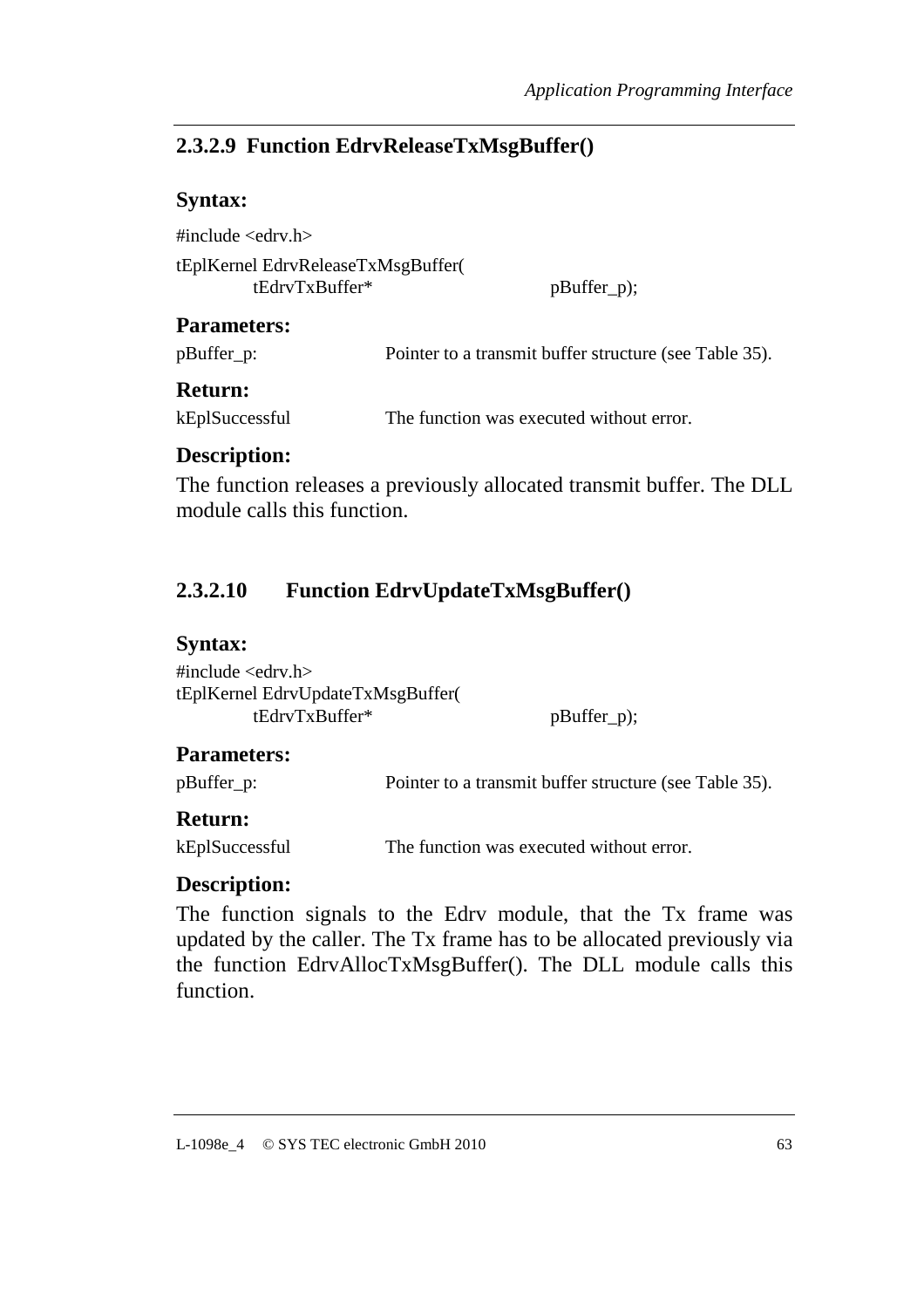## **2.3.2.11 Function EdrvSendTxMsg()**

#### **Syntax:**

 $\#$ include  $\lt$ edrv.h $>$ tEplKernel EdrvSendTxMsg( tEdrvTxBuffer\* pBuffer\_p);

#### **Parameters:**

| Pointer to a transmit buffer structure (see Table 35).<br>pBuffer_p: |  |
|----------------------------------------------------------------------|--|
|----------------------------------------------------------------------|--|

#### **Return:**

kEplSuccessful The function was executed without error.

### **Description:**

The function transmits the specified buffer immediately. The caller must set the current size of the frame in m\_uiTxMsgLen. Only previously allocated transmit buffers may be passed to this function. The DLL module calls this function

## **2.3.2.12 Function EdrvTxMsgReady()**

### **Syntax:**

#include  $\langle$ edrv.h $>$ tEplKernel EdrvTxMsgReady( tEdrvTxBuffer\* pBuffer\_p);

### **Parameters:**

pBuffer p: Pointer to a transmit buffer structure (see Table 35).

## **Return:**

kEplSuccessful The function was executed without error.

### **Description:**

The function marks the specified buffer as ready for transmission and start transferring the frame to the FIFO of the Ethernet controller but must not transmit it. The caller must set the current size of the frame in m\_uiTxMsgLen. Only previously allocated transmit buffers may be passed to this function. This function may be present only if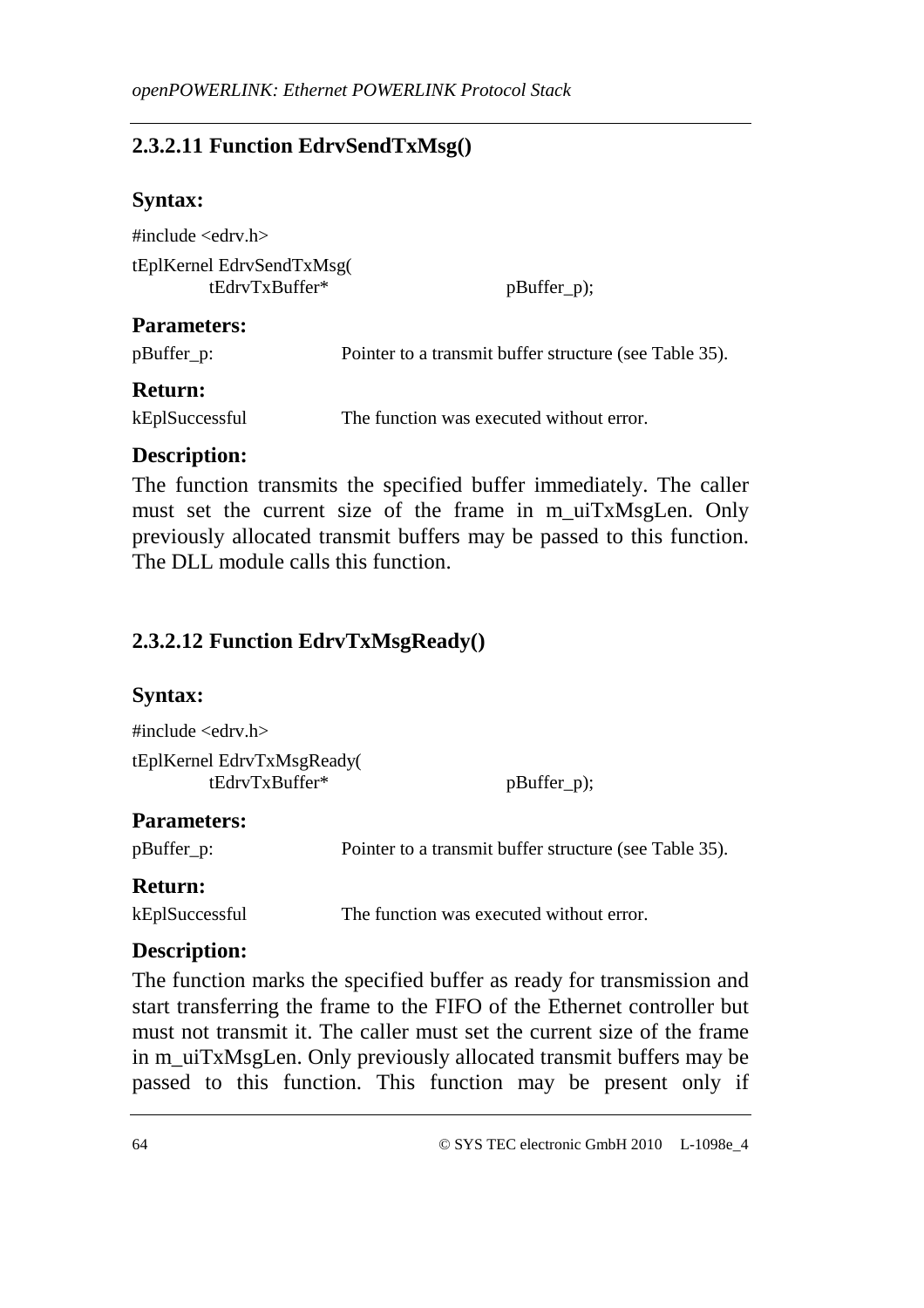EDRV\_FAST\_TXFRAMES is defined as TRUE. The DLL module calls this function.

## **2.3.2.13 Function EdrvTxMsgStart()**

#### **Syntax:**

#include <edrv.h> tEplKernel EdrvTxMsgStart( tEdrvTxBuffer\* pBuffer\_p);

#### **Parameters:**

pBuffer\_p: Pointer to a transmit buffer structure (see Table 35).

#### **Return:**

kEplSuccessful The function was executed without error.

#### **Description:**

The function really starts the transmission of the specified buffer which was previously marked as ready. This function may be present only if EDRV\_FAST\_TXFRAMES is defined as TRUE. The DLL module calls this function.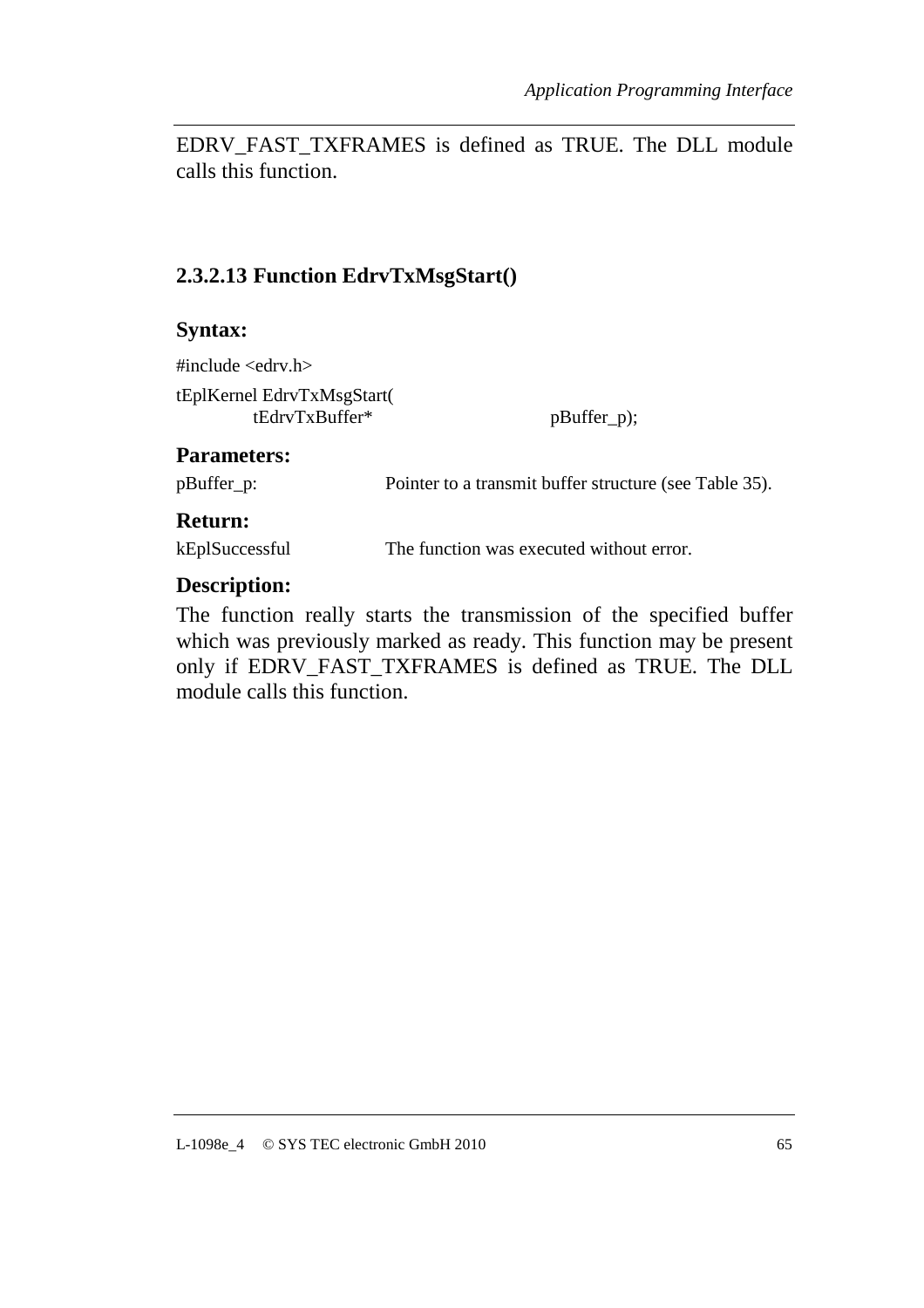# **3 Object Dictionary**

# **3.1 Fundamentals**

The Object Dictionary (OD) forms the essential connection between the application software and the EPL stack, which enables data to be exchanged with an application over the EPL network. EPL defines the services and communication objects for the access to the OD entries. The OD of EPL is modeled after the one of CANopen. Each entry is addressed by index and sub index. The properties of an entry in the OD are defined by type (UINT8, UIN16, REAL32, Visible String, Domain,…) and by attribute (read-only, write-only, const, read-write, mappable).

The OD can contain up to  $65536$  index entries and  $0 - 255$  sub indexes per index. They are predefined by communication profile or device profile. Type and attribute for sub indexes within an index can vary.

Entries can be preset with default values. It is possible to modify the value of an entry with the help of SDOs (Service Data Objects), in as far as it is allowed by the attribute (read-write and write-only; not for read-only and const). A value can also be modified by the application itself (attribute read-write, write-only and read-only; not for const).

## **3.2 Structure of an OD, Standardized Profiles**

The OD is divided into sections. The section  $0x1000 - 0x1$  FFF is used to define the parameters for the communication objects and for storage of general information (manufacturer, device type, serial number, etc.). The entries from index 0x2000 – 0x5FFF are reserved for the storage of manufacturer-specific entries. The entries starting at 0x6000 are those with device-specific as described by the applicable device profile.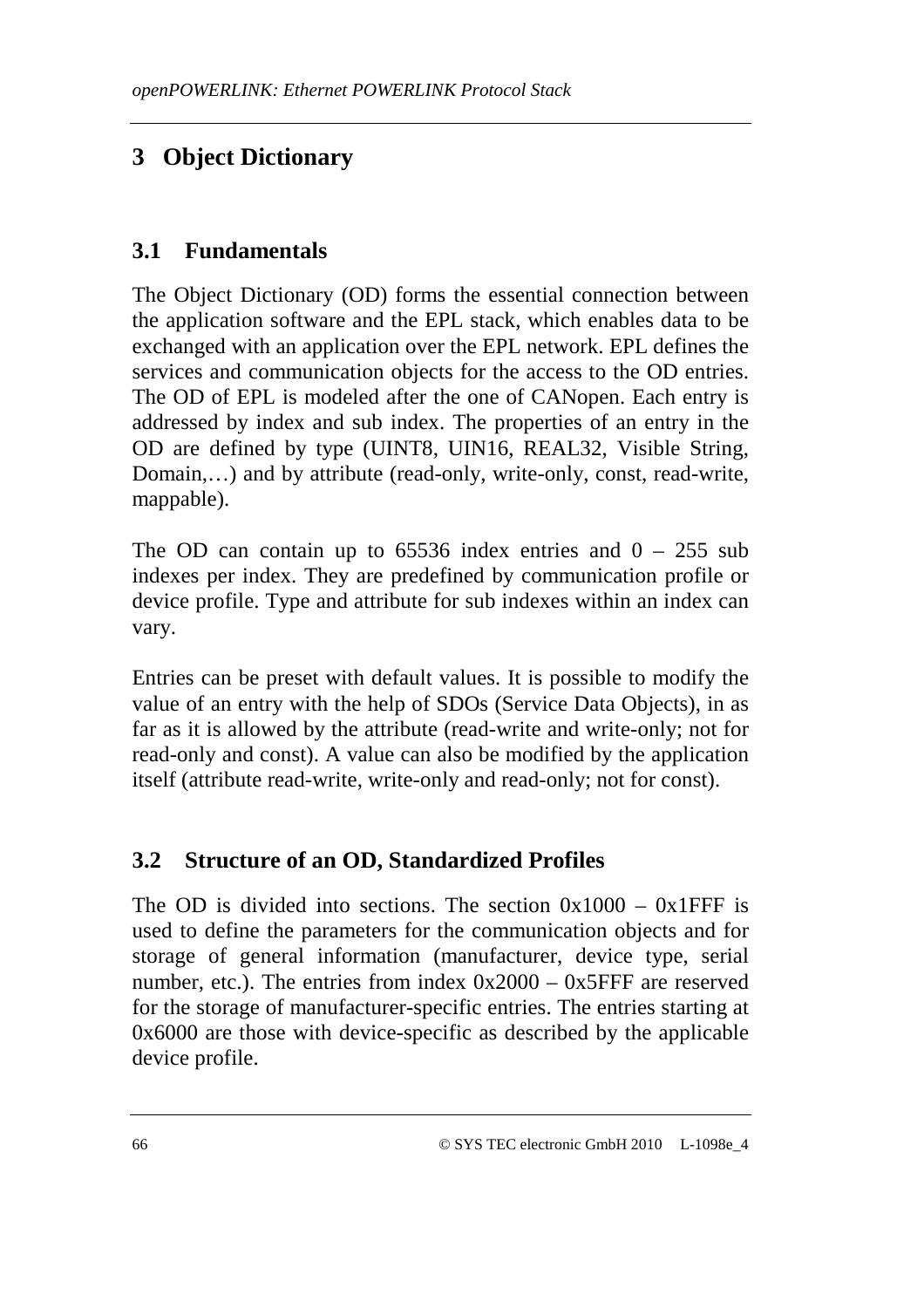## **3.2.1 Communication Profile**

The Ethernet POWERLINK Communication Profile Specification [1] defines the communication parameters for the communication objects, which must be supported by every EPL device. In addition, for device-specific expansions to the communication profile applicable CANopen device profiles may be used.

## **3.2.2 Device Profiles**

Overview of CANopen device profiles (not complete):

- Device profile for generic input/output modules (CiA 401)
- Device profile for drives and motion controls (CiA 402)
- Device profile for human/machine interface (HMI) (CiA 403)
- Device profile for measuring devices and closed-loop controllers (CiA 404)
- Device profile for encoders (CiA 406)
- Device profile for proportional valves (CiA 408)

For a complete overview of all currently available device profiles go to:

http://www.can-cia.org/downloads/ciaspecifications/

# **3.3 Object Dictionary Structure**

The Object Dictionary consists of index tables, sub index tables, default values and the data itself.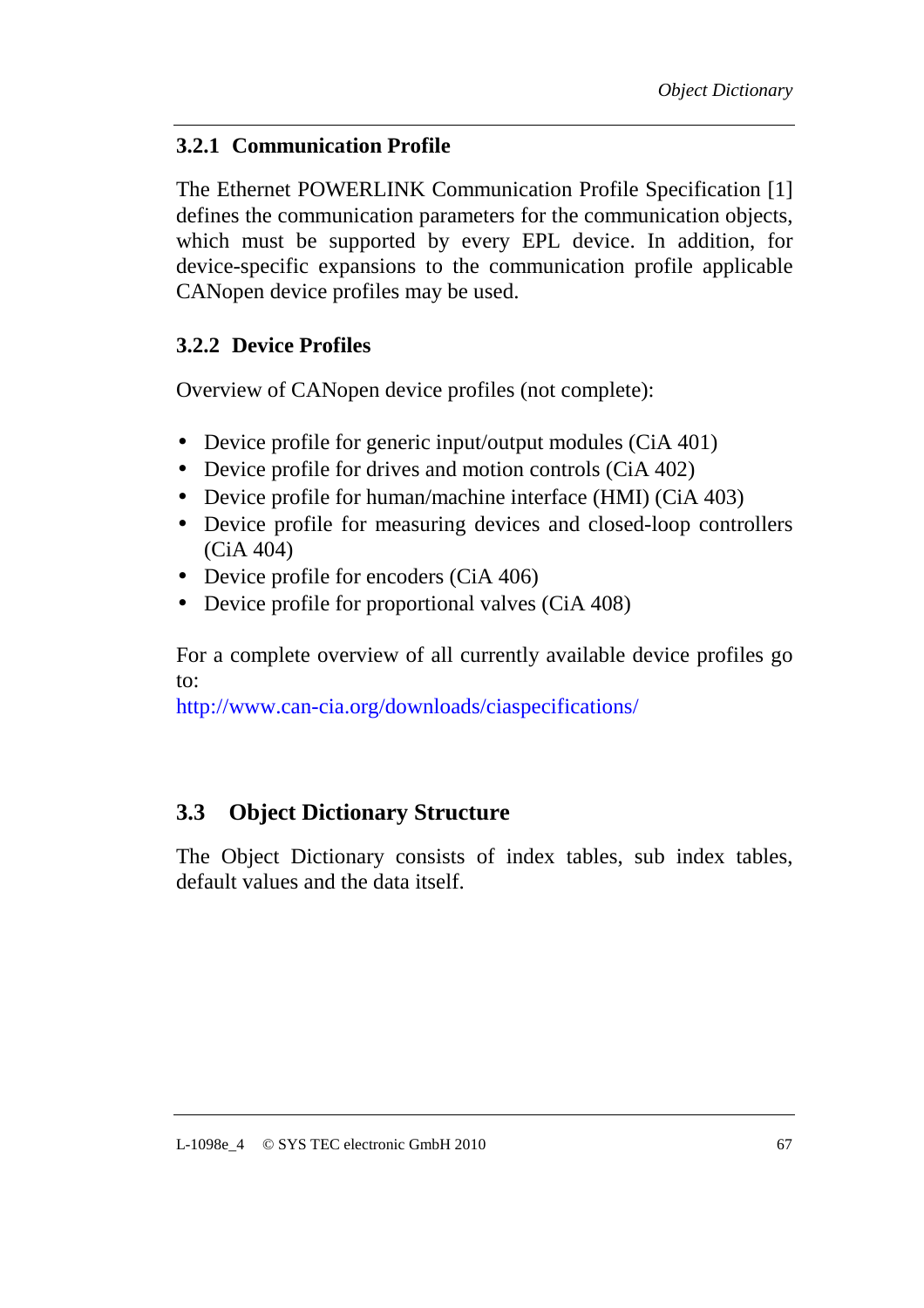

*Figure 2: Object Dictionary Structure* 

The index tables contain all available indexes in ascending order. Each index entry refers to the beginning of the corresponding sub index table and its callback functions, which are called for each access.

Each sub index table contains all available sub indexes for an index entry. Every sub index entry provides information about the object type, the access rights, the location of the default value and the location of the actual data in RAM.

After the EPL stack is initialized, the corresponding default values are assigned to all object data.

The above described structures are constructed via macros. These macros are described in the following section.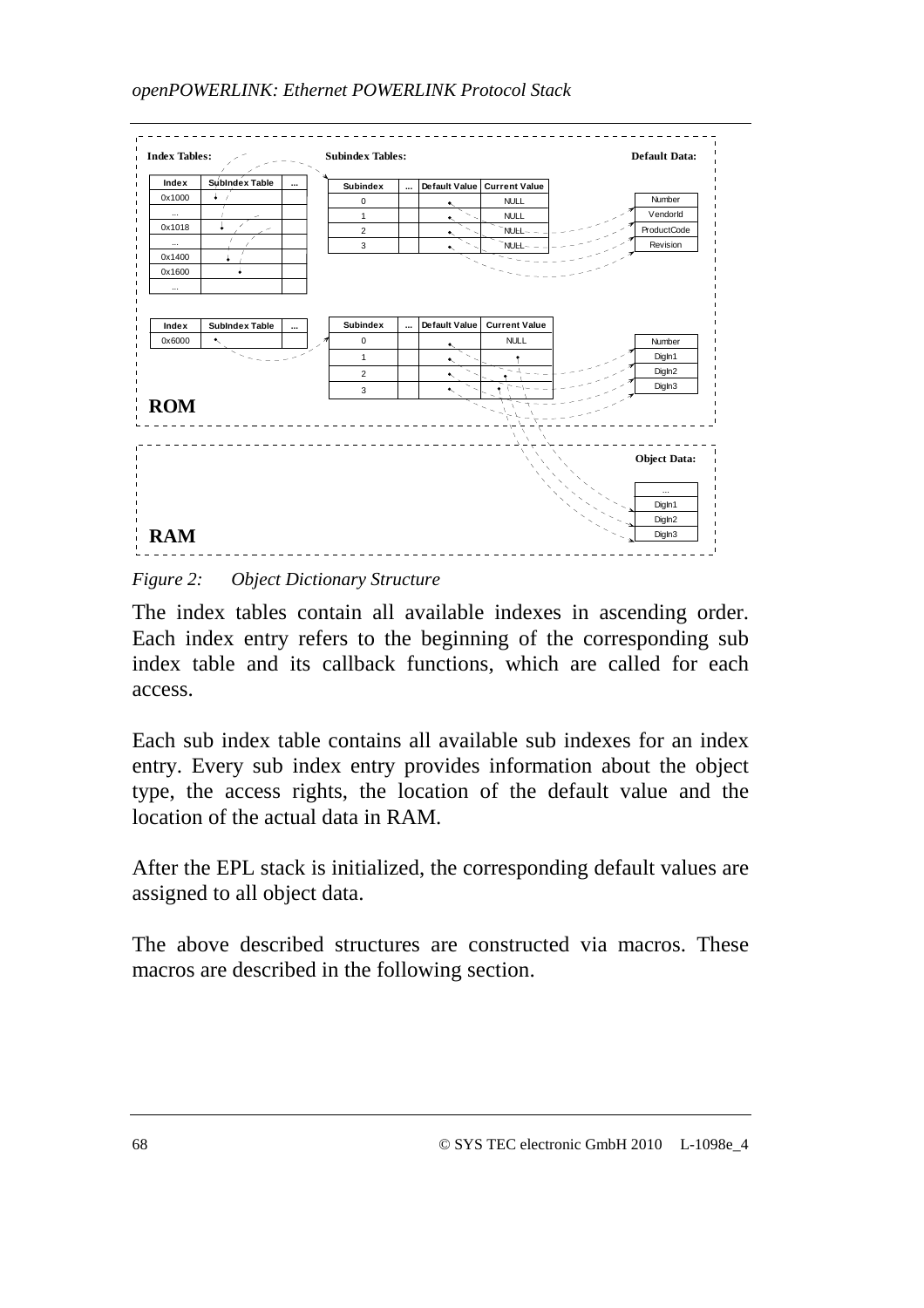## **3.4 Object Dictionary Definition**

The Object Dictionary is defined in the file **objdict.h** by using macros which are described in this section.

## **EPL\_OBD\_BEGIN() EPL\_OBD\_END()**

The Object Dictionary is always introduced with the macro EPL\_OBD\_BEGIN. EPL\_OBD\_END ends the definition of the Object Dictionary. No other macros can be used for the Object Dictionary outside of the boundary set by EPL\_OBD\_BEGIN and EPL\_OBD\_END.

## **EPL\_OBD\_BEGIN\_PART\_GENERIC() EPL\_OBD\_BEGIN\_PART\_MANUFACTURER() EPL\_OBD\_BEGIN\_PART\_DEVICE() EPL\_OBD\_END\_PART()**

The macros EPL\_OBD\_BEGIN\_PART\_GENERIC, EPL\_OBD\_BEGIN\_PART\_DEVICE are always positioned between the macros EPL\_OBD\_BEGIN and EPL\_OBD\_END and introduce a partial section of the Object Dictionary. The "GENERIC" range is always utilized for the index range 0x1000 to 0x1FFF, the "MANUFACTURER" section is used for 0x2000 to 0x5FFF and the "DEVICE" section for index range 0x6000 to 0x9FFF. Each of these macros may only be used a single time within an Object Dictionary. The applicable range or partial section is always closed with the macro EPL\_OBD\_END\_PART.

### **EPL\_OBD\_BEGIN\_INDEX\_RAM(ind,cnt,call) EPL\_OBD\_END\_INDEX(ind)**

These macros are found within a partial section of the Object Dictionary. They are located within the range between the macros EPL\_OBD\_BEGIN\_PART\_... and EPL\_OBD\_END\_PART. They must be ordered with ascending object index. These macros define an index entry in the Object Dictionary. An index entry is therefore always introduced with the macro EPL\_OBD\_BEGIN\_INDEX\_…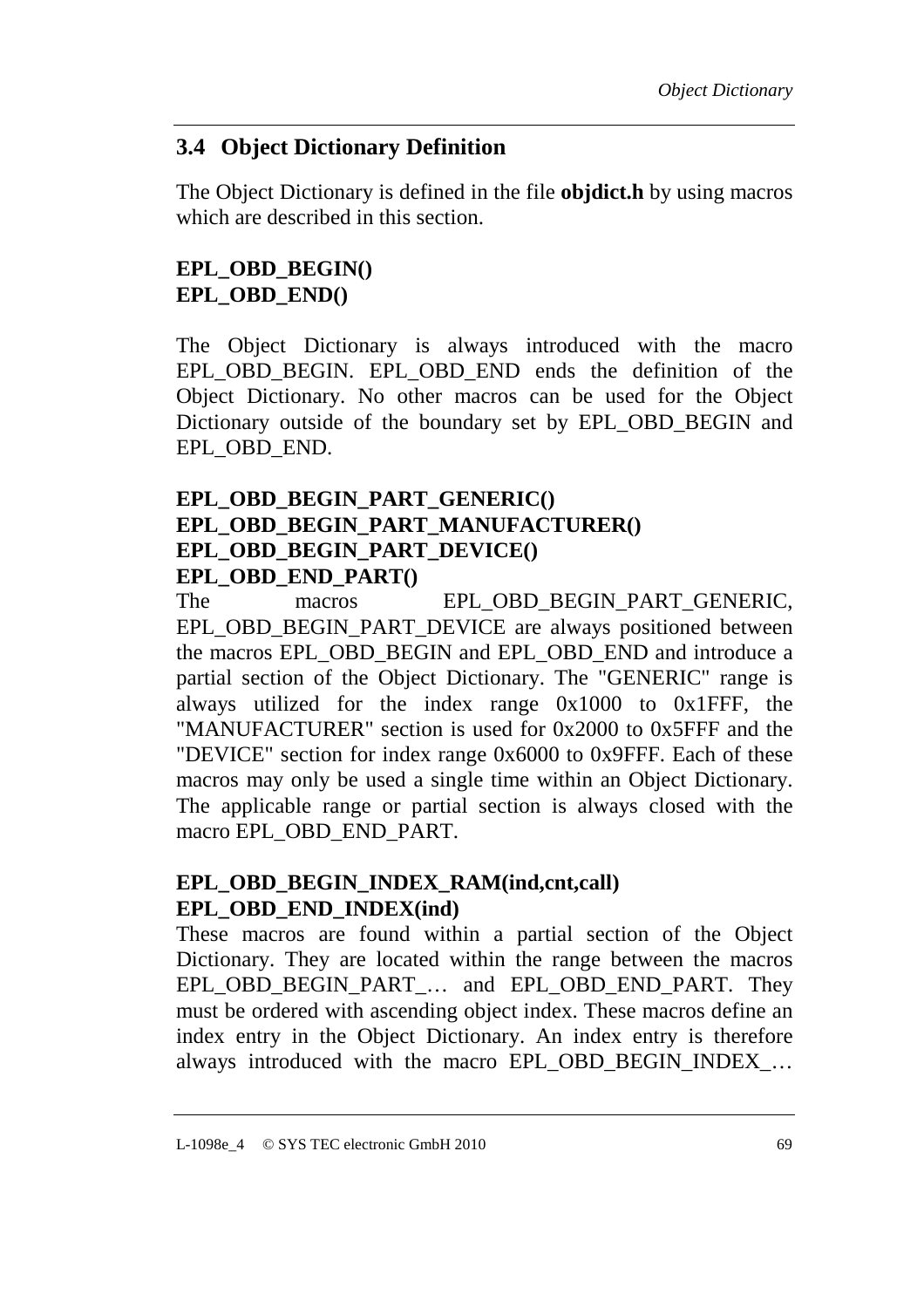and ended with EPL OBD END INDEX. The suffix ... RAM indicates that the sub index table is located in RAM.

- **ind**: Object index of the entry to be defined
- **cnt**: Number of sub indexes within this index entry
- **call**: Pointer to the callback function for this index entry

The callback function is always called if an object has been read or written. It doesn't matter if the access comes from the application or per SDO. The EPL API Layer has one callback function that must be specified for some objects in the index range 0x1000 through 0x1FFF and may be specified for any other object indexes, including application-specific objects.

**EPL\_OBD\_SUBINDEX\_RAM\_VAR(ind,sub,typ,acc,dtyp,name,val)** 

**EPL\_OBD\_SUBINDEX\_RAM\_VAR\_RG(ind,sub,typ,acc,dtyp,name,val,low,high)** 

**EPL\_OBD\_SUBINDEX\_RAM\_VAR\_NOINIT(ind,sub,typ,acc,dtyp,name)** 

**EPL\_OBD\_SUBINDEX\_RAM\_VSTRING(ind,sub,acc,name,size, val)** 

**EPL\_OBD\_SUBINDEX\_RAM\_OSTRING(ind,sub,acc,name,size, val)** 

**EPL\_OBD\_SUBINDEX\_RAM\_DOMAIN(ind,sub,acc,name)** 

**EPL\_OBD\_SUBINDEX\_RAM\_USERDEF(ind,sub,typ,acc,dtyp,name,val)** 

**EPL\_OBD\_SUBINDEX\_RAM\_USERDEF\_RG(ind,sub,typ,acc,dtyp,name,val,low, high)**

```
EPL_OBD_SUBINDEX_RAM_USERDEF_NOINIT(ind,sub,typ,acc,dtyp,name)
```
The sub indexes are now defined within an index entry. They are always located within the range between the macros EPL\_OBD\_BEGIN\_INDEX\_… and EPL\_OBD\_END\_INDEX and must be ordered with ascending sub index. Since there are various object types and therefore various data types that have to be created, there are different macros as well. The most important object types are:

- variables (VAR),
- strings (VSTRING for visible strings and OSTRING for octet strings),
- domains (DOMAIN) and
- user-specific type (USERDEF).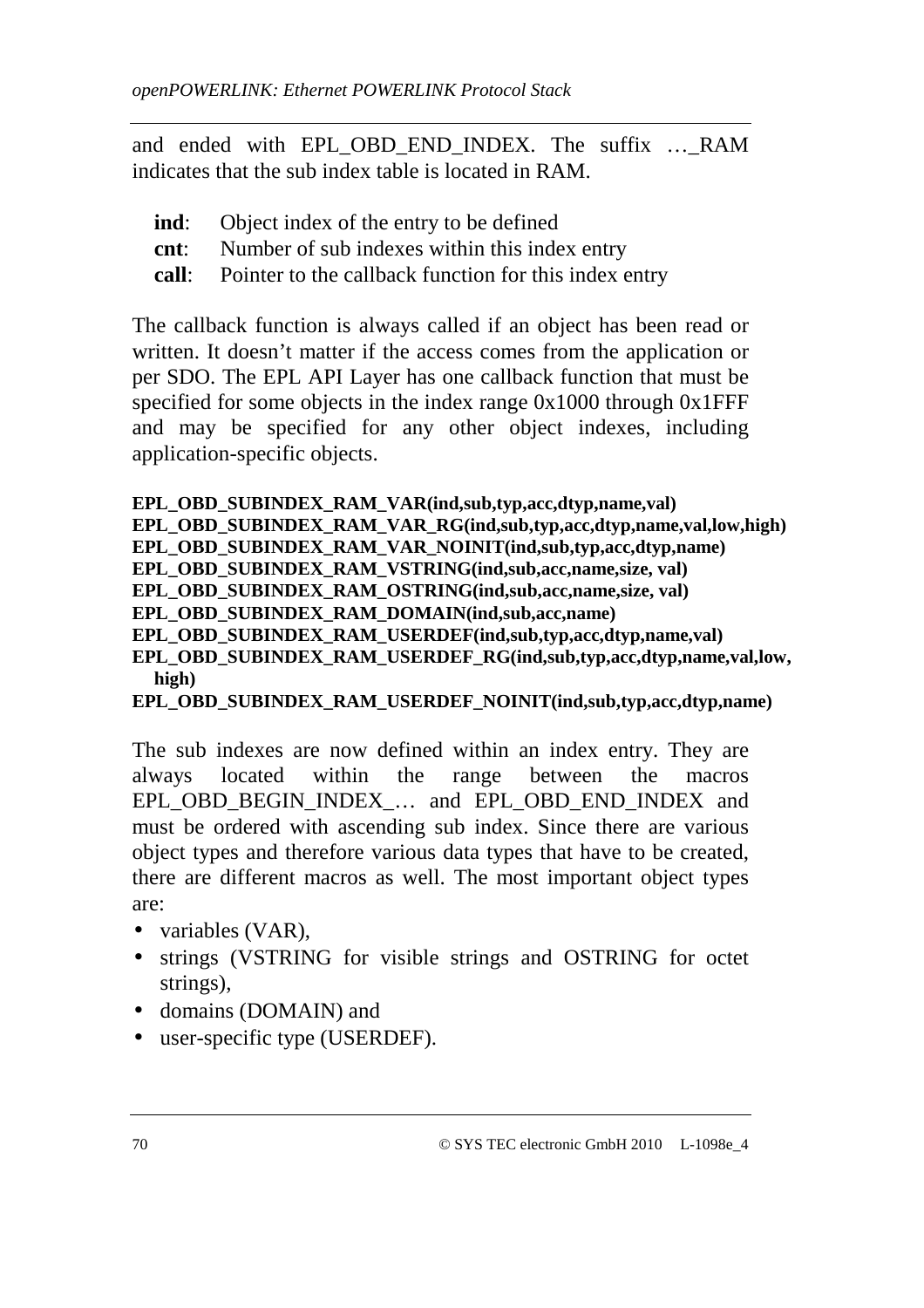The variables that were created with the macro ...RAM\_VAR are objects that have a defined data length, which is determined by the object type (e.g. UNSIGNED 8, UNSIGNED 16, INTEGER 8, etc.). These objects cannot be mapped to a PDO.

Strings in RAM contain an additional parameter "size". This parameter indicates the maximum length of a string that can be written to via SDO or from the application.

The data length of domains is set by the application and can change during runtime.

Objects, which the user wants to manage in his application, can be created with the USERDEF macros. Only these objects can be mapped to a PDO as process variables.

The suffix ...\_RG is for objects that have a value range for the object data. If in the file **EplCfg.h** the define EPL OBD CHECK OBJECT RANGE is set to TRUE, the EPL stack automatically checks the value range before an object is written to (from the application or per SDO). If the define EPL\_OBD\_CHECK\_OBJECT\_RANGE is set to FALSE, the value range is not checked automatically. Here, the value range must be checked in the callback function of the object entry (as far as this is necessary).

The suffix ... NOINIT defines objects which have no default value. That means the EPL stack does not initialize those variables with a default value on NMT reset events. It is the responsibility of the application to initialize those objects.

The macros ...\_DOMAIN, ...\_USERDEF and ...\_USERDEF\_RG define a variable information structure of type tEplVarEntry in the RAM along with the sub index entry. This structure contains the data length and a pointer to the data. Upon initialization of the EPL stack with the function **EplApiInitialize()** all variable information is deleted. The application has to map these objects to its own variables by calling the function **EplApiLinkObject()**. All objects which were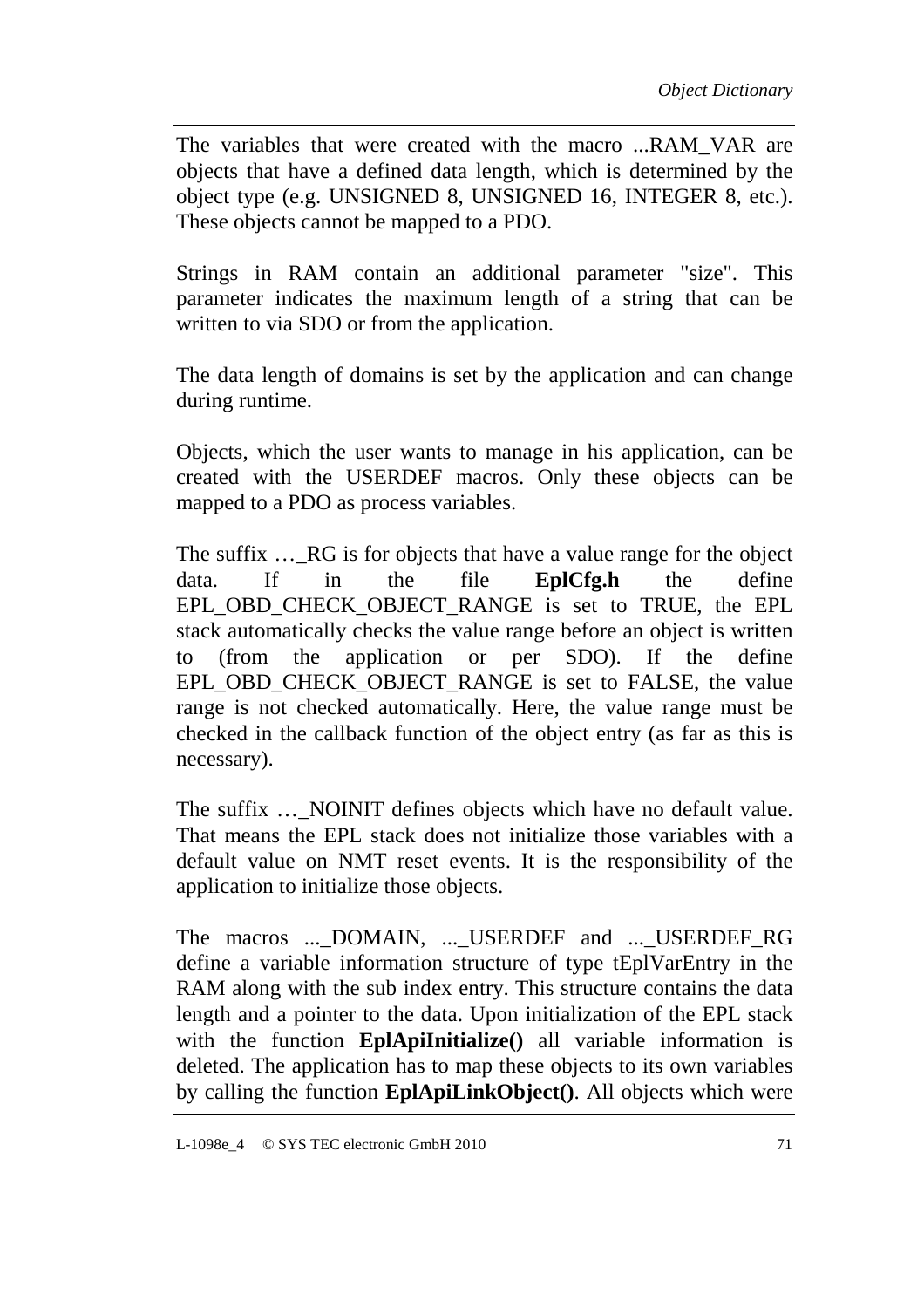created with the macros ... DOMAIN, ... USERDEF or …\_USERDEF\_RG must be defined via this function.

- **ind**: Object index of the sub index entry to be defined
- **sub**: Sub index for the sub index entry to be defined
- **typ**: Object type as code, as defined according to [1] (*refer to Table 38*)
- **acc**: Access properties or access rights for the object (*refer to Table 39*)
- **dtyp**: Data type as C construction (*refer to Table 41*)

**name**: Object name

- **size:** Maximum length of the string in RAM (incl. 0 termination)
- **val**: Default value for the object data, which is assumed following a reset
- **low**: Lower range limit for the object data
- **high**: Upper range limit for the object data

The parameters 'val', 'low' and 'high' must be given according to data type 'dtyp'.

#### **EPL\_OBD\_RAM\_INDEX\_RAM\_ARRAY(ind,cnt,cal,typ,acc,dtyp,name,def) EPL\_OBD\_RAM\_INDEX\_RAM\_VARARRAY(ind,cnt,cal,typ,acc,dtyp,nam e,def)**

There is another class of macros to simplify the definition of arrays. They can replace the EPL\_OBD\_BEGIN\_INDEX\_... EPL\_OBD\_END\_INDEX and EPL\_OBD\_SUBINDEX\_… macros. These macros reduce the allocation of const memory, because of less sub index table entries. The drawback is that they need a little more RAM.

Macro …VARARRAY is the equivalent to the EPL\_OBD\_SUBINDEX\_RAM\_USERDEF… macros. All created sub indexes must be defined by calling the function **EplApiLinkObject()**.

- **ind**: Object index of the sub index entry to be defined
- **cnt**: Number of sub indexes of this entry without sub index 0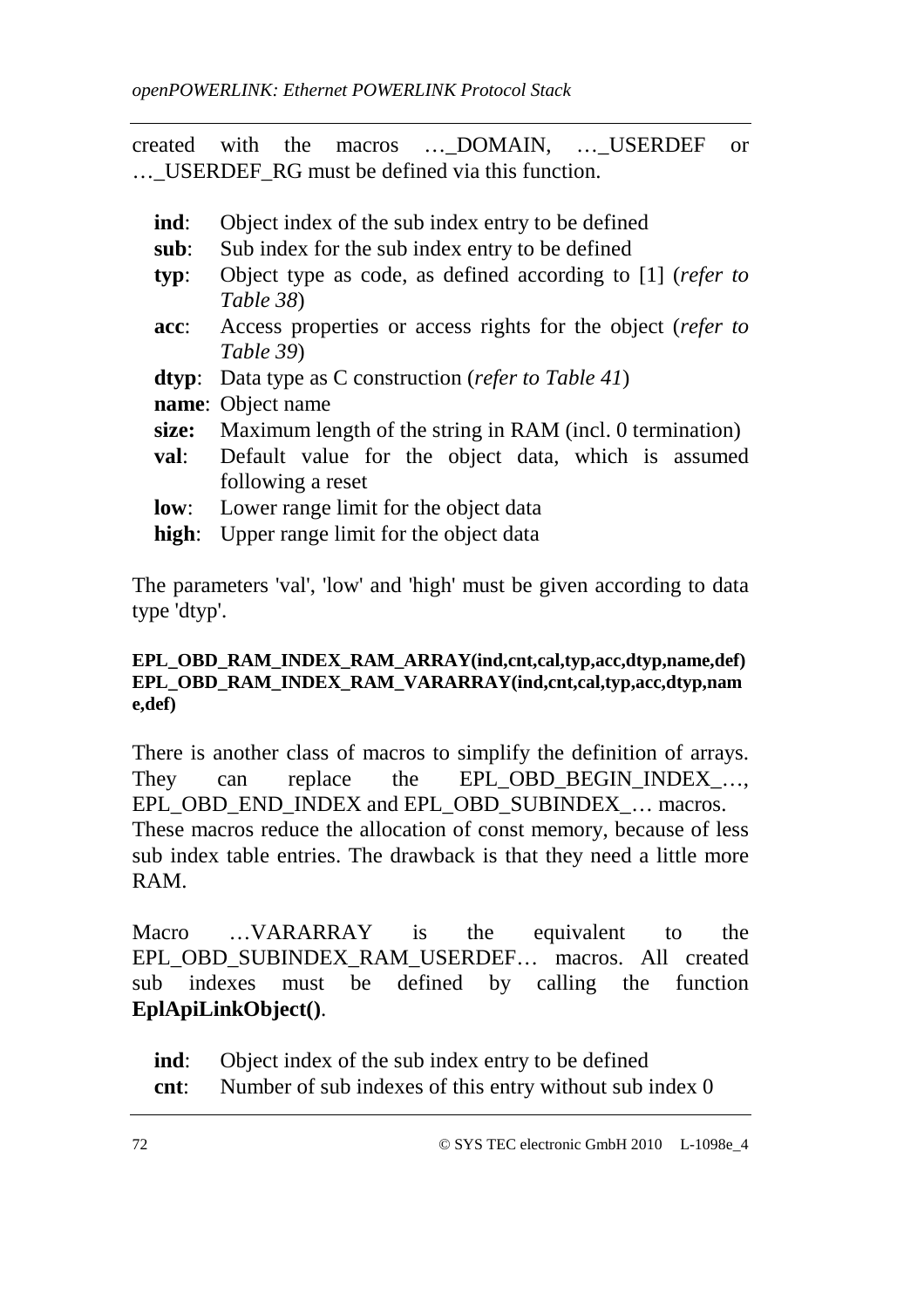- **cal**: Pointer to the callback function for this index entry
- **typ**: Object type as code, as defined according to [1] (*refer to Table 38*)
- **acc**: Access properties or access rights for the object (*refer to Table 39*)
- **dtyp**: Data type as C construction (*refer to Table 41*)
- **name**: Object name
- **def**: Default value for the object data, which is assumed following a reset

| Data Type Code in EPL | <b>Meaning in [1]</b>                        |
|-----------------------|----------------------------------------------|
| kEplObdTypBool        | Boolean (value 0x0001)                       |
| kEplObdTypInt8        | signed integer 8-bit (value 0x0002)          |
| kEplObdTypInt16       | signed integer 16-bit (value 0x0003)         |
| kEplObdTypInt32       | signed integer 32-bit (value 0x0004)         |
| kEplObdTypUInt8       | unsigned integer 8-bit (value 0x0005)        |
| kEplObdTypUInt16      | unsigned integer $16$ -bit (value $0x0006$ ) |
| kEplObdTypUInt32      | unsigned integer $32$ -bit (value $0x0007$ ) |
| kEplObdTypReal32      | real 32-bit (value 0x0008)                   |
| kEplObdTypVString     | visible string (value 0x0009)                |
| kEplObdTypOString     | octet string (value 0x000A)                  |
| kEplObdTypTimeOfDay   | time of day (value $0x000C$ )                |
| kEplObdTypTimeDiff    | time difference (value 0x000D)               |
| kEplObdTypDomain      | domain (value 0x000F)                        |
| kEplObdTypInt24       | signed integer 24-bit (value 0x0010)         |
| kEplObdTypReal64      | real 64-bit (value 0x0011)                   |
| kEplObdTypInt40       | signed integer 40-bit (value 0x0012)         |
| kEplObdTypInt48       | signed integer 48-bit (value 0x0013)         |
| kEplObdTypInt56       | signed integer 56-bit (value 0x0014)         |
| kEplObdTypInt64       | signed integer 64-bit (value 0x0015)         |
| kEplObdTypUInt24      | unsigned integer 24-bit (value 0x0016)       |
| kEplObdTypUInt40      | unsigned integer 40-bit (value 0x0018)       |
| kEplObdTypUInt48      | unsigned integer 48-bit (value 0x0019)       |
| kEplObdTypUInt56      | unsigned integer 56-bit (value 0x001A)       |
| kEplObdTypUInt64      | unsigned integer $64$ -bit (value $0x001B$ ) |

*Table 38: Available data types (enumerated type tEplObdType)*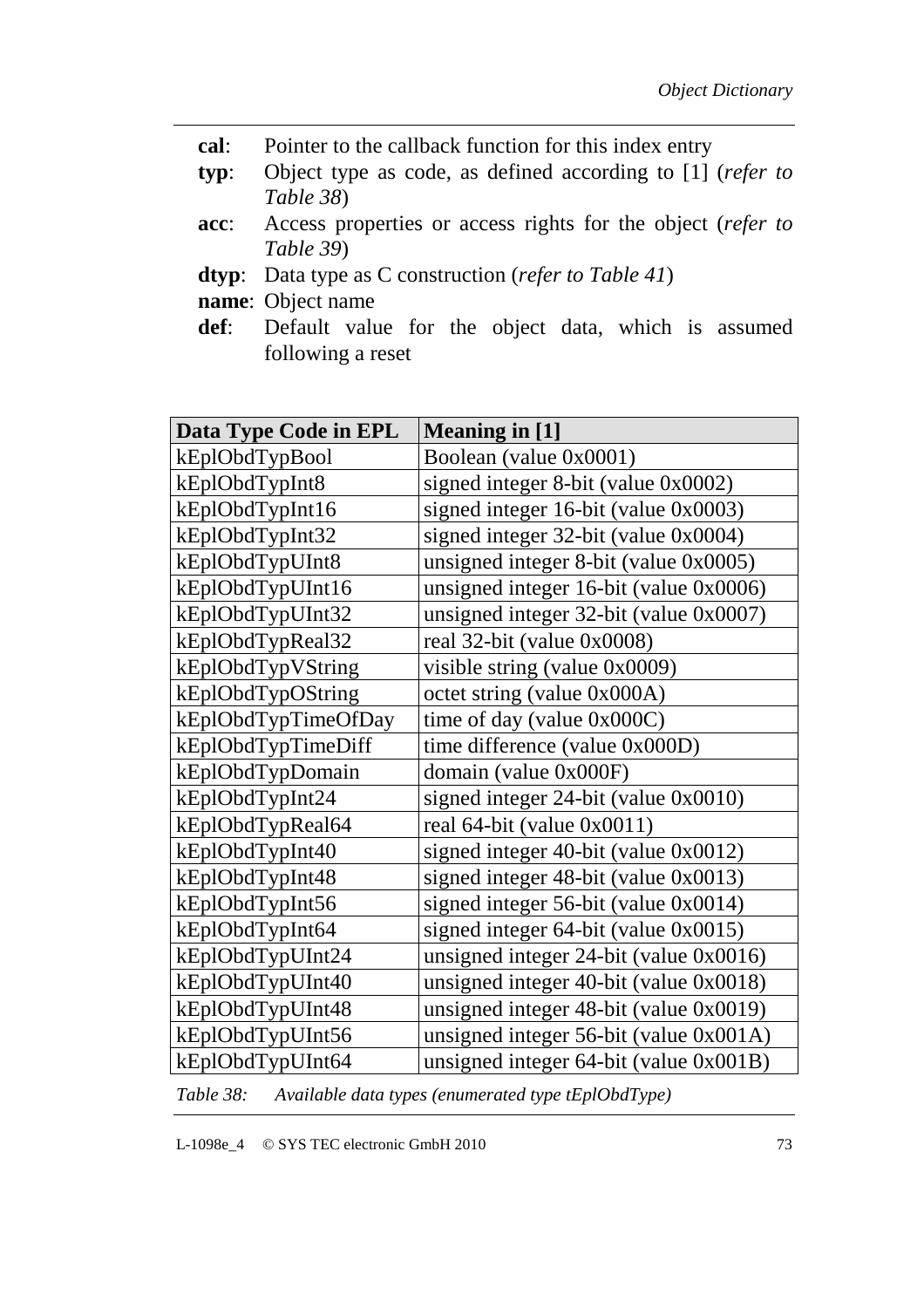| <b>Access Rights</b> |      | <b>Value Description</b>                   |
|----------------------|------|--------------------------------------------|
| kEplObdAccRead       | 0x01 | The object data can be read.               |
| kEplObdAccWrite      | 0x02 | The object data can be written to.         |
| kEplObdAccConst      | 0x04 | The object data is constant.               |
| kEplObdAccPdo        | 0x08 | The object data can be mapped to a PDO     |
|                      |      | with<br>conjunction<br>$\sin$<br>(always   |
|                      |      | kEplObdAccVar).                            |
| kEplObdAccRange      | 0x20 | The object data contains a value range.    |
| kEplObdAccVar        | 0x40 | The object contains a variable information |
|                      |      | structure.                                 |
| kEplObdAccStore      | 0x80 | The object data can be saved in EEPROM     |
|                      |      | using the Store command.                   |

*Table 39: Access rights of objects* 

Combinations of access rights are possible (*refer to Table 40*). Some of these access rights are automatically set by the macros. Which objects contain which access rights depends on the applied device profile or on the application.

For readable and writable objects (kEplObdAccRead and kEplObdAccWrite set) there is always a value available in ROM, which contains the default value, as well as a current value in RAM. The default value is copied to the current value in the NMT states kEplNmtGsResetApplication or kEplNmtGsResetCommunication and on the command to restore the default parameters (object 0x1011, NMT\_RestoreDefParam\_REC). The current value can be written and read for both SDO accesses or from the application.

Read-only objects (macro EPL\_OBD\_SUBINDEX\_RAM\_… set but **kEplObdAccWrite** not set), however, cannot be written per SDO. However, the application can modify its object data by calling the function **EplApiWriteLocalObject()**. Therefore, a value is created in ROM as well as in RAM.

| <b>Macro</b>             | automatically<br>assigned rights |
|--------------------------|----------------------------------|
| EPL OBD SUBINDEX RAM VAR | None                             |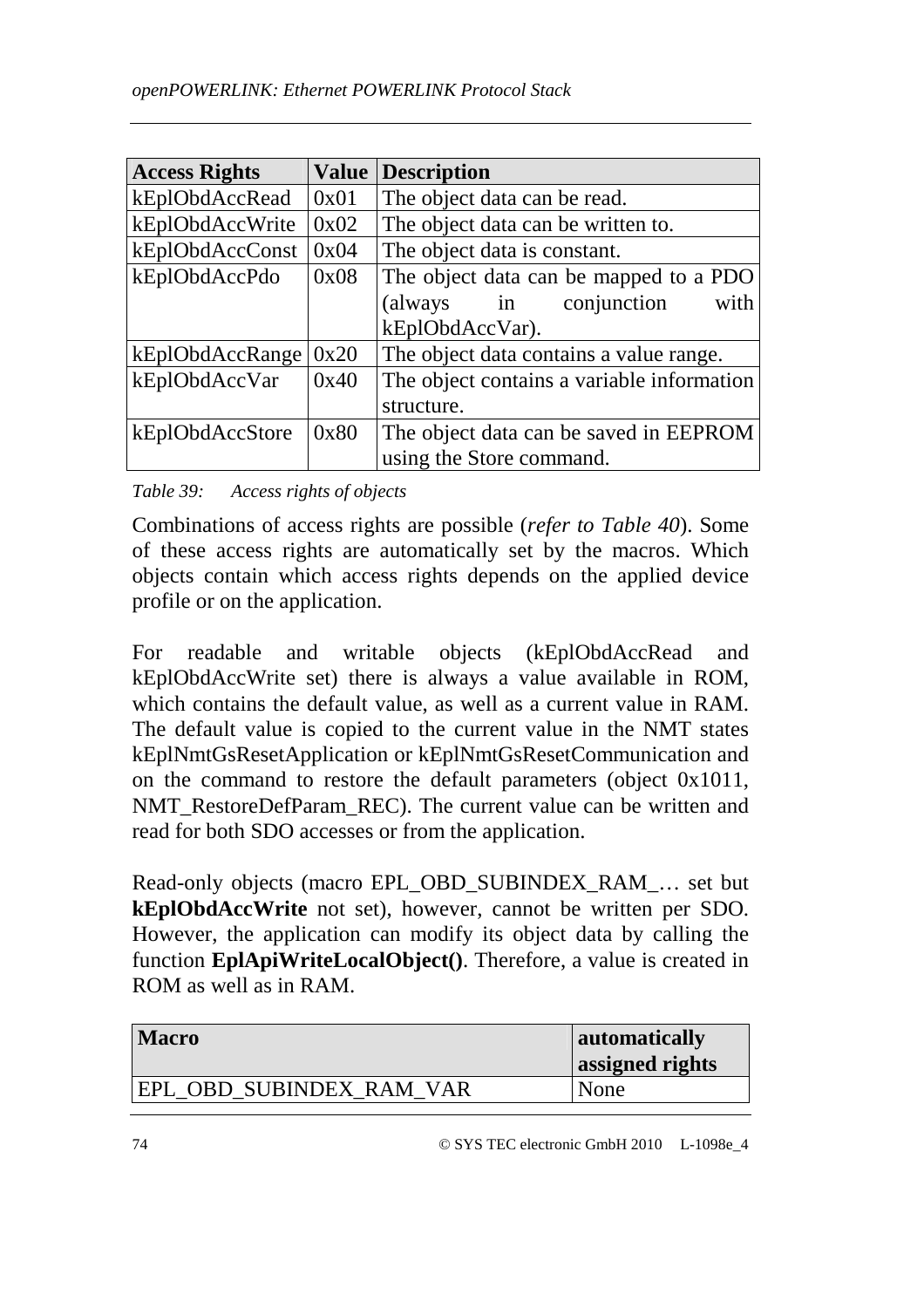| EPL OBD SUBINDEX RAM VAR RG     | kObdAccRange |
|---------------------------------|--------------|
| EPL_OBD_SUBINDEX_RAM_VSTRING    | None         |
| EPL_OBD_SUBINDEX_RAM_OSTRING    | None         |
| EPL_OBD_SUBINDEX_RAM_DOMAIN     | kObdAccVar   |
| EPL_OBD_SUBINDEX_RAM_USERDEF    | kObdAccVar   |
| EPL_OBD_SUBINDEX_RAM_USERDEF_RG | kObdAccVar   |
|                                 | kObdAccRange |

*Table 40: Automatically assigned access rights* 

| Data Type Code in EPL | <b>Available Data Types as C Construct</b> |
|-----------------------|--------------------------------------------|
| kEplObdTypBool        | tEplObdBoolean                             |
| kEplObdTypInt8        | tEplObdInteger8                            |
| kEplObdTypInt16       | tEplObdInteger16                           |
| kEplObdTypInt24       | tEplObdInteger24                           |
| kEplObdTypInt32       | tEplObdInteger32                           |
| kEplObdTypInt40       | tEplObdInteger40                           |
| kEplObdTypInt48       | tEplObdInteger48                           |
| kEplObdTypInt56       | tEplObdInteger56                           |
| kEplObdTypInt64       | tEplObdInteger64                           |
| kEplObdTypUInt8       | tEplObdUnsigned8, BYTE                     |
| kEplObdTypUInt16      | tEplObdUnsigned16, WORD                    |
| kEplObdTypUInt24      | tEplObdUnsigned24                          |
| kEplObdTypUInt32      | tEplObdUnsigned32, DWORD                   |
| kEplObdTypUInt40      | tEplObdUnsigned40                          |
| kEplObdTypUInt48      | tEplObdUnsigned48                          |
| kEplObdTypUInt56      | tEplObdUnsigned56                          |
| kEplObdTypUInt64      | tEplObdUnsigned64                          |
| kEplObdTypReal32      | tEplObdReal32                              |
| kEplObdTypReal64      | tEplObdReal64                              |
| kEplObdTypTimeOfDay   | tEplObdTimeOfDay                           |
| kEplObdTypTimeDiff    | tEplObdTimeDifference                      |
| kEplObdTypVString     | tEplObdVString                             |
| kEplObdTypOString     | tEplObdOString                             |
| kEplObdTypDomain      | All                                        |

*Table 41: Available data types and their C counterparts*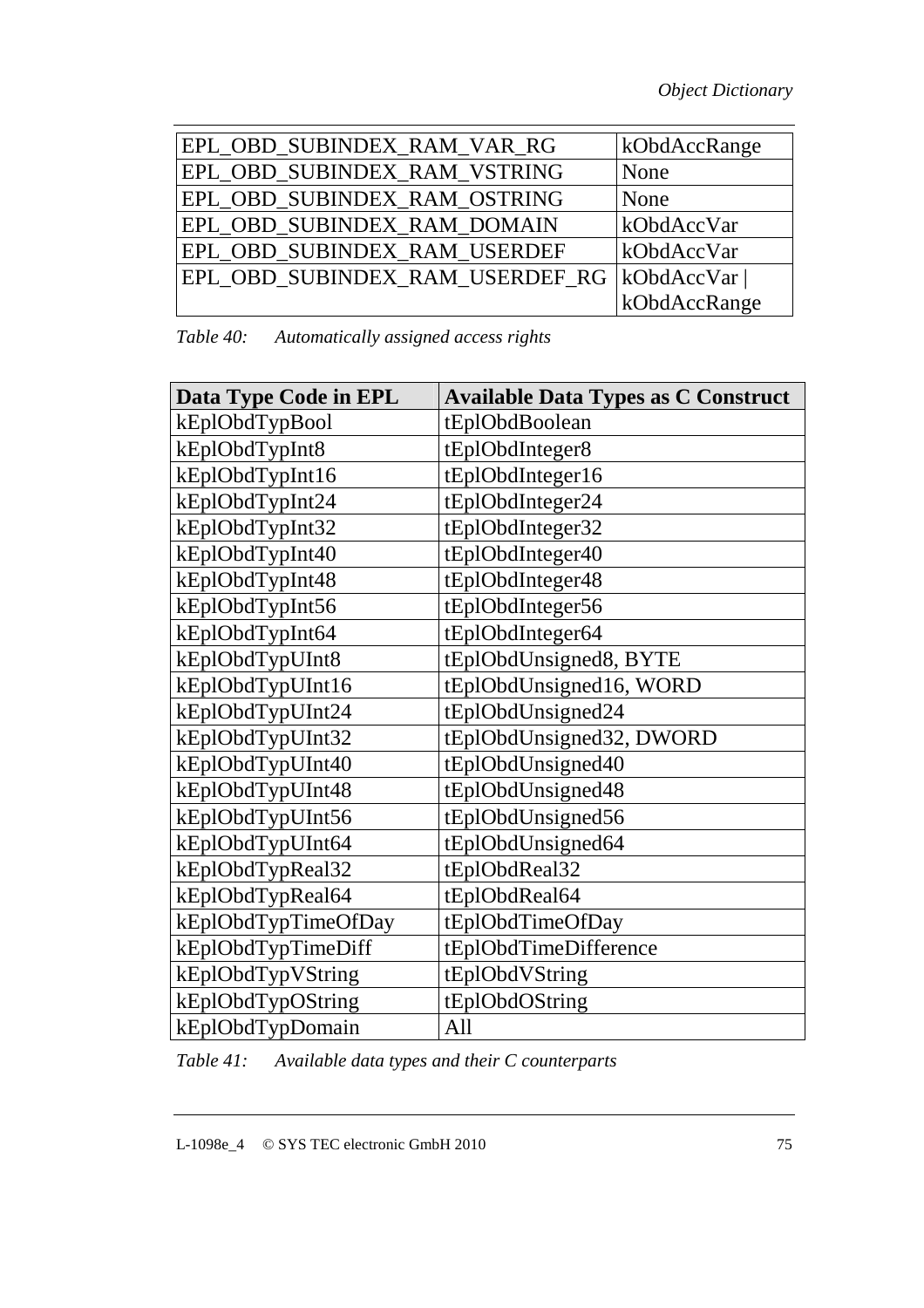# **3.5 Example**

The directory ObjDicts contains several sample object dictionaries. A good starting point might be ObjDicts/Api\_CN.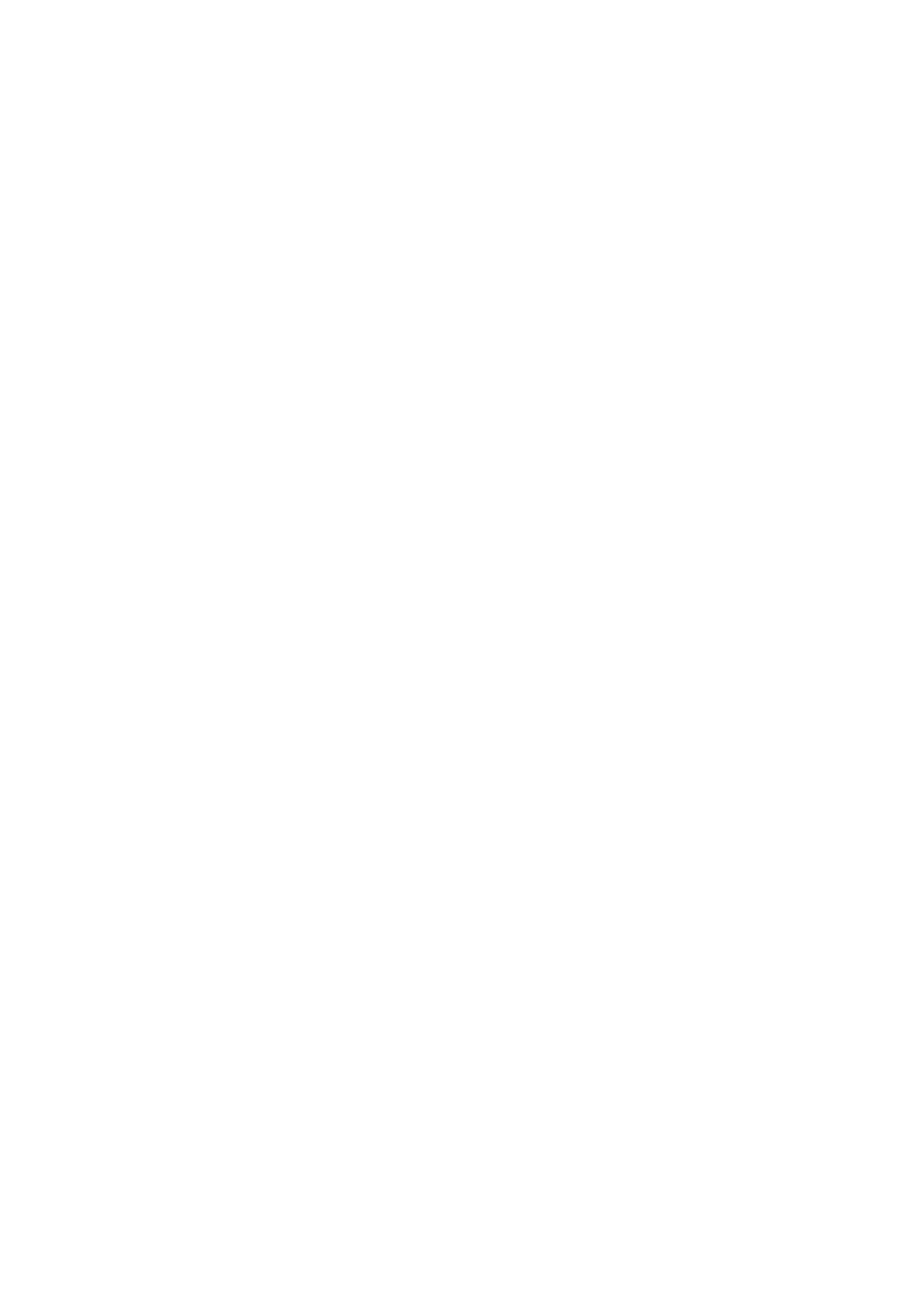# **4 Configuration and Scaling**

The EPL stack is configured via C-defines in the header file *EplCfg.h*. This file should reside in the project directory, because the configuration depends on the target and the current project. The various configuration options are described in this section.

## **4.1 General configuration of the EPL stack**

## **EPL\_MODULE\_INTEGRATION**

The different modules of the EPL stack can be enabled or disabled separately. But some modules depend on each other. This macro is a bit field, where each bit represents a module. There are the following macros for each module:

| EPL_MODULE_OBDK     | $=$ OBD kernel part module             |
|---------------------|----------------------------------------|
| EPL_MODULE_PDOK     | $=$ PDO kernel part module             |
| EPL_MODULE_PDOU     | = PDO user part module                 |
| EPL_MODULE_SDOS     | $=$ SDO Server module                  |
| EPL_MODULE_SDOC     | $=$ SDO Client module                  |
| EPL_MODULE_SDO_ASND | $=$ SDO via ASnd module                |
| EPL_MODULE_SDO_UDP  | $=$ SDO via UDP module                 |
| EPL_MODULE_SDO_PDO  | $=$ SDO in PDO module                  |
| EPL_MODULE_NMT_MN   | $=$ NMT MN module (enabled MN support) |
| EPL_MODULE_NMT_CN   | $=$ NMT CN module                      |
| EPL_MODULE_NMTU     | $=$ NMT user part module               |
| EPL MODULE NMTK     | $=$ NMT kernel part module             |
| EPL_MODULE_DLLK     | $=$ DLL kernel part module             |
| EPL_MODULE_DLLU     | $=$ DLL user part module               |
| EPL_MODULE_OBDU     | $=$ OBD user part module               |
| EPL_MODULE_LEDU     | $=$ LED user part module               |
| EPL_MODULE_CFM      | $=$ Configuration Manager module       |
| EPL MODULE VETH     | $=$ Virtual Ethernet driver module     |
|                     |                                        |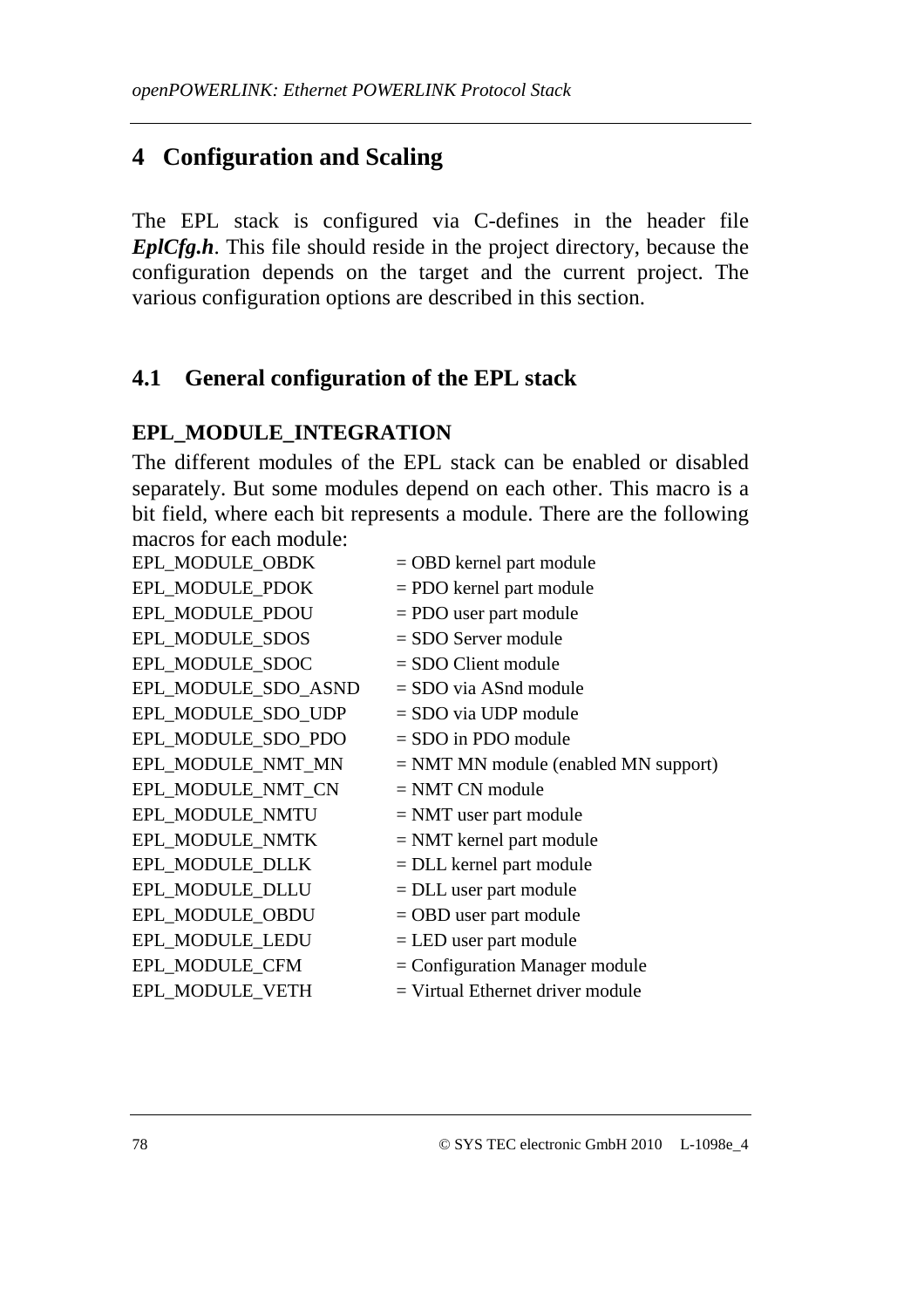### **EPL\_USE\_SHAREDBUFF**

This macro defines if the SharedBuff implementation exists and should be used for event queues etc. If you want to test the EPL stack on a target system without operating system or on a target where no SharedBuff implementation exists, you can define this macro to FALSE. Instead of event queues there will be direct calls between EPL user part and kernel part.

### **EPL\_EVENT\_USE\_KERNEL\_QUEUE**

This macro defines if the kernel part event queue is used. If this macro is defined to FALSE the kernel part event queue is replaced by direct calls within interrupt lock. This can provide a better performance, but increases the interrupt jitter.

## **4.2 Ethernet driver**

## **EDRV\_MAX\_TX\_BUFFERS**

This macro defines the number of available transmit buffers in the Ethernet driver. A pure CN just needs 5 transmit buffers (i.e. its PRes frame, the IdentResponse, the StatusResponse, the NMT Request FIFO and non-EPL frames). A MN additionally needs 2 transmit buffers for the SoC and SoA frame and one transmit buffer for the PReq frame of each attached CN.

### **EDRV\_AUTO\_RESPONSE**

This macro defines if the used Ethernet driver supports the autoresponse feature. This means that the Ethernet controller will automatically transmit the response frames on certain requests, e.g. PRes on PReq and StatusResponse on StatusRequest.

## **EDRV\_FAST\_TXFRAMES**

If the configured Ethernet driver supports it and this macro is defined as TRUE, fast transmit frames may be used for PRes frames. This means that the Ethernet driver implements the functions EdrvTxMsgReady() and EdrvTxMsgStart(). The first function starts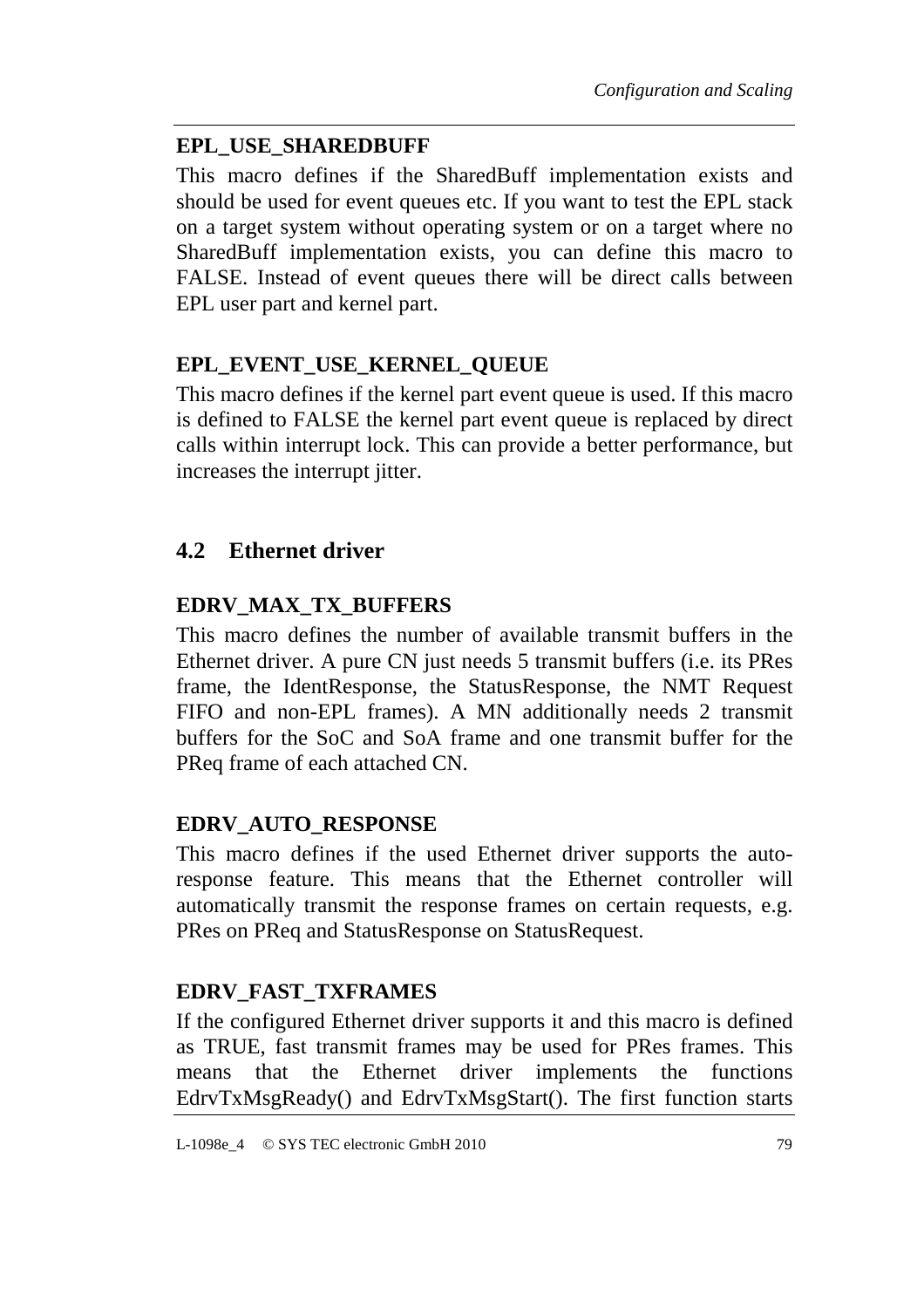copying the buffer to the Ethernet controller's FIFO and the second actually starts transmitting the message. This option may reduce the PReq-PRes latency. This macro depends on the implementation of the Ethernet driver.

## **EDRV\_EARLY\_RX\_INT**

If the configured Ethernet driver supports it and this macro is defined as TRUE, the Rx handler of the DLL module may be called before the complete frame has been received. This option may reduce the PReq-PRes latency because the DLL module can react on some received frames like PReq-frames if it only knows the header of the frame. This macro depends on the implementation of the Ethernet driver.

## **EDRV\_USED\_ETH\_CTRL**

This macro selects the Ethernet controller.

## **EDRV\_DMA\_TX\_HANDLER**

This macro selects whether the Ethernet driver calls the Tx handler of the DLL module when the DMA transfer has finished or when the frame is actually transmitted over the bus. This macro depends on the implementation of the Ethernet driver.

# **4.3 DLL module**

### **EPL\_DLL\_PRES\_FILTER\_COUNT**

This macro specifies the number of PRes receive filter entries that the DLL shares with the Ethernet driver for PRes filtering. There are separate filter entries for PRes from different nodes. If the PDO module requests the reception of a PRes frame from a specific node, because the user has configured a RPDO with this node-ID, the DLL uses a free PRes filter entry for this PRes. For example if you have three RPDOs, you need at least 3 PRes receive filter entries. The source node-IDs of the specific PRes frames are configured at runtime.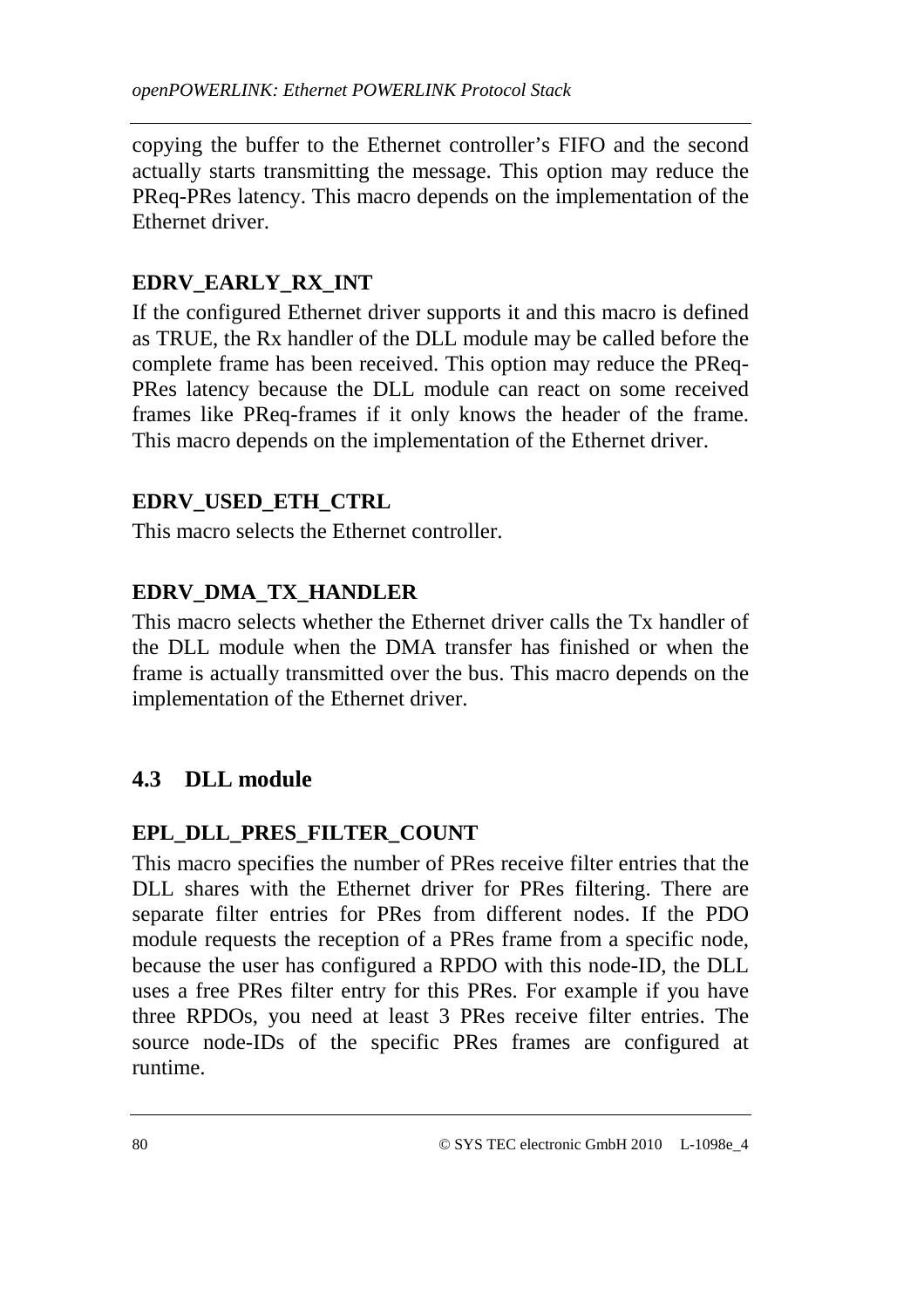A value of 0 disables the reception of cross-traffic, i.e. PRes frames from other nodes in the network are not seen by this node.

A value of -1 disables the selective PRes filtering. That means if the user enabled one or more RPDOs, the PDO module requests the reception of the corresponding PRes frames and the DLL will enable the reception of all PRes frames. This implies that any PRes frame will be seen by the node. If there is no enabled RPDO, the PRes filter will be disabled.

# **EPL\_DLL\_PRES\_READY\_AFTER\_SOC**

If this macro and EDRV\_FAST\_TXFRAMES are defined as TRUE, upon reception of SoC the DLL module passes the PRes frame to the Ethernet driver via EdrvTxMsgReady(). Currently, it is only implemented in the CN state machine.

# **EPL\_DLL\_PRES\_READY\_AFTER\_SOA**

If this macro and EDRV\_FAST\_TXFRAMES are defined as TRUE, upon reception of SoA the DLL module passes the PRes frame to the Ethernet driver via EdryTxMsgReady(). Currently, it is only implemented in the CN state machine.

The above macros are mutually exclusive.

# **4.4 OBD module**

## **EPL\_OBD\_USE\_KERNEL**

If this macro is defined as TRUE, the OBD module implementation of EPL kernel part is also used in EPL user part via direct calls.

# **EPL\_OBD\_USE\_LOAD\_CONCISEDCF**

If this macro is defined as TRUE, the OBD module initializes the OD from a concise device configuration file (usual file ending .cdc), which was generated by a POWERLINK network configuration tool.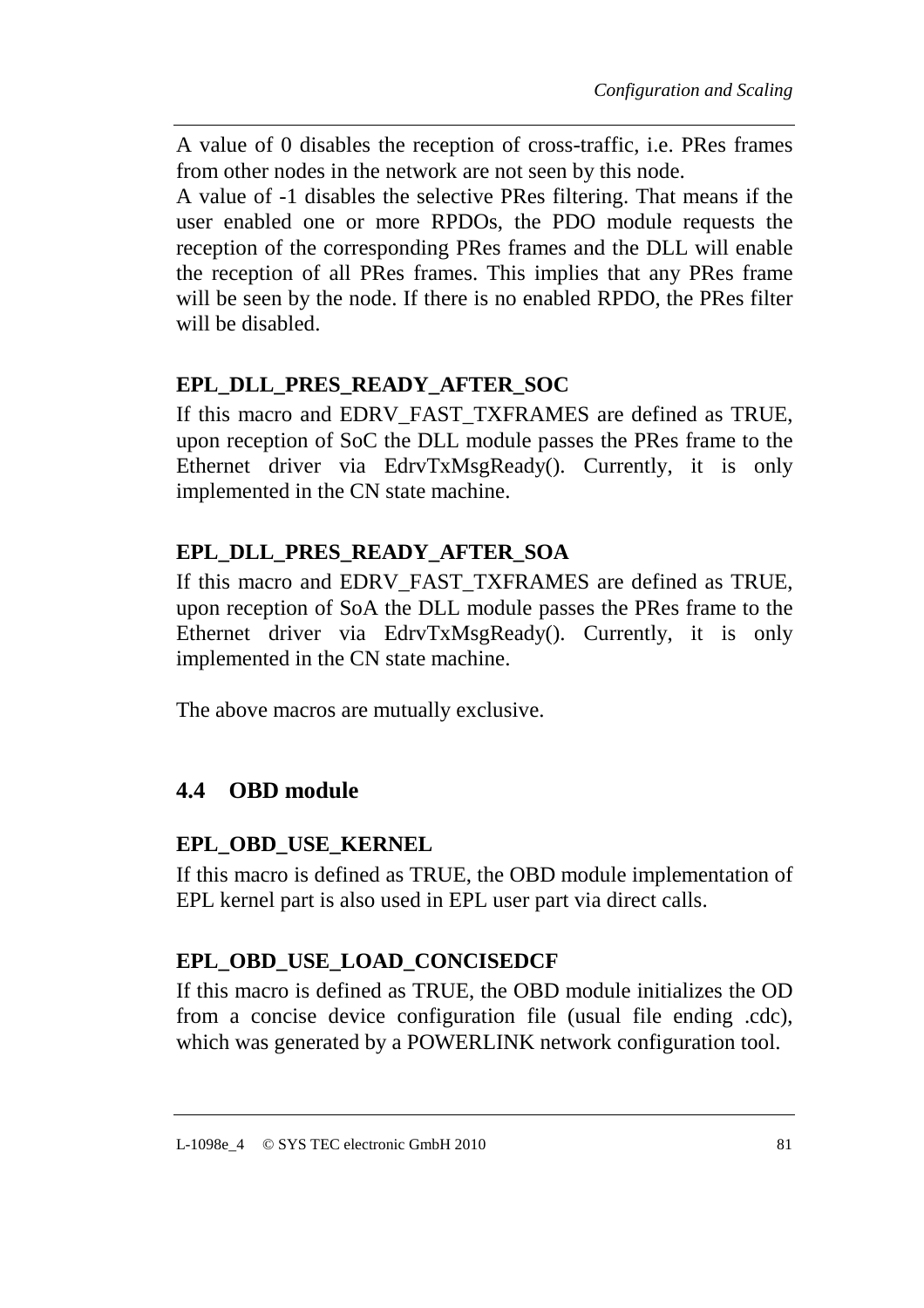# **EPL\_OBD\_DEF\_CONCISEDCF\_FILENAME**

This macro defines the default file name of the concise device configuration file (CDC). If it is not defined, "pl\_obd.cdc" is used as default.

# **4.5 SDO modules**

# **EPL\_SDO\_MAX\_CONNECTION\_ASND**

This macro defines the maximum number of available connection channels of the SDO ASnd layer.

# **EPL\_SDO\_MAX\_CONNECTION\_UDP**

This macro defines the maximum number of available connection channels of the SDO UDP layer.

# **EPL\_MAX\_SDO\_SEQ\_CON**

This macro defines the maximum number of available connection channels of the SDO sequence layer.

# **EPL\_MAX\_SDO\_COM\_CON**

This macro defines the maximum number of available connection channels of the SDO command layer.

# **4.6 Timer module**

# **EPL\_TIMER\_USE\_HIGHRES**

If this macro is defined as TRUE, a high resolution timer module is available and will be used by DLL module for cycle monitoring.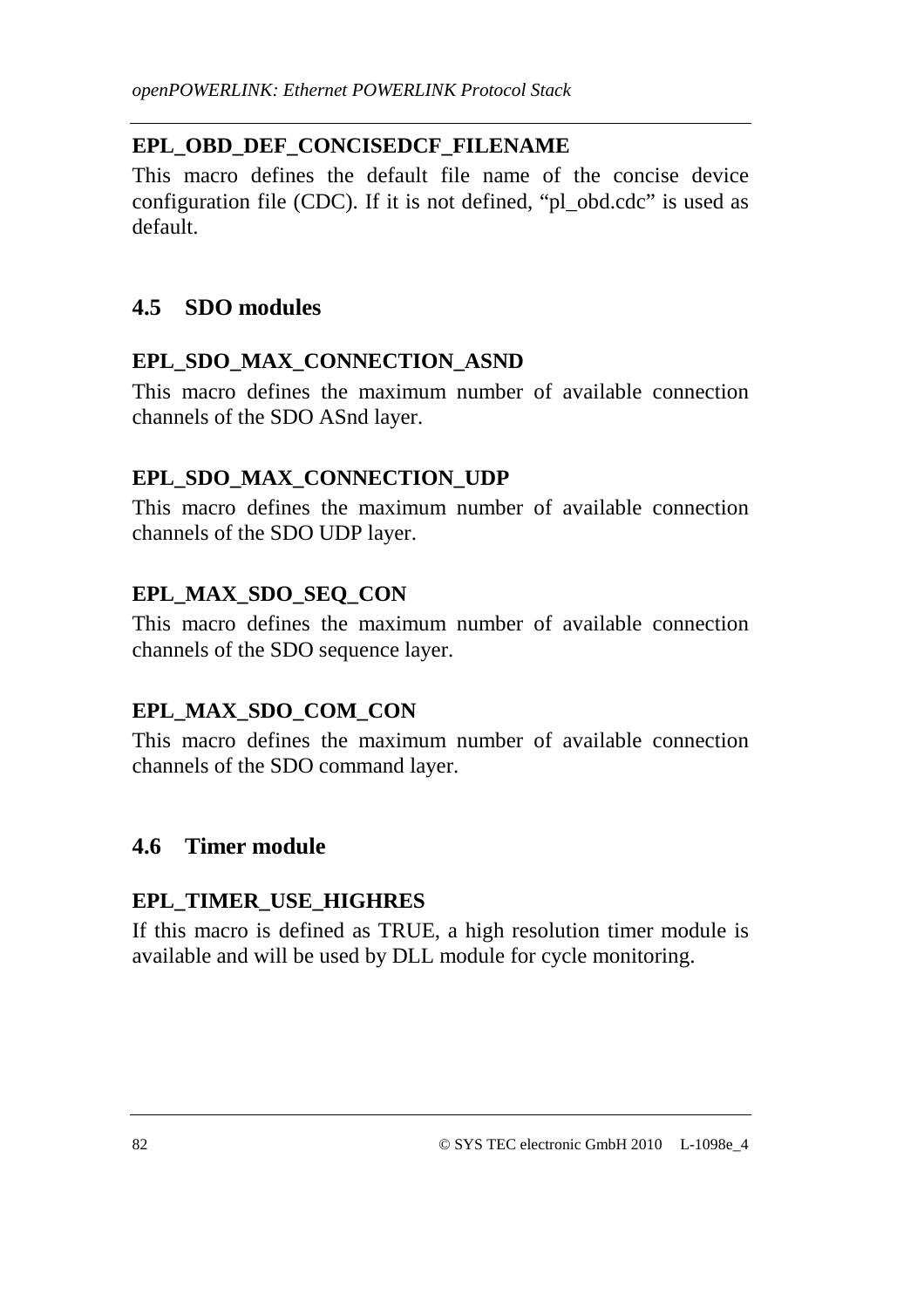## **4.7 Configuration Manager module**

## **EPL\_CFM\_CONFIGURE\_CYCLE\_LENGTH**

If this macro is defined as TRUE, the Configuration Manager copies the local cycle length configuration (object 0x1006) to the CNs after the normal configuration via CDC has finished.

## **4.8 EPL API Layer**

### **EPL\_API\_PROCESS\_IMAGE\_SIZE\_IN**

The macro defines the size of the static input process image. If it is set to 0, the static input process image is disabled. The value shall not exceed 252 and be a multiple of 4.

## **EPL\_API\_PROCESS\_IMAGE\_SIZE\_OUT**

The macro defines the size of the static output process image. If it is set to 0, the static output process image is disabled. The value shall not exceed 252 and be a multiple of 4.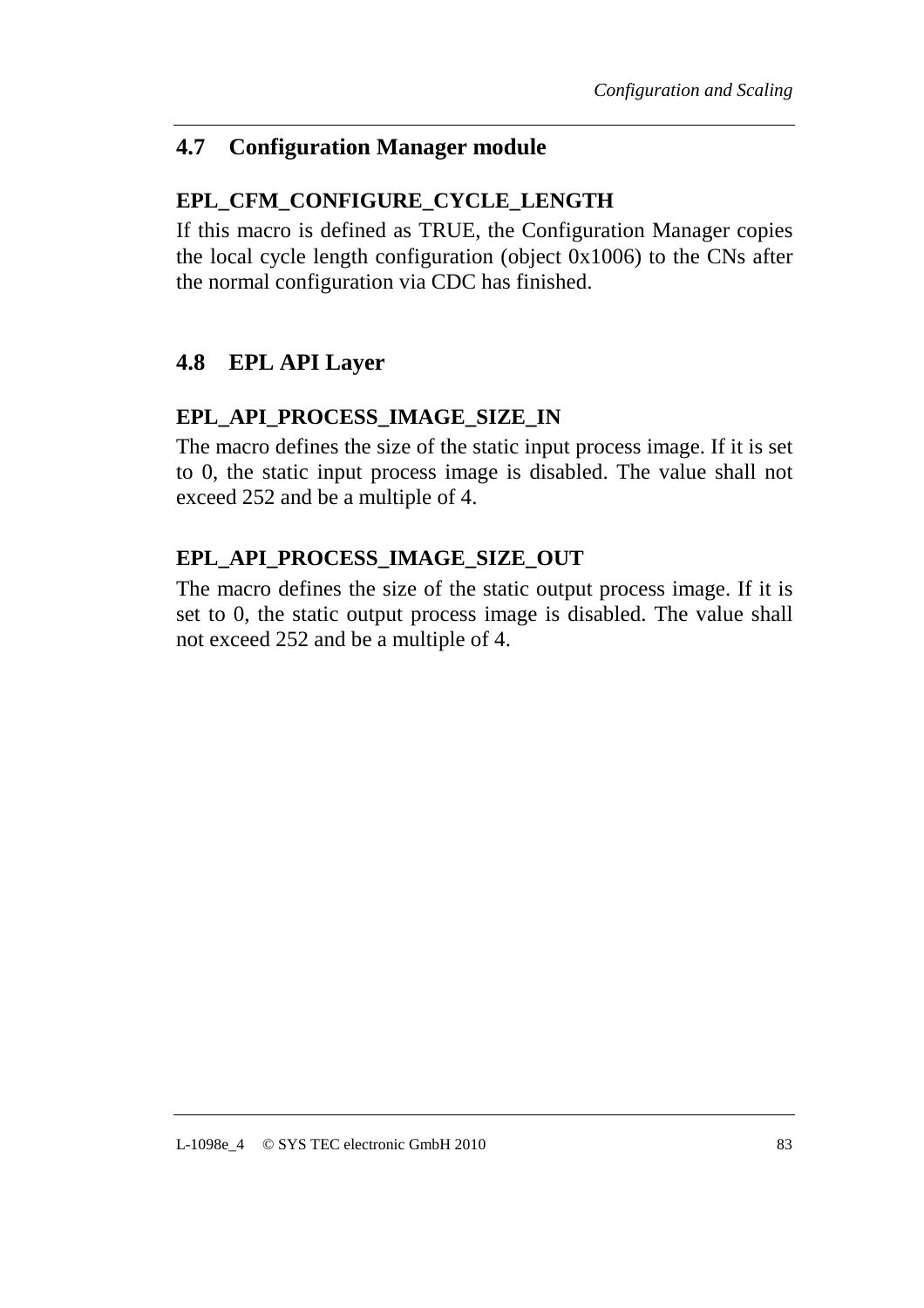# **Glossary**

| AMI         | Abstract memory interface                                                         |
|-------------|-----------------------------------------------------------------------------------|
| ASnd        | POWERLINK frame type: Asynchronous Send, which<br>may contain SDO or NMT messages |
| <b>CAL</b>  | Communication Abstraction<br>Layer, internal<br>openPOWERLINK stack module        |
| <b>CDC</b>  | Concise Device Configuration File (binary version of<br>XDC)                      |
| <b>CFM</b>  | <b>Configuration Manager</b>                                                      |
| CN          | Controlled Node, i.e. slave device in the POWERLINK<br>network                    |
| <b>DCF</b>  | Device configuration file (generated by configuration<br>tools)                   |
| <b>DLL</b>  | Data Link Layer                                                                   |
| <b>DNS</b>  | Domain Name System (Internet Protocol)                                            |
| EPL         | <b>Ethernet POWERLINK</b>                                                         |
| <b>EPSG</b> | <b>Ethernet POWERLINK Standardization Group</b>                                   |
| IP          | <b>Internet Protocol</b>                                                          |
| HMI         | Human machine interface                                                           |
| <b>MAC</b>  | Media Access Control                                                              |
| <b>MN</b>   | Managing Node, i.e. master device in the POWERLINK<br>network                     |
| <b>NMT</b>  | <b>Network Management</b>                                                         |
| Node        | an arbitrary POWERLINK device. Often a Controlled<br>Node                         |
| <b>OBD</b>  | Object dictionary module                                                          |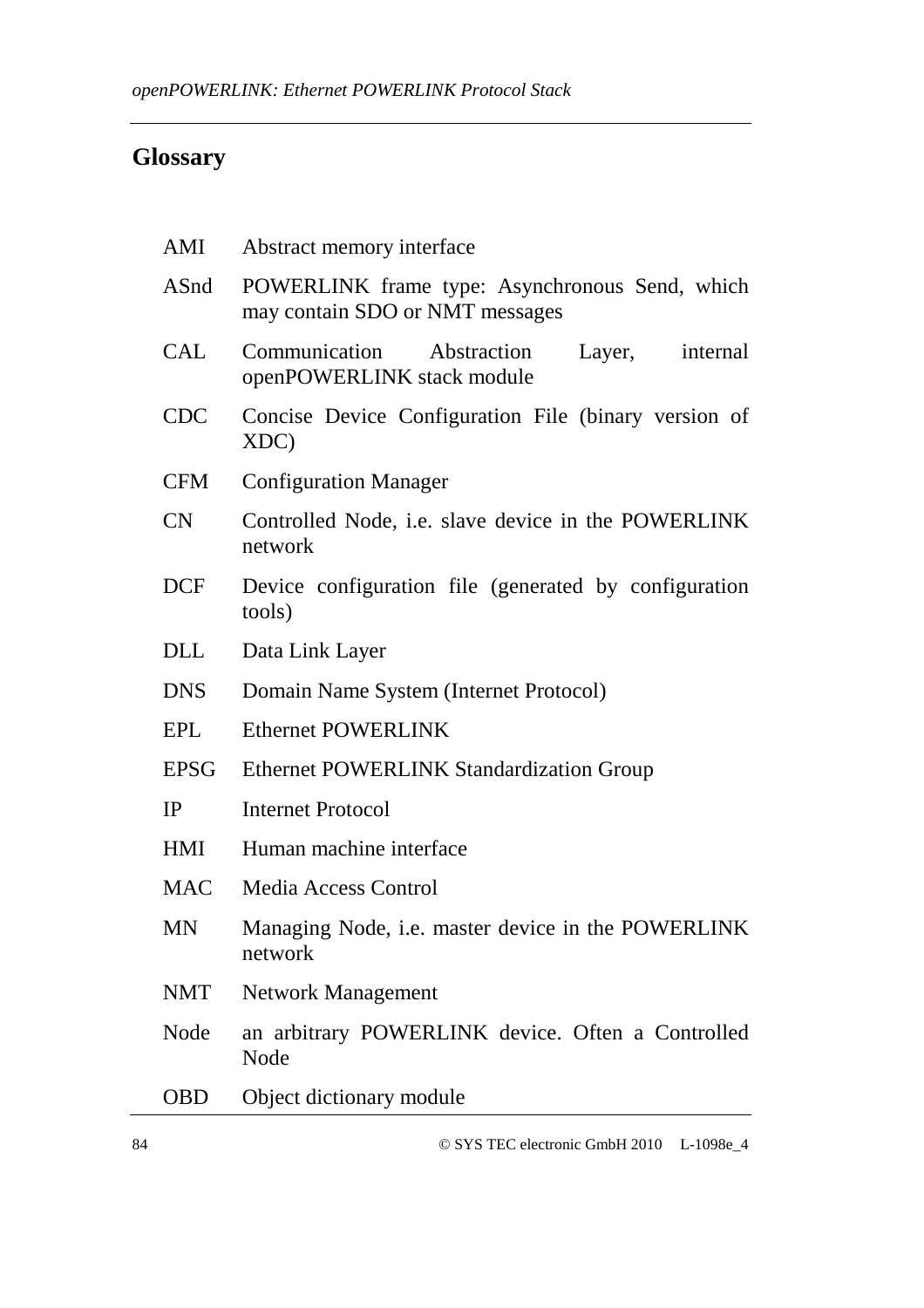- OD Object dictionary
- PDO Process Data Object
- PReq POWERLINK frame type: Poll Request
- PRes POWERLINK frame type: Poll Response
- RPDO Receive PDO
- SDO Service Data Object
- SoA POWERLINK frame type: Start of Asynchronous
- SoC POWERLINK frame type: Start of Cyclic
- TCP Transmission Control Protocol
- TPDO Transmit PDO
- UDP User Datagram Protocol
- XDC XML Device Configuration File
- XDD XML Device Description File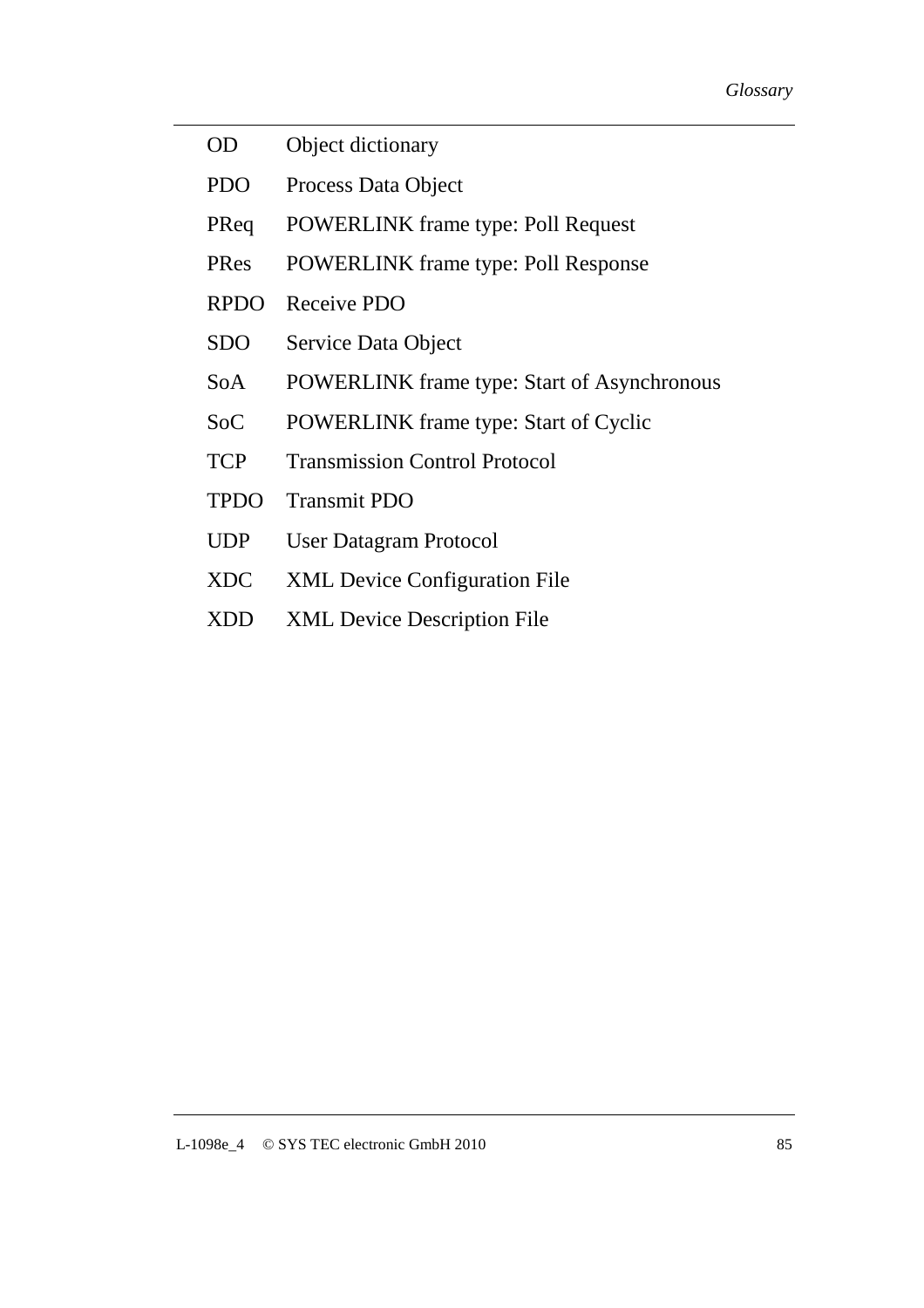# **References**

- [1] EPSG Draft Standard 301 Ethernet POWERLINK Communication Profile Specification, Version 1.1.0, Ethernet POWERLINK Standardisation Group, 2008
- [2] L-1108 Introduction into openPOWERLINK, SYS TEC electronic GmbH, Greiz, 2009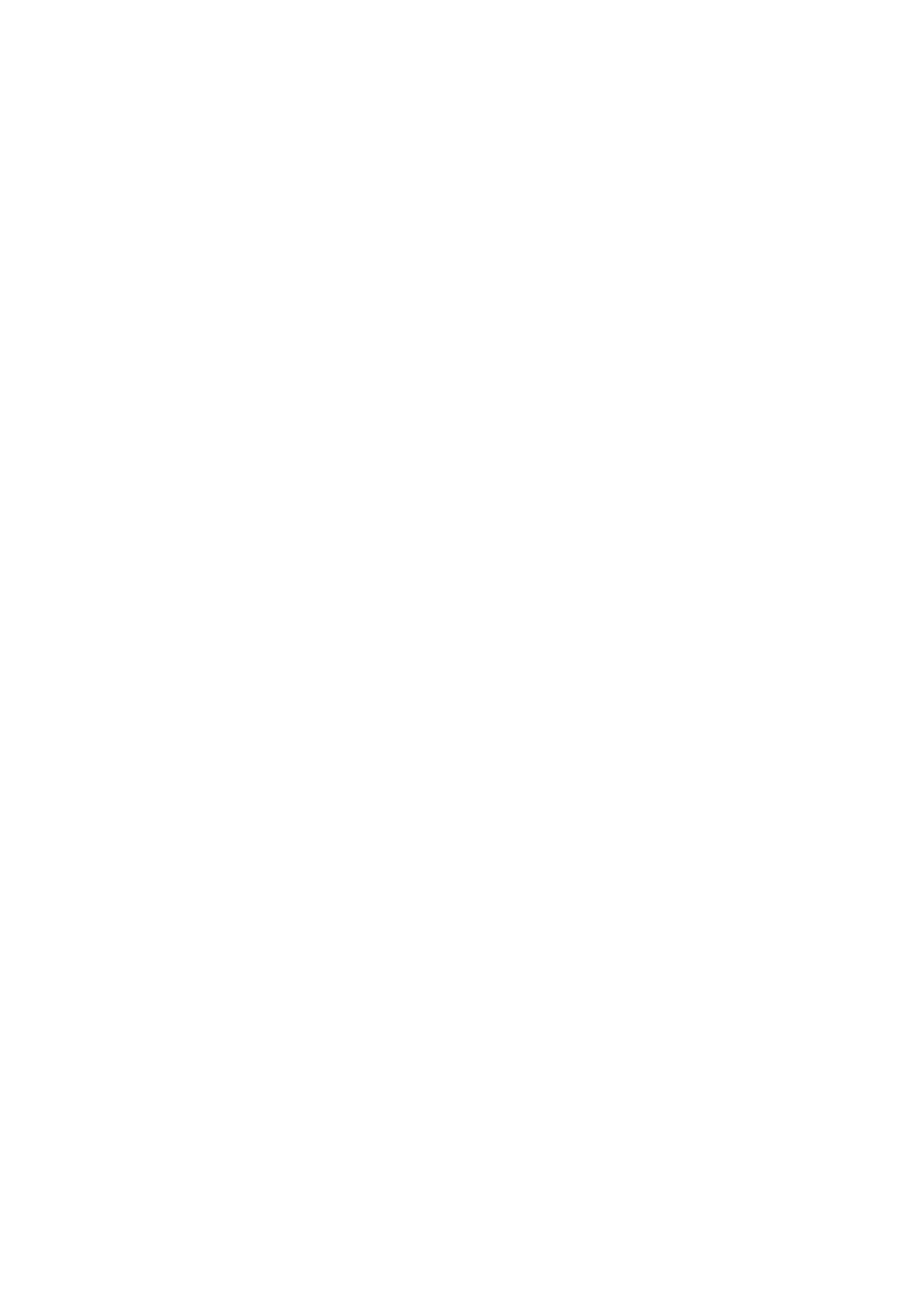| Document: | openPOWERLINK: Ethernet POWERLINK                                    |  |
|-----------|----------------------------------------------------------------------|--|
|           | <b>Protocol Stack</b>                                                |  |
|           | <b>Document number:</b> L-1098e <sub>4</sub> , Edition February 2010 |  |

**How would you improve this manual?** 

**Did you find any mistakes in this manual?** Page

# **Submitted by:**

| Customer number: |  |
|------------------|--|
| Name:            |  |
| Company:         |  |
| Address:         |  |

**Return to:** SYS TEC electronic GmbH August-Bebel-Str. 29 D-07973 Greiz GERMANY Fax : +49 (0) 36 61 / 62 79 99